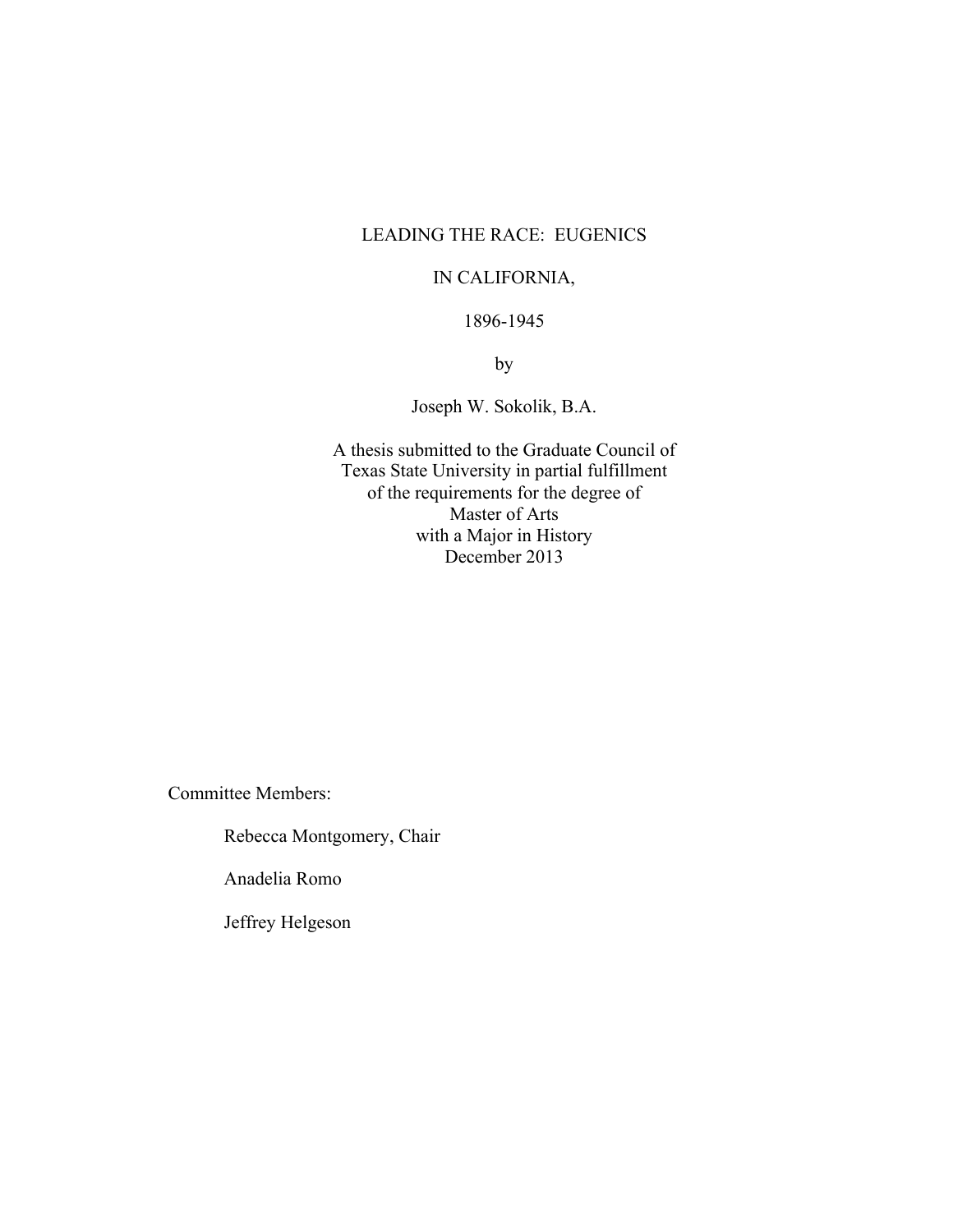# **COPYRIGHT**

by

Joseph W. Sokolik

2013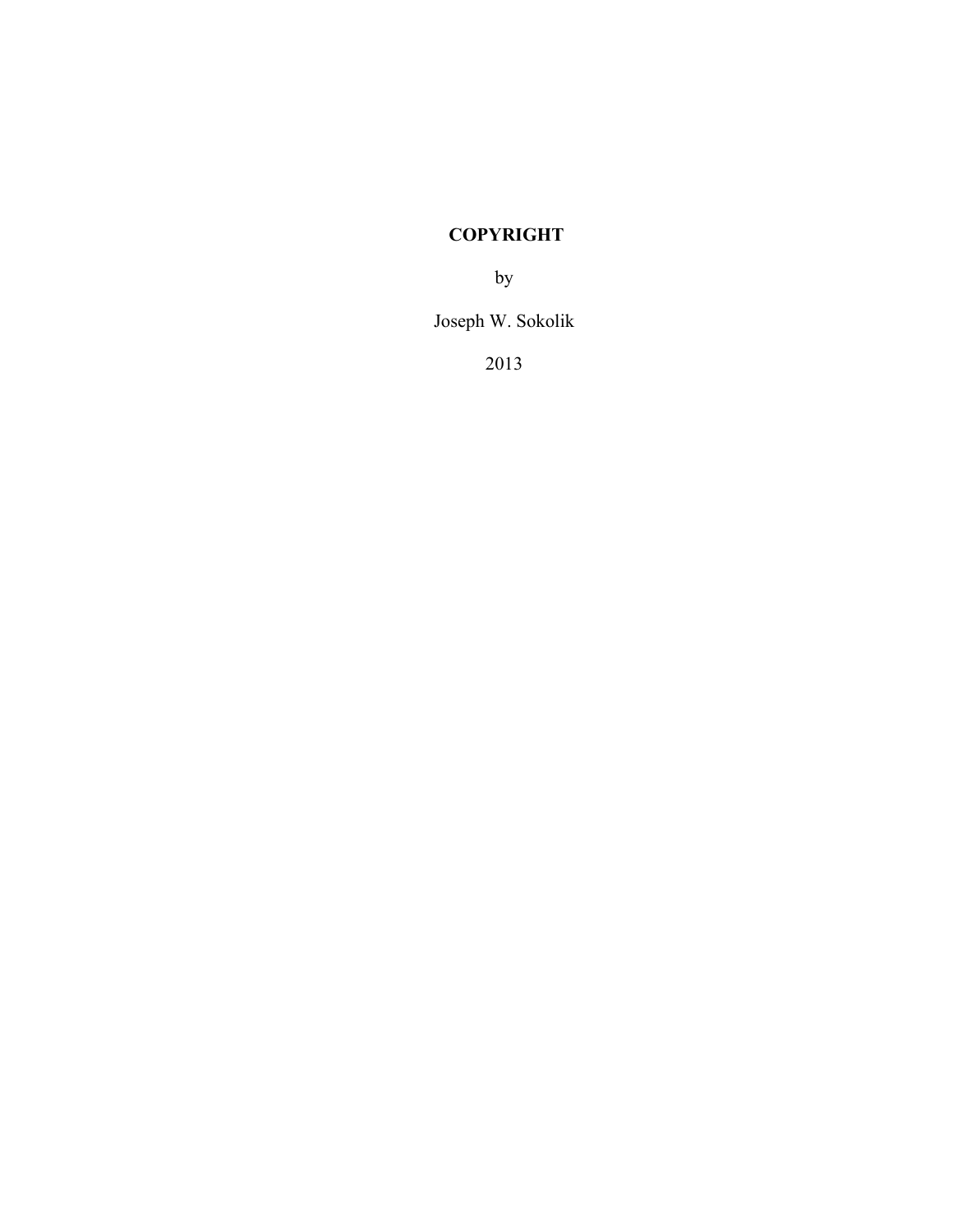### **FAIR USE AND AUTHOR'S PERMISSION STATEMENT**

### **Fair Use**

This work is protected by the Copyright Laws of the United States (Public Law 94-553, section 107). Consistent with fair use as defined in the Copyright Laws, brief quotations from this material are allowed with proper acknowledgment. Use of this material for financial gain without the author's express written permission is not allowed.

## **Duplication Permission**

As the copyright holder of this work I, Joseph W. Sokolik, authorize duplication of this work, in whole or in part, for educational or scholarly purposes only.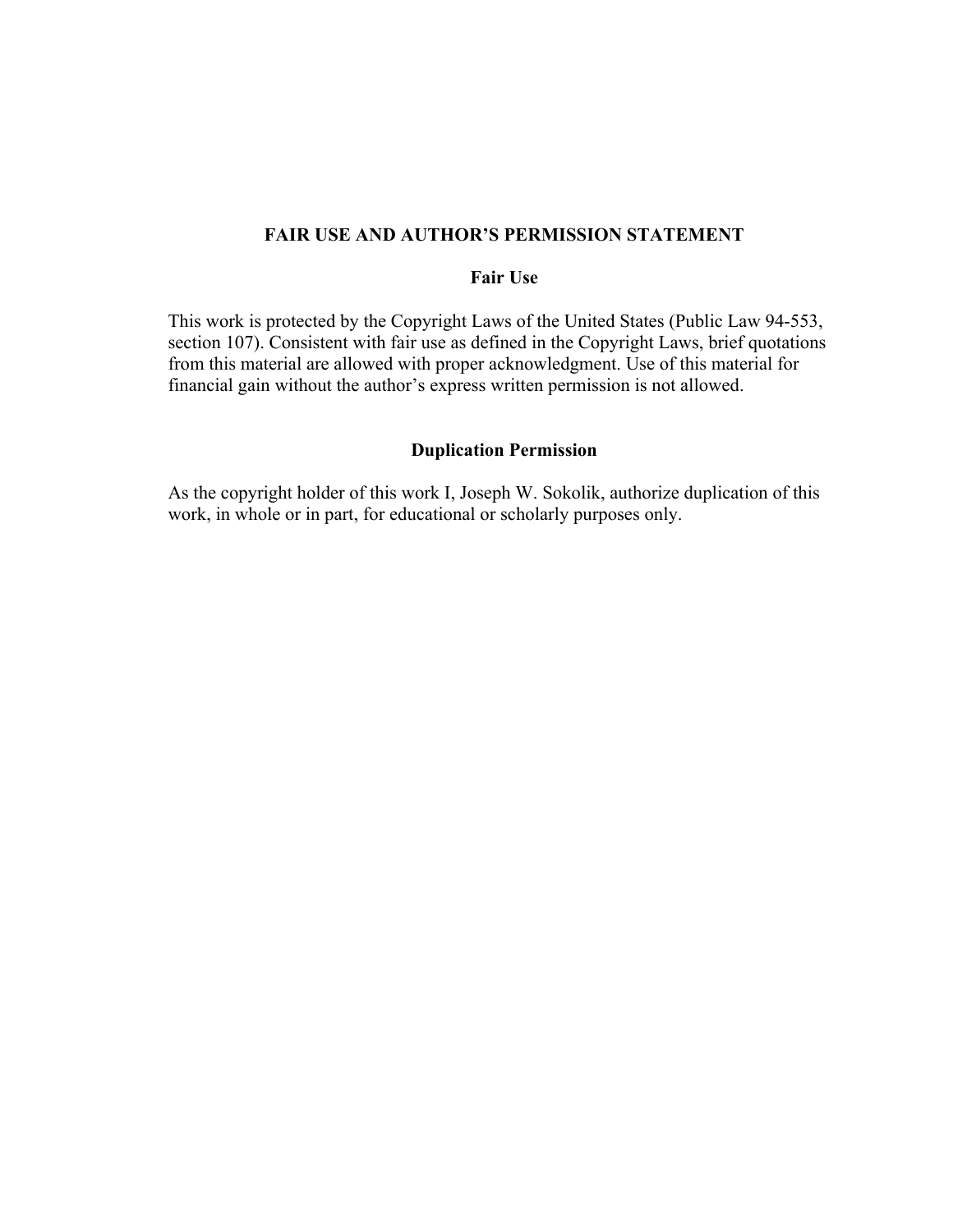### **ACKNOWLEDGEMENTS**

I owe a tremendous debt of gratitude to everyone in the Department of History at Texas State University-San Marcos for all of their support and guidance throughout my entire graduate career. To all of my professors, thank you for your constant inspiration. First and foremost, I would like to thank Dr. Rebecca Montgomery for her guidance and advice throughout the writing process. To Dr. Montgomery, Dr. Mary Brennan, Dr. James McWilliams, Dr. Jeff Helgeson, Dr. Ana Romo, Dr. Paul Hart, Dr. Angela Murphy, and Dr. Jesús Francisco de la Teja—you are the best group of educators out there and have deepened my appreciation and love for history, a task that I did not believe possible just a few years ago. Also, I would like to give a special thank you to Dr. Deborah Cunningham in the Department of Anthropology for welcoming me into her classroom and letting me wax poetic about eugenic theory and its modern implications. To my colleagues, thanks for helping me rise to a higher standard of learning and for the numerous conversations, historical and otherwise. Thanks to the librarians, archivists, and staff at Alkek Library at Texas State University-San Marcos and the Perry-Castañeda Library at the University of Texas at Austin. Without your direction and expertise, this essay would have never lifted off the ground.

To all of my family and friends, thank you for checking in on my sanity and for offering your love and support throughout this process. To my mother, Barbara, thank you for inspiring me with your own budding interests in historical writing and preservation. To my father, Joe, thank you for your ceaseless support and devotion, and

iv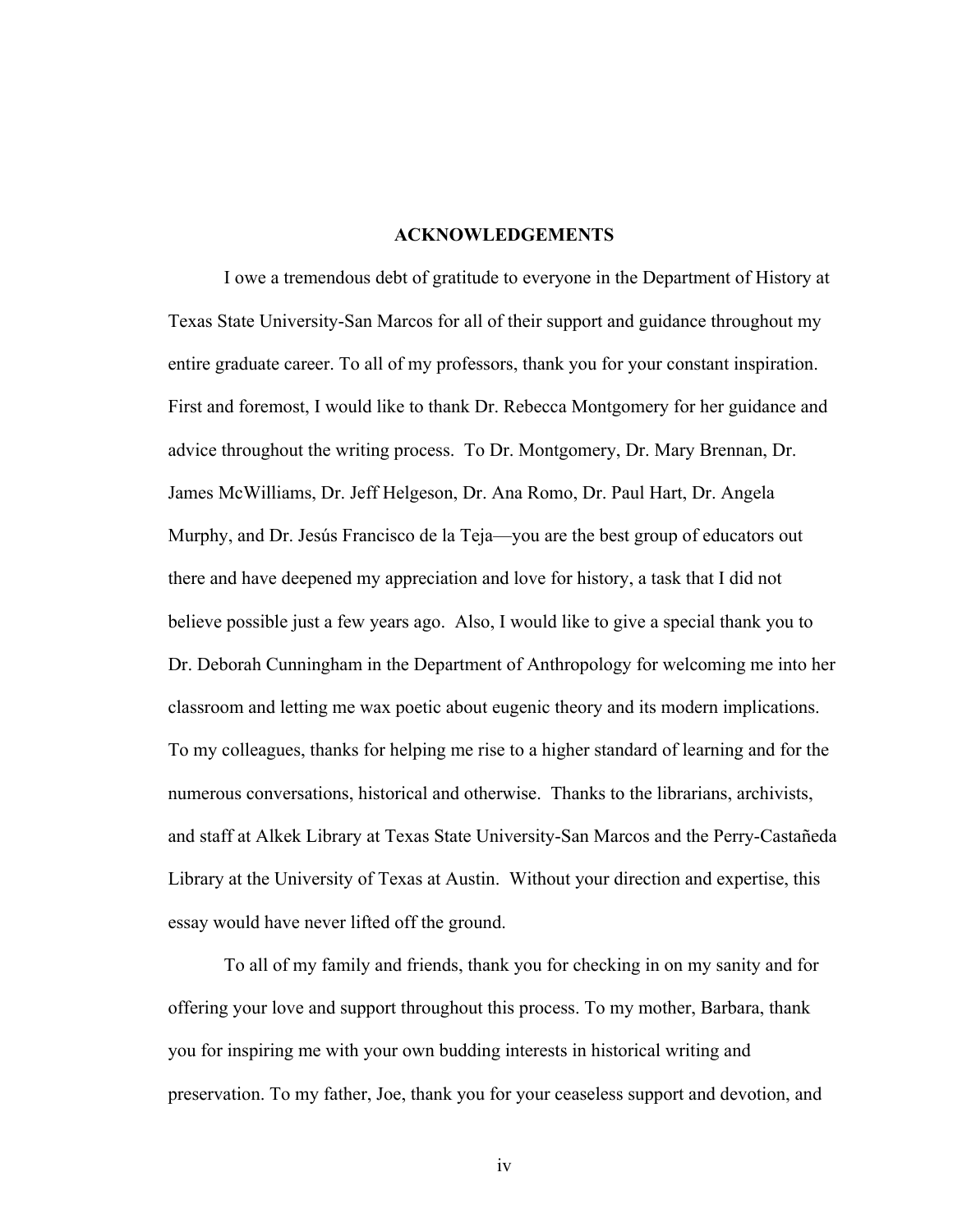for always taking the time to listen and relate. To Harris, your generosity and goodnatured spirit help keep me anchored at times of panic. Gary, Charles, Todd, and Aaron—thanks for your encouragement and companionship. To everyone in Hard Proof—stay hard. Lastly, thanks to all of my Khabele colleagues for tolerating and showing interest in my dual life as a scholar and for giving me the opportunity to teach part-time while pursuing another degree.

Lastly, I would like to thank everyone that stopped to chat with me about the bizarre topic of this paper over the last year. Our numerous sidewalk and barroom discussions over the past year have greatly informed the content of this essay. I never imagined so many rich opportunities for conversation imbedded in this topic, and I am eternally grateful.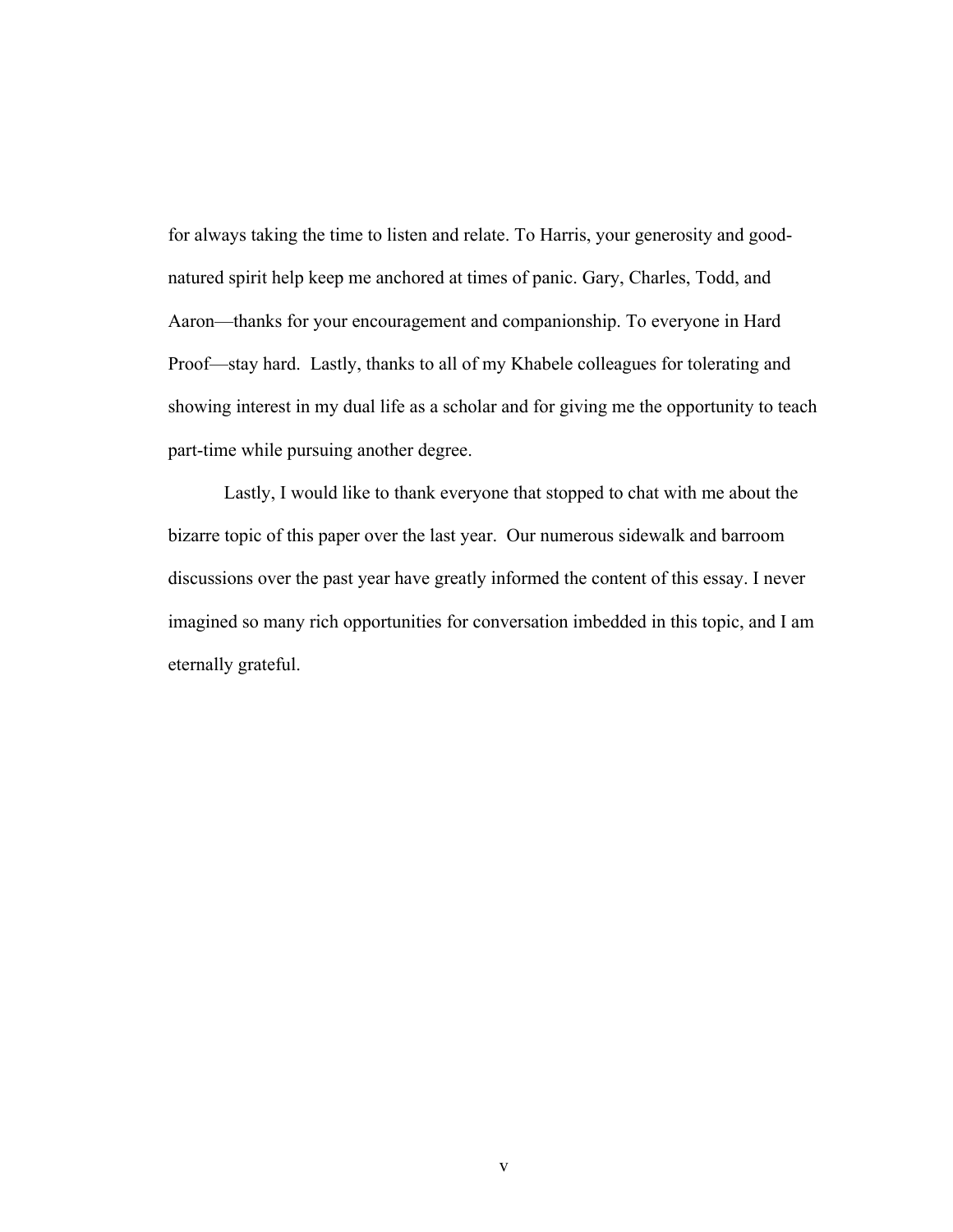# **TABLE OF CONTENTS**

| 1V                                                |  |
|---------------------------------------------------|--|
| <b>CHAPTER</b>                                    |  |
|                                                   |  |
|                                                   |  |
| 3. STERILIZATION IN CALIFORNIA STATE HOSPITALS 30 |  |
| 4. THE HUMAN BETTERMENT FOUNDATION AND THE        |  |
| 90                                                |  |
|                                                   |  |
| 104                                               |  |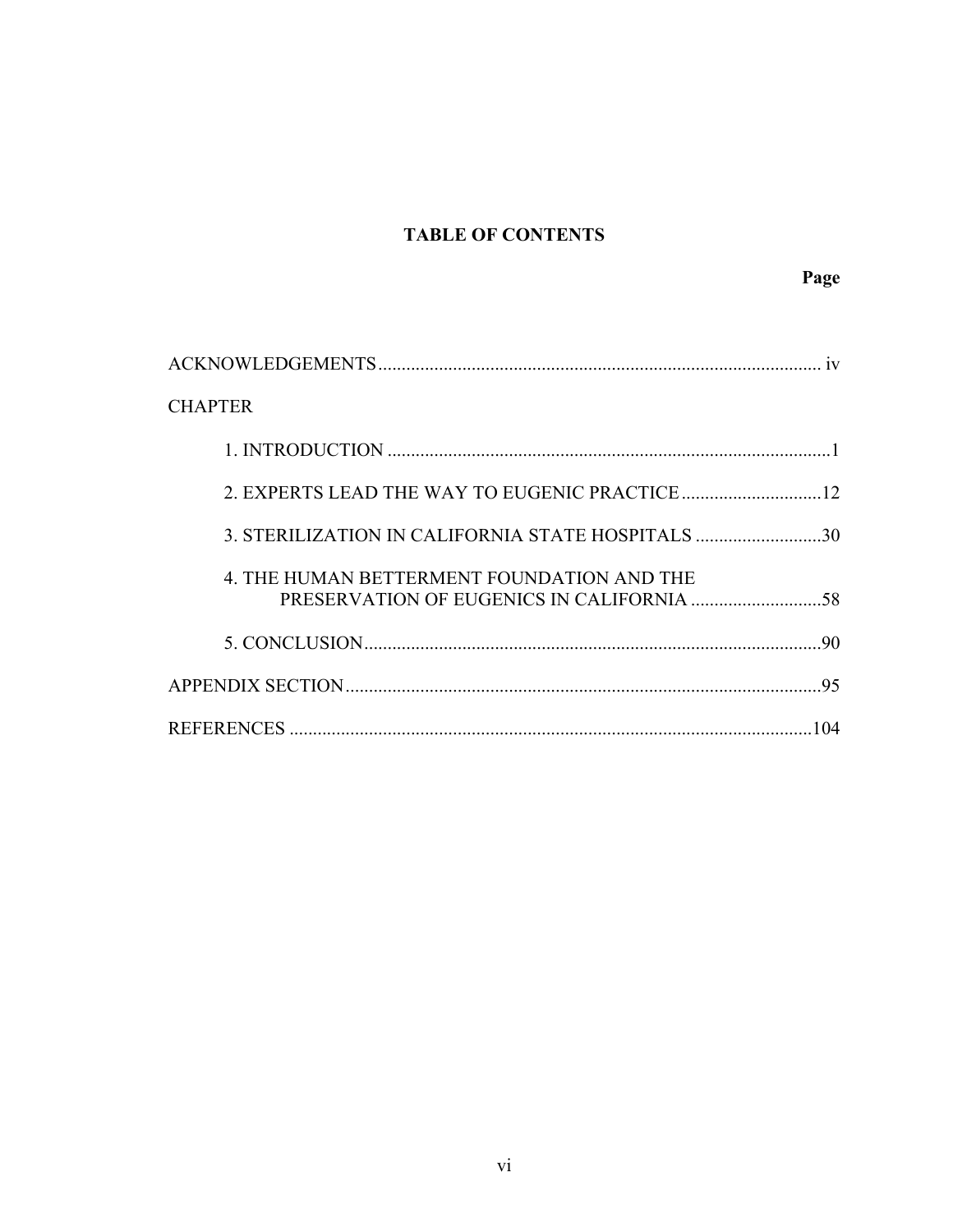### **CHAPTER 1**

### **Introduction**

In July of 2013, national headlines revealed that between 2006 and 2010, physicians in California prisons sterilized 148 female prisoners without state approval. Doctors contracted by the California Department of Corrections and Rehabilitation funded by the state of California—performed the surgeries on women pregnant upon their admittance to prison. Many of the inmates claimed that they were pressured into signing consent forms, often under the pain and duress of labor during childbirth. One accused physician, Dr. James Heinrich of the Valley State Prison for Women, claimed that pregnant women admitted to prisons were a burden on the state, as they often committed crimes in order to receive medical treatment. He justified the procedure, which cost an average of \$147,469, in financial terms and argued that, "Over a ten year period, that isn't a huge amount of money compared to what you save in welfare paying for these unwanted children." Since 1994 the state has authorized medical officials to determine the necessity of sterilization on a case-by-case basis. While the state did not directly grant permission for the operations, Dr. Heinrich and other physicians acted within their authority. $1$ 

The recent accusations are the only most recent chapter in California's long record of state-sanctioned sterilizations. Although the state's sterilization program was officially dismantled in 1979, California's history of sterilization dates back to the early-

 $<sup>1</sup>$  Additionally, interviews and state documents indicate that perhaps 100 more sterilizations were</sup> performed in the late 1990s. From Corey G. Johnson. "Female Inmates Sterilized in California Prisons Without Approval." *The Center for Investigative Reporting.* July 7, 2013. http://cironline.org/reports/female-inmates-sterilized-california-prisons-without-approval-4917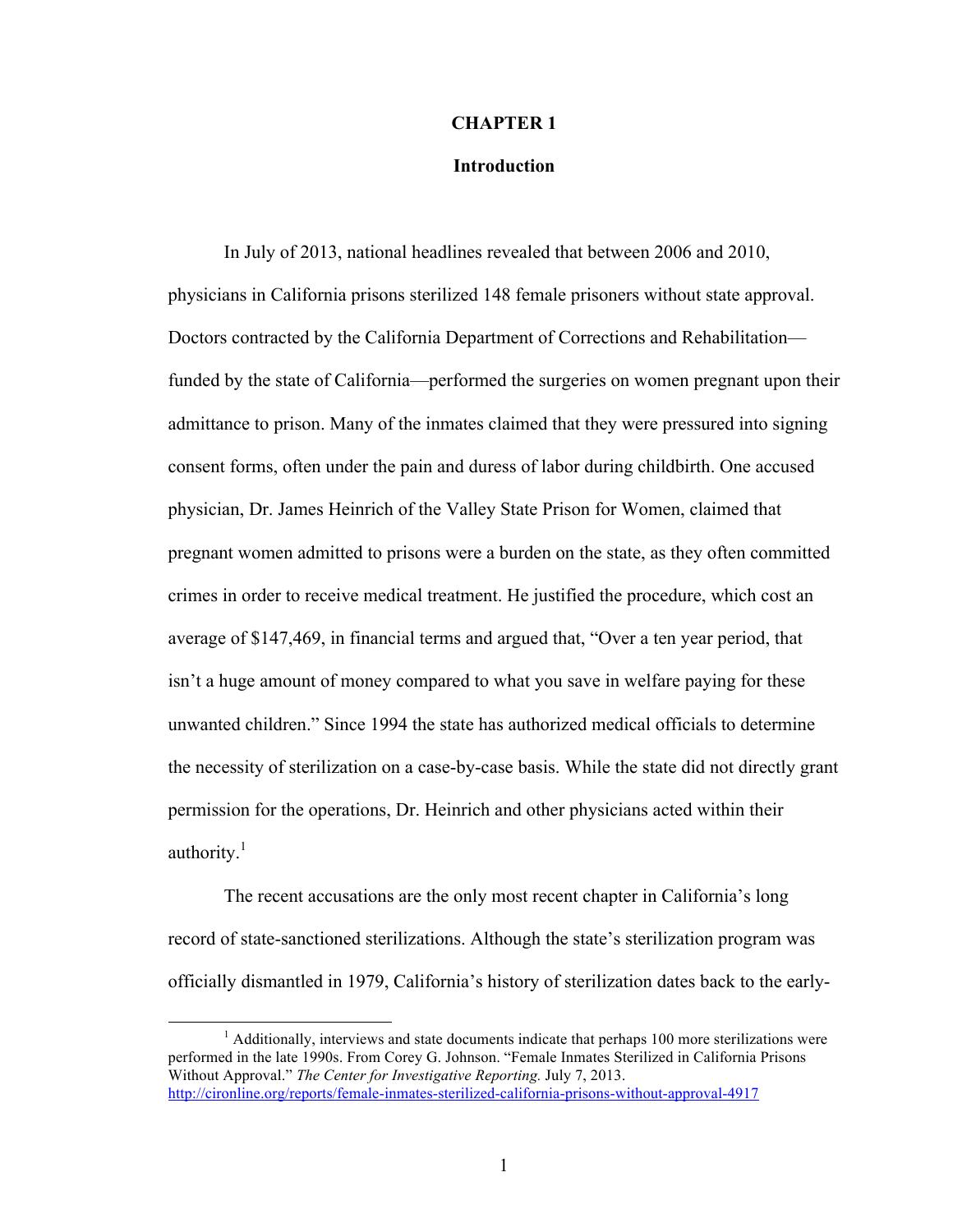twentieth century, when the state developed the most aggressive sterilization program in the nation. Between 1909 and 1979, with state authorization, physicians in California prisons and hospitals performed more than 20,000 sterilizations—one-third of the national total. Philanthropists and experts boasted of their success in pamphlets and convened with government officials around the globe, which helped the movement spread throughout the nation and the world. Over 95 percent of the operations occurred between 1909 until the Second World War, the peak years of California's sterilization program. During those years—and in the recent operations on California's female prisoners—medical personnel received complete authority to perform sterilizations and justified their cause in economic terms, arguing that future generations would become an unnecessary financial burden on the state.

This thesis explores three unique dimensions of California's eugenics program: the impact of progressive science and eugenic thought on state legislators, the role of physicians and medical superintendents in enactment of eugenic law and practice, and the efforts of eugenicists to preserve the state sterilization program long after the demise of eugenic practices elsewhere in the United States. Eugenic reformers in California were initially inspired by humanitarian ideals and placed great faith in promises of experimental science, but the rising size and cost of mental health services prompted state and medical officials to increasingly embrace eugenic forms of treatment, a pattern that resonated with California eugenicists well into the 1940s.

A close examination of the background of eugenics is imperative to an understanding of California's sterilization campaign. The so-called "science" of eugenics came to prominence in the U.S. at the turn of the twentieth century as part of an

2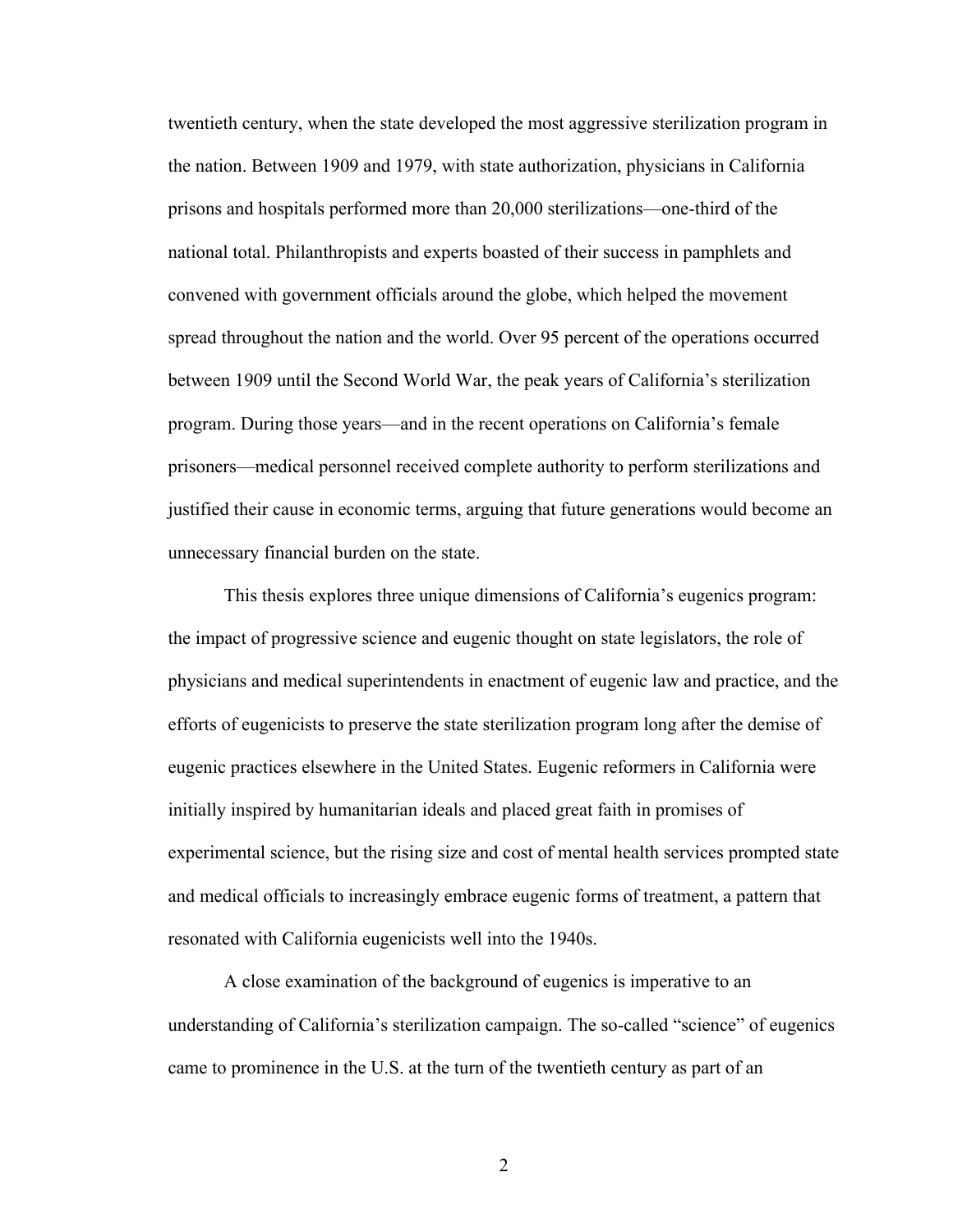international movement that became a "sort of secular religion" to its most ardent supporters. Historians of eugenics have identified four factors that contributed to the rise of the field, which first gained widespread acceptance in Britain and the U.S. $^2$  The first was the rediscovery in 1900 of Gregor Mendel's nineteenth-century experiments on heredity and the hybridization of pea plants. He rejected the principle of inheritance of acquired characteristics and questioned long-accepted beliefs regarding inheritance. His studies led eugenicists to the conclusion that human offspring inherited the innate characteristics of their parents, including personality and behavioral traits.<sup>3</sup>

Another factor in the rise of eugenics was the development of pedigree studies that allegedly verified the prevalence of "feeble-mindedness" in criminals and mental patients in state institutions. In the late-nineteenth century sociologist Richard L. Dugdale argued that succeeding generations demonstrated a genetic predisposition toward low intelligence and he provided detailed graphs and charts to document the roles of poverty, criminality and disease in shaping mental inheritance. 4 The most famous of such studies were those of the Jukes and Kallikak families, which were widely cited throughout the

 $\frac{1}{2}$ <sup>2</sup> For more on the international context of eugenics and its spread after World War I, see Frank D. Dikötter, "Race Culture: Recent Perspectives on the History of Eugenics," *The American Historical Review*  103, no. 2 (April 1998): 467-478.

<sup>&</sup>lt;sup>3</sup> Modern geneticists acknowledge that Mendel's work was flawed, as he failed to recognize the role of the environment in expressing hereditary traits. For a thorough account of the background of eugenics and its European origins, see Mark Haller, *Eugenics: Hereditarian Attitudes in American Thought*  (New Brunswick, NJ: Rutgers University Press, 1963), 8-20, 59.

<sup>&</sup>lt;sup>4</sup> The names Juke and Kallikak were pseudonyms used to protect the identity of the family members in the studies conducted by Dugdale and Goddard. See Richard L. Dugdale, *The Jukes: A Study in Crime, Pauperism, Disease and Heredity* (New York: G.P. Putnam's Sons, 1877); and Henry H. Goddard, *The Kallikak Family: A Study in the Heredity of Feeble-Mindedness* (New York: MacMillan, 1912). For a republication and an updated interpretation of the eugenic family studies, see also Nicole Hahn Rafter, *White Trash: The Eugenic Family Studies, 1877-1919* (Boston, MA: Northeastern University Press, 1988).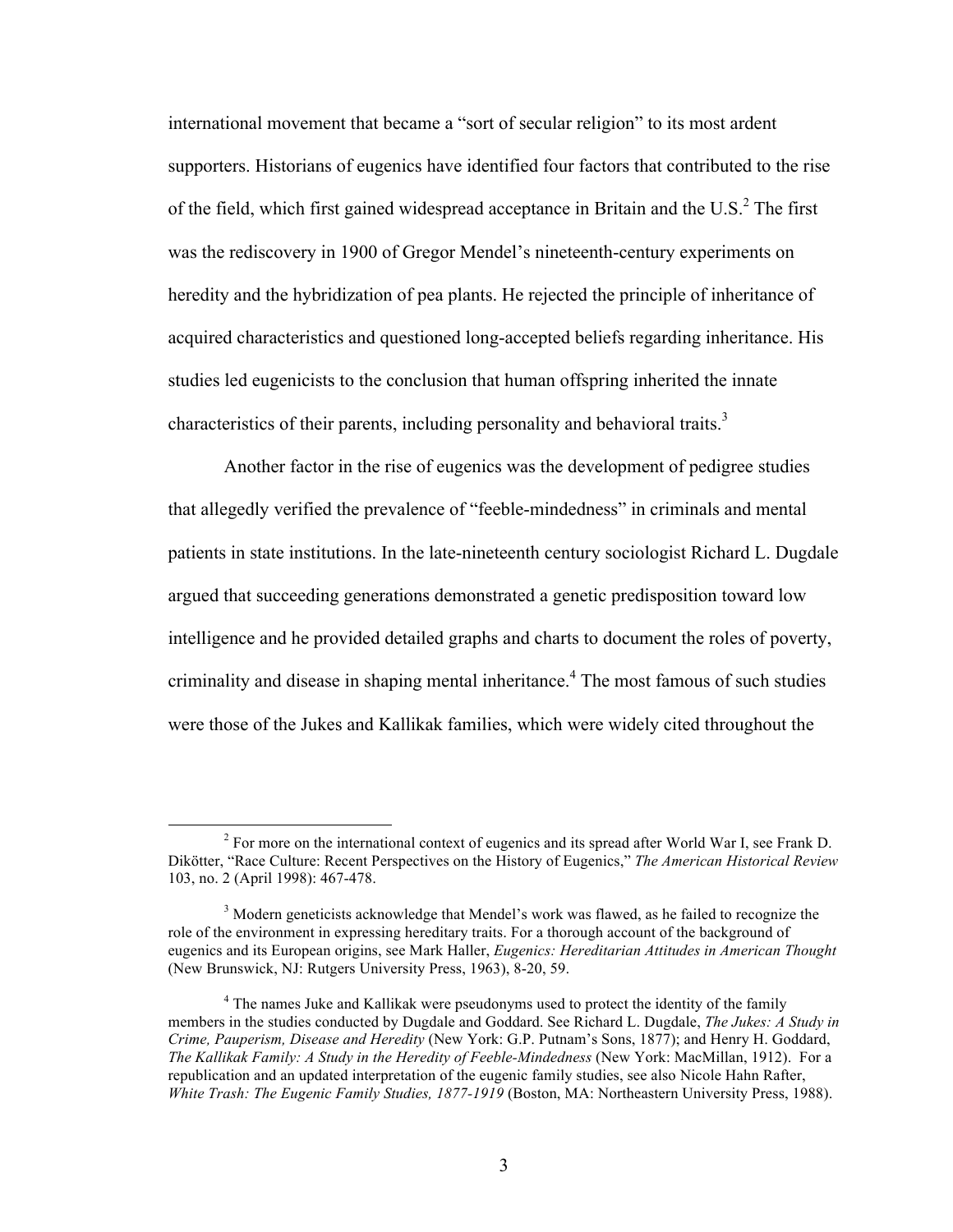genetic science community and shaped the views of many on the issue of heredity. 5 To many social scientists at the time, the hereditarian studies seemed to justify restriction of breeding practices among those deemed "genetically inferior."

The third factor that contributed to eugenics' prominence was the emergence of a generation that felt obligated to impose scientific order on an increasingly chaotic society. In 1909 a group of progressive reformers—disproportionately represented by the urban middle and upper classes—split the state's Republican Party and seized control of the legislature. California progressives first turned their attention to securing power from the railroad machine—which had dominated politics in the West since the mid-nineteenth century—but then quickly shifted to the passage of exclusionary laws aimed at imposing moral order upon the state's poor and working classes. For example, California's 1909 state legislature passed a number of restrictive laws that included censorship and limitations on social behavior. Also among the new laws was a curious bill titled "An act to permit the asexualization of inmates."<sup>6</sup>

The fourth and perhaps most elusive factor was the propaganda effort of the eugenicists themselves, which was stronger in California than the rest of the nation. The dissemination of eugenics is largely attributed to the efforts of Sir Francis Galton, a British statistician who coined the term "eugenics," established the movement in

 $rac{1}{5}$  $<sup>5</sup>$  Hereditarian studies of a similar nature received controversial attention in 1994 with the</sup> publication of Richard J. Herrnstein and Charles Murray, *The Bell Curve: Intelligence and Class Structure in American Life* (New York: Simon & Schuster, 1994).

<sup>6</sup> "An Act to Permit Asexualization of Inmates of the State Hospitals and the Home for Feeble-Minded Children, and Convicts in State Prisons," *The Statues of California and Amendments to the Codes Passed at the Extra Session of the Thirty-Seventh Legislature* (Sacramento, 1909), 1093-1094. From *The Internet Archive.* 

*http://www.archive.org/stream/generallawsofsta00calirich/generallawsofsta00calirich\_djvu.txt* (accessed September 10, 2013).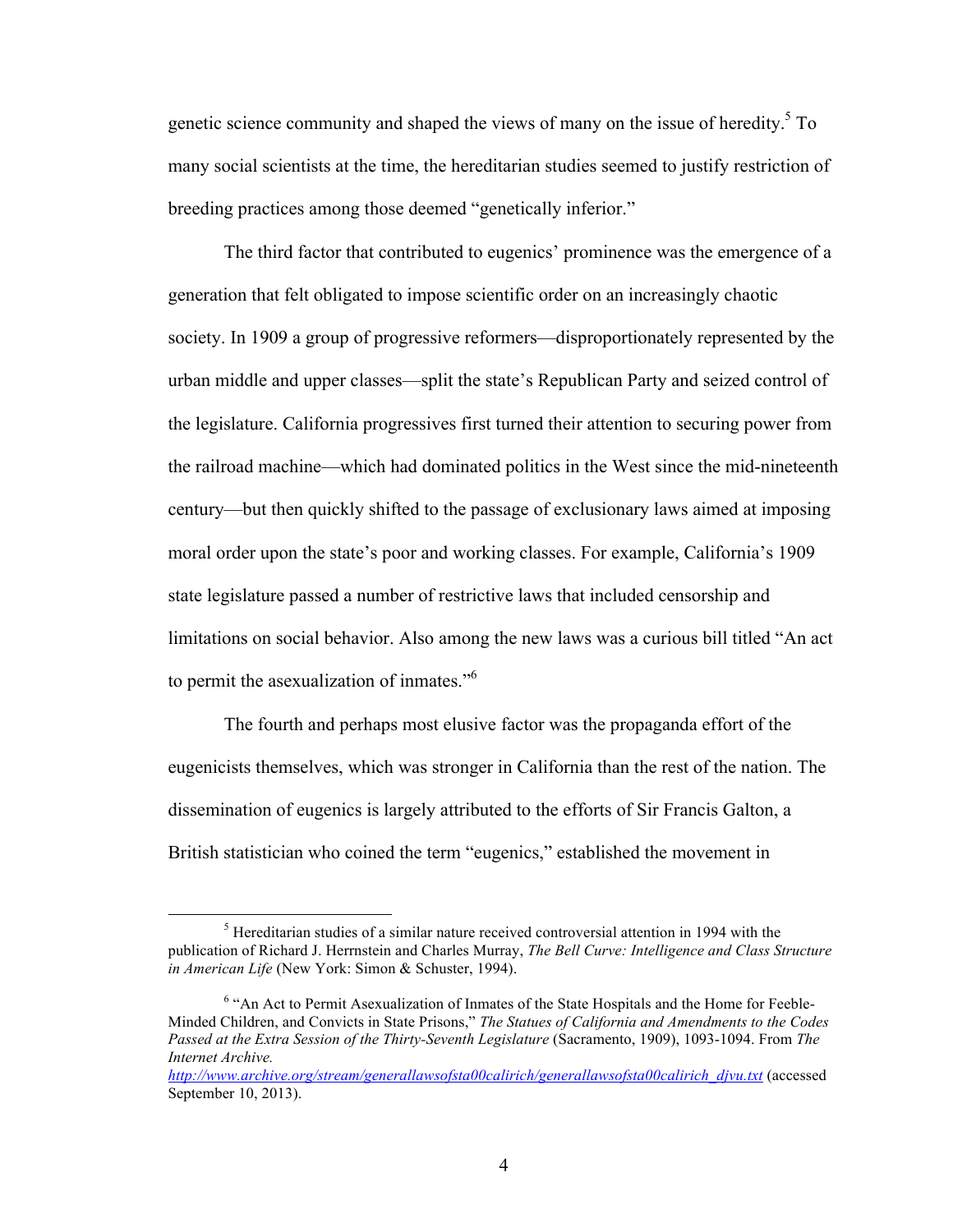England, and worked to spread word of hereditarian science. He demanded that eugenics "must be introduced into the national conscience, like a new religion," and conducted careful studies of the pedigrees of wellborn families to demonstrate that mental abilities of humans were passed on to their offspring.<sup>7</sup> But Galton was far from alone, as eugenic ideals resonated with a generation of educated elites in the United States. More a social effort to enact policy laws than a scientific movement, eugenics shaped the thoughts of thousands of Americans during the early-twentieth century. Numerous social scientists and geneticists of the day interpreted scientific and sociological findings as evidence that an individual's personality as well as physical and mental capacity were all the result of inherited traits. 8 These so-called Social-Darwinians, including Herbert Spencer, William Graham Sumner, and Herbert Croly, interpreted the new genetic discoveries as a pure science with severe consequences for social philosophy.<sup>9</sup> The application of hereditarian science to social policies became known as "eugenics," which literally translates as "well-born." Eugenicists envisioned a society in which the population might one day be rid of "degenerates" and the "unfit." Eugenicists believed that society, by offering assistance to criminals and the mentally ill, had deviated from its natural tendencies. Because man was ultimately a savage animal, eugenicists believed, society needed to be reformed in order to "emulate nature for the future health of the race."<sup>10</sup> In other words,

 <sup>7</sup> Francis Galton, "Eugenics: Its Definition, Scope, and Aims," *American Journal of Sociology* 10, no. 1 (July 1904): 5.

<sup>8</sup> Haller, *Eugenics,* 4.

<sup>9</sup> Richard Hofstadter, *Social Darwinism in American Thought* (Boston, MA: The Beacon Press, 1955), 161.

<sup>10</sup> Donald K. Pickens, *Eugenics and the Progressives* (Nashville, TN: Vanderbilt University Press, 1968), 13.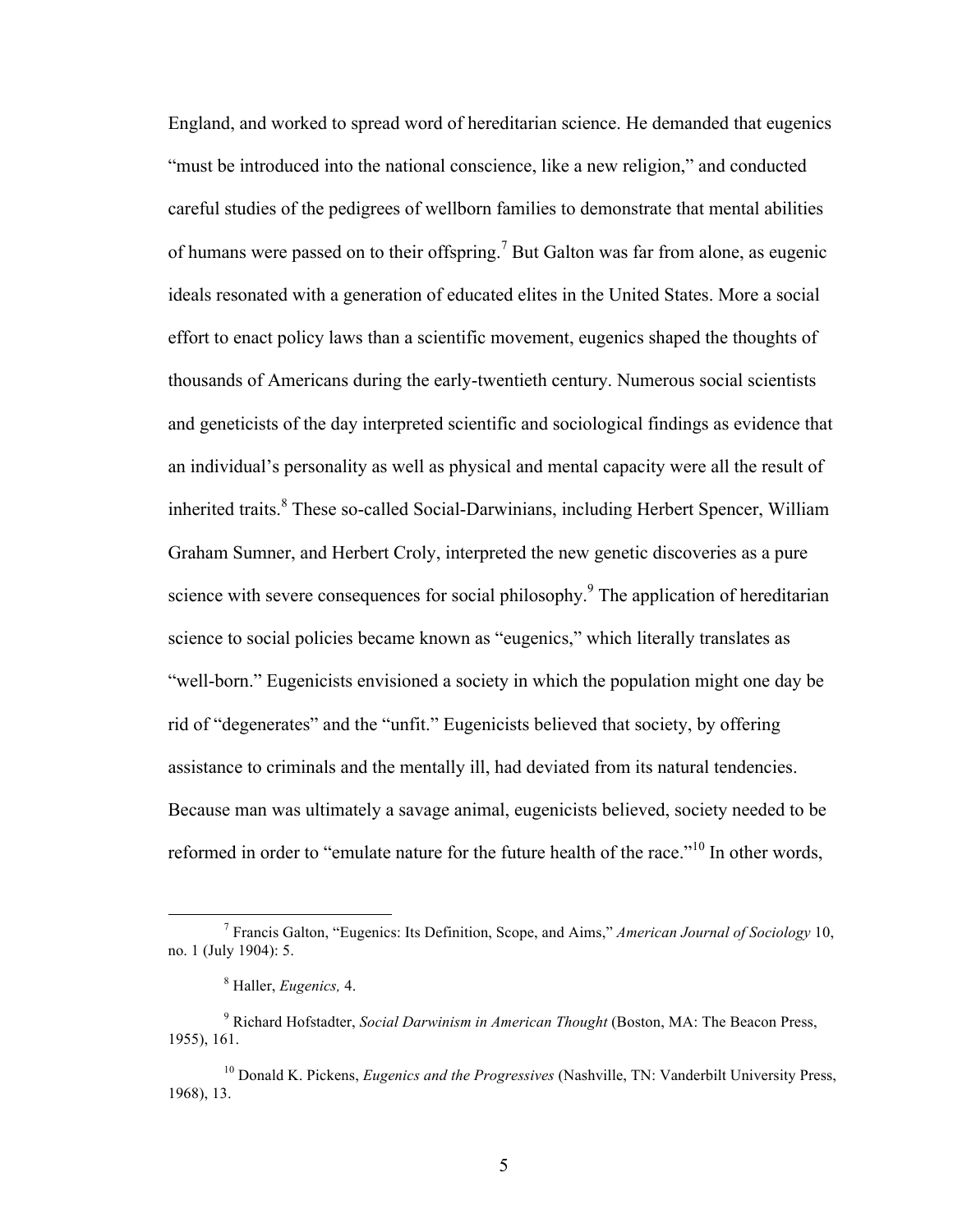natural evolutionary processes needed to be restored to "weed out" the weaker members of society.

During the early years of eugenics, from 1896 to 1909, eugenicists in California emphasized the use of sterilization for therapeutic purposes, but over time, they took eugenics in a new direction and increasingly touted eugenic motives. Their path shows a gradual ideological progression from practicalism to irrationalism.<sup>11</sup> At first, eugenicists attempted to solve tangible social problems through practical and scientific means. California experienced tremendous growth during the late nineteenth and early twentieth centuries, and the prevalence of inner-city slums, disease, criminality, and mental illness led to a rise in commitment rates at state prisons and mental hospitals. Struggling to provide appropriate care for their patients, California's medical personnel at state hospitals advocated sterilization as a practical, benevolent means of treating and dismissing patients. Over time, physicians' increasing faith in eugenics often led them to irrational conclusions about its merits, as California's eugenicists refused to acknowledge challenges to their beliefs about heredity and social reform. As early as 1909 many eugenicists blatantly ignored developments in the science of genetics, focusing their efforts instead on the implementation of eugenics as a social policy. Their disregard for the scientific method caused many practicing geneticists to distance themselves from the movement and publicly denounce the validity of eugenics.<sup>12</sup> Eugenicists who ignored developments in genetic science often treated science as more of a hobby than a profession, making eugenics somewhat of a fringe movement among the professional

 <sup>11</sup> Ibid.*,* 12.

<sup>12</sup> Kenneth M. Ludmerer, *Genetics and American Society* (Baltimore, MD: The Johns Hopkins University Press, 1972), 3.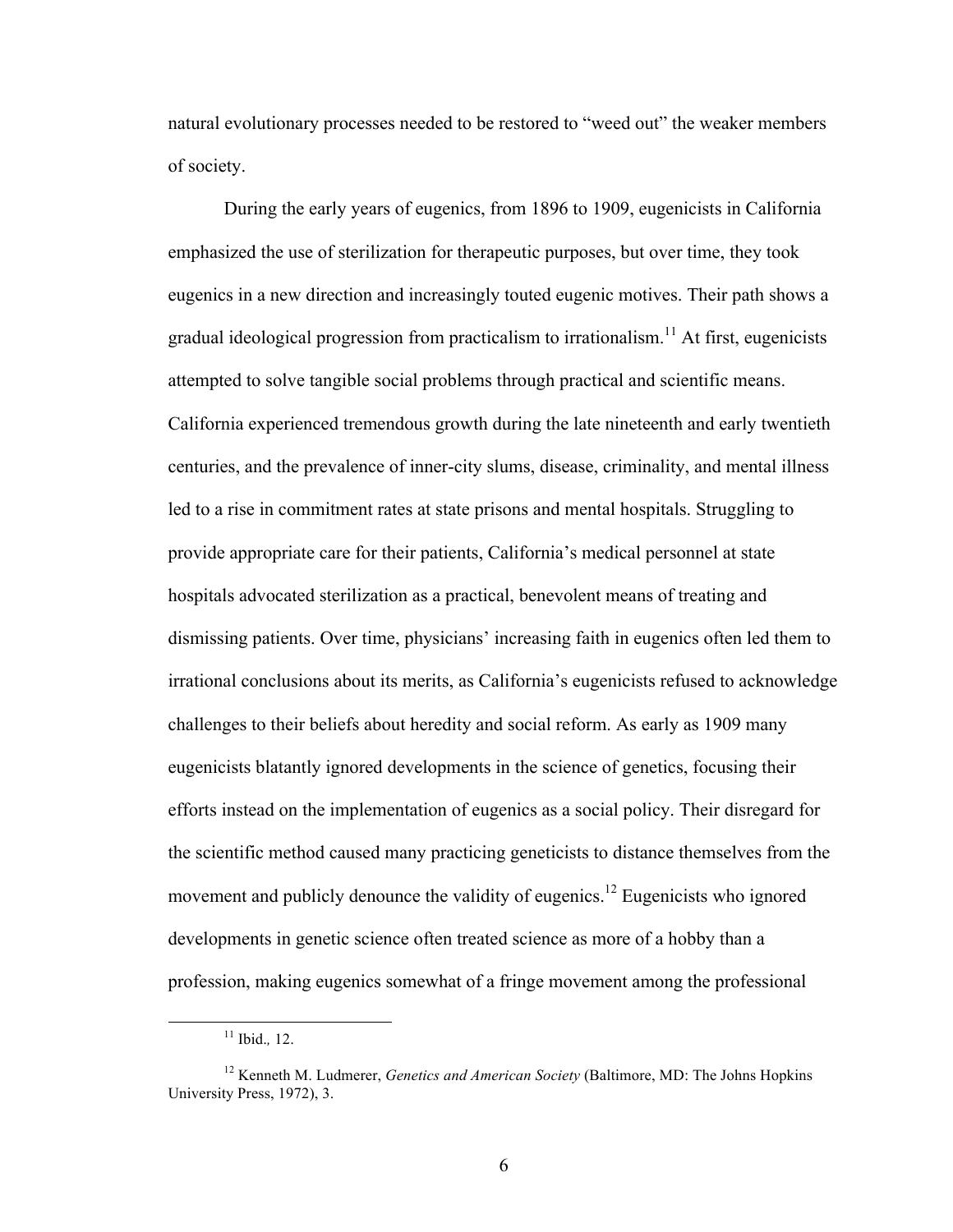scientific community.<sup>13</sup> Nonetheless, its most prominent supporters remained far more outspoken that its critics. Eugenics enjoyed its peak in popularity during these years, as the majority of the educated populace retained a staunchly deterministic interpretation of heredity.

Elimination of the unfit through sterilization became the most recognized eugenic practice in the state but represented only one dimension of the state's elaborate eugenic program. As the California eugenics movement continued to expand between 1909 and 1928, its practitioners advocated more "negative" applications of eugenic theory. "Negative" eugenic methods include sterilization and deportation programs—practices aimed at decreasing propagation among the less-desirable members of society. "Positive" eugenics typically promoted propagation among the more aristocratic elements of society to improve the quality of the gene pool. Eugenicists in California simultaneously promoted both practices, and in 1915 the *Los Angeles Times—*owned by renowned eugenicist Harry Chandler—ran a series of articles to promote the importance of better breeding habits. The articles referred to an exhibit on better breeding habits that resulted in the selection of two toddlers, one male and one female, that represented prime human specimens: "A perfect baby boy and a perfect baby girl were yesterday dedicated to each other by their fond mothers in the hope that in the coming years' love, gently guided by maternal hands, may lead, through eugenic marriage, to a new and superior physical type."<sup>14</sup> While some California eugenicists initially promoted both positive and negative

<sup>&</sup>lt;sup>13</sup> Scientific historian Kenneth Ludmerer estimates that "perhaps as many as half" of American geneticists became involved with the eugenics movement in the early-twentieth century. See Ludmerer, *Genetics and American Society,* 42.

<sup>&</sup>lt;sup>14</sup> See "Perfect Babies to Mate for Good of the Race," *Los Angeles Times*, March 13, 1915. See also, "Entered in the Eugenic Baby Show: Over One Thousand Babies in Eugenic Congress," *Los Angeles Times,* March 7, 1915; "The Kind that We Raise in Los Angeles: Better Babies' Day's Dawning," *Los*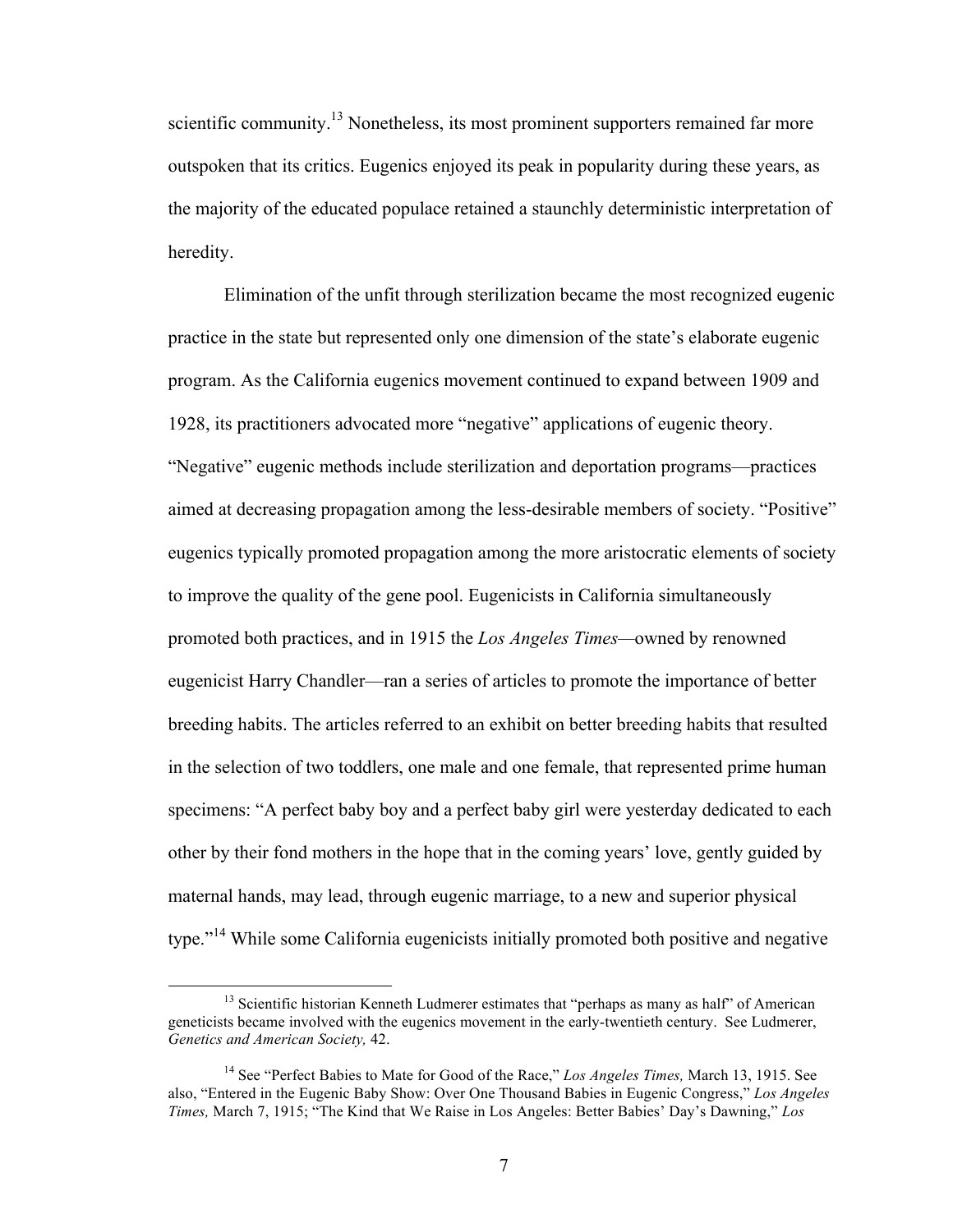methods of eugenics, practitioners increasingly relied on sterilization as the preferred method. California also developed a deportation program that led to the forced removal of 5,500 immigrants from California between 1915 and 1932.<sup>15</sup> Nonetheless, the eugenics movement in California remained synonymous with sterilization until widespread condemnation of sterilization practices after World War II forced California's eugenicists to shift their rhetoric toward family planning and better breeding habits.<sup>16</sup>

California's eugenics program underwent three phases of development that roughly parallel the structure of this thesis. Chapter two lays the groundwork for a close examination of the state's eugenic policies and documents the first phase, which lasted from 1896 to 1909. Through an examination of existing historiography of eugenics, as well as studies of state and local progressivism, the chapter highlights how California's social and demographic development shaped an environment conducive to eugenic thought, particularly among governing elites. California had a long history of exclusionary legislation, and by the turn of the century the state's middle- and upper-class intelligentsia grew increasingly anxious about the arrival of working-class migrants from the eastern United States and immigrants from Asia, Europe, and Latin America. In 1907 a group of progressive reformers seized political power from the dominant business interests of the Standard-Pacific Railroad Company. The new political leaders—a "Progressive" faction of the dominant Republican Party—placed tremendous faith in

 $\overline{a}$ 

*Angeles Times,* March 9, 1915; and "Eugenic Babies in the Movies Will Show Country How the Los Angeles Kind Are Brought Up," *Los Angeles Times,* March 10, 1915.

<sup>&</sup>lt;sup>15</sup> For a thorough account of California's deportation program, see Robert W. Biller, "Defending the Frontier: Eugenic Thought and Action in the State of California, 1890-1941" (Master's Thesis, Simon Fraser University, 1993), 67, 76-78.

<sup>16</sup> Haller, *Eugenics,* 130.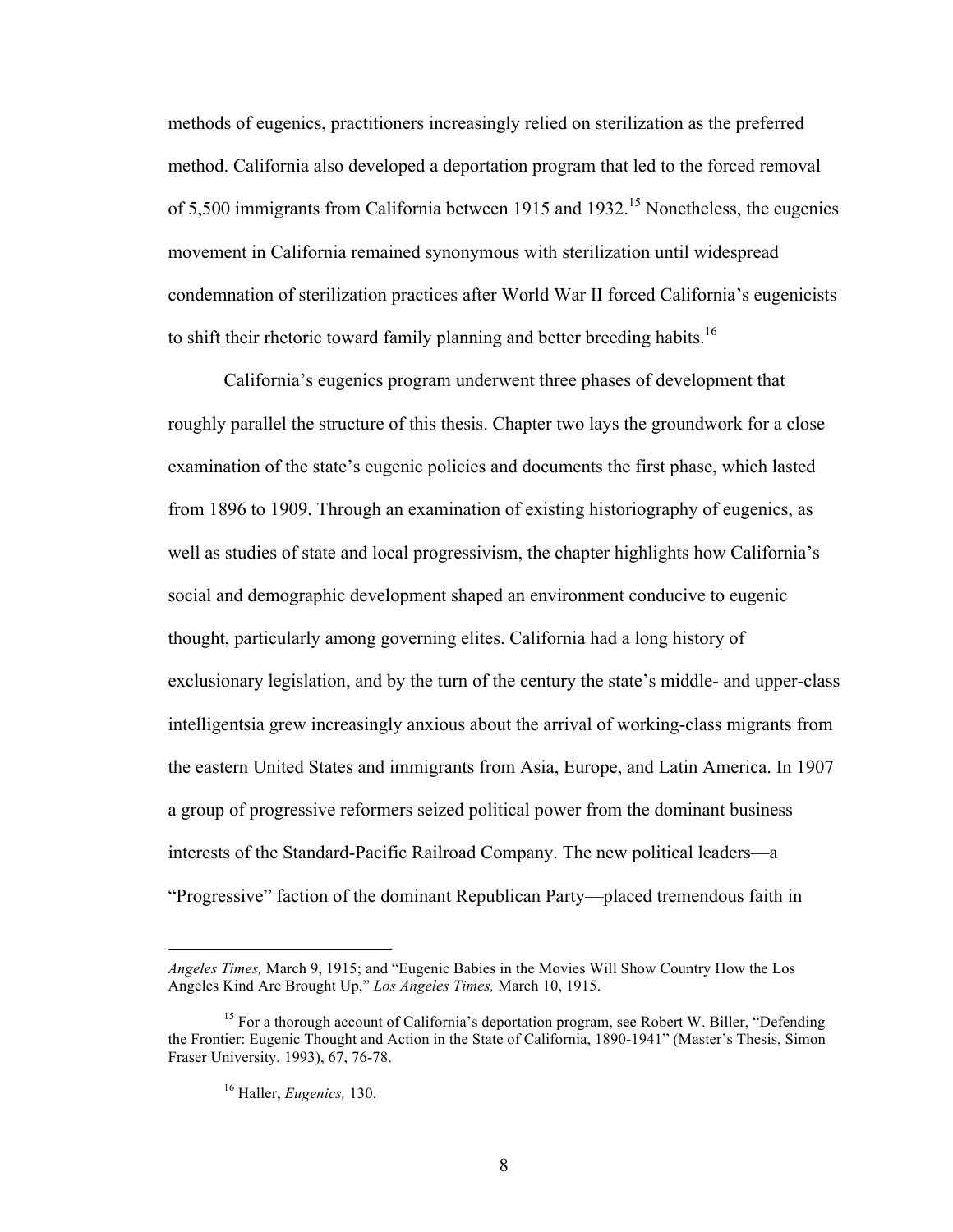science and professional expertise, and the influence of eugenics in California's medical and academic communities made them particularly susceptible to principles of eugenic thought. When superintendents at California's overflowing mental hospitals demanded the reform of the state's institution system, the progressives in the State Assembly responded in 1909 with a law permitting sterilization of patients to treat mental illness.

Chapter three addresses the role of state hospital superintendents in implementing eugenic sterilization and describes the transition from the first to the second phase of California's eugenics program (1896 to 1909 and 1909 to 1928). Beginning with the formation of the State Commission in Lunacy in 1896, medical officials obtained a direct mouthpiece with which to communicate with administrators at the state level. Superintendents of state hospitals successfully campaigned for the 1909 bill, which was initially based on progressive humanitarian ideals. Facing rising costs and commitment rates, and increasingly influenced by eugenic thought, superintendents then called for an amendment to remove the burden of liability faced by operating physicians. There existed a fundamental tension between the need to develop a cure and the desire to prevent the "unfit" from propagating, a dichotomy that pervaded the thought of state physicians during the early years of California's sterilization program. Two amendments to the 1909 law—in 1913 and 1917—eliminated requirements for physicians to obtain patient or family consent prior to sterilization, thus providing California's physicians and medical community with a safeguard against state prosecution and public criticism (see Appendices C and D). State department and institutional records indicate that superintendents not only greatly affected eugenic policy, but they also directly enforced

9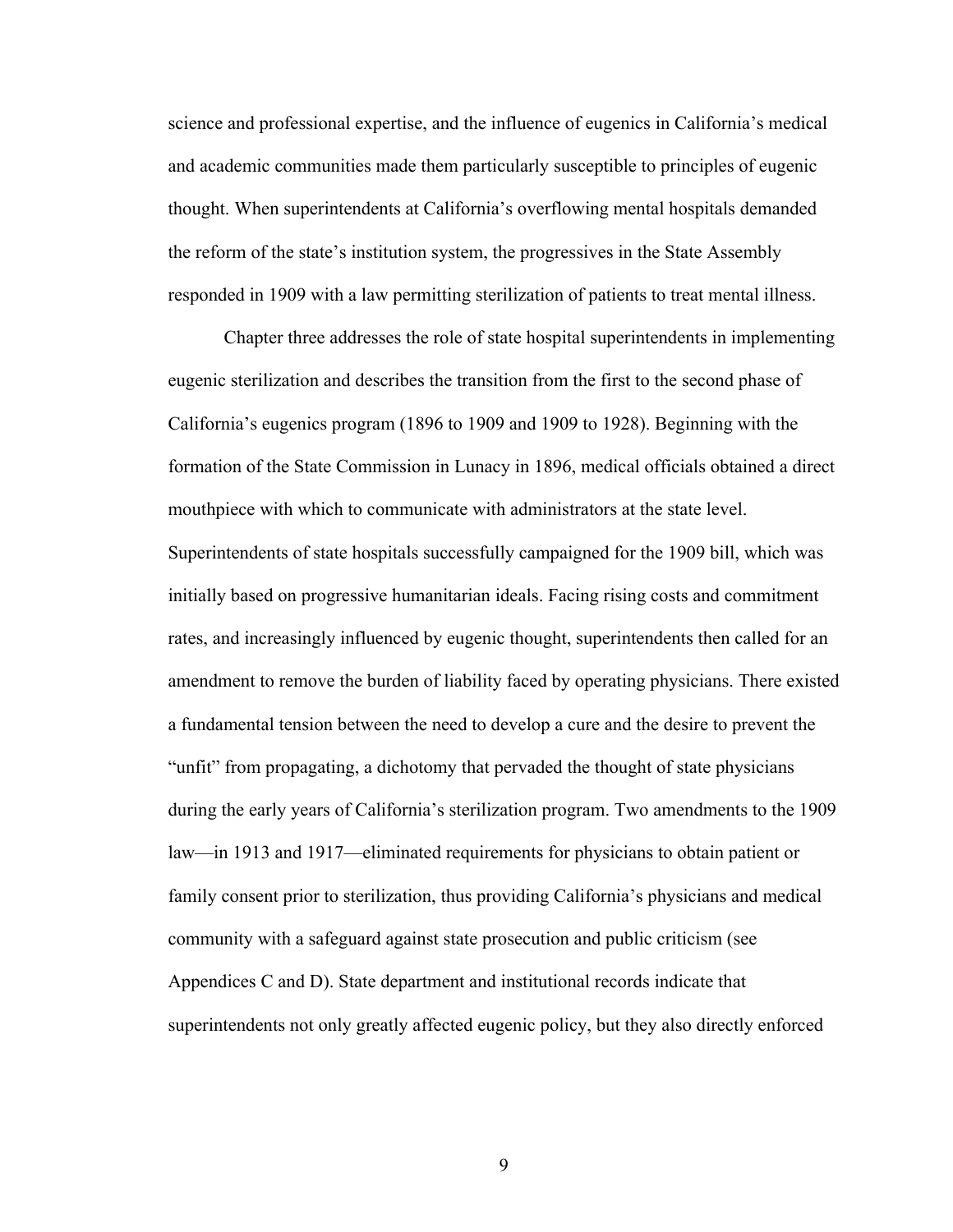the practice of sterilization in state hospitals and prisons at a rate higher than any other state in the nation.

Chapter four documents the efforts of California eugenicists and philanthropists to preserve California's eugenics program during its third phase, from 1928 to 1945. Rising skepticism among the scientific community during the 1920s caused the national eugenics movement to decline, and most states abandoned their eugenics programs by 1930.<sup>17</sup> California, on the other hand, actually increased the rate of sterilizations during this time period, largely as a result of promotional efforts of a motivated group of eugenic "philanthropists." Evidence from medical journals, newspaper columns, textbooks, and pamphlets verifies that many prominent eugenicists and eugenic organizations campaigned on local, national, and global levels to preserve eugenics in California and across the world. California eugenicists also developed a close relationship with physicians in Germany and helped to inform Nazi sterilization laws and procedures in the Third Reich. Findings in this chapter challenge much of the existing historiography relating to eugenics in the United States and demonstrate the prevalence of eugenic thought and action in California well into the 1930s and 1940s, years during which California physicians actually accelerated the sterilization rate in state hospitals. The state was leading the race.

The scope of eugenics in California reveals that the individuals directing the sterilization program possessed a great deal of anxiety concerning their ability to preserve California's strapped institutions and about their own place in the world. The eugenic

 $17$  Much of the existing eugenic historiography is in accord on this point, a discussion that takes place in Chapter V. See studies by Mark Haller, Donald K. Pickens, Kenneth M. Ludmerer, Charles E. Rosenberg, Daniel J. Kevles, Bentley Glass, Carl N. Degler, Elazar Barkan, and Michael Mezzano.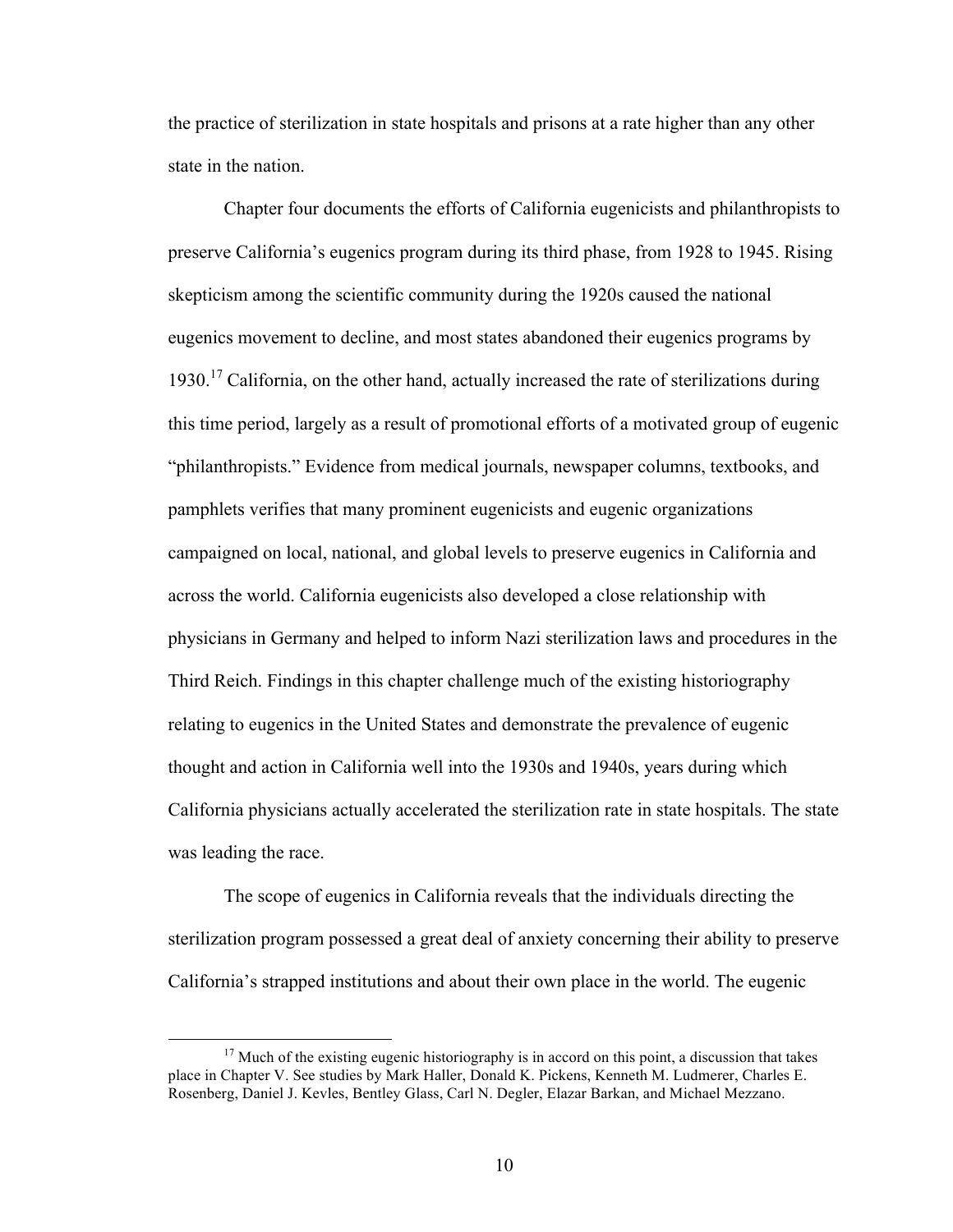reformers of California brought a great deal of class, racial, ethnic, and gender bias to their profession and applied it directly to the patients to whose care they had been entrusted. The history of eugenics in California offers a glimpse into the uses and misuses of science in the past, but also informs today's policymakers and physicians of the consequences for inappropriate application of scientific laws. Physicians' emphasis on thrift and economy, coupled with their faith in unfounded scientific principles, inhibited the implementation of sound public policy decisions, and operating physicians in California between 2006 and 2010 might benefit from a look at their own state's sterilization record.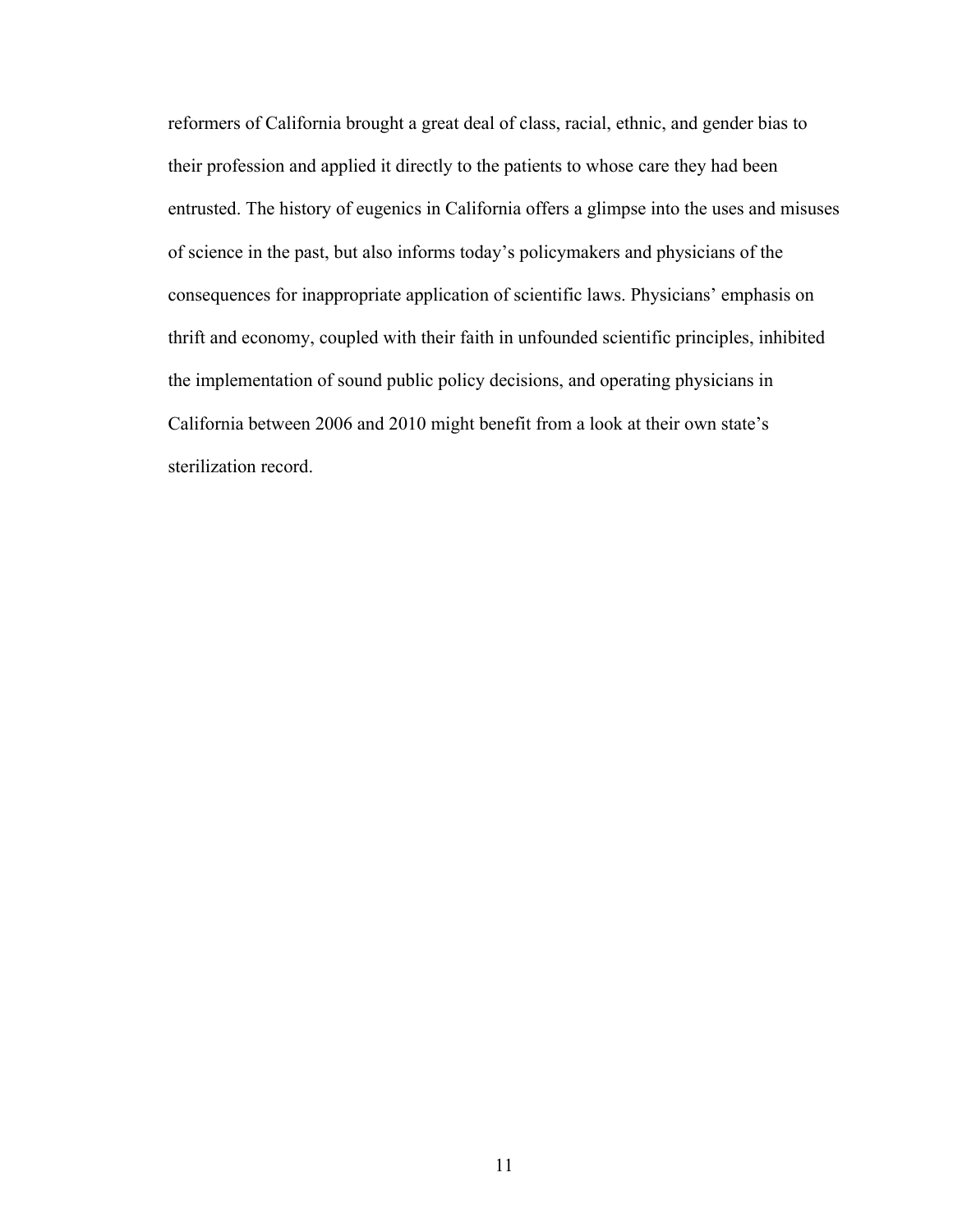### **CHAPTER 2**

### **Experts Lead the Way to Eugenic Practice**

In 1909 the California legislature sanctioned the "asexualization," or surgical sterilization, of inmates in state prisons and hospitals. California's sterilization bill was the first legislative victory for the statewide eugenic movement, which itself was part of a broader pattern of reform in American society. By the turn of the century California already had an extensive record of restrictive practices, including immigrant exclusion and miscegenation laws, and the acceptance and eventual prevalence of eugenic thought further enabled California's leaders to refashion a stratified society with themselves at the top. The eugenics crusade was but one component of a complex effort to guarantee white elites full access to the wealth and benefits of citizenship in California at the expense of "others," so-called because of differences in race, class, and perceived intelligence.<sup>1</sup> Though no concrete record remains of the legislative debate surrounding the sterilization bill, the context of California's social and political scenes indicates why the bill passed through the California Senate and Assembly bill with virtually no opposition. The 1909 sterilization bill succeeded in large part because an ambitious and biased group of progressive reformers won political power and placed a great deal of faith in scientific expertise at a time when eugenic thought gained widespread acceptance in California.

 $\frac{1}{1}$  $<sup>1</sup>$  For further reading on the notions of class, race, and labor led to restriction of citizenship rights</sup> and stratification of American society, see Evelyn Nakano Glenn, *Unequal Freedom: How Race and Gender Shaped American Citizenship and Labor* (Cambridge, MA: Harvard University Press, 2002); Douglas S. Massey, *Categorically Unequal: The American Stratification System* (New York: Russell Sage Foundation, 2007); and Rogers M. Smith, *Civic Ideals: Conflicting Visions of Citizenship in U.S. History* (New Haven, CT: Yale University Press, 1997).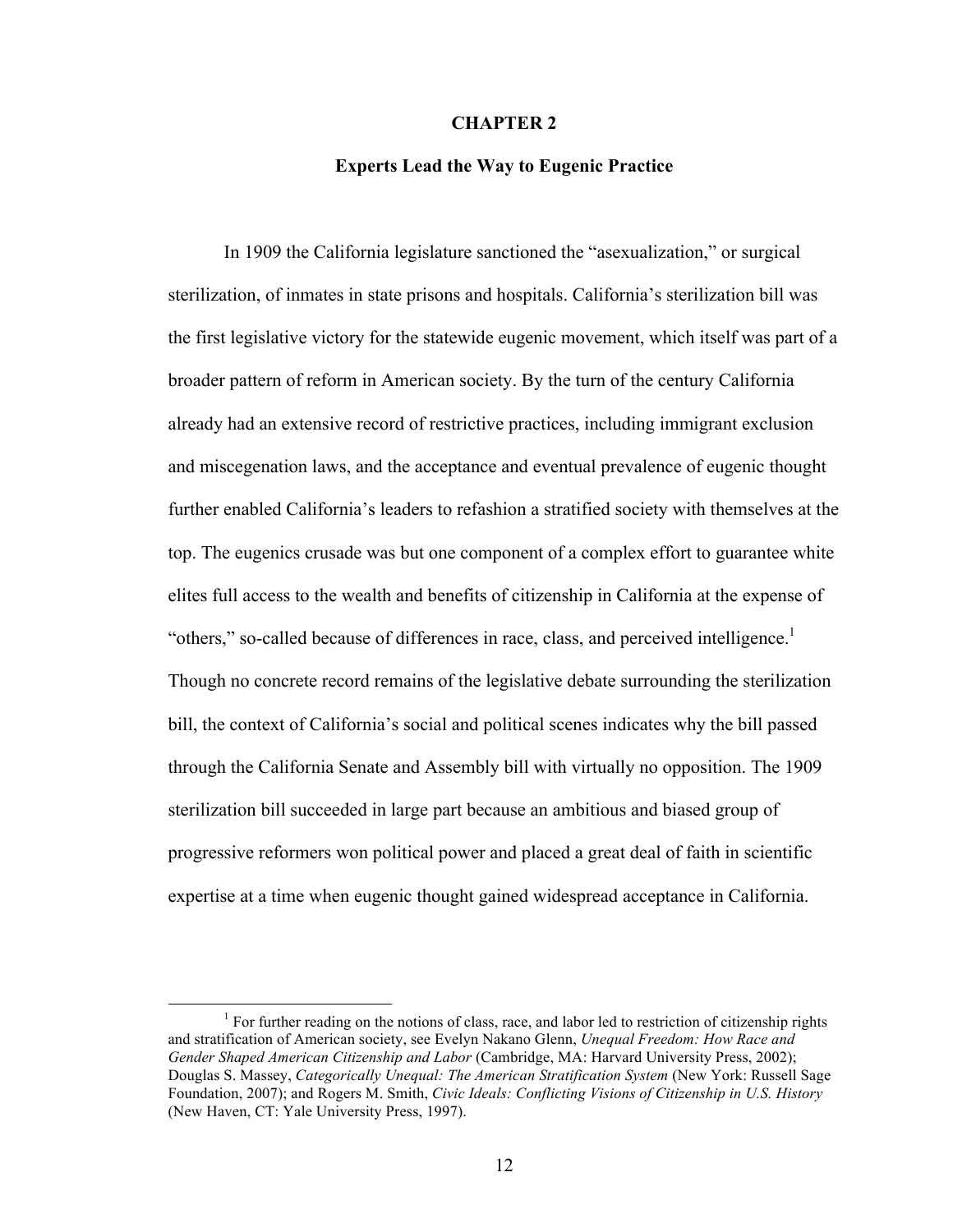Eugenic principles resonated among this rising political elite in 1909, but the context for their embrace of eugenics developed in the nineteenth century.

Following the completion of the transcontinental railroad in 1869, California's economic promise and climate attracted millions of settlers from eastern states and immigrants from Asia, Mexico, and Europe. To many, California represented an idyllic vision of pristine landscapes, unspoiled wilderness, and limitless opportunity. California appealed to settlers seeking not only opportunity but also an idealized transformative climate. For decades, relocation to the West Coast—then also known as the "sanitarium belt"—was even prescribed by physicians as a treatment for depression and melancholia, as the region was believed to have the power to heal and revitalize. $<sup>2</sup>$ </sup>

By the turn of the century California became a beacon for conservatism in the American West. Particularly in the Los Angeles area and southern portions of the state, California drew a vibrant white, Anglo-Saxon, Protestant population. Los Angeles in 1906 contained more churches per capita than any other American city and by the 1920s became a model city for affluent white America as countless country clubs, beach clubs, polo clubs, and yacht clubs sprang up during the progressive years. 3 In describing the search for an ideal climate in California, historian James Vance writes that "the romantic confrontation with nature, the quest for health, both physical and mental, and the turning

 <sup>2</sup> Historian and geographer James E. Vance, Jr. classifies California as an "Arcadian" settlement, because of belief in the state's restorative power. Deriving its name from a Greek city-state of the same name, Arcadia came to represent the belief in an idealized place with bountiful splendor existing in harmony with nature. In contrast to a Utopian settlement, Arcadia is seen as unattainable—more akin to the biblical Garden of Eden. See James E. Vance, Jr., "California and the Search for the Ideal," *Annals of the Association of American Geographers* 62, no. 2 (June 1972): 195-198.

<sup>3</sup> Kevin Starr, *Material Dreams: Southern California Through the 1920s* (New York: Oxford University Press, 1990), 120-135; George E. Mowry, *The California Progressives* (Berkeley: University of California Press, 1951), 38.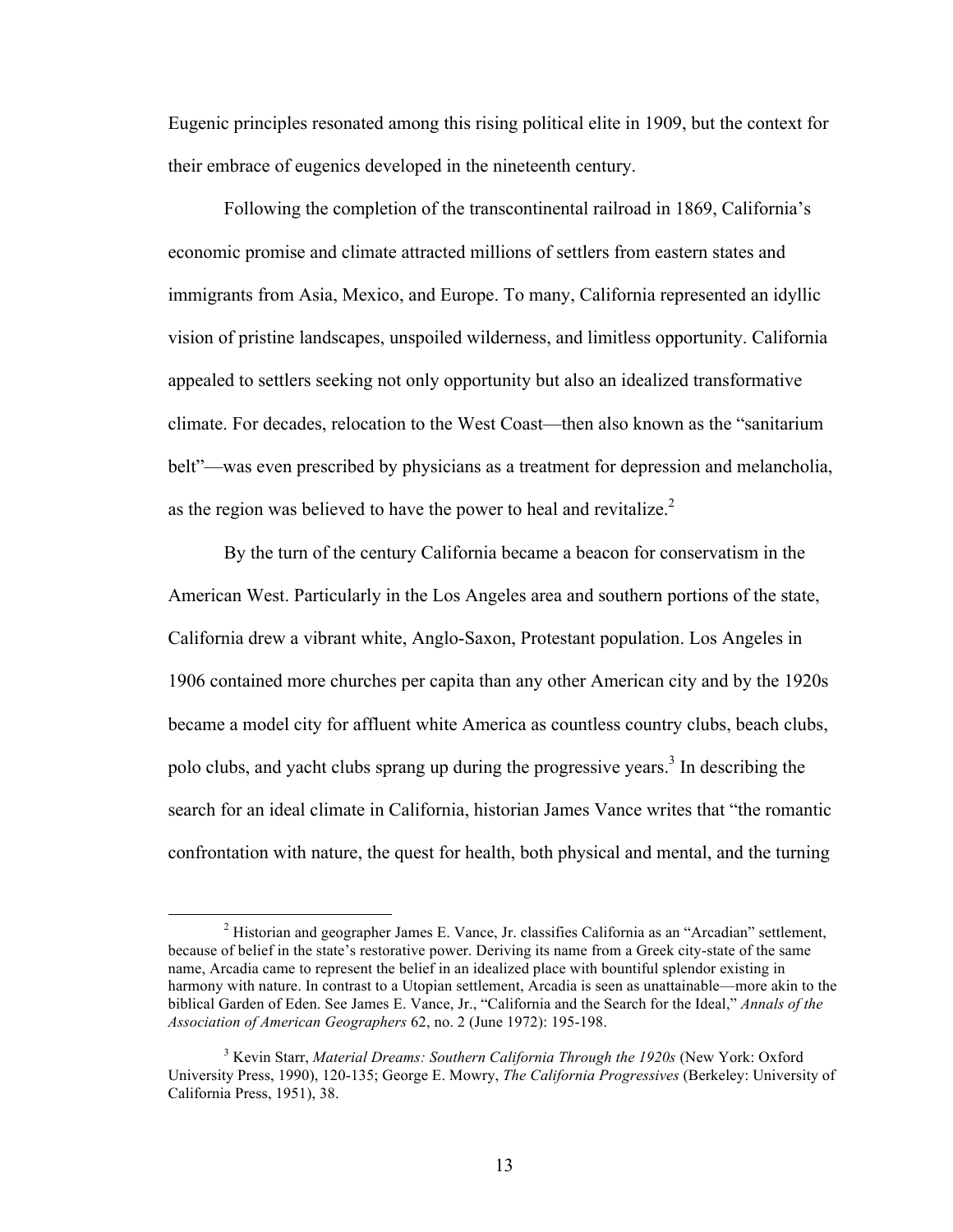away from the American norm… result [in] a definite geographical pattern of detachment." <sup>4</sup> Because they survived the ordeal of migration that victimized millions of less-fortunate immigrants to California's cities, the prosperous white, upper-middle class, educated settlers came to see themselves as exceptional and worked hard to preserve the promised dream of California by separating themselves from the less desirable elements of society. 5

Immediately upon admission to the union, California's political leaders began to institutionalize inequality by establishing various exclusionary policies. As early as 1850, the first year of statehood, the state passed an anti-miscegenation statute prohibiting intermarriage of whites with blacks, which was expanded in 1880 to include "Mongolians," a derogatory term referring either to persons of Asian descent or individuals born with Down's Syndrome. Statewide legislation in 1875 refused entry of criminals with commuted sentences to California, a statute that was expanded in 1882 to include the disabled, insane, and foreign-born. 6 Demands from the nativist Workingmen's Party resulted in an 1879 amendment to the state constitution, which prohibited the employment of Chinese in state jobs "for the protection of the State…from the burdens and evils arising from the presence of aliens."<sup>7</sup> In the 1870s lobbyists from California pressured the federal government to pass a law restricting the entry of Chinese immigrants, resulting in the Chinese Exclusion Act of 1882. The state culture was rife

 <sup>4</sup> Vance, Jr., "California and the Search for the Ideal," 209.

<sup>5</sup> Kevin Starr, *Americans and the California Dream, 1850-1915* (New York: Oxford University Press, 1973), 442.

<sup>6</sup> Biller, "Defending the Frontier," 69.

<sup>7</sup> Joseph R. Grodin, Calvin R. Massey, and Richard B Cunningham, *The California State Constitution: A Reference Guide* (Westport, CT: Greenwood Press, 1993), 13.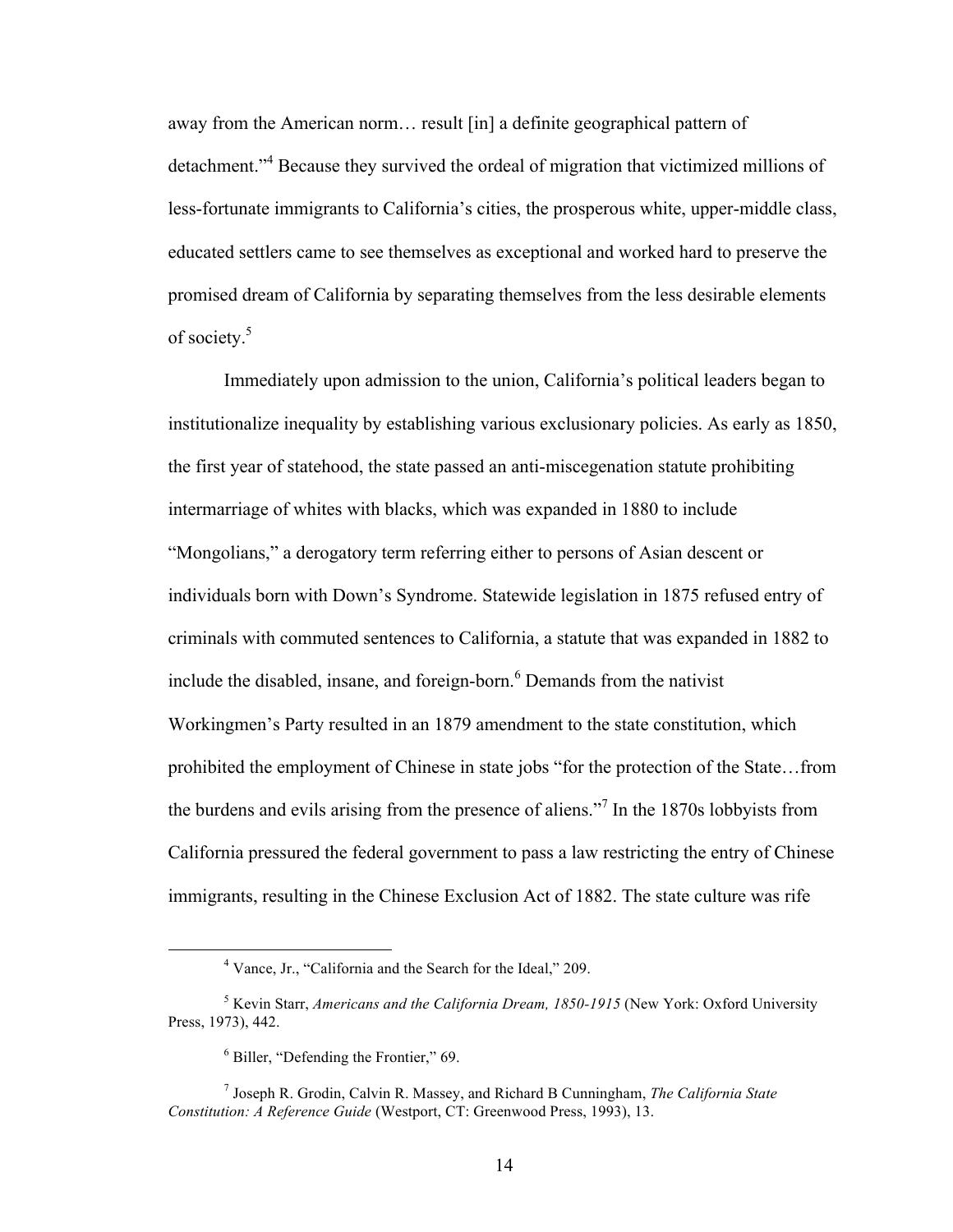with xenophobia and prejudice. Asian and Latin-American immigrants suffered discrimination and segregation, while the state forcibly relocated Native Americans out of California to territorial reservations. Segregation was a key component of Californian society, guaranteeing that the full rights to citizenship were bestowed only on elite white men.

California lawmakers were often willing to go farther in pursuit of exclusion than federal officials allowed, as evidenced by federal nullification of numerous California laws. In 1882 the California Workingmen's Party tried to push through a proposal to suspend Chinese immigration to California, but President Chester A. Arthur vetoed the law for violating the Burlingame Treaty of 1868. The trend continued after the Progressive Era, as in 1920 when the U.S. Supreme Court struck down as unconstitutional a \$10 poll tax imposed on all adult male aliens in California. $8$  During the early years of the Great Depression, California established a new labor policy to manage the flood of migrant workers, but the program was abandoned in 1932 after it was revealed to involve forced labor camps.<sup>9</sup>

As California's population grew more complex at the turn of the century and its industrial cities grew, middle-class, native-born Californians felt increasingly threatened by newcomers, and progressive political leaders broadened their legislative agenda to combat the growing ills that plagued society. Though Los Angeles maintained its previous racial composition, with white Protestants of Anglo-American stock holding a strong majority, the population of the city tripled from 1900 to 1910 and "overwhelmed"

 <sup>8</sup> Biller, "Defending the Frontier," 69-70.

<sup>9</sup> Ibid., 79-80.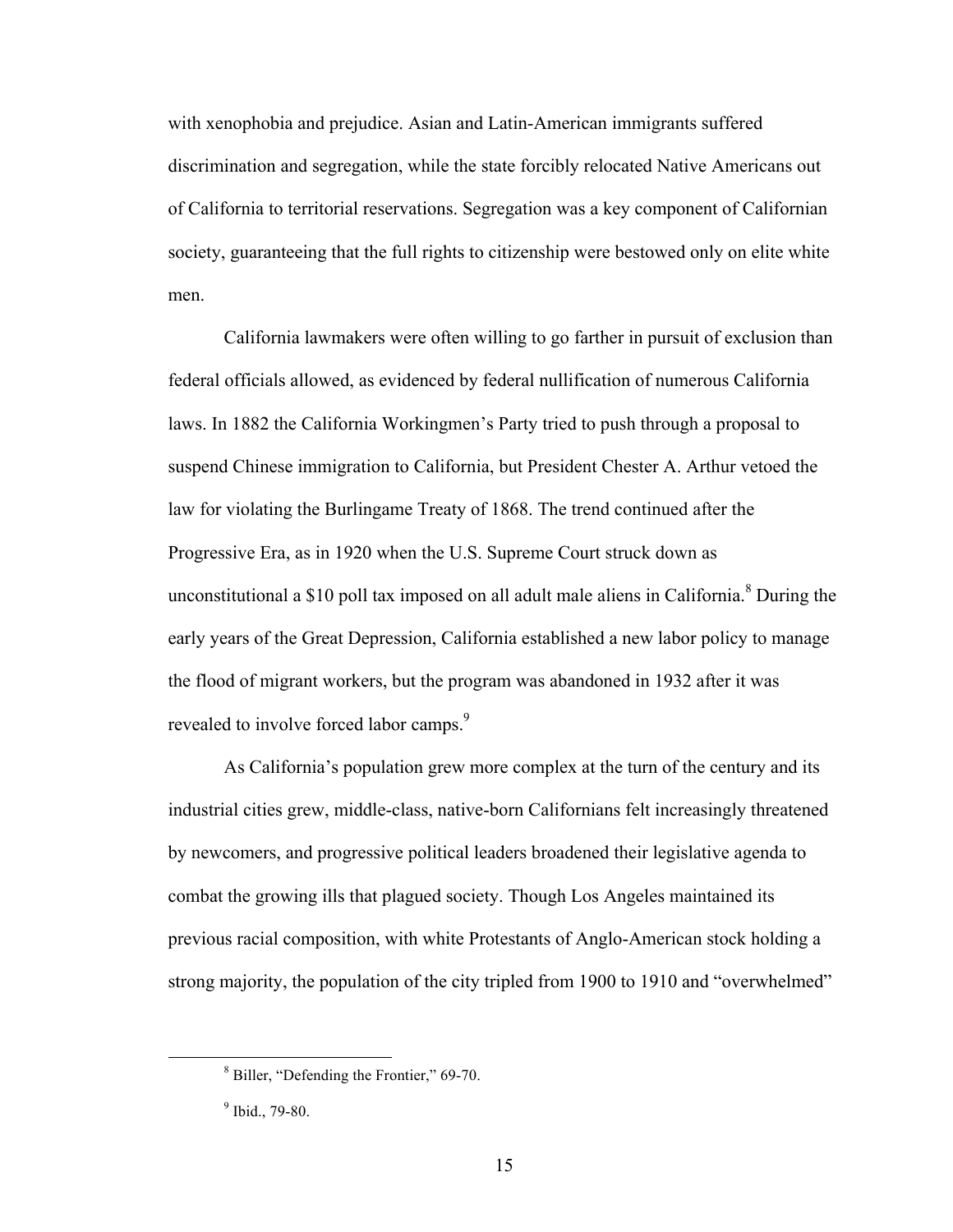the native-born population in the region.<sup>10</sup> They encountered firsthand the phenomenon of urban life, bustling with overcrowded slums, crime, poverty, and destitution. Longtime middle-class residents of California perceived their cities to be under siege by foreigners and working-class vagrants. In response, Californians adapted progressive strategies that had already proven effective in both the North and the South.

Although progressive currents reached California and the West later than the rest of the nation, they were particularly strong in the Golden State. The progressives first entered the state political scene in 1909 and held power through 1924, and eugenicists in California exemplified the progressive cultural consciousness of their time.<sup>11</sup> Their rhetoric of reform, based on an ideal of betterment of society for all humanity, was typical of progressive reformers of the early-twentieth century. In many ways, California represented a microcosm of progressivism elsewhere in the nation.

To be sure, progressive currents in California were multidimensional. While upper-middle class interests eventually won control of the debate, numerous other factions shaped the rise of progressivism in the state. In one sense, progressivism was directed by a very small group of men who strove to mold the state into a model of the Protestant ethic, as the Progressive Party in California enjoyed the support of many very wealthy Californians, the lone exception being the wealthiest tycoons of the railroad industrial class. 12

 $\overline{a}$ 

<sup>10</sup> Ibid., 70.

<sup>11</sup> Michael Paul Rogin and John L. Shover, *Political Change in California: Critical Elections and Social Movements, 1890-1966* (Westport, CT: Greenwood Publishing Corporation, 1970), 108.

<sup>12</sup> Mowry, *The California Progressives,* 86, 96; and Kenneth Starr, *Inventing the Dream: California Through the Progressive Era* (New York: Oxford University Press, 1985), 246.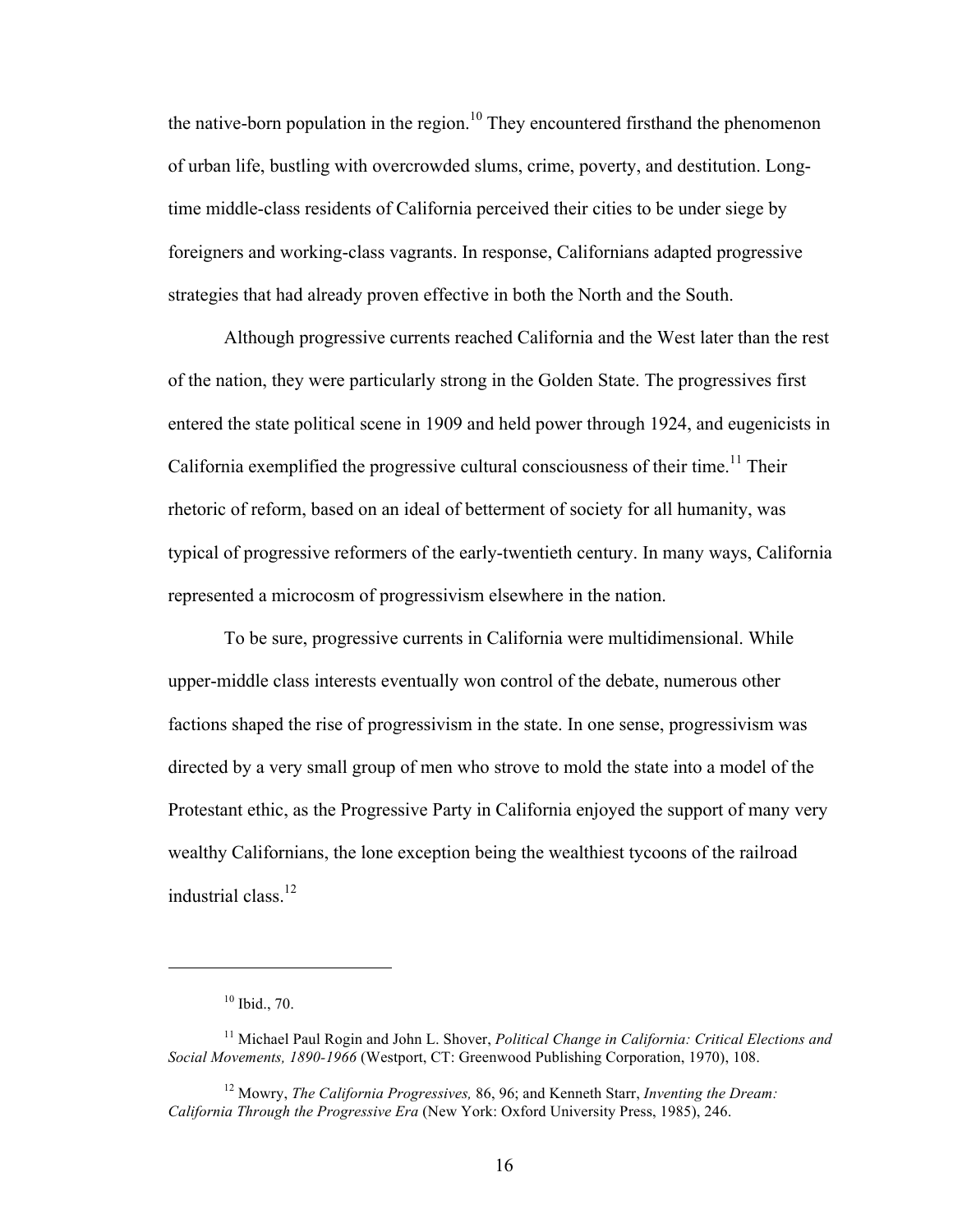On the other hand, California's progressivism also emerged out of a real need to eliminate the influence of corrupt business interests from politics. Private railroad interests threatened the public interests of the state, and a group of reform-minded politicians established California's Progressive Party to combat the influence of the tycoons.<sup>13</sup> Additionally, grassroots struggles and desires to alleviate worsening urban conditions informed notions of reform. 14 Miners and agricultural workers developed a vibrant labor movement and prompted a broader need for reform, though the working classes did not maintain much control over the political process of reform in California. Also, at the turn of the century California's cities did not yet compare to urban metropolises along the eastern seaboard, rife with slums and tenements. Many, but certainly not all, foreign immigrants to California worked and settled in rural parts of the state.<sup>15</sup> As a result, California's version of progressivism drew influence from select elements of urban northern and rural southern progressive currents. As in the North, Californians embraced the need for elimination of corporate corruption and belief in the ability of government to reform society. As in the South, they embraced the preservation of a preexisting social order and hierarchy, often through the enactment of restrictive legislation.<sup>16</sup>

<sup>&</sup>lt;sup>13</sup> See Richard L. McCormick, "The Discovery that Business Corrupts Politics: A Reappraisal of the Origins of Progressivism," *The American Historical Review* 86, no. 2 (April 1981): 247-274.

 $14$  For a comparable study on the impact of labor movements on progressive politics, see Shelton Stromquist, "The Crucible of Class: Cleveland Politics and the Origins of Municipal Reform in the Progressive Era," *Journal of Urban History* 23 (January 1997): 192-220.

<sup>15</sup> Cletus E. Daniel, *Bitter Harvest: A History of California Farmworkers, 1870-1941* (Ithaca, NY: Cornell University Press, 1981); see also Melvyn Dubofsky, *We Shall Be All: A History of the Industrial Workers of the World* (Urbana: University of Illinois Press, 1969).

<sup>16</sup> William A. Link, *The Paradox of Southern Progressivism, 1880-1930* (Chapel Hill: University of North Carolina Press, 1992); see also Joel Williamson, *A Rage for Order: Black-White Relations in the American South Since Emancipation* (New York: Oxford University Press, 1986).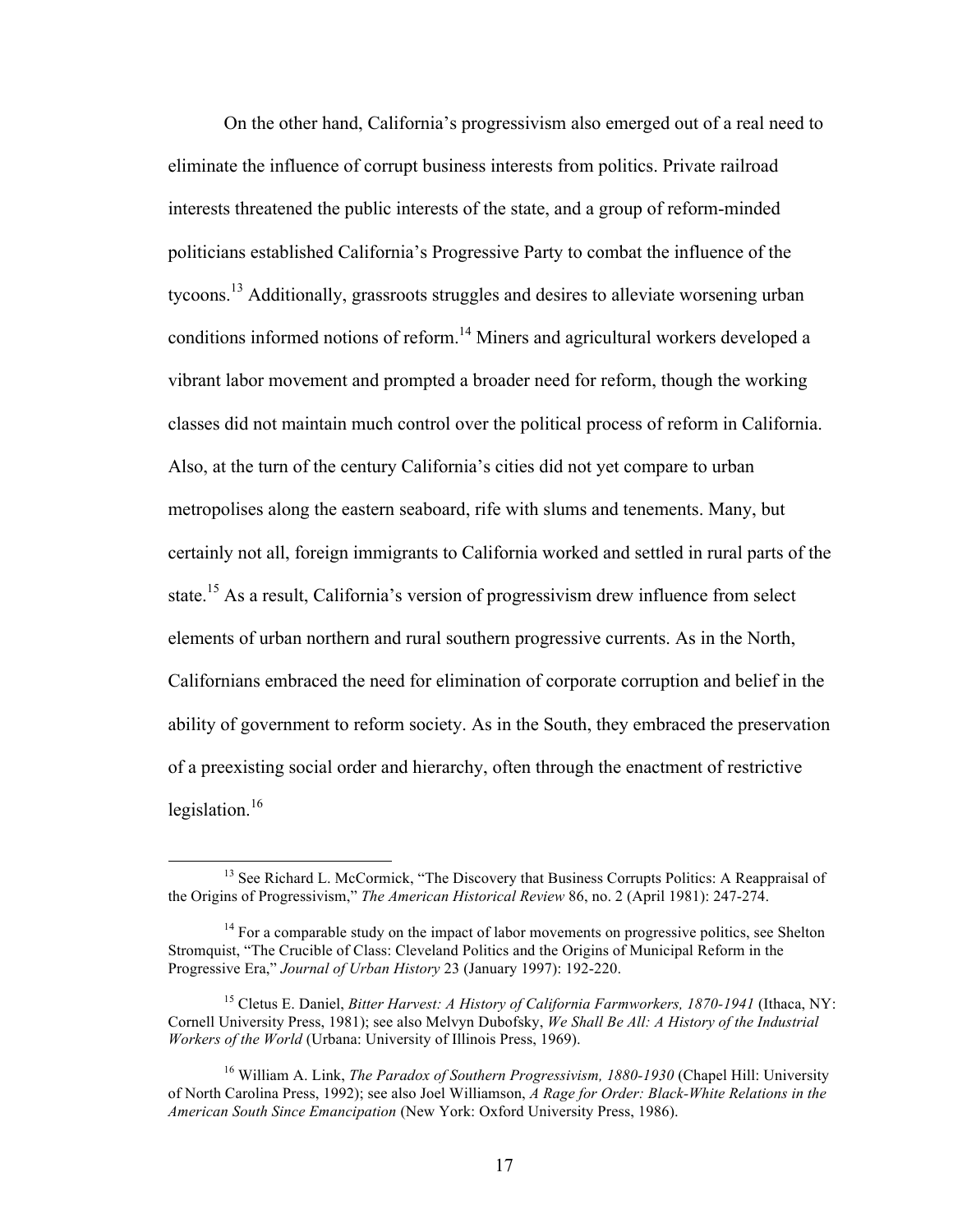In California, the formal Progressive Party first emerged as a result of a split in the Republican Party, as many prominent Republicans sought to eliminate railroad corporations' stranglehold over California's economy and politics. <sup>17</sup> In 1907 several Republican congressmen formed what became known as the Lincoln-Roosevelt League to challenge the dominance of the Southern Pacific Railroad Company and to promote the election of free and honest legislators through a direct election process. The Lincoln-Roosevelt League effectively split the Republican majority and "placed many of the state's active Republican politicians in the embarrassing position of having to choose between the old and new politics."<sup>18</sup>

The Lincoln-Roosevelt League sent just as many representatives to the California State Assembly in 1908 as the railroad machine and they moved quickly to redefine the nature of California politics. State officials passed a direct primary law in 1909, effectively ending the ability of the Standard Pacific to manipulate party conventions to obtain favorable candidates.<sup>19</sup> After successfully restructuring the primary election process, the state's Progressive Party gradually turned its attention toward exclusionary legislation intended to preserve the moral values of well-to-do urbanites, a process that effectively excluded working classes and "degenerates" from full access to citizenship benefits. The 1909 legislature passed a number of morality laws, including restrictions on racing, gambling, slang, prostitution, liquor, social dancing, and censorship of literature

 $\overline{a}$ 

 $17$  The Republican Party's grip on California was only moderately threatened by the progressives during the first half of the twentieth century. Republicans essentially dominated California politics until the Second World War, and maintained a supermajority over both the State Senate and Assembly. During these years, the Democratic Party never controlled more than 28 percent of the seats in either house.

<sup>18</sup> Mowry, *The California Progressives,* 62-72.

<sup>19</sup> Spencer C. Olin, Jr., *California's Prodigal Sons: Hiram Johnson and the Progressives* (Berkeley: University of California Press, 1968), 12; and Starr, *Inventing the Dream,* 252.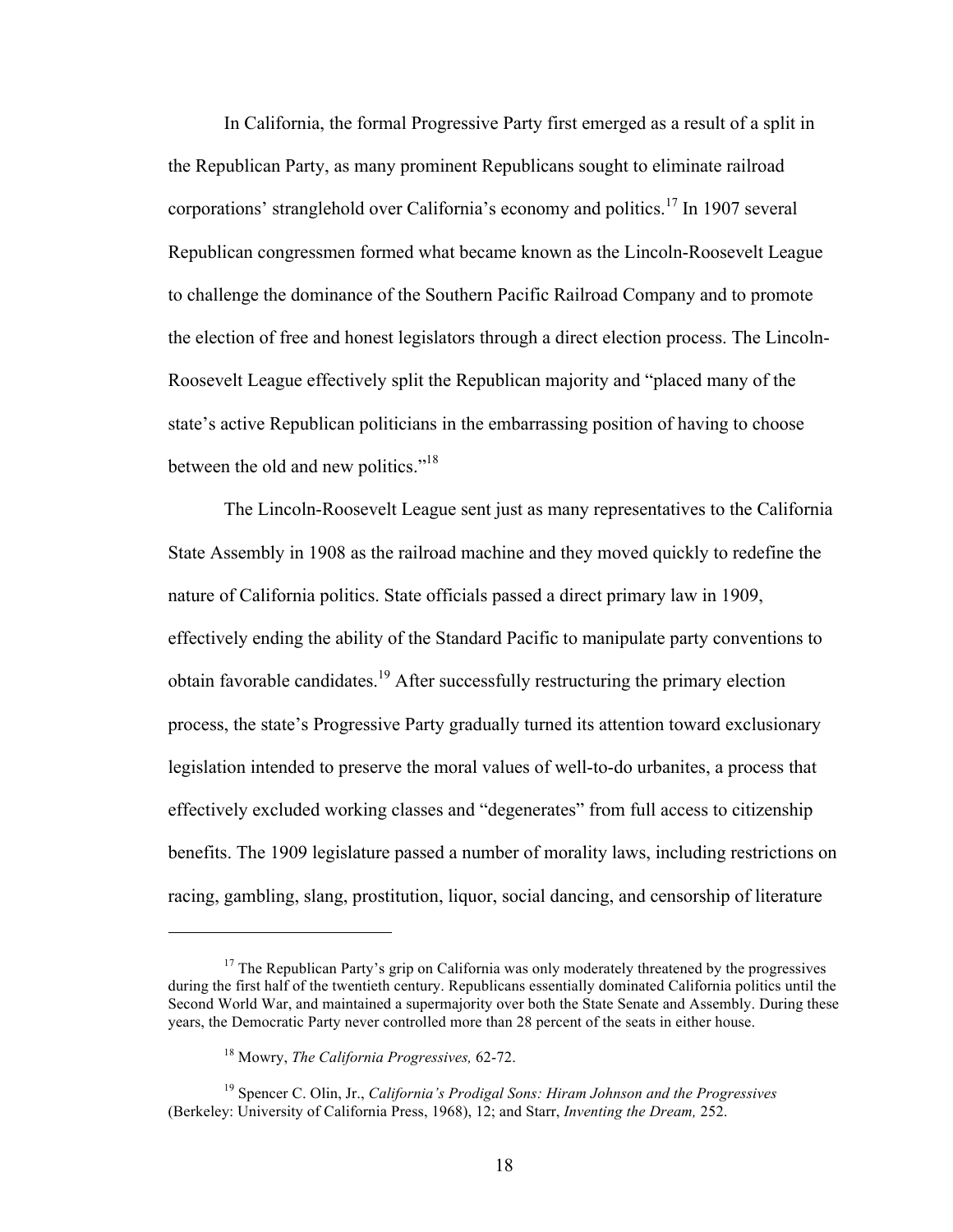and drama. 20 In essence, the laws intended to purify California of its social ills, most of which the progressive leaders associated with foreigners and social corruption.<sup>21</sup>

One major concern of California Progressives was that political empowerment of capital and labor would exacerbate existing class conflicts.<sup>22</sup> Fear of labor radicalism was very real in California, and was exacerbated by several episodes of violence among workers and labor unions. In 1910, two members of the International Association of Bridge and Structural Iron Workers bombed the *Los Angeles Times* building, an explosion that resulted in 21 deaths and over 100 injuries. The *Los Angeles Times*, notorious for its anti-immigration and anti-union endorsements, assisted with a media campaign to rid the city of labor unions and became a prime target for frustrated labor activists. During the summer of 1913, agricultural workers from the International Workers of the World (IWW) took responsibility for instigating violent riots in Wheatland, north of Sacramento, which led the California Commission of Immigration and Housing to monitor and regulate IWW activity in California. Additionally, two radical labor activists were convicted of murder following a bombing at a San Francisco Preparedness Day parade in 1916, cementing anxieties and heightening middle-class resentment of workers. Through the regulation of labor activity and social morality, the California Progressives worked to restructure social classes to their own benefit and recreate society in their own likeness.<sup>23</sup>

 $\overline{a}$ 

<sup>20</sup> Rogin, *Political Change in California,* xv.

<sup>21</sup> Mowry, *The California Progressives,* 99-100; Starr, *Inventing the Dream*, 244.

<sup>22</sup> See Dubofsky, *We Shall Be All,* 294-298; and Frank Van Nuys, *Americanizing the West: Race, Immigrants, and Citizenship* (Lawrence: University Press of Kansas, 2002), 67. See also Rogin, *Political Change in California,* 35.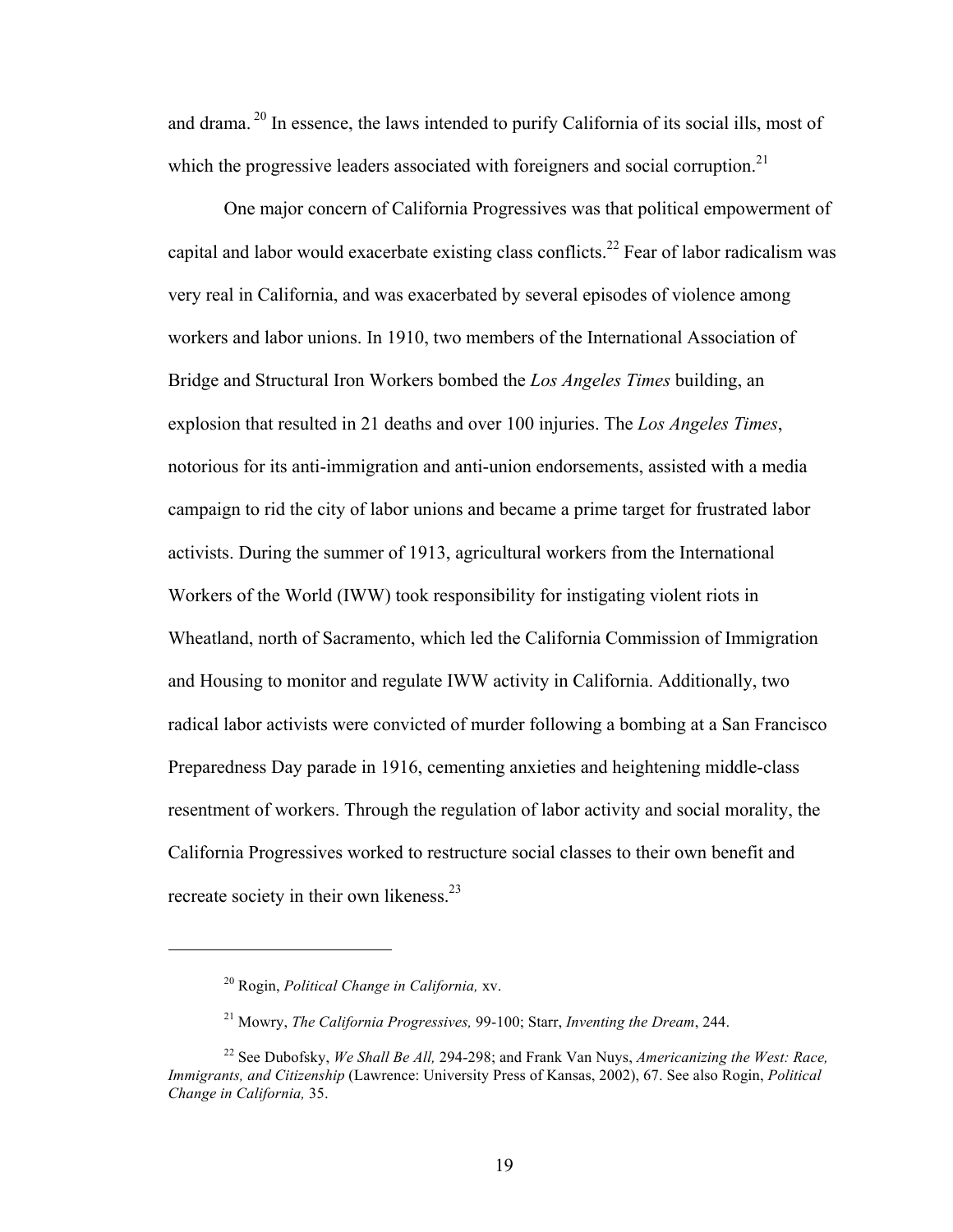Progressive reform also coincided with the increasing acceptance of scientific laws and their potential for social application. In lock step with the growing acceptance of science and the scientific method, California's progressives turned away from laws of faith and towards laws of science, which provided a rational model of explanation for the social ills affecting the state.<sup>24</sup> Throughout the United States, in fact, it became a standard of reform to enlist the aid of scientific experts in drafting public policy, and the rise of eugenics during the early-twentieth century indicates the concern of many progressiveminded thinkers with issues of heredity.<sup>25</sup> New social sciences provided evidence, in the eyes of eugenicists, of social injustices that could be remedied through sound application of moral laws. Informed by studies in sociology, a rather new academic discipline in universities at the turn of the century, eugenicists believed that the biologically strong members of society had an obligation to control society in a way that would reform the biologically inadequate.<sup>26</sup>

Eugenics experts, with growing influence throughout California universities and state hospitals, applied principles of naturalism to human society and argued that the modern industrial world had deviated from its intended natural path by eliminating the struggle for existence.<sup>27</sup> Naturalism is based on the premise that in nature, the strongest organisms possessed inherent abilities that allowed for the survival of the fittest, and

 <sup>23</sup> Mowry, *The California Progressives,* 102.

<sup>24</sup> Alexandra Minna Stern, *Eugenic Nation: Faults and Frontiers of Better Breeding in Modern America* (Berkeley: University of California Press, 2005), 13.

<sup>25</sup> Haller, *Eugenics,* 77.

<sup>26</sup> Pickens, *Eugenics and the Progressives,* 12-13.

<sup>27</sup> Pickens, *Eugenics and the Progressives*, 21; Daniel J. Kevles, *In the Name of Eugenics: Genetics and the Uses of Human Heredity* (Berkeley: University of California Press, 1985), 101.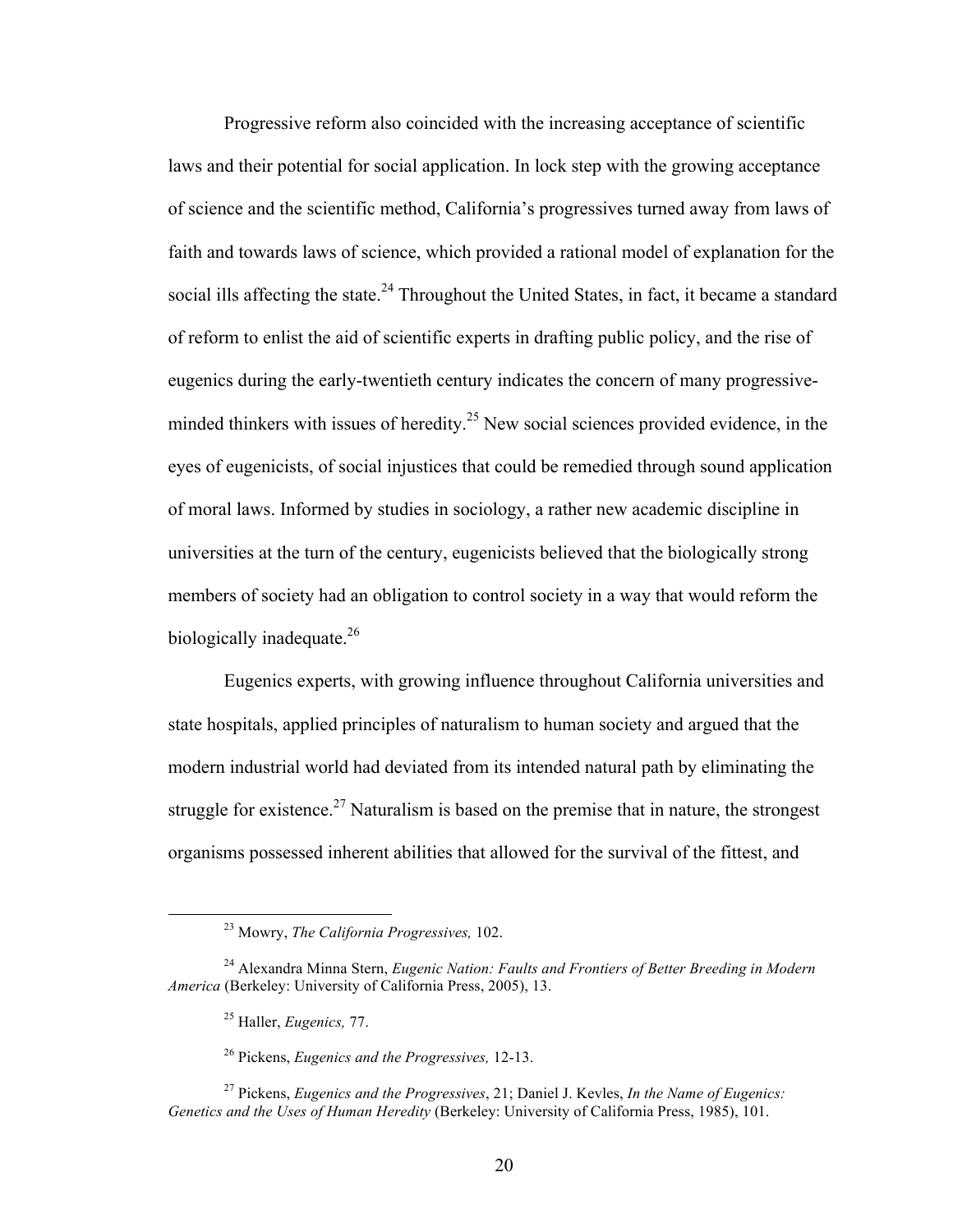eugenicists sought to recreate society based on a model of the natural world. Their pragmatic outlook on the malleability of the modern environment aimed at improving the destiny of humankind as a whole rather than securing success of the individual.<sup>28</sup> Californians' increasing anxiety facilitated the passage of restrictive legislation, limiting access to full benefits of citizenship. Informed by beliefs rooted in manifest destiny and white supremacy, eugenicists readily accepted scientific justifications for their stereotypes, a trend that set the stage for the eventual fusion of public policy with scientific racism.<sup>29</sup>

Eugenicists held strong class and racial biases which colored their perception of the less fortunate elements of society. The typical eugenicist—much like the typical progressive—came from an upper-middle class background and often brought to their profession the prejudices characteristic of their day. Early eugenicists worked toward class-based reform, as they "tacitly accepted the identification of the fit with the upper classes and the unfit with the lower."<sup>30</sup> Eugenicists applied biases of many varieties, such as nativist perceptions of the deleterious effects of immigration and assumptions of the inferiority of non-European races. Notions of race also increasingly informed eugenic arguments, particularly as physical anthropologists Lothrop Stoddard and Madison Grant popularized pseudoscientific racial justifications for eugenics and coupled their arguments with thorough descriptions of the physical superiority of the Teutonic and Anglo-Saxon races.<sup>31</sup> It was an abomination to American eugenicists that in a nation

 $\overline{a}$ 

21

<sup>28</sup> Hofstadter, *Social Darwinism*, 167.

<sup>29</sup> Stern, *Eugenic Nation,* 113.

<sup>30</sup> Hofstadter, *Social Darwinism*, 163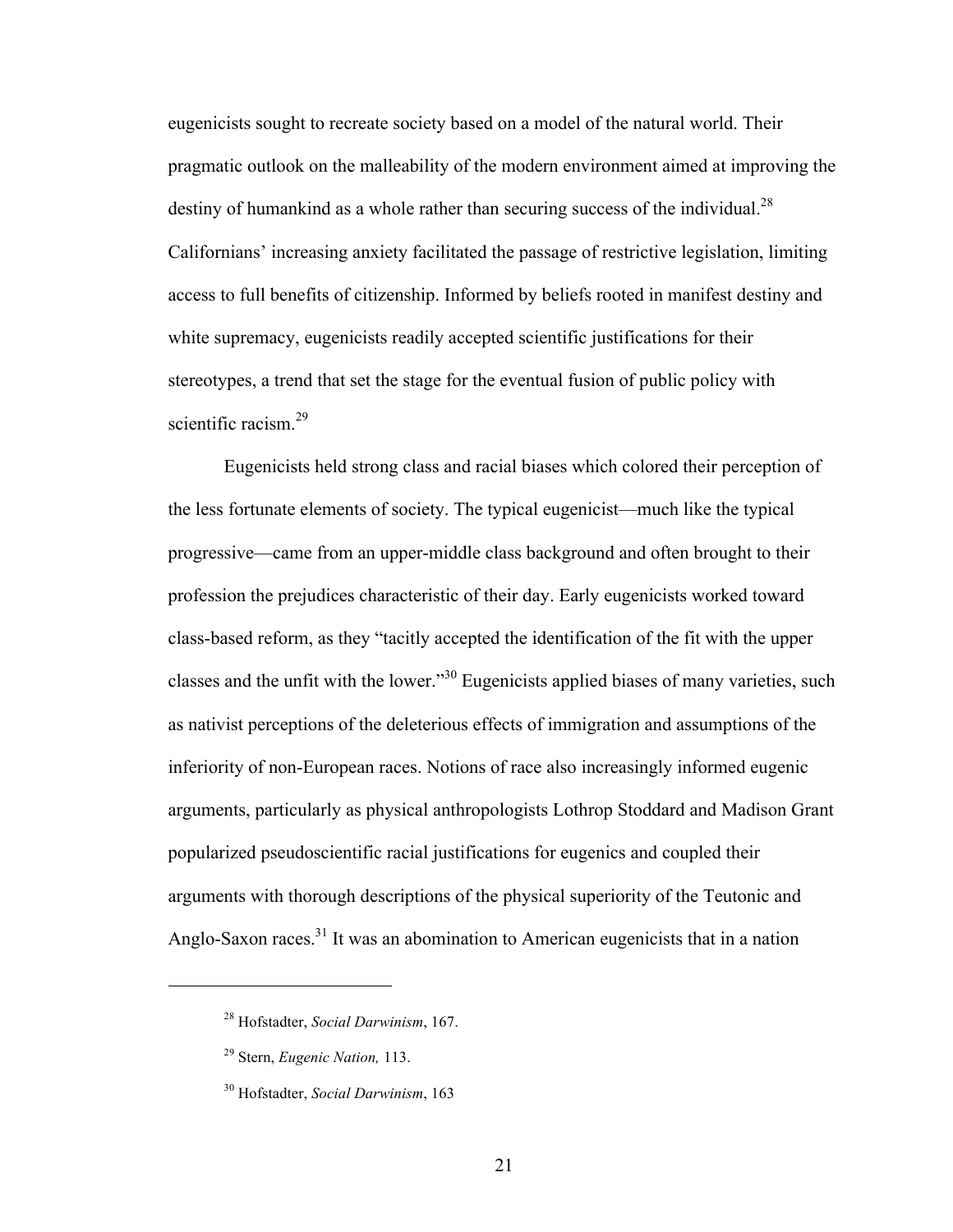associated with democracy and humanitarian principles, the unfit had "unnecessarily burdened the superior class."<sup>32</sup>

Many prominent California politicians incorporated racist arguments into their platforms. The president of the Lincoln-Roosevelt League, Chester Rowell, for example, brought a significant degree of racial bias to his leadership position. Rowell worried that the closing of the frontier, described by Frederick Jackson Turner, would eliminate the longstanding western border between races. Rowell argued that if the frontier no longer existed, then the white man needed to reconstruct it through legislation. He argued that "The frontier of the white man's world must be established some day, somewhere… Unless it is maintained [on the West Coast], there is no other line at which it can be maintained without more effort than American government and American civilization are able to sustain." Californians held an obligation to the civilized world, in Rowell's opinion, to preserve that frontier. "Californians are vividly conscious of their position as the warders of the western mark," he wrote. "They hold not merely a political and geographic, but a racial, frontier—the border between the white man's world and the brown man's world."<sup>33</sup> The opinion of Rowell, as the founder and first leader of California's Progressive Party, provides a general indication the early party's

<sup>&</sup>lt;sup>31</sup> Such groups were alternately referred to as either Teutonic or Anglo-Saxon. Stoddard and Grant argued that characteristics of hair color, eye color, skull shape, cephalic index, were traits that were superior among Teutonic races. Such groups evolved due to proximity to rugged environments and geography, Grant argued, and miscegenation with inferior races would eventually result in "serious injury" to the Teutonic race. See Madison Grant, *The Passing of the Great Race, or The Racial Basis of European History* (New York: Charles Scribner's Sons, 1916), 44; see also Lothrop Stoddard, *The Rising Tide of Color Against White Supremacy* (New York: Charles Scribner's Sons, 1920).

<sup>32</sup> Pickens, *Eugenics and the Progressives,* 12-13.

<sup>&</sup>lt;sup>33</sup> Quoted in Frank W. Van Nuys, "A Progressive Confronts the Race Question: Chester Rowell, the California Land Act of 1913, and the Contradictions of Early Twentieth-Century Racial Thought," *California History* 73, no. 1 (Spring 1994): 10.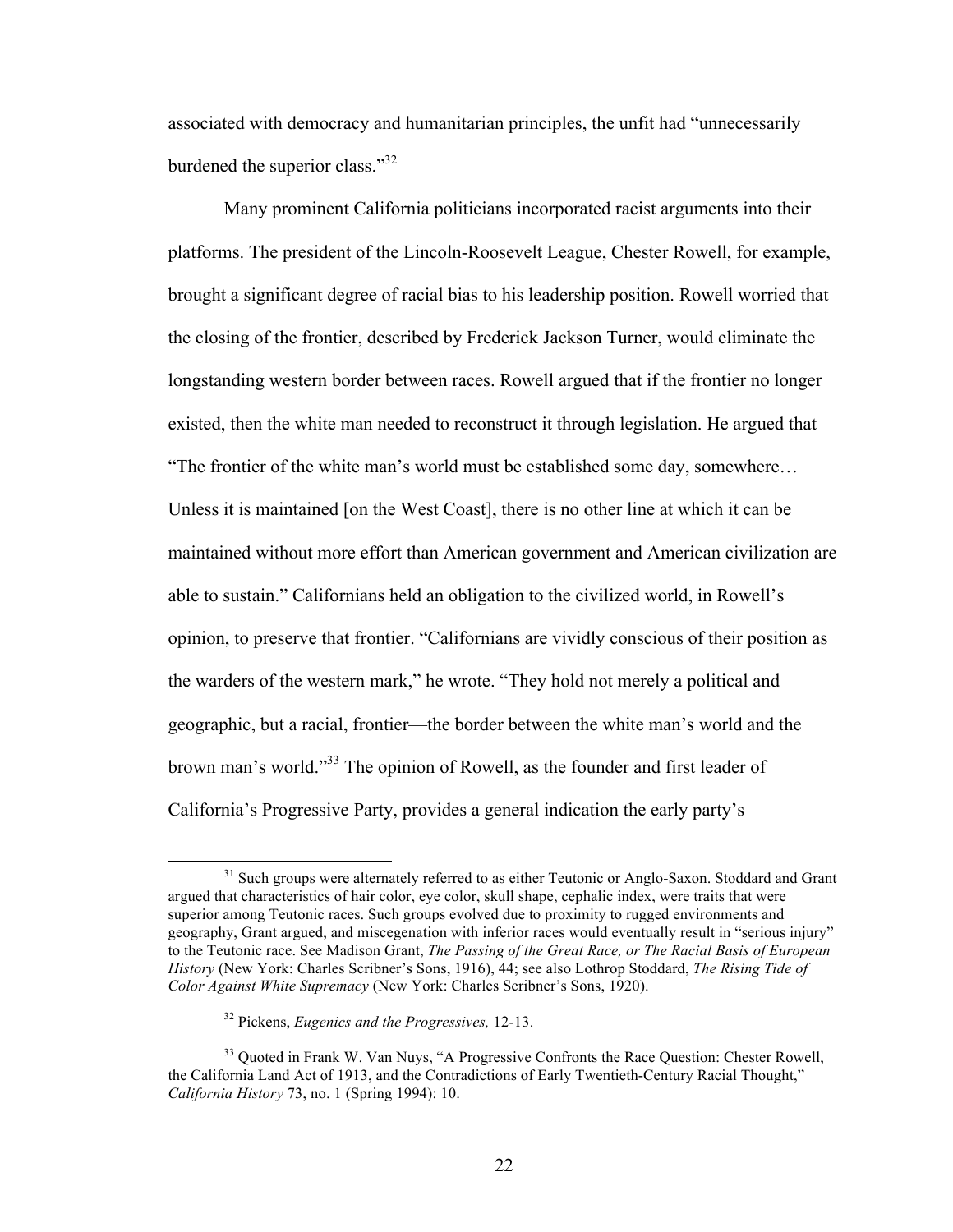background, and social prejudices. Politicians grew bold in asserting racist claims throughout the 1910s. One United States Senator from California, James D. Phelan, was among the leaders of the state's movement to restrict foreign immigrants from entry to California, and he often framed his arguments around the preservation of "race purity." To Phelan, securing the future of California by purifying the state's racial composition was imperative to "safeguard national homogeneity." He argued that the end of the frontier in California was accompanied by a decline in native-born fertility and a rise in foreign immigration. In his 1920 reelection campaign, Phelan ran on a platform of racial exclusion and championed the slogan, "Keep California White."<sup>34</sup>

Fears and concerns about the rise of hereditary degeneracy influenced not only the politicians and government officials in California, but also members of elite society, as eugenics was exceptionally popular among the educated populace. Propagation of eugenic doctrine was largely the work of an influential group of individuals who held sway over a broad swath of the population. A number of doctors, university professors, scientists, philanthropists, and reformers awakened an entire generation of Californians to the potential impact of hereditary degeneracy on society. Pressure to pass sterilization laws came from several prominent social groups, including medical superintendents and physicians employed in state hospitals; scientists and professors employed in state universities; social scientists and professionals; and entrepreneurs and philanthropists who provided financial assistance to the burgeoning movement. All of these groups included individuals who strongly believed that eugenic legislation could solve the social problems facing the state, particularly as the state's population rapidly expanded at the turn of the century.

 <sup>34</sup> Van Nuys, *Americanizing the West,* 173.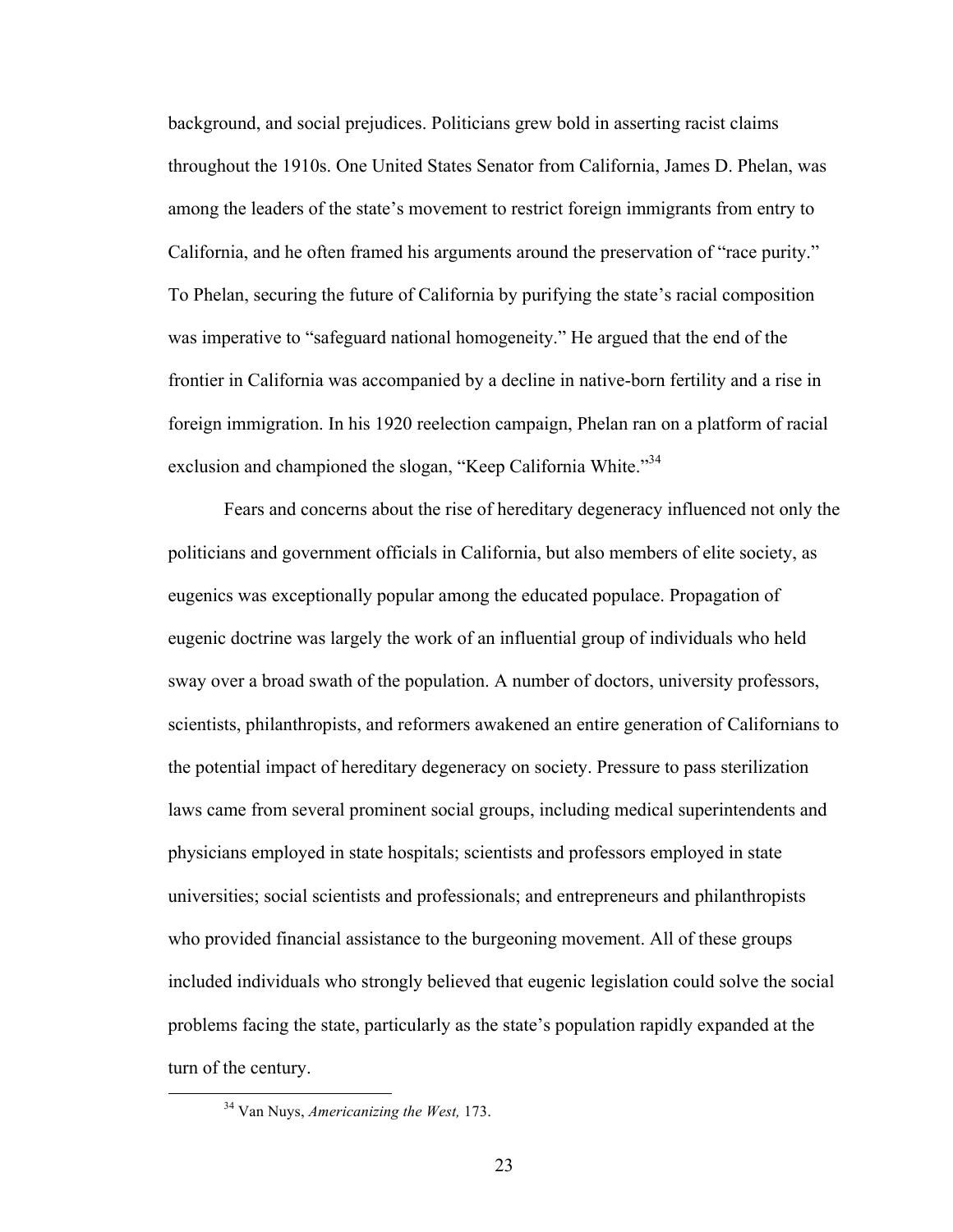Many leaders of the eugenics cause received their training in California's university system. Universities, perhaps more than any other social institution, played a leading role in the dissemination of eugenic thought in the nation, and researchers in California's institutions of learning were among the most vocal in their embrace of eugenics. They provided the tools and framework that informed the state's educated, professional class throughout the Progressive Era and beyond. Elsewhere in the nation, principles of eugenics entered the university curriculum through a variety of outside disciplines, including psychology, in which human intelligence testing offered scores of data on intelligence and heredity; sociology, which investigated the correlation between birthrates and social classes; and biology, which addressed "the applications of the principles of heredity to man."<sup>35</sup> California eugenics professors fused lessons of ethics and evolutionary thought for the application of hereditarian ideology in the real world.

California boasted some of the most prominent academic supporters of eugenics in the nation, including Samuel J. Holmes, Edward A. Ross, Lewis Terman, Joseph LeConte, and David Starr Jordan. Samuel J. Holmes, professor of zoology at the University of California at Berkeley, was a national publisher of eugenics textbooks and continued to publish books on the subject well into the 1930s. Edward Alsworth Ross was a sociologist and prominent criminologist at Stanford University and promoted the notion of "race suicide" through his hereditarian studies on criminals. Lewis Terman, most notorious for refining the Stanford-Binet IQ Test, an intelligence exam to classify the mental capacities and classification of children, worked in Stanford University's

<sup>&</sup>lt;sup>35</sup> Historian Dorothy Ross notes that, "Control was a central theme of the science-oriented social sciences that appeared in the late progressive in bloom during the 1920s. In the hands of this cohort the idea of social control took on greater insistence and harder consorts, stressing objective, quantitative methods and behaviorist psychology." See Dorothy Ross, *The Origins of American Social Science* (New York: Cambridge University Press, 1991), 311; and Haller, *Eugenics,* 7.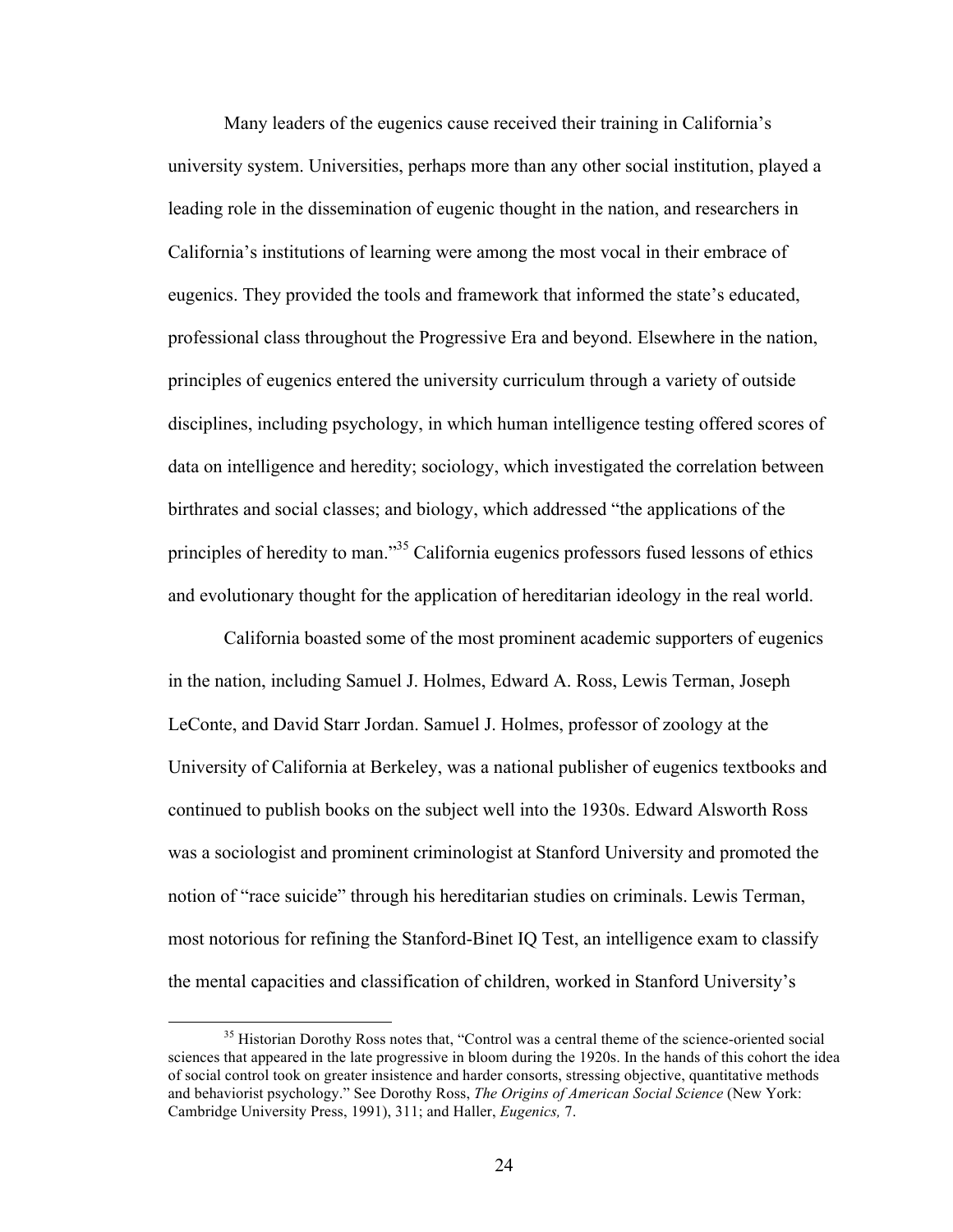psychology department from 1910 to 1945. All of these men promoted eugenics in their classrooms and research, cumulatively influencing thousands of students in California universities. 36

One of the earliest leaders in this area was Joseph LeConte, physician, conservationist, and professor at the University of California at Berkeley from 1869 through the 1890s. He believed that the principles of human evolution were more visible to Californians. Because they lived closer to the grandeur of nature than other Americans, they were more attuned to the process of evolution and to man's natural state in nature. He reasoned that Californian society should emulate the natural world and taught a course that blended elements of biology and ethics to persuade his students to apply the tenets of evolutionary science to their outside communities.<sup>37</sup>

In Palo Alto, David Starr Jordan, Chancellor of Stanford University, also believed that the application of science could solve the problems facing society.<sup>38</sup> His course on evolution was required of every graduate at Stanford University. Jordan was fascinated by what he perceived as the promise of the white race and published several articles and books on the application of statistical data collected from hereditarian experiments. He told his 1898 class at Stanford that, "In these times, it is well for us to remember that we come of hardy stock. The Anglo-Saxon race, with its strength and virtues, was born of hard times. It is not easily kept down; the victims of oppression must be of some other

 <sup>36</sup> See Kevles, *In the Name of Eugenics,* 79-82, 101. Ross was eventually fired from Stanford University for promoting anti-Chinese legislation, a position that Jane Lathrop Stanford found objectionable as many benefactors to the university received handsome incomes from railroad construction and the employment of Chinese laborers.

<sup>37</sup> Starr, *Inventing the Dream*, 225-226.

<sup>&</sup>lt;sup>38</sup> During his time at Stanford, Jordan shaped the views of many students, including future eugenicists Paul Popenoe and Jack London. Pickens, *Eugenics and the Progressives,* 61-63.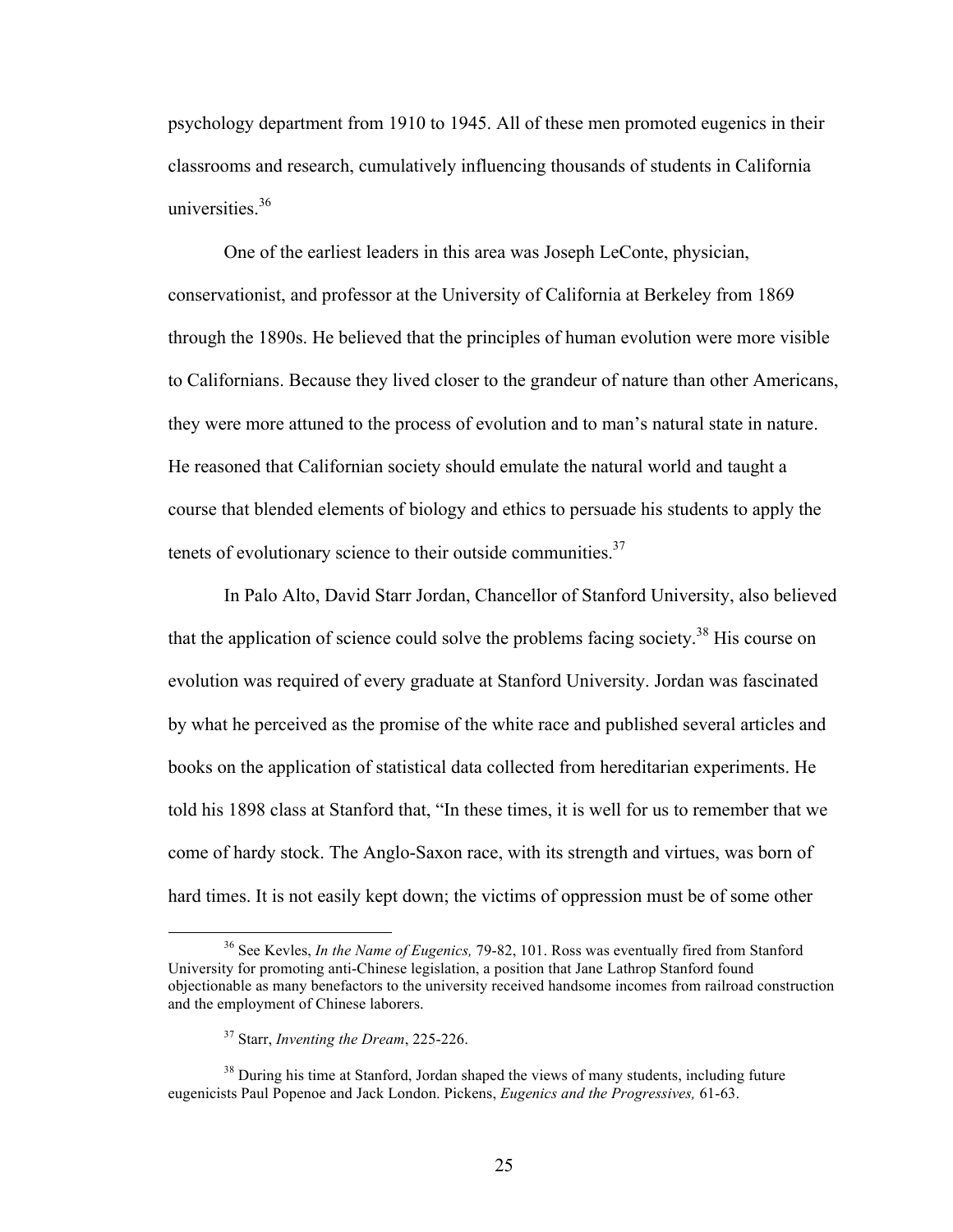stock."<sup>39</sup> Just as LeConte envisioned a pure and pristine social landscape for California, Jordan believed that the rugged environment of the West invigorated natural selection, but conceded that men needed to enact policies to accelerate the process. He advocated the strengthening of restrictive immigration laws, and demanded the denial at port of entry of "those whose descendants are likely through incompetence and vice to be a permanent burden on our social or political order." His 1901 collection of essays, *Blood of the Nation: A Study in the Decay of Races by the Survival of the Unfit*, was published in *Popular Science Monthly* with the intention of bringing the eugenics movement to a mainstream audience. 40

As the influence of eugenics spread throughout California in the 1920s and 1930s, a number of fraternal eugenic organizations emerged. In the words of historian Alexandra Minna Stern, "California possessed a dense and multilayered matrix of educational organizations, civic groups, business associations, medical societies, and philanthropies that subscribed to eugenic philosophies."<sup>41</sup> These groups include the eugenics section of the Commonwealth Club of California (CCC), the Human Betterment Foundation (HBF), the California Division of the American Eugenics Society (AES), the American Institute of Family Relations (AIFR), and the Eugenics Society of Northern California.<sup>42</sup> Members of these groups in California included men employed in positions with influence over the state body politic. Their coalescence when eugenic thought was widely criticized by the scientific community allowed eugenics to prosper in California long after its demise in

 $42$  Ibid., 85.

 $39$  From the course notes of 1898 Stanford graduate Jack London, a former student of David Starr Jordan. Quoted in Starr, *Americans and the California Dream*, 309.

 $40$  Ibid.,  $310$ .

<sup>41</sup> Stern, *Eugenic Nation*, 86.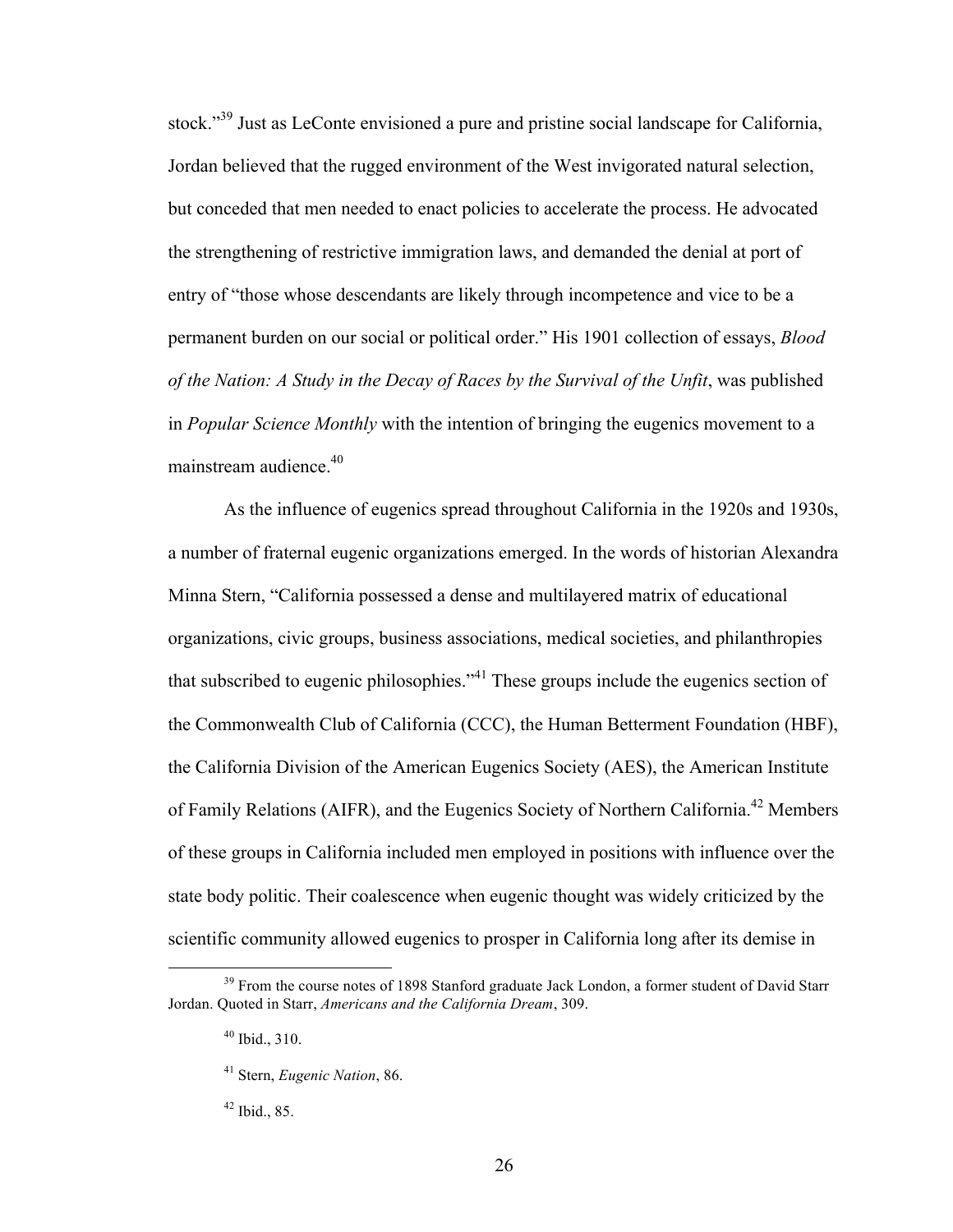other parts of the nation. California possessed more believers in the cause of eugenics than perhaps any other state, and its followers intensely lobbied the state legislature.<sup>43</sup> Early laws passed not because of popular pressure but because of expert testimony before legislative panels. 44

California was not alone, however, in its attempt to push eugenic legislation. A national campaign to enact sterilization laws began in 1897 when eugenicists in Michigan introduced a bill calling for the asexualization of criminals and the feeble-minded. Although but the law was defeated in the state congress, the campaign gathered more attention after 1905, and by 1937 thirty-two states had passed laws enforcing involuntary sterilization.<sup>45</sup> California was the third state to pass such legislation, after Indiana and Washington. Changes in the popularity and acceptance of eugenics prompted California's medical superintendents and physicians to pressure the state to pass the 1909 bill. The California progressives' exclusionary agenda conveniently coincided with national acceptance of hereditary science at the highest levels of California society and politics, paving the way for the 1909 sterilization bill.

Complete authority was granted to the resident physicians of the institutions to determine whether such an operation would be "conducive to the benefit of the physical, mental, or moral condition of the inmate" (See Appendix B).<sup>46</sup> The first version of the bill—which was amended twice during the succeeding decade, in 1913 and 1917—

 $\overline{a}$ 

<sup>43</sup> Philip R. Reilly, *The Surgical Solution: A History of Involuntary Sterilization in the United States* (Baltimore, MD: The Johns Hopkins University Press, 1991)*,* 42.

<sup>44</sup> Haller, *Eugenics,* 124.

<sup>45</sup> Ludmerer, *Genetics and American Society,* 91.

<sup>&</sup>lt;sup>46</sup> "An Act to Permit Asexualization of Inmates," (Sacramento 1909).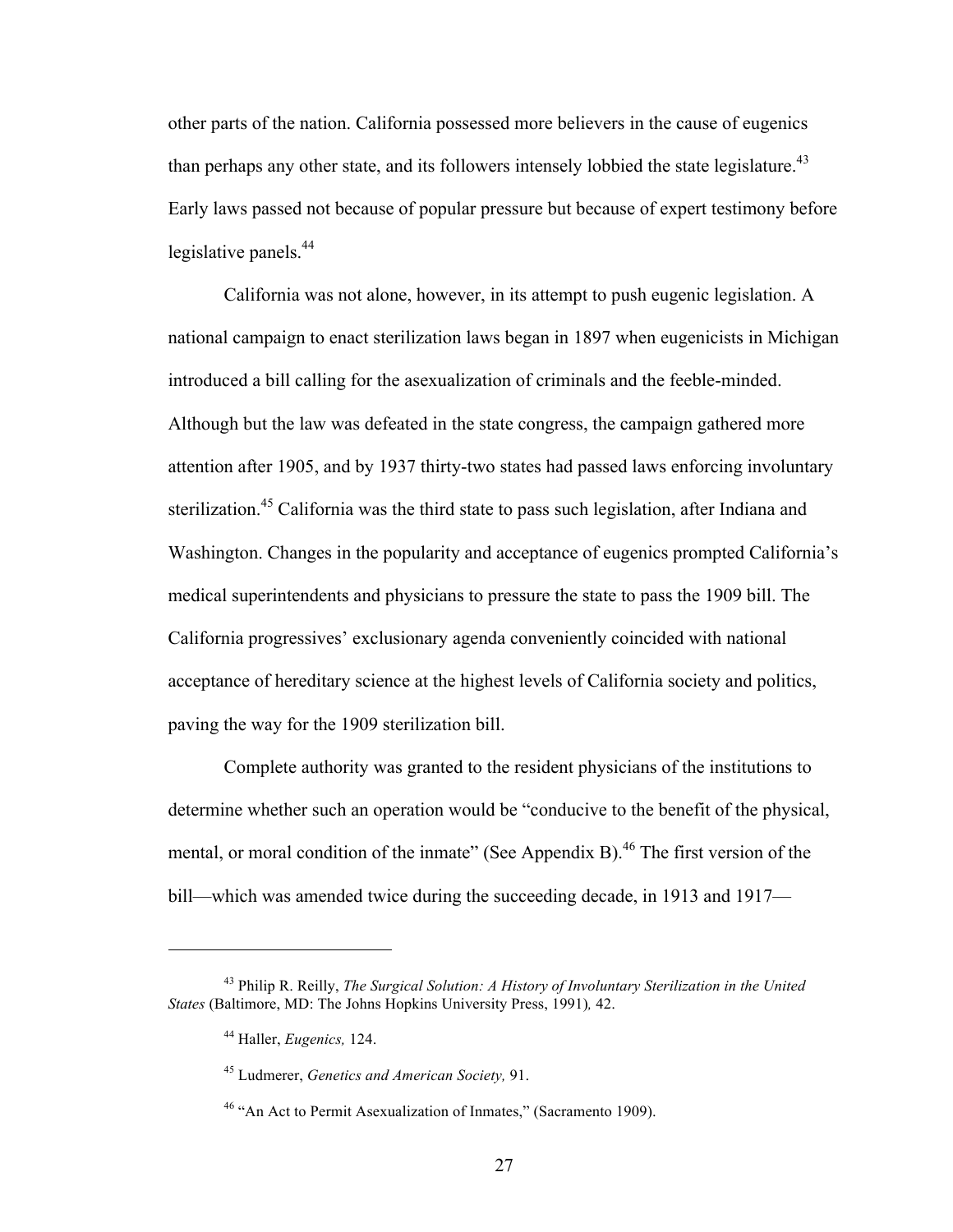directed sterilization efforts toward convicted sex offenders and sexual deviants, but succeeding revisions to the law allowed for broader enforcement, including patients "afflicted with hereditary insanity, or incurable chronic mania or dementia."<sup>47</sup> The bill passed through the state congress with virtually no opposition, with only one dissenting vote in the Senate.<sup>48</sup>

Although California's 1909 law authorized physicians to operate on wards of the state, many physicians were hesitant to do so out of fear of legal repercussions. This was a pattern that characterized early drafts of sterilization statutes throughout the country. Many early laws were too vague to be effective, as they aimed to penalize or cure all sexual deviants, criminals, and victims of mental illness.<sup>49</sup> Doctors in California state hospitals often hesitated to perform operations out of fear of legal action, but nonetheless, the state's physicians still stood alone in their efforts to enforce the early sterilization law.<sup>50</sup> California's sterilization law passed largely due to the efforts of F. W. Hatch, who served as both General Superintendent of California State Hospitals and Secretary of the

 $\overline{a}$ 

<sup>&</sup>lt;sup>47</sup> "An act to provide for the asexualization of inmates of state hospitals for the insane, the Sonoma State Home, of convicts in the state prisons, and of idiots, and repealing an act entitled 'An act to permit asexualization of inmates of the state hospitals and the California Home for the Care and Training of Feeble-Minded Children and of convicts in the state prisons,' approved April 26, 1909." From James H. Deering, *Supplement to the Codes and General Laws of the State of California of 1915* (San Francisco: Bancroft-Whitney Company, 1917), 558.

<sup>48</sup> Reilly, *The Surgical Solution,* 46.

<sup>49</sup> Ludmerer, *Genetics and American Society,* 94. Few states were able to successfully implement their laws until the laws were modified in the late-1910s to alleviate the liability of physicians performing operations, particularly in the years following the First World War and after the Supreme Court gave tacit approval to eugenic sterilization in the 1927 Buck v. Bell case. *Buck v. Bell*, 274 U.S. 200 (1927).

<sup>50</sup> Ludmerer, *Genetics and American Society,* 95.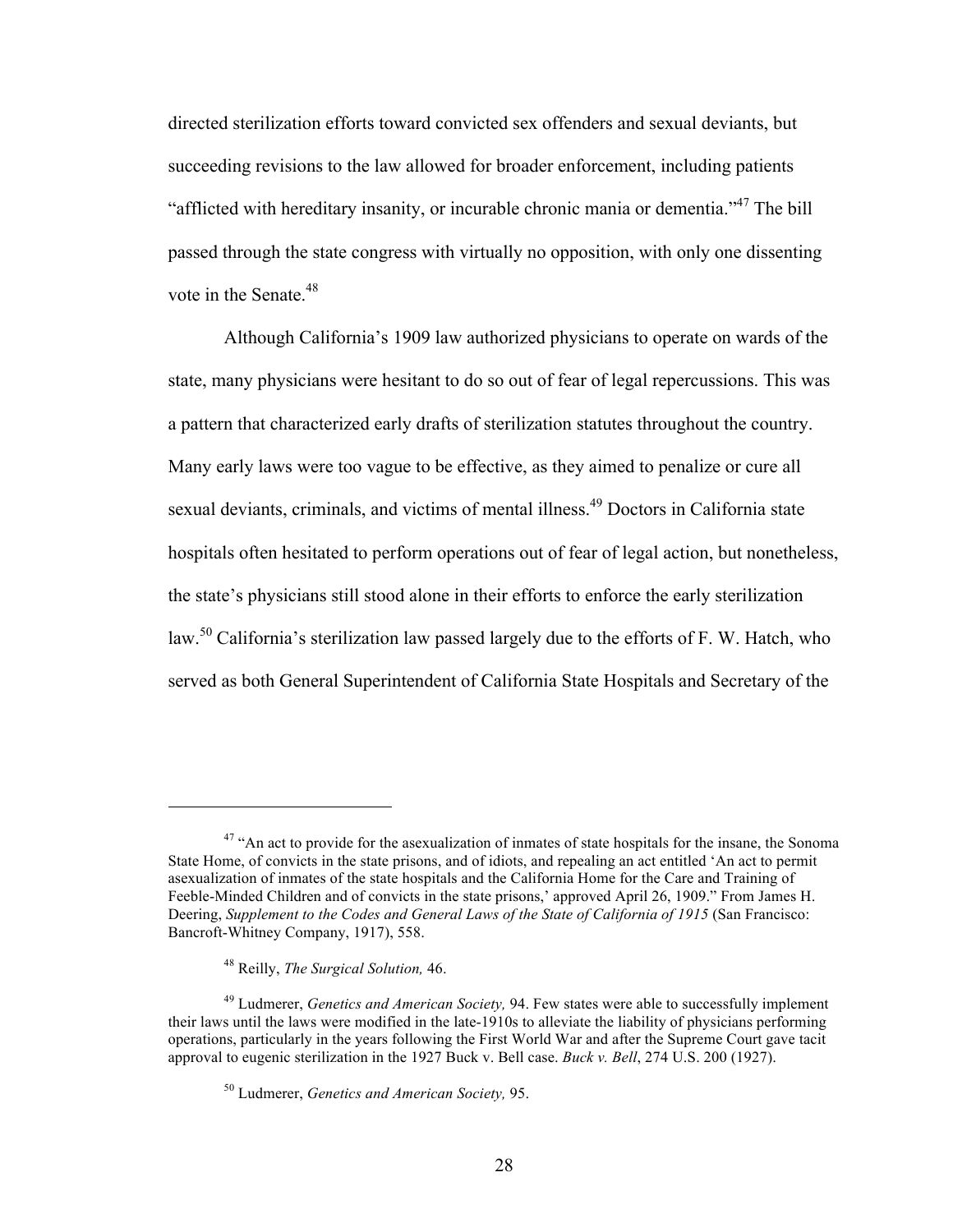California State Commission in Lunacy. He drafted the initial legislation and lobbied his colleagues in the state department to urge the bill's passage.<sup>51</sup>

California's exclusionary legislative history, coupled with the transfer of power to progressive reformers and the acceptance of eugenic thought, set the stage for the application of eugenic practices in state institutions. But the efforts of F.W. Hatch and the medical personnel of California's state hospitals played perhaps the greatest role in both the enactment and implementation of sterilization laws. Given authority to regulate the practice in the state, medical superintendents and physicians transformed California into a laboratory of "best practices" for treating mental illness and advocated the use of sterilization as a means of eugenic social control. California progressives placed tremendous faith in the expertise of its medical professionals, whose experience and know-how placed them in the greatest position of influence regarding conditions in state hospitals.

 <sup>51</sup> Paul Popenoe, "The Progress of Eugenic Sterilization," *The Journal of Heredity* 25, no. 1 (January 1934): 20. See also Reilly, *The Surgical Solution,* 39, 50; and Stern, *Eugenic Nation,* 99-100.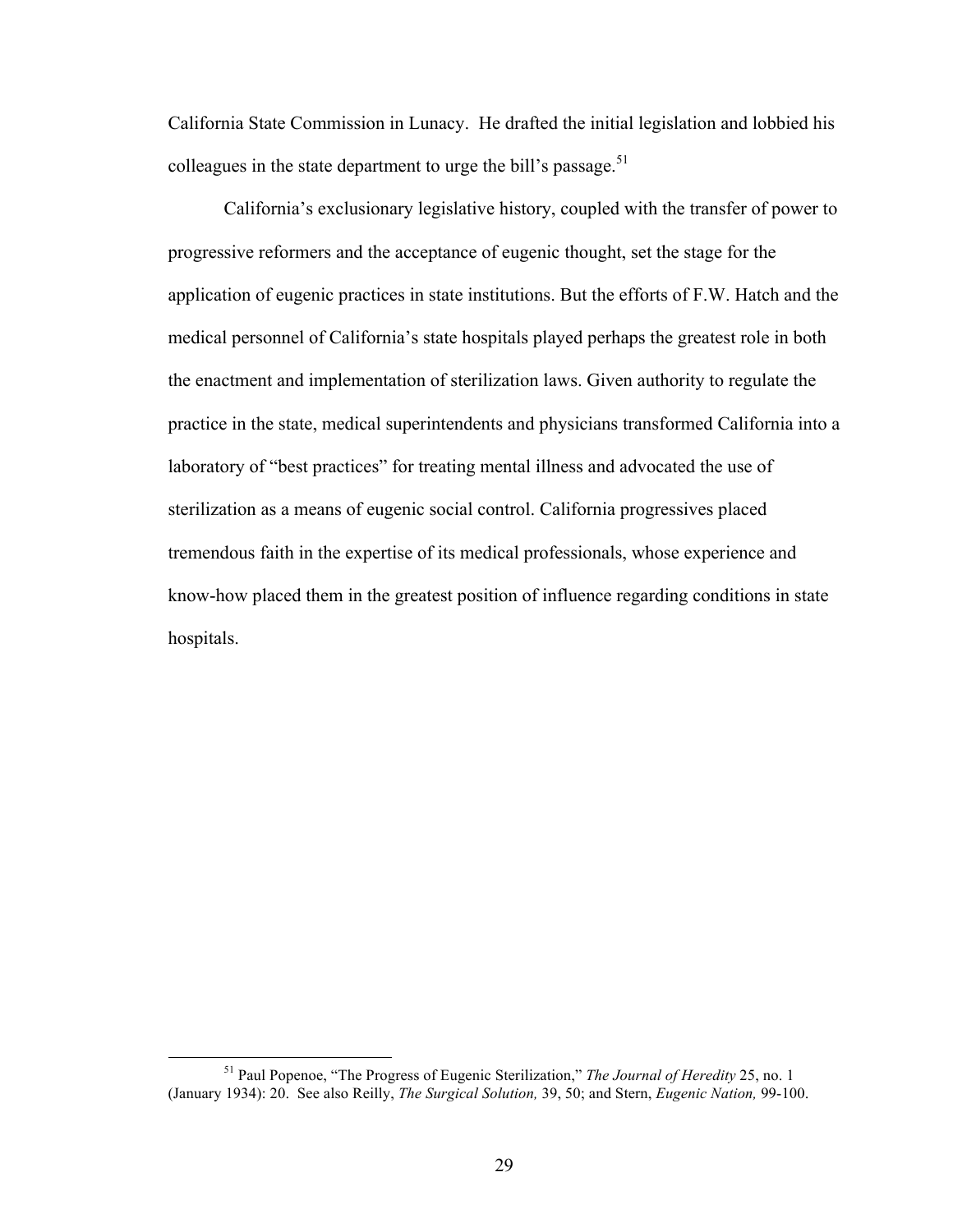### **CHAPTER 3**

### **Sterilization in California State Hospitals**

"Everything possible, within reason, that can be done must be done to promote the recovery of those recoverable, and to make as comfortable and as nearly contented as possible those whose destiny it is to remain wards of the state… While on one side is the advanced humanitarian idea, there is on the other side the practical and financial view."

-Frederick W. Hatch, California General Superintendent of State Hospitals, 1904

California's sterilization crusade began as part of a broader pattern of progressive reform that pervaded the mental health profession at the turn of the century. Influenced by institutional reformers across the nation, officials at the highest levels of California's state government worked to eliminate the rampant abuses that characterized state institutions. A major facet of this process was the demand for a cure for mental disease, and ambitious physicians across the nation raced to experiment with radical new treatments. Influenced by eugenic thought, medical superintendents and physicians in California promoted sterilization as a therapeutic means of treating mental illness. California's mental health reform movement was deeply rooted in progressive humanitarian principles, but the influence of eugenic thought on career-minded medical professionals, coupled with a health care system burdened by overcrowding and budget constraints, prompted health care professionals to embrace sterilization practices which did more harm than good to their patients.<sup>1</sup>

<sup>&</sup>lt;sup>1</sup> Richard W. Fox, *So Far Disordered in Mind: Insanity in California, 1870-1930* (Berkeley: University of California Press, 1978)*,* 15; Gerald N. Grob, *The Mad Among Us: A History of the Care of America's Mentally Ill* (New York: The Free Press, 1994), 141, 235; Gerald N. Grob, *Mental Illness and American Society, 1875-1940* (Princeton, NJ: Princeton University Press, 1983), 109; and David J.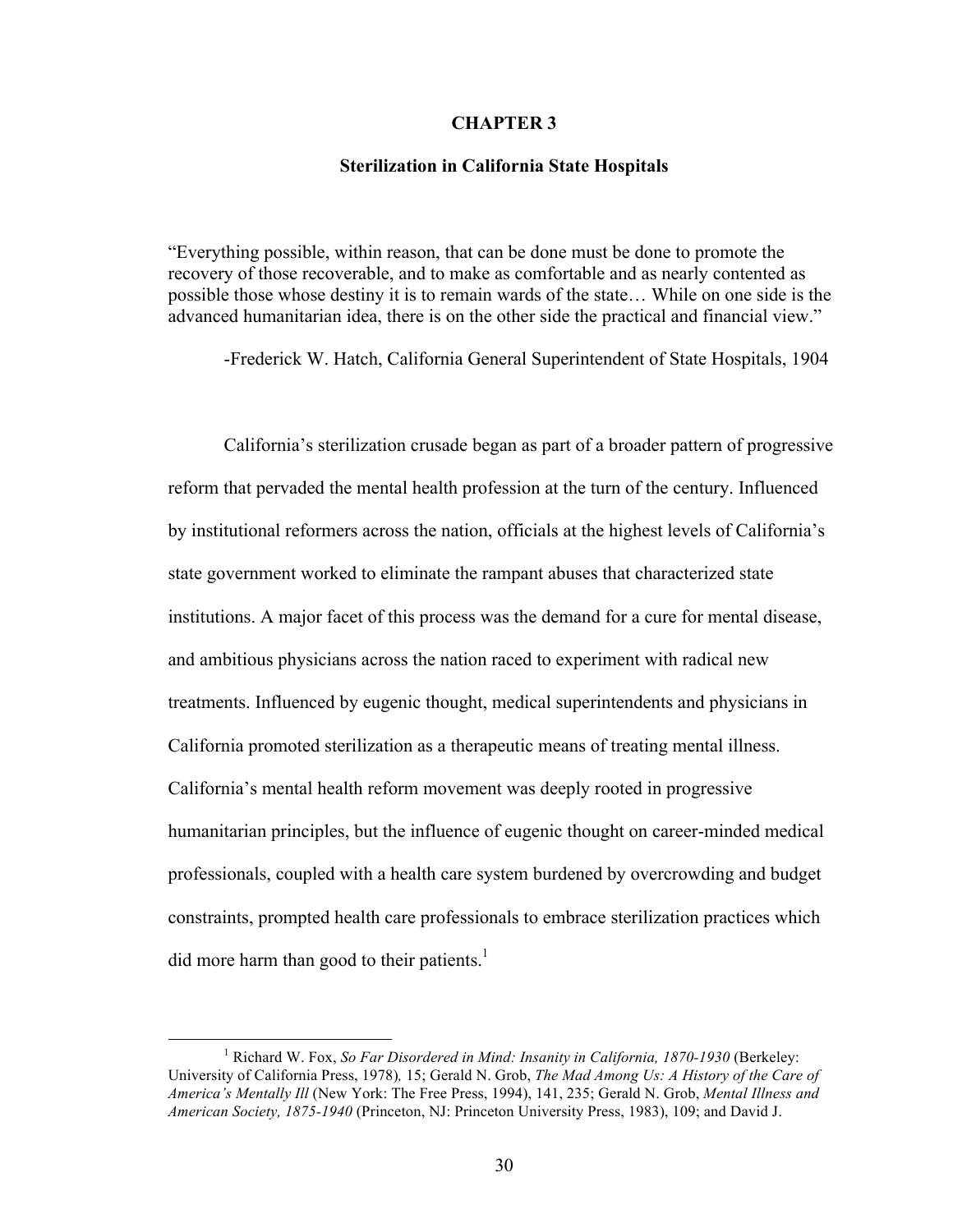By the late 1800s mental hospitals across the nation stood in dire need of reform. Though mental institutions were initially established to provide restorative therapy, by the late-nineteenth century they were regarded as outdated institutions. Indefinite commitment was standard practice and hospitals managed large populations of patients who did not demonstrate any improvement in their condition during long-term commitments. 2 According to one historian, "brutality and corruption were endemic to the institutions," and practices of neglect, inhumane custodial care, and staff abuses were common in the nineteenth-century asylums.<sup>3</sup> Historically assigned the role of a custodial holding ground for the mentally ill, institutions increasingly appeared deficient in addressing the long-term goal of curing mental illness. By the 1890s medical professionals exhibited a sense of urgency in addressing the needs of mental patients and a new generation of psychiatrists worked to eliminate the abuses associated with asylums by establishing a standard code for mental health institutions to follow.<sup>4</sup>

The need for reform was compounded by the overcrowded condition of California's mental hospitals. California had the highest rate of institutional commitments in the nation, as 1 in 345 people in the state was confined in a mental institution in 1880, and the rate continued to increase over the next several decades. <sup>5</sup> While the general population of California increased 2.6 times from 1880 to 1940, the population of

 $\overline{a}$ 

Rothman, *Conscience and Convenience: The Asylum and its Alternatives in Progressive America* (Boston, MA: Little, Brown and Company, 1980), 5, 356, 360.

<sup>2</sup> Grob, *Mental Illness,* 4; and Fox, *So Far Disordered,* 15.

<sup>3</sup> Rothman, *Conscience and Convenience*, 17.

 $<sup>4</sup>$  Ibid., 17, 316-17.</sup>

<sup>5</sup> Fox, *So Far Disordered,* 18.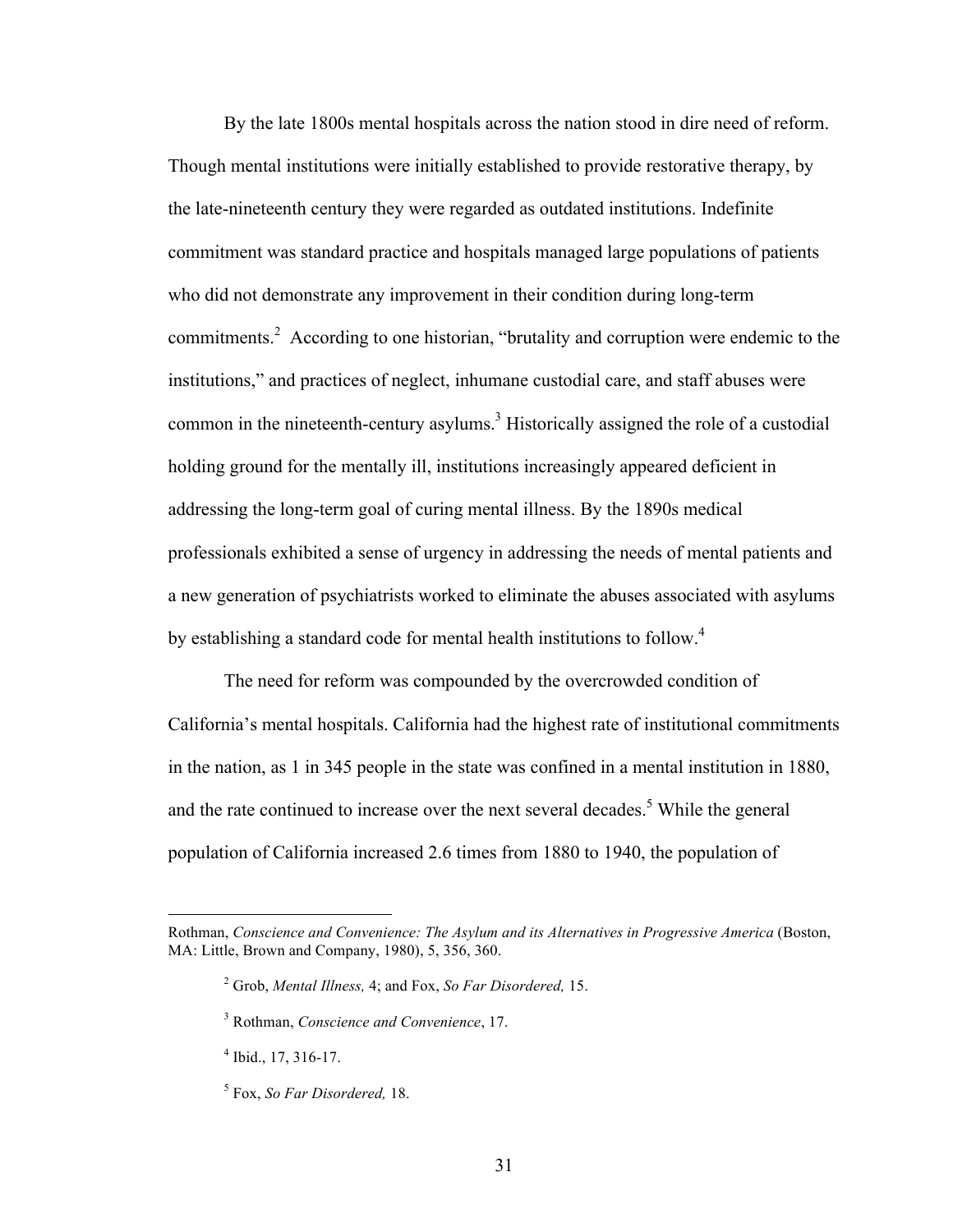California's mental hospitals increased 12.6 times to a ratio of 1 in 270. <sup>6</sup> Furthermore, the ratio of physicians to patients in California's state hospitals was merely 1 to 340, the highest in the nation by far. Such a disproportionate ratio allowed one meeting between physician and patient every five or six weeks. <sup>7</sup> The rise in population of the mentally ill had "reached a crisis" by the turn of the century, as institutions were unable to make room for new patients or to keep up with the increasing responsibilities associated with restorative health care.<sup>8</sup>

The first major step toward restructuring the state's mental healthcare system was the creation of a mental health bureaucracy run by university-trained professionals. The grotesque conditions that characterized California's nineteenth-century mental hospitals left little room for treatment, as asylums functioned more as storage facilities to house the mentally ill and keep them out of public view. In the 1890s the California legislature created the Commission in Lunacy to oversee the management of all state mental hospitals, and in 1904 required the State Board of Charities and Corrections (SBCC) to include reports from state prison wardens. The two organizations were combined in 1922 to create the Department of Institutions. <sup>9</sup> To operate the state's mental institutions, the

 <sup>6</sup> *Second Biennial Report of the State Board of Charities and Corrections of the State of California From July 1, 1904, to June 30, 1906,* (Sacramento, CA: W.W. Shannon, Superintendent State Printing, 1906), 64.

<sup>7</sup> The national average ratio of doctors to patients was 1 in 248. Rothman, *Conscience and Convenience*, 353.

<sup>8</sup> Fox, *So Far Disordered,* 26.

<sup>&</sup>lt;sup>9</sup> Every two years, each organization published a report to the governor that included the conditions, budget, and operations of each California institution. Throughout the pages of these reports written by hospital superintendents—are frequent references to sterilization practices, including demands for an increase in the practice. See California State Board of Charities and Corrections, *Biennial Reports* (Sacramento: California State Printing Office, 1903-1922); California State Commission in Lunacy, *Biennial Reports* (Sacramento: California State Printing Office, 1896-1920); California State Department of Institutions, *Biennial Reports* (Sacramento: California State Printing Office, 1920-1945); and California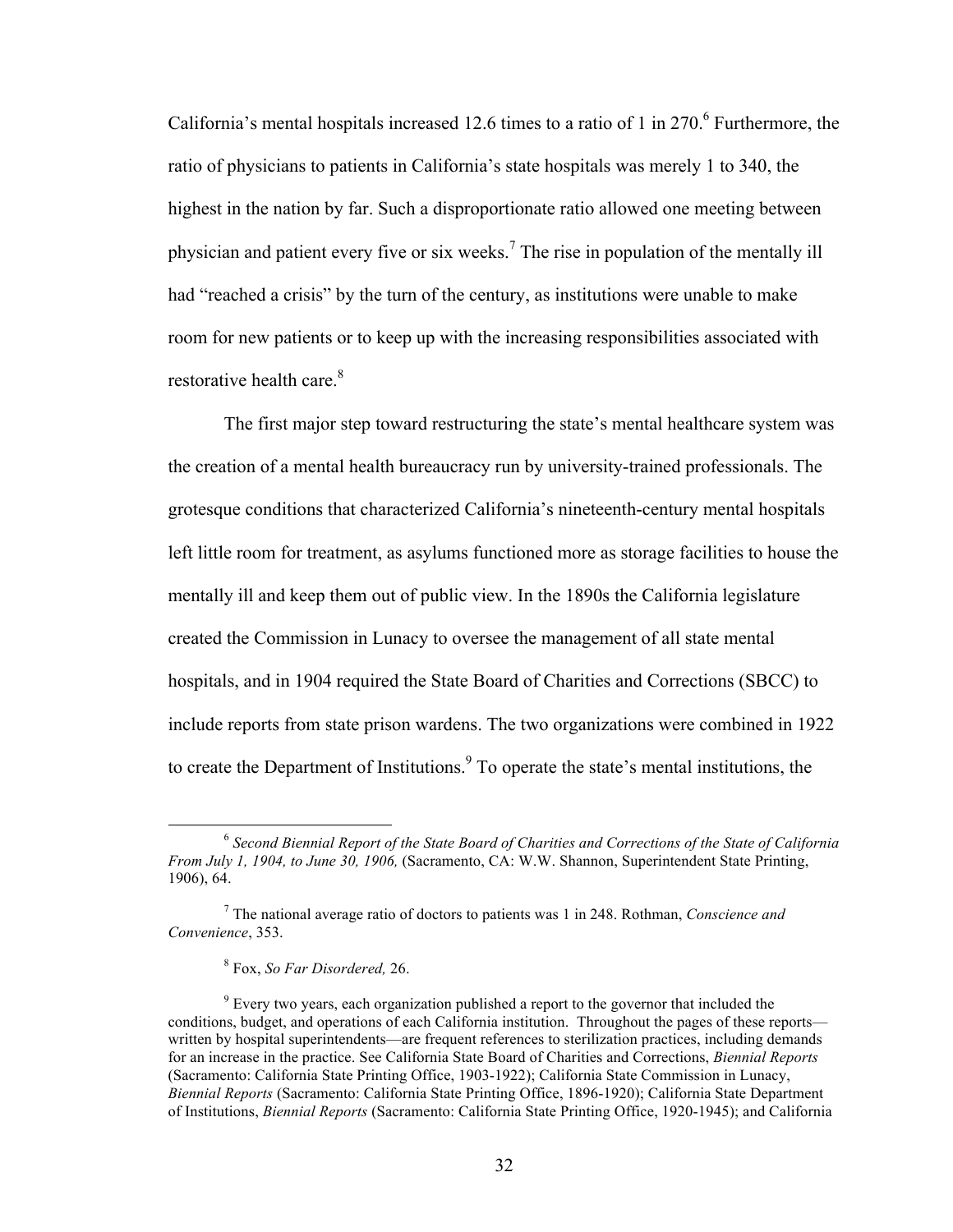state employed doctors and managers, most of whom had attended California universities that required enrollment in eugenics courses. Most of these men came from upper-middle class backgrounds and brought strong racial, gender, and class biases that shaped their outlook on the patients they served. The physicians and superintendents running the hospitals were accorded tremendous authority in the day-to-day operations of their institutions, and these men welcomed the increase in prestige and authority afforded them by the new state bureaucracy. Nonetheless, they were still held accountable by government officials who demanded regular status updates. Initial responsibility for enacting reform did not rest solely with each state hospital, but rather encompassed the highest officials in the state of California, including the legislature and the governor's office. State officials exerted political pressure on each medical superintendent to develop a cost-effective, therapeutic means of treating insanity that fit into the progressive model of mental health reform.

A major reason for such political pressure was the rising rate of commitments, as all California state hospitals were severely overcrowded by the 1890s. Medical superintendents regularly complained of overcrowding in their biennial reports to the governor. The first report of the Commission in Lunacy in 1898 mentioned that "California is obliged to care for more causes of insanity than should justly be charged against it."<sup>10</sup> Superintendents argued that the hospitals were "greatly overcrowded" and

State Department of Institutions, *Statistical Reports* (Sacramento: California State Printing Office, 1920- 1945).

<sup>10</sup> *First Biennial Report of the State Board of Charities and Corrections of the State of California From July 1, 1903, to June 30, 1904* (Sacramento, CA: W.W. Shannon, Superintendent State Printing, 1905), 27.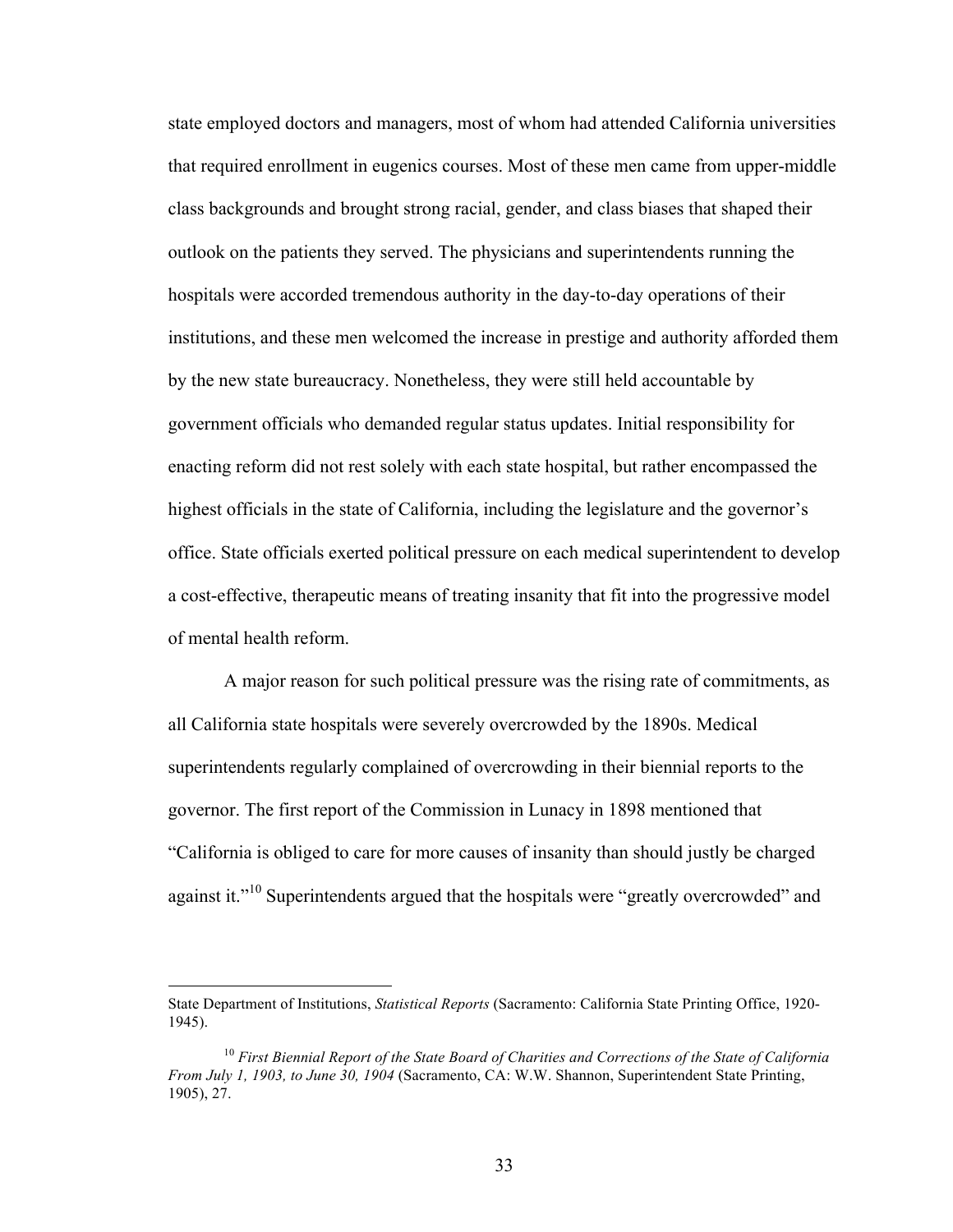were "too much houses of detention and not enough houses for treatment."<sup>11</sup> Officials frequently mentioned the ever-increasing inmate populations of the institutions, and by 1912, it was needless to say that state hospitals were bursting at the seams. 12 The institutions could not discharge patients at the rate that they were being committed, and hospital construction could not keep pace with the burgeoning patient population.<sup>13</sup>

The overcrowding of California's state hospitals was in large part the result of the state's liberal commitment policy. Though most commitments to state hospitals were made by family members, California allowed doctors and judges to order the commitment of an individual they regarded as mentally unstable. The policy was drafted to increase the scope of care, but it also drastically increased the population of the state hospitals.<sup>14</sup> As a result, California promoted an inflation of the ranks of the mentally ill in state hospitals and further exacerbated the problem of overcrowding.<sup>15</sup> Though the result of the new commitment policy appears counterproductive, California ultimately sought to increase their prestige as a progressive state in the arena of mental health reform. By offering the opportunity for treatment to a higher percentage of individuals, as California psychologist John W. Robertson wrote in 1903, the "liberal provisions for the insane

 <sup>11</sup> *Second BR of Charities and Corrections to 1906,* 65.

<sup>12</sup> *Eighth BR of the Commission in Lunacy to 1912,* 11.

<sup>13</sup> Rothman, *Conscience and Convenience*, 351.

<sup>14</sup> Fox, *So Far Disordered,* 22.

 $15$  Ibid.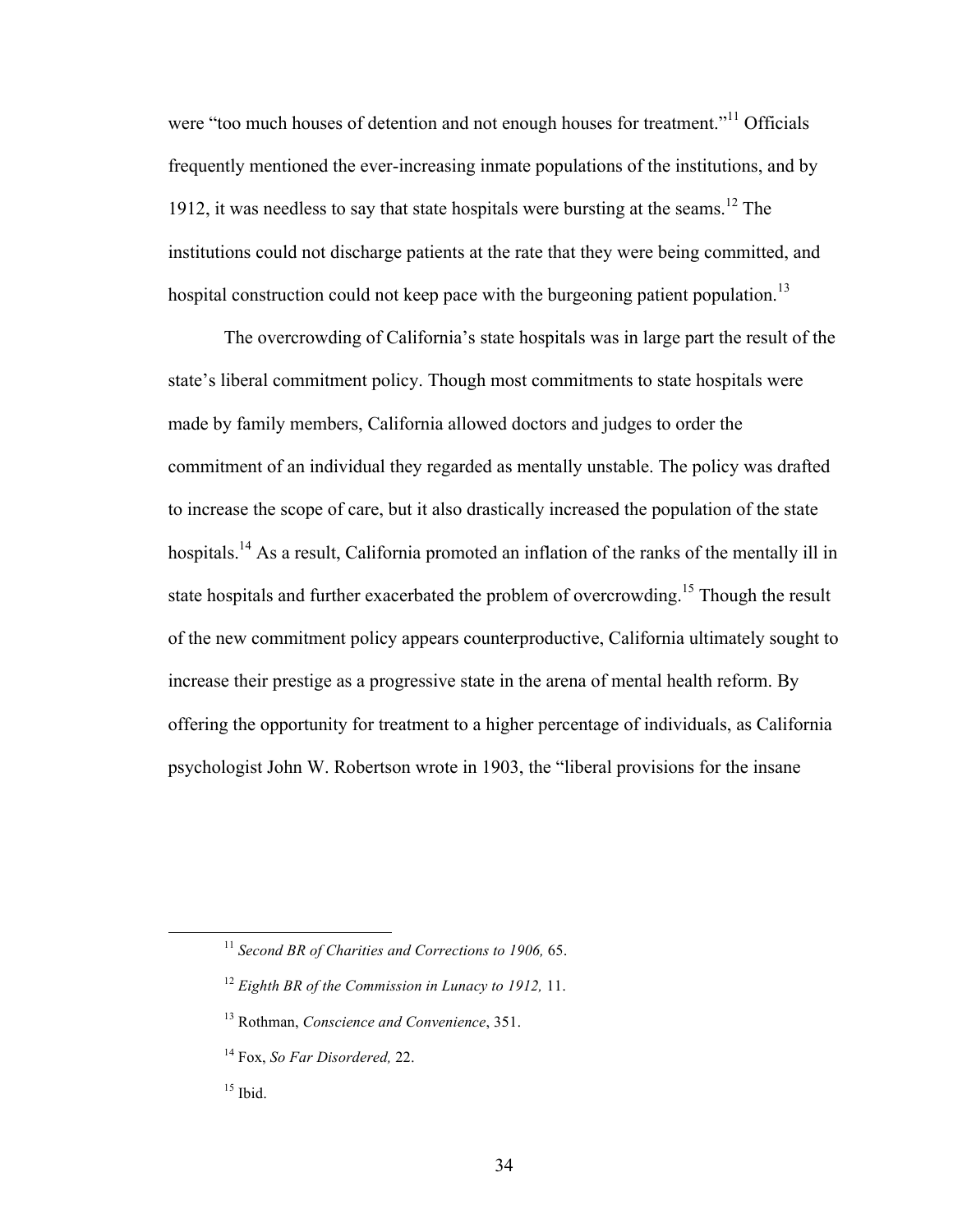demonstrated that California was not only 'civilized, but, to the highest degree, humanized."<sup>,16</sup>

Not only did mental health officials identify the rising number of committed patients as a major concern, but the demographic representation of the patients also alarmed many superintendents.<sup>17</sup> Most of the committed patients came from the lowest rungs of the social ladder, as mental health officials described first hand. J.A. Crane, Medical Superintendent of Agnews State Hospital, wrote in 1900 that the state's asylums were becoming little more than "receptacles for all forms of human wreckage." He continued, "It is this excess of population, improperly committed and (strictly speaking) illegally detained, which fills to overflowing the wards of these institutions." The preponderance of the impoverished in the institutions was "rendering it impossible to maintain proper sanitary and other regulations, menacing the lives and health of all."<sup>18</sup>

Further compounding the problem of overcrowding was the rising number of settlers pouring into California from both the eastern United States and from abroad. A great number of patients arrived from eastern states but the foreign born outnumbered the native population in state hospitals by 1900, a trend which the Commission in Lunacy attributed to a number of factors. Many working-class migrants came to work in California's growing seasonal economy, which involved extended periods of mobility

 <sup>16</sup> John W. Robertson, "Prevalence of Insanity in California," *American Journal of Psychiatry* 60, no. 1 (July 1903): 75-77; quoted in Fox, *So Far Disordered,* 25.

 $17$  Describing the population of the mentally ill at state hospitals presents an enormous challenge to historians. For one thing, most private patient records remain closely sealed. Additionally, statistical data was published at irregular intervals and there was a lack of consistency concerning categories of classification. The diseases of committed patients were often based on symptoms rather than etiology, further complicating the identification process. All that remains for historians is demographic data.

<sup>18</sup> *Second BR of the Commission in Lunacy to 1900,* 60-1.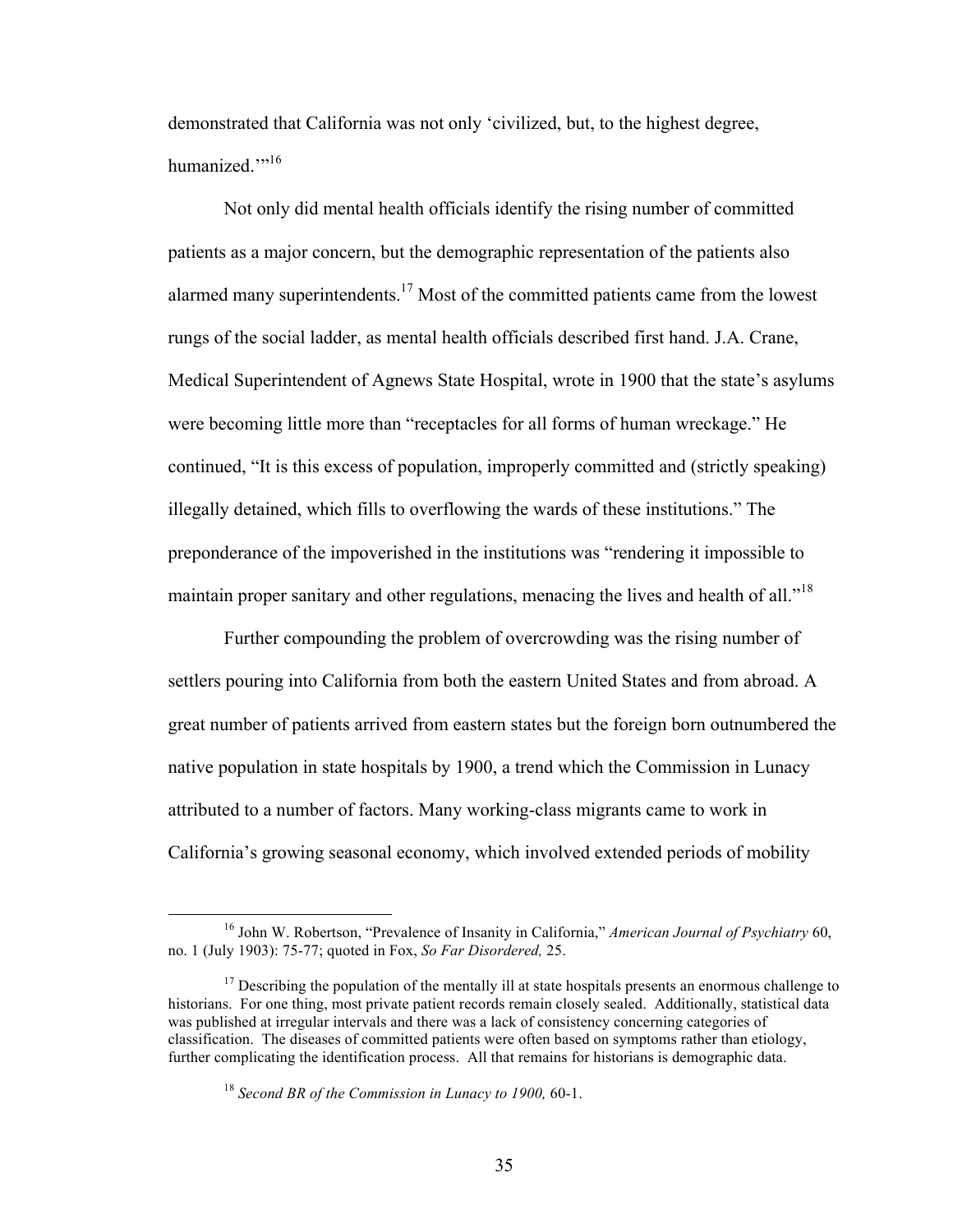and unemployment.<sup>19</sup> Furthermore, the stress of relocating away from friends and family increased immigrants' susceptibility to mental illness. Such conditions placed a great strain upon migrants' personal well being and increased the risk of mental instability. Some medical authorities went so far as to argue that the California environment provoked insanity, particularly among migrants into the state.<sup>20</sup> In 1900 the foreign-born comprised 24.9 percent of the total state population, but made up 55.7 percent of the state hospital population.<sup>21</sup> These figures exclude the millions of native migrants moving to California from eastern states. State authorities viewed the increasing populations of the foreign and native-born migrants as an overextended financial burden on both the state budget and the taxpayers of California. The SBCC complained that many patients arrived in California already afflicted with mental illness in hopes that the healthy climate of the state would serve a therapeutic purpose.<sup>22</sup> The allocation of state funds for immigrants, mental health officials argued, prevented the state from offering appropriate care to the native-born citizens of the state.<sup>23</sup>

Though California's mental health policies appear conservative at first glance, they were actually quite progressive and liberal in comparison with the rest of the nation. The state developed a strong central bureaucracy that appeared to provide high standards

 <sup>19</sup> Biller, "Defending the Frontier*,*" 62, 72.

<sup>20</sup> Fox, *So Far Disordered*, 20.

<sup>21</sup> *First BR of the Commission in Lunacy to 1898,* 30.

<sup>22</sup> Ibid.*,* 31-32; *First BR of Charities and Corrections to 1904,* 36.

 $^{23}$  One additional response to the rising tide of immigrants into state hospitals was the creation of the State Deportation Agency, which was responsible for returning inmates to their homes states or countries. Despite the agency's deportation activities, immigrants comprised 39 percent of male and 31 percent of female compulsory sterilizations performed in California. See Biller, *Defending the Frontier*; see also Paul Popenoe and E.S. Gosney, *Twenty-Eight Years of Sterilization in California* (Pasadena, CA: The Human Betterment Foundation, 1938), 9.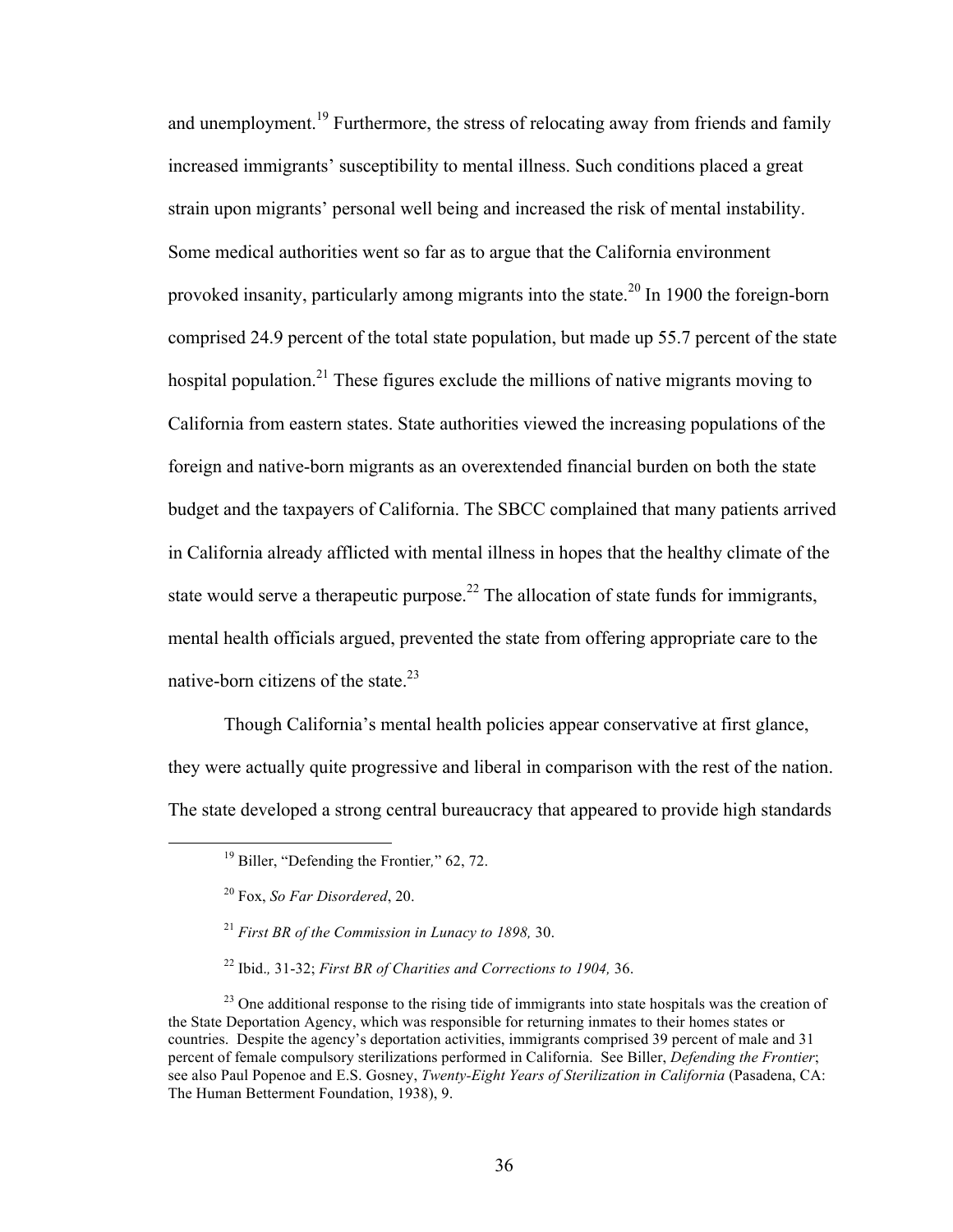for mental health care. $^{24}$  At the same time that state officials sought to reduce expenditures in hospital operations, California officials committed a significant amount of their budget towards maintenance of an effective, efficient mental health program. California's Progressive government actually increased the budgets of mental hospitals, arguing that, "Money liberally spent in curing the insane, if effective, will, in the end, prove an economy to the state."<sup>25</sup> California's commitment policy was largely inspired by a desire to stand out as a leader in the nation in progressive reform.<sup>26</sup>

Nonetheless, the comparatively generous budgets of the hospitals could not keep up with the rate of commitment, and the Commission in Lunacy pressured hospitals to practice thrift. The Commission wrote to California medical superintendents in 1904 that "Governor [George] Pardee's administration['s] idea of economy in our State institutions is not penuriousness. Our aim is to get value received for the State for every dollar spent. Make every dollar count. Stop waste... This is economy."<sup>27</sup> Facing a rising population in its state hospitals, California lacked the necessary funds to effectively address the needs of mental patients. State hospitals were filled to the brim with patients, yet the state legislature neither financed the construction of new asylums nor provided ample funds for the expansion of existing hospitals. New hope came from a new generation of professionals that were intent on finding cost-effective methods to treat and release patient populations.

 <sup>24</sup> Grob, *The Mad Among Us,* 174.

<sup>25</sup> *Second BR of Charities and Corrections to 1906,* 65.

<sup>26</sup> Fox, *So Far Disordered,* 23.

<sup>27</sup> *Fourth BR of the Commission in Lunacy to 1904,* 16.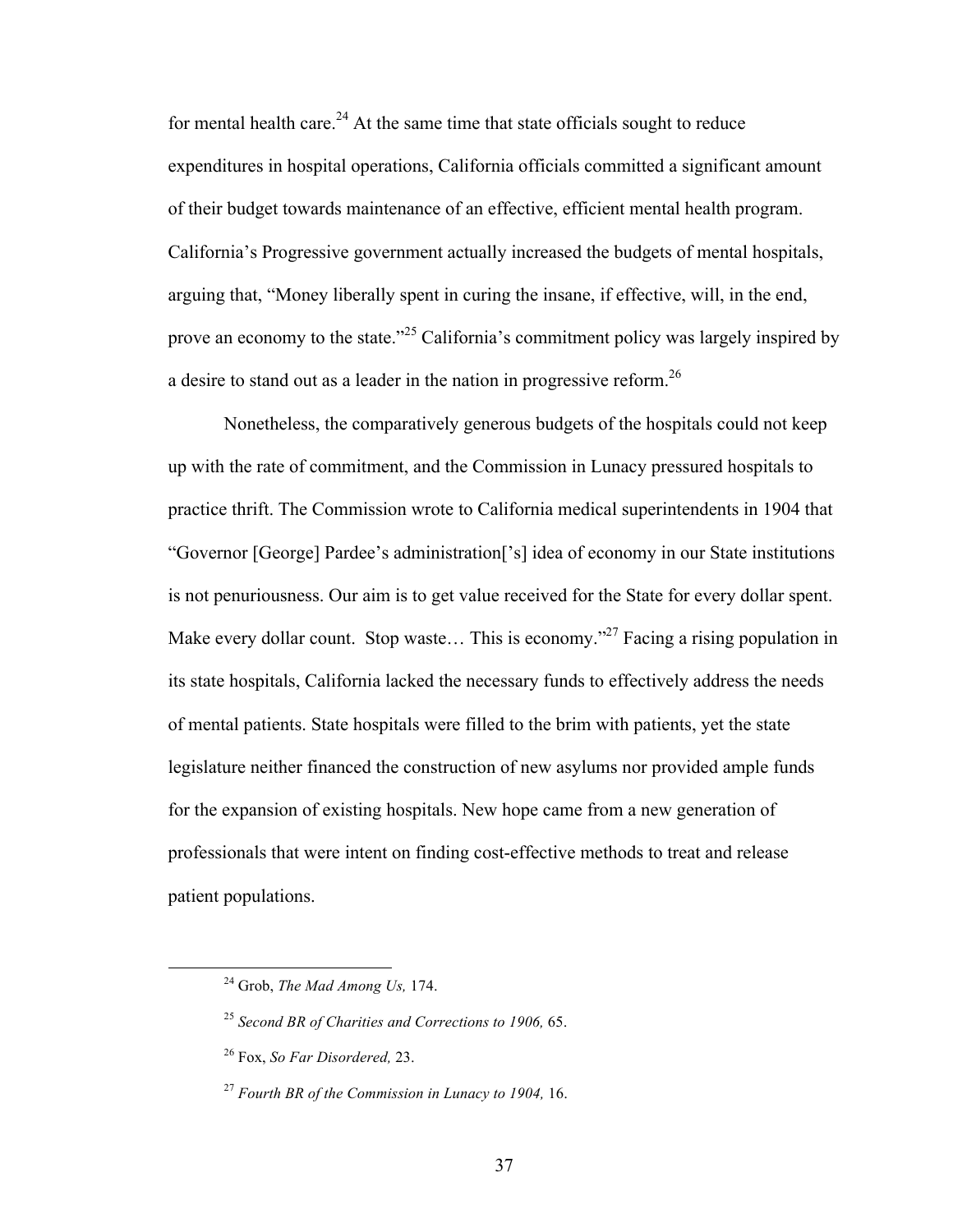As the mental health profession grew more specialized near the turn of the century, medical superintendents enlisted the assistance of psychologists, statisticians, laboratory scientists, and social workers in their quest for a cure. Lucrative jobs in state institutions offered prestigious employment to a new generation of professionals. The new recruits often came from prestigious university programs that taught the sciences of eugenics and hereditarian ideology, and physicians applied higher standards of mental health care to add legitimacy to the profession. The physicians and managers of California's institutions worked to increase their own prestige and to climb the bureaucratic ladder. Because their success hinged upon following the chain of command, many physicians had to develop creative ways to manage tight budgetary restraints, including the possibility of curing mental illness.<sup>28</sup>

Psychiatrists and doctors employed in state institutions increasingly envisioned a future in which new progressive therapies might eliminate the prevalence of mental disease, and the restructuring of mental health institutions attracted a number of professionals intent on seeking a cure in order to increase their own prestige and legitimacy.<sup>29</sup> Mental hospitals became the prime location for such scientists to experiment with new treatments, as they were filled with mental patients. Financial restrictions prevented hospitals from providing individualized psychiatric treatment, which furthered interest in experimental alternatives to traditional care.<sup>30</sup> Administrators in California welcomed the introduction of experimental methods, as political pressure

 <sup>28</sup> Biller, "Defending the Frontier*,*" 27-8.

<sup>29</sup> Grob, *Mental Illness*, 179.

 $30$  Ibid., 290.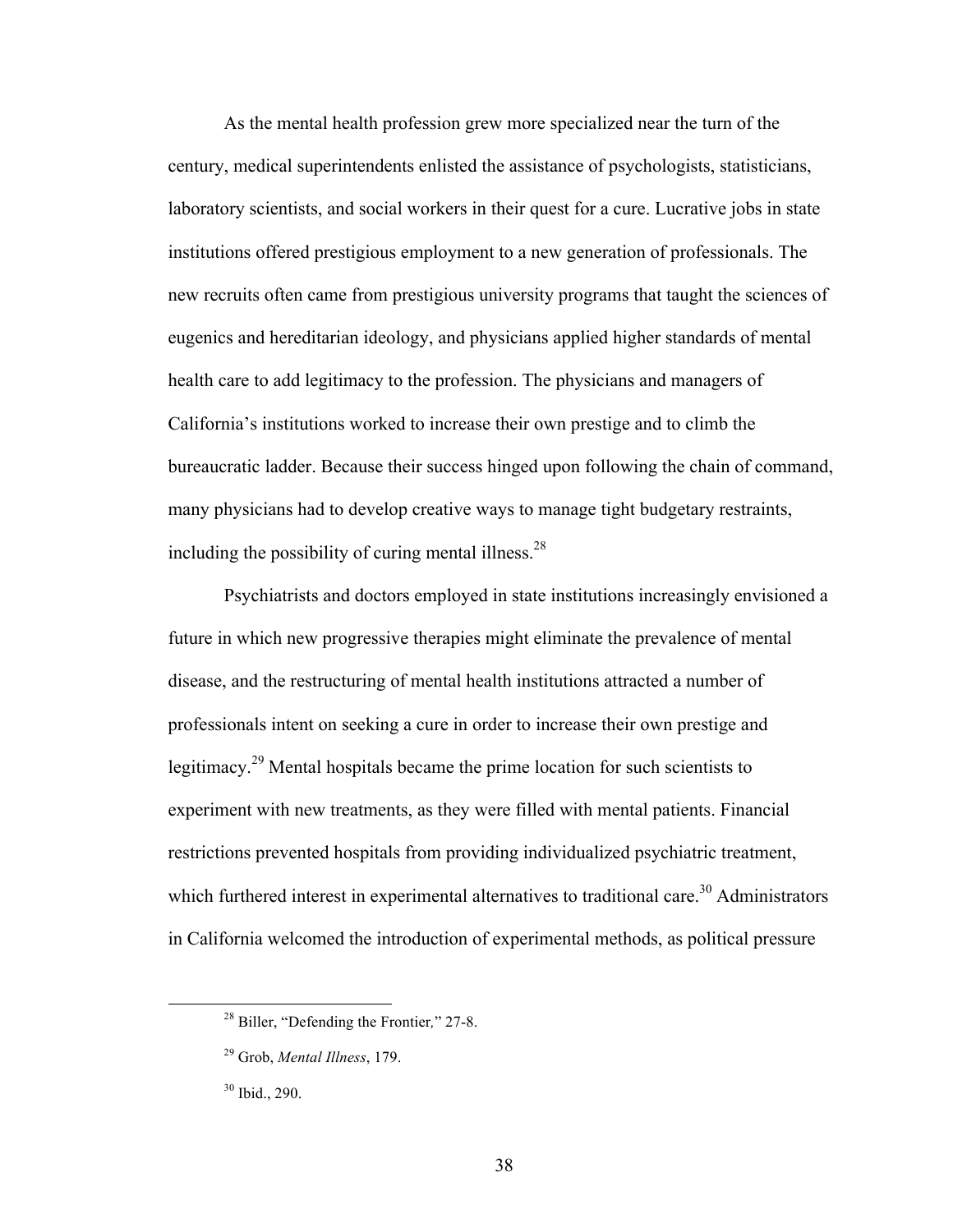from the state to develop therapeutic treatments prompted medical superintendents to reorient the nature of mental health treatment towards curing mental illness.<sup>31</sup> In response to demands from the Commission in Lunacy and the SBCC, California mental health professionals began to experiment with new treatments for mental illness as a means of reducing state hospital populations. State mental hospitals were transformed into laboratories and research facilities where doctors and scientists could experiment with new techniques in the search for a cure.<sup>32</sup>

The erosion of the quality of life in mental hospitals coincided with the introduction of new radical therapies that offered hope to many doctors and chronically ill patients.<sup>33</sup> Psychiatrists from Europe developed many new experimental treatments that appeared compatible with scientific, progressive psychiatry in the United States during the early-twentieth century.<sup>34</sup> Therapeutic motives fit into broader national trends of progressive mental health reform, mental hygiene, and experimental medicine. A thorough examination of every treatment practiced is outside the scope of this study, but some of the new techniques included malaria inoculation, insulin "shock" treatment, injections of mercury, bismuth, or iodides, metrazol shock therapy, prefrontal lobotomy, and electroshock treatment.<sup>35</sup> Such practices gave patients and their families the possibility of leaving the mental hospital to return to the community.<sup>36</sup>

- <sup>32</sup> Biller, "Defending the Frontier*,*" 50.
- <sup>33</sup> Grob, *The Mad Among Us,* 181.
- <sup>34</sup> Grob, *Mental Illness*, 288-290.
- <sup>35</sup> Ibid., 299.
- <sup>36</sup> Grob, *The Mad Among Us,* 183.

 <sup>31</sup> Grob, *The Mad Among Us,* 183.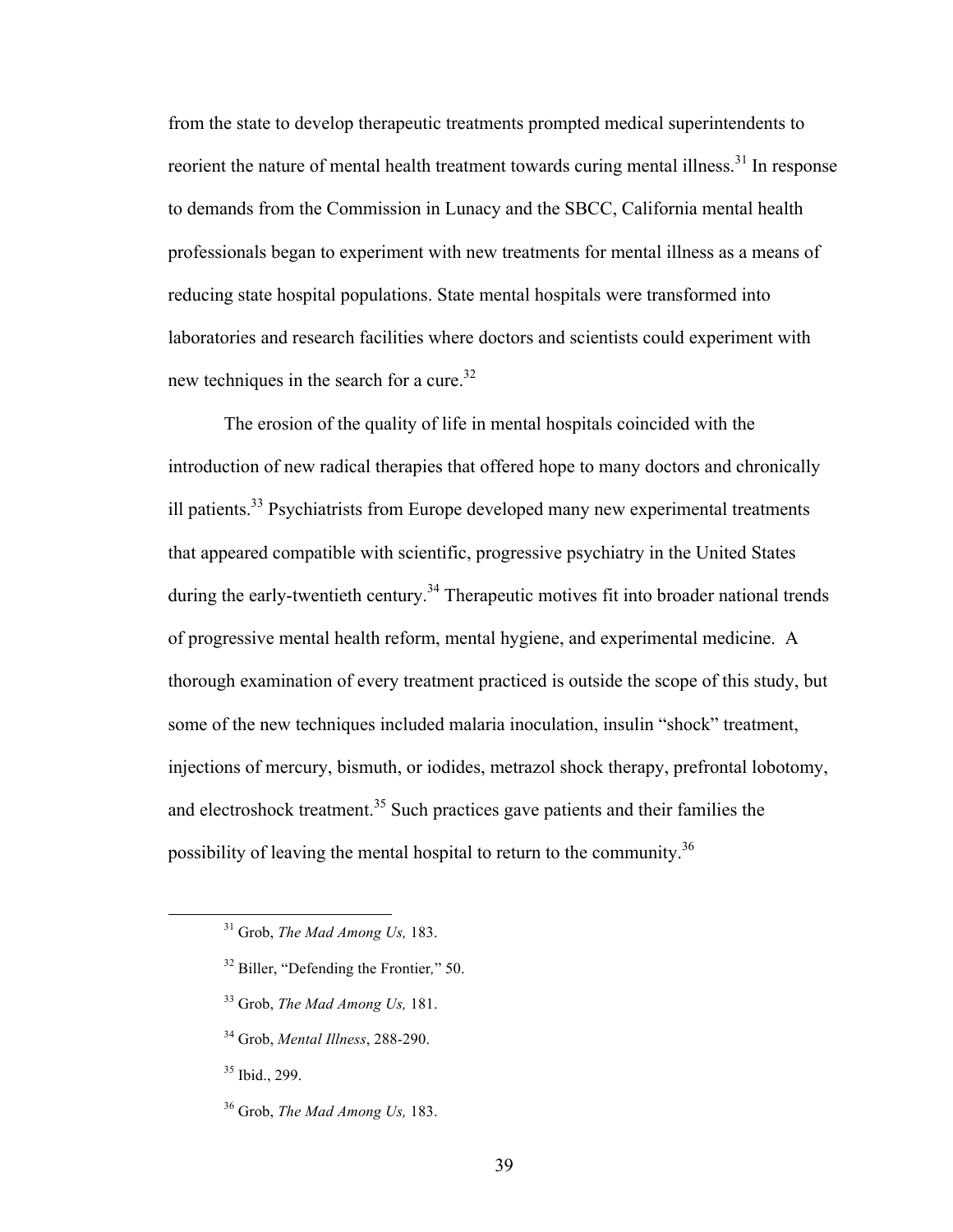Experimentation became a vital element of California's mental health treatment agenda, and officials advocated treatment of mental illnesses by any means necessary. As early as 1898, the Commission in Lunacy called for the introduction of "surgery and radical measures" as treatments in state hospitals, a policy that accelerated in scope through the first half of the twentieth century.<sup>37</sup> In 1904, General Superintendent Hatch demanded that, "everything possible, within reason, that can be done must be done to promote the recovery of those recoverable, and to make as comfortable and as nearly contented as possible those whose destiny it is to remain wards of the State." He also called for "more radical work in the way of surgery" in order to alleviate the populations of the burdens of reproduction. <sup>38</sup>

The new approaches presented many physicians with a dilemma. In most instances, the experimental methods did not offer the promise of a cure and "lacked any theoretical foundation."<sup>39</sup> Nonetheless, if there was even a remote possibility of rehabilitation for the patient, psychiatrists urged patients and their families to consent to therapy, as no other alternatives had yet presented themselves.<sup>40</sup> Ultimately, the hope of finding a cure prompted the use of experimental techniques throughout the first half of the twentieth century. The new therapies offered hope to patients whose future appeared bleak, and doctors increasingly resorted to experimental therapies. $41$ 

<sup>39</sup> Ibid.*,* 184.

 $\overline{a}$ 

<sup>37</sup> *First BR of the Commission in Lunacy to 1898,* 38.

<sup>38</sup> *Fourth BR of the Commission in Lunacy to 1904,* 44.

<sup>40</sup> Ibid.*,* 181; Grob, *Mental Illness*, 297-8, 300.

<sup>41</sup> Grob, *Mental Illness*, 297-8, 306.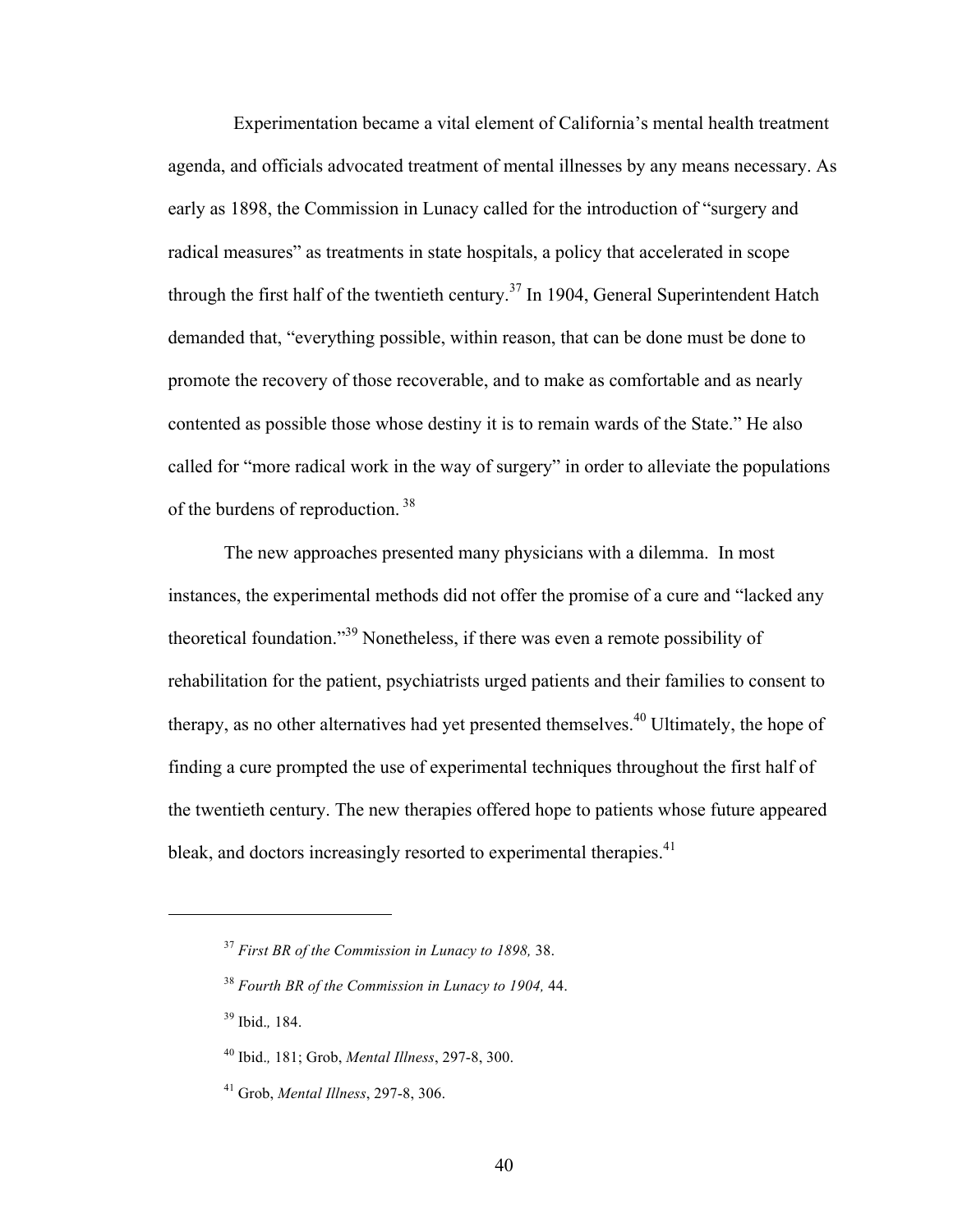The progressive-minded administrators of the Commission in Lunacy, the State Board of Charities and Corrections, and the Department of Institutions, all urged medical superintendents to develop a therapeutic method for curing insanity and feeblemindedness. Within the biennial reports of each state board, medical superintendents reported that sterilizations were beneficial to the health of the patients and could thus satisfy the demands of their superiors. In many cases, the SBCC argued in 1916, "there is a distinct benefit to the patient… The net experience of this state is that far more are helped than injured."<sup>42</sup>

California medical superintendents regularly reported the results of experimental therapies to satisfy demands imposed by state officials. The Director of State Institutions, E.G. Twogood, requested information about experimental research conducted in state hospitals, and medical superintendents provided explicit details of their research results.<sup>43</sup> In his statement to the Department of Institutions, Dr. Leonard Stocking of Agnews State Hospital outlined the intention of experimental research at his hospital on electroshock therapy, immunization experiments, and spinal fluid examinations. <sup>44</sup> He claimed that "the object is to make the patient conscious of a new life and mental viewpoint by whatever

 <sup>42</sup> *Seventh BR of Charities and Corrections to 1916,* 39.

<sup>43</sup> *Second BR of Department Institutions to 1924, Third BR of Department Institutions to 1926.*

<sup>&</sup>lt;sup>44</sup> Throughout their biennial reports to California Department of Institutions, medical superintendents detail the variety of experimental treatments practiced in California's state hospitals. Among the methods practiced are "bromide treatment," "malarial treatment," encephalography, diathermy (quartz, ultraviolet, and infrared light treatments), arsenical injections, mercury injections, Morse waves, sinusoidal currents, sodium iodobismuthite to treat syphilis, sodium iodoarsenite to treat "trench mouth," and sodium rhosanate to treat drug addictions. See *Second Biennial Report of the Department of Institutions of the State of California for the Two Years Ending June 30, 1924*, 60; *Fifth BR of Department Institutions to 1930,* 35, 43-44, 55; *Sixth BR of Department Institutions to 1932,* 36-37, 68-69. See also Thaddeus E. Weckowicz and Helen P. Liebel-Weckowicz, *A History of Great Ideas in Abnormal Psychology* (Amsterdam: North-Holland Publishing Company, 1990).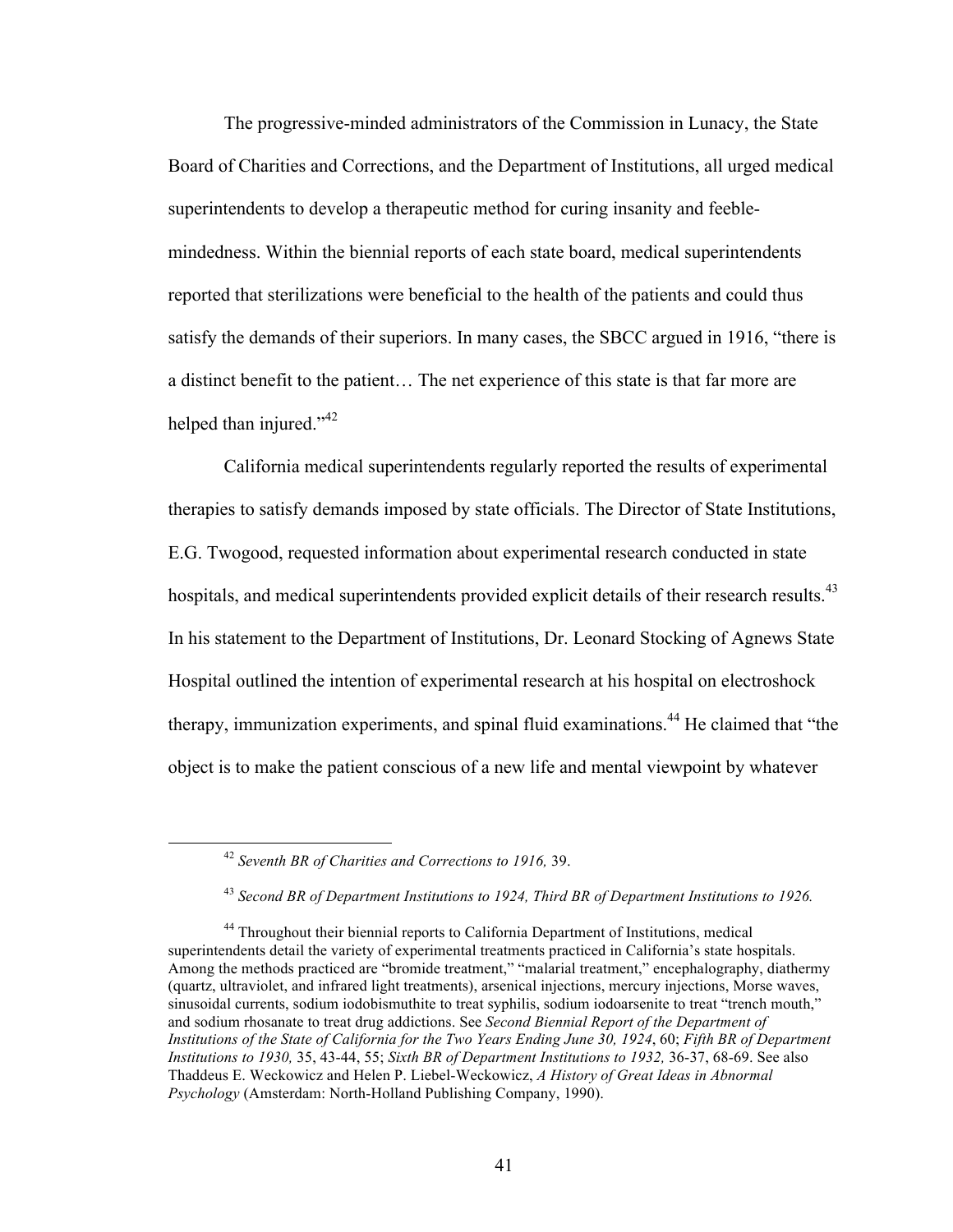means best serves, whether it be reeducation of will and reason—or electricity."<sup>45</sup> He believed that state institutions had a great responsibility to the scientific field as laboratories for research, and argued "physicians look to us, with our opportunity and facilities, to furnish them with the science they can obtain in no other way."<sup>46</sup>

Sterilization became part of the broader program of experimentation, as California medical superintendents regularly published the results of sterilizations alongside conclusions from other alternative medical procedures. In many instances their accounts of sterilization were published in the same paragraphs as other experimental methods, implying that sterilization was just one among several therapies that physicians attempted. C.F. Applegate of Norwalk State Hospital addressed "the use of arseno-benzol and mercury salicylate in the treatment of cases of paresis and syphilitic affections," and in the next sentence mentioned that "the sterilization of patients has been resumed." Fred P. Clark of Stockton, in a list of therapeutic cures for mental illness, mentioned both hydrotherapy and sterilization in successive sentences.<sup>47</sup>

Despite the rhetoric of physicians and superintendents, sterilization had roots in eugenic thought and was about much more than curing mental health. As early as 1898, mental health officials in California viewed hereditarian ideology as compatible with the reformist impulse to root out the sources of unwanted traits.<sup>48</sup> However, physicians in California often concealed eugenic motives until eugenic legislation was passed in 1909. Following passage of the 1909 asexualization law, California mental health officials and

<sup>46</sup> Ibid*.,* 75.

 <sup>45</sup> *Second BR of Department Institutions to 1924*, 73-4.

<sup>47</sup> *Twelfth BR of the Commission in Lunacy to 1920,* 48-9.

<sup>48</sup> Fox, *So Far Disordered,* 29.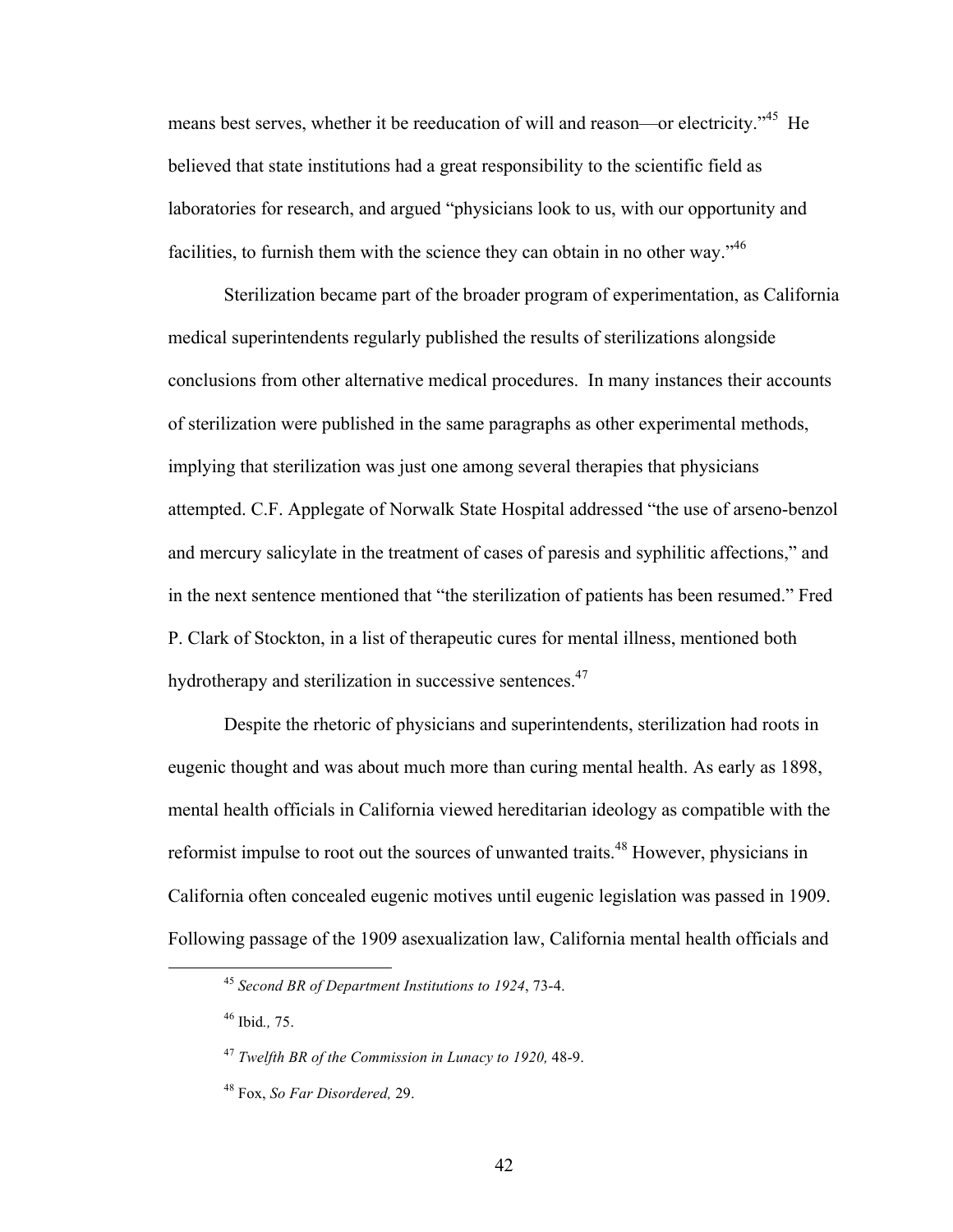administrators promoted sterilization as the most practical cure for insanity because it offered more direct benefits of any experimental treatment.<sup>49</sup> Not only could they provide therapy for current patients, but they also reduced future hospital populations. Short-term and long-term benefits alleviated crowding and budgetary constraints faced by mental hospitals across the state.

New advances in surgical medicine also furthered the cause for sterilization. Techniques of vasectomy in men, oophorectomy (removal of an ovary) and salpingectomy (removal of a Fallopian tube) in women were greatly improved during the 1890s and provided physicians with a safer technology than previous methods. Physicians argued that sterilizations were simple, inexpensive, safe, and irreversible. Visiting physician George H. Kirby, medical superintendent of Manhattan State Hospital, complimented the sterilization procedures performed in California state hospitals, claiming that "Excellent surgical work is done in some of the hospitals and valuable results are likely to be obtained from the practice of sterilization on certain groups of patients."<sup>50</sup> Medical superintendents argued that a vasectomy was almost entirely painless and "leaves the patient almost unchanged in feeling and functions."<sup>51</sup> California doctors had little to say regarding the safety of salpingectomies, however, calling into question the objectivity of the operating physicians. In comparison to a vasectomy, a salpingectomy is a far more invasive procedure and led to more complications and

 $49$  "An Act to Permit Asexualization of Inmates," (Sacramento 1909).

<sup>50</sup> *Seventh BR of Charities and Corrections to 1916,* 44.

<sup>51</sup> Ibid.*,* 39.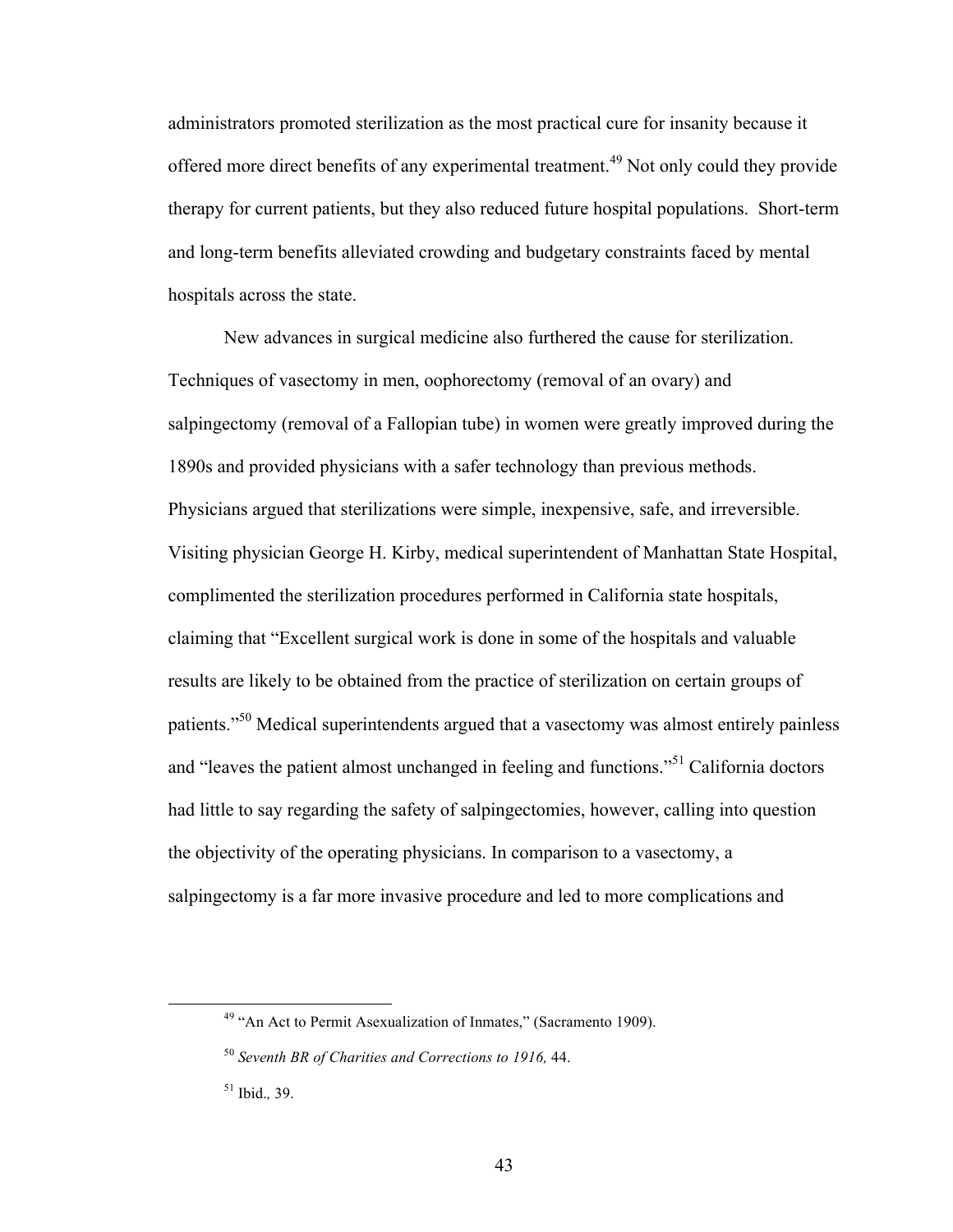deaths. Even more intrusive still is the oophorectomy, which was the preferred surgical method of California physicians.<sup>52</sup>

General Superintendent F.W. Hatch was a leading advocate of sterilization as a therapeutic treatment for mental illness, and is probably the individual most responsible for its implementation in California state hospitals. He argued that California's sterilization program stood out from that of other states that sterilized mental patients. Hatch claimed that while other states performed sterilizations for "purely eugenic" motives, California performed such operations "for the physical, mental, or moral benefit" of the inmate.<sup>53</sup> It was clear to Hatch that the intention of other states was "cutting off inheritance lines," which was not at all therapeutic and thus of little immediate benefit to the patients themselves. He argued that many patients "have expressed satisfaction that the operation has been done," particularly men who "have found benefit" from vasectomies.<sup>54</sup> In some cases there has "been little effect on the mental health condition," but in all cases there has been "generally some improvement in the general health."<sup>55</sup>

Medical superintendents from California's state hospitals followed Hatch's lead by pronouncing the successes of their own hospitals' sterilizations. Fred P. Clark of Stockton State Hospital reported in 1912 that "it is gratifying to know that many of the

 $52$  Dr. Suren H. Babington provides a detailed description of the sterilization processes and how to perform them in a 1928 edition of California and Western Medicine. See Suren H. Babington, "Human Sexual Sterilization: A Contribution to the Study of the Problem," *California and Western Medicine* 24, no. 6 (December 1928): 369-373.

<sup>53</sup> *Eighth BR of the Commission in Lunacy to 1912,* 18-21.

<sup>54</sup> Ibid*.,* 23; *Ninth BR of the Commission in Lunacy to 1914,* 14.

<sup>55</sup> *Eighth BR of the Commission in Lunacy to 1912,* 21.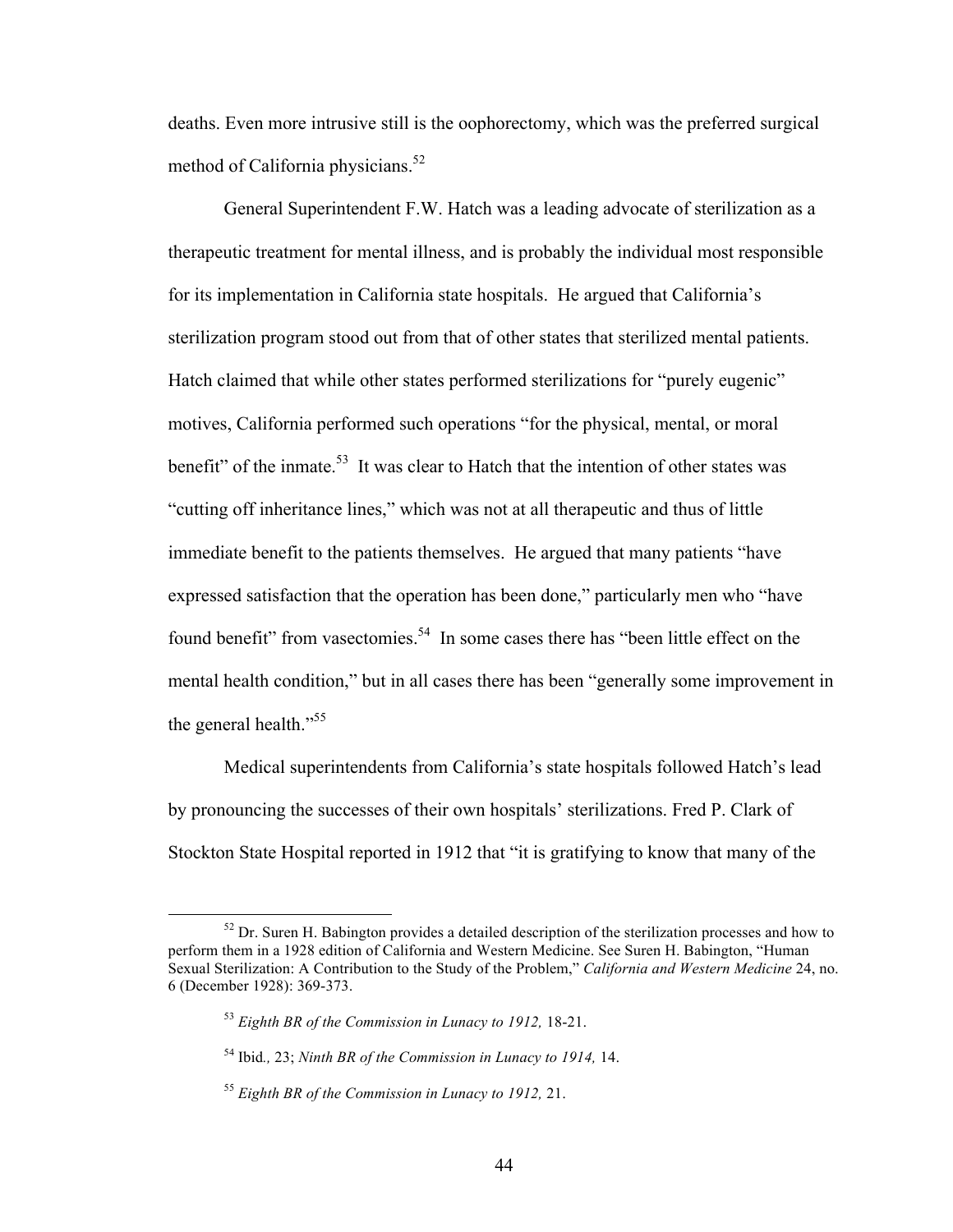patients have been benefited by these operations [of vasectomy and oophorectomy]," and declared that the law authorizing sterilization "is the most important law…that has ever been passed in this state.<sup>56</sup> He later noted in 1922 that "in many of the men, we have noticed very marked improvement in their mental condition after they have been sterilized… We feel that this operation should be performed on all cases where there is a prospect of their recovery or of their leaving the hospital on parole."<sup>57</sup> Clark considered sterilization a fundamental part of his job and felt that he was providing a service not only to humanity, but also to his patients.<sup>58</sup> He reported that "those who have been benefited by the operation state that they have noticed an improvement in their mental and physical condition in about four weeks' time." 59 Fred O. Butler of the Sonoma Home for the Feeble-Minded listed "physical and mental improvement" as among the "chief reasons" why sterilization of both sexes should be the common practice, not only in every state in the Union, but the entire universe.<sup> $160$ </sup> It appears likely that claims regarding the benefits of sterilization were merely fabricated to appease superiors and to make current practices appear legitimate, but it is also possible that physicians really did believe in their logic.

Despite Hatch's insistence on the purely medical purposes of sterilization, the superintendents' observations of the therapeutic benefits must be called into question. Though medical superintendents operated with a great deal of autonomy, they were still held accountable by the state boards to which they reported, and it seems likely that they

 <sup>56</sup> *Ninth BR of the Commission in Lunacy to 1914,* 46.

<sup>57</sup> *First BR of Department Institutions to 1922,* 88.

<sup>58</sup> *Ninth BR of the Commission in Lunacy to 1914,* 49.

<sup>59</sup> Ibid.

<sup>60</sup> *Third BR of Department Institutions to 1926,* 96.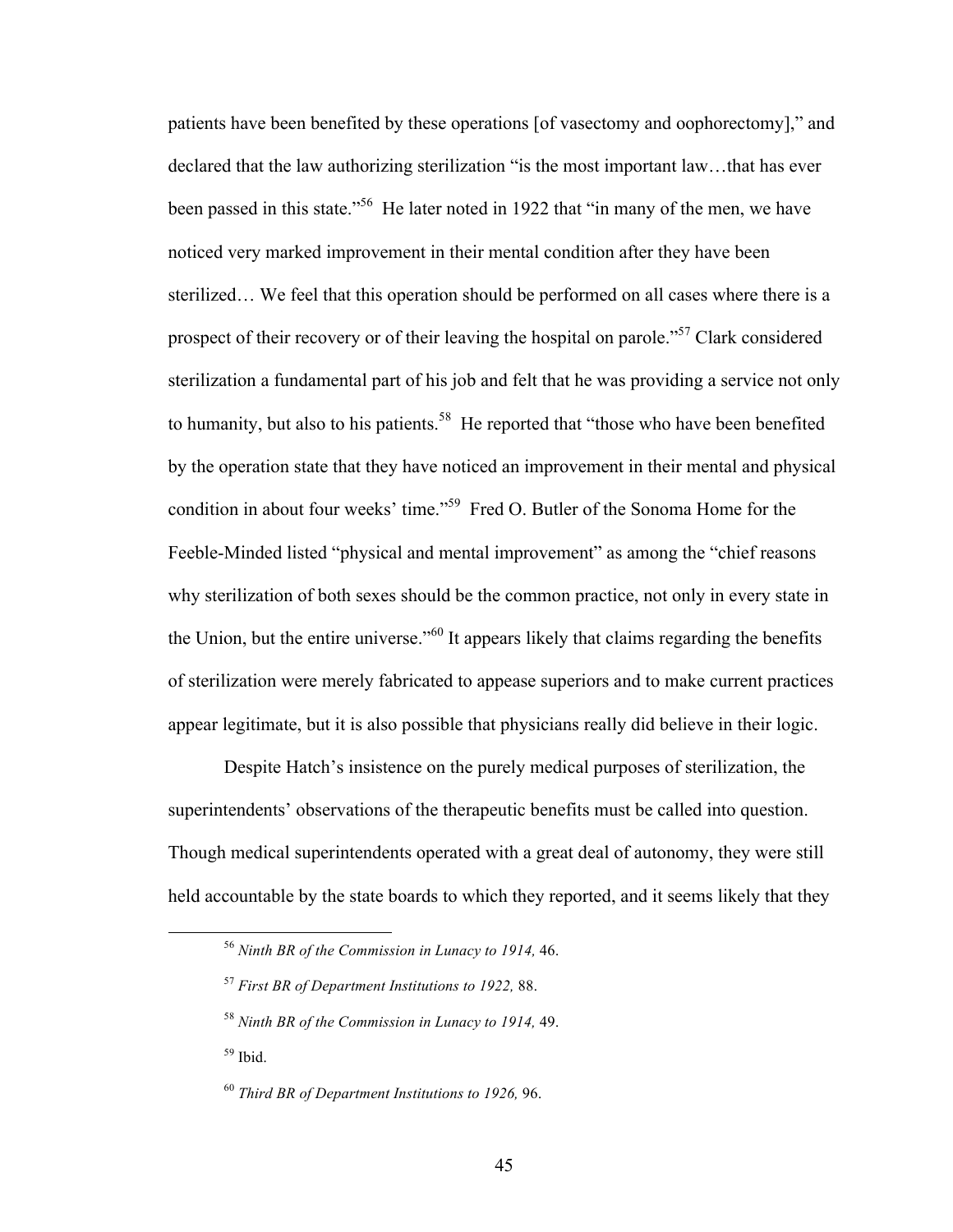overstated their results in order to satisfy their superiors and justify a continuation of the procedure. Most experimental treatments—including sterilization—lacked any theoretical foundation, and in most cases physicians who administered the treatments were also the individuals who evaluated the outcomes. In their studies of experimental procedures, physicians were likely to inflate the results in order to increase their own prestige and legitimacy as professionals.<sup>61</sup> Thus, the reports of medical superintendents that patients benefited from sterilization cannot always be considered accurate. In all likelihood, no such cure was ever developed. Hatch's reputation as a medical professional depended on obtaining a cure, so it is likely that he altered the outcomes of his results to appear more favorable. Additionally, patients had much at stake in proclaiming health benefits. It was perhaps beyond Dr. Hatch's line of reasoning that patients might claim to feel better when their release depended upon the success of their recent operation.

Although physicians in California state hospitals never fully abandoned the therapeutic cause, by the second decade of the twentieth century they increasingly cited eugenic motives for their sterilization programs, particularly as the mental hygiene movement gained wider acceptance among mental health professionals throughout the United States. The rise of the eugenics movement paralleled that of the mental hygiene movement, as both aimed to prevent the propagation of the unfit through administrative and legislative measures.<sup>62</sup> Mental hygienists combined scientific knowledge with administrative action in an effort to eradicate mental illness from the human race, and they often based their arguments on the assumption that it was easier to prevent mental

 <sup>61</sup> Grob, *The Mad Among Us,* 184-5.

<sup>62</sup> Albert Deutsch, *The Mentally Ill in America: A History of Their Care and Treatment from Colonial Times* (Garden City, NY: Doubleday, Doran & Company, Inc., 1937), 300-1.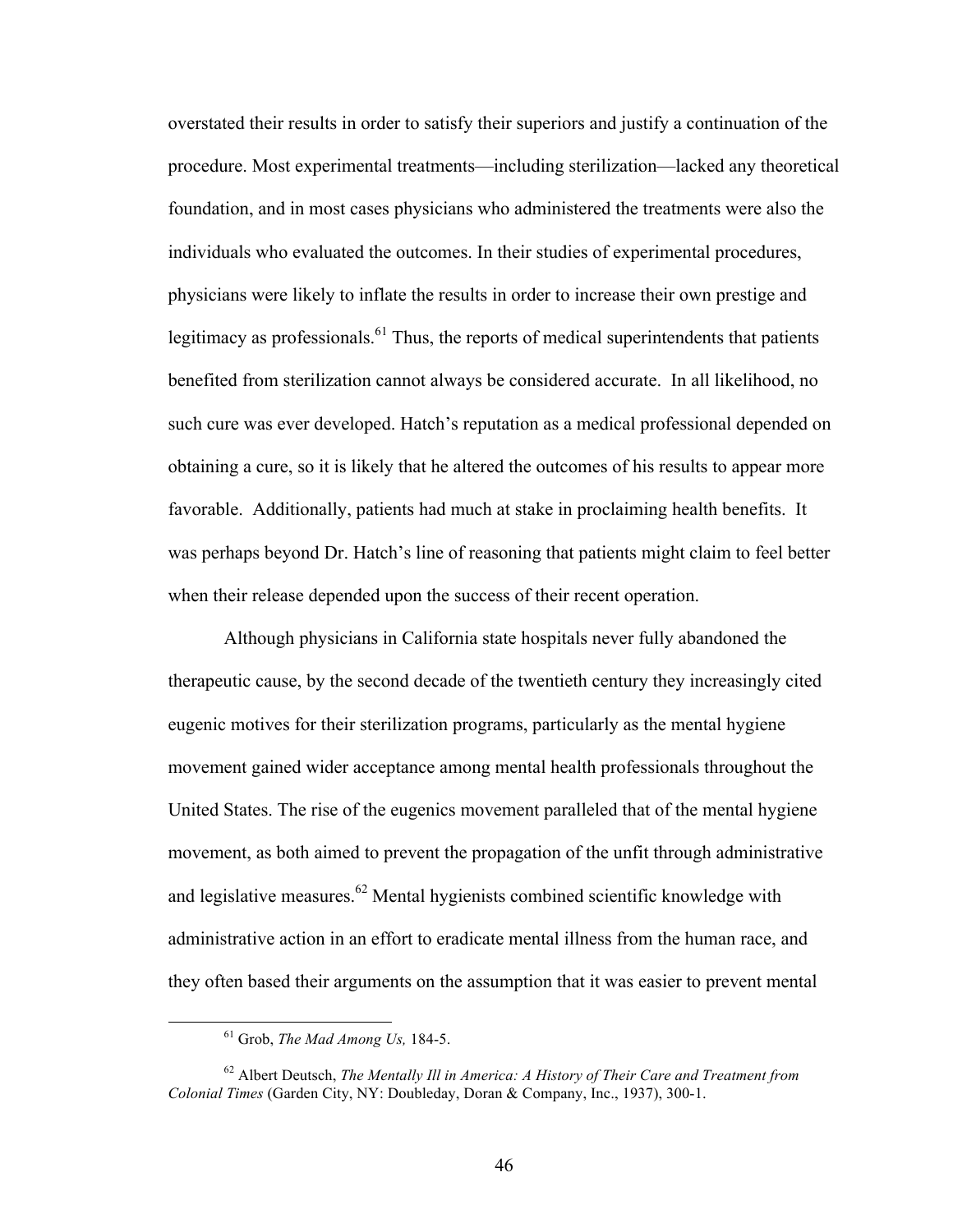disorders than cure them.<sup>63</sup> Though mental hygienists held differing visions for how to prevent mental illness, one important branch of the mental hygiene movement promoted the idea that so-called "degenerates" threatened the biological purity of the human race. Eugenic arguments for sterilization furthered California superintendents' quest to purify the human race through the elimination of "the unfit." Widespread acceptance of eugenic ideas allowed medical superintendents to modify their rhetoric and abandon their arguments regarding sterilization as a means of therapy.<sup>64</sup>

The new trends in progressive psychiatry and mental health were exemplified by the creation of the National Committee for Mental Hygiene (NCMH), an organization founded in 1909 to combat problems associated with "mental hygiene" in the United States. Psychiatrists and mental health officials were particularly receptive to the application of administrative solutions to the problems of mental illness and the increasing burden that they placed on the state.<sup>65</sup> Inspired by eugenic and hereditarian ideals spreading throughout the medical and scientific community, California mental health officials sought to examine the cause of mental illness to alleviate the financial and social burden that the growing mentally ill population placed on the state. In many ways the NCMH directly informed California physicians. Though the movement split and the NCMH eventually distanced itself from eugenic practices, the desires to prevent further outcropping of mental illness overlapped with the campaign for mental hygiene.

 <sup>63</sup> Grob, *Mental Illness*, 144. For more information on the establishment of the National Committee for Mental Hygiene and its founders Clifford W. Beers and Adolf Meyer, see Deutsch, *The Mentally Ill in America*, 300-309; Rothman, *Conscience and Convenience,* 307-320; and Grob, *The Mad Among Us,* 151.

<sup>64</sup> Fox, *So Far Disordered,* 15.

<sup>65</sup> Grob, *Mental Illness*, 145.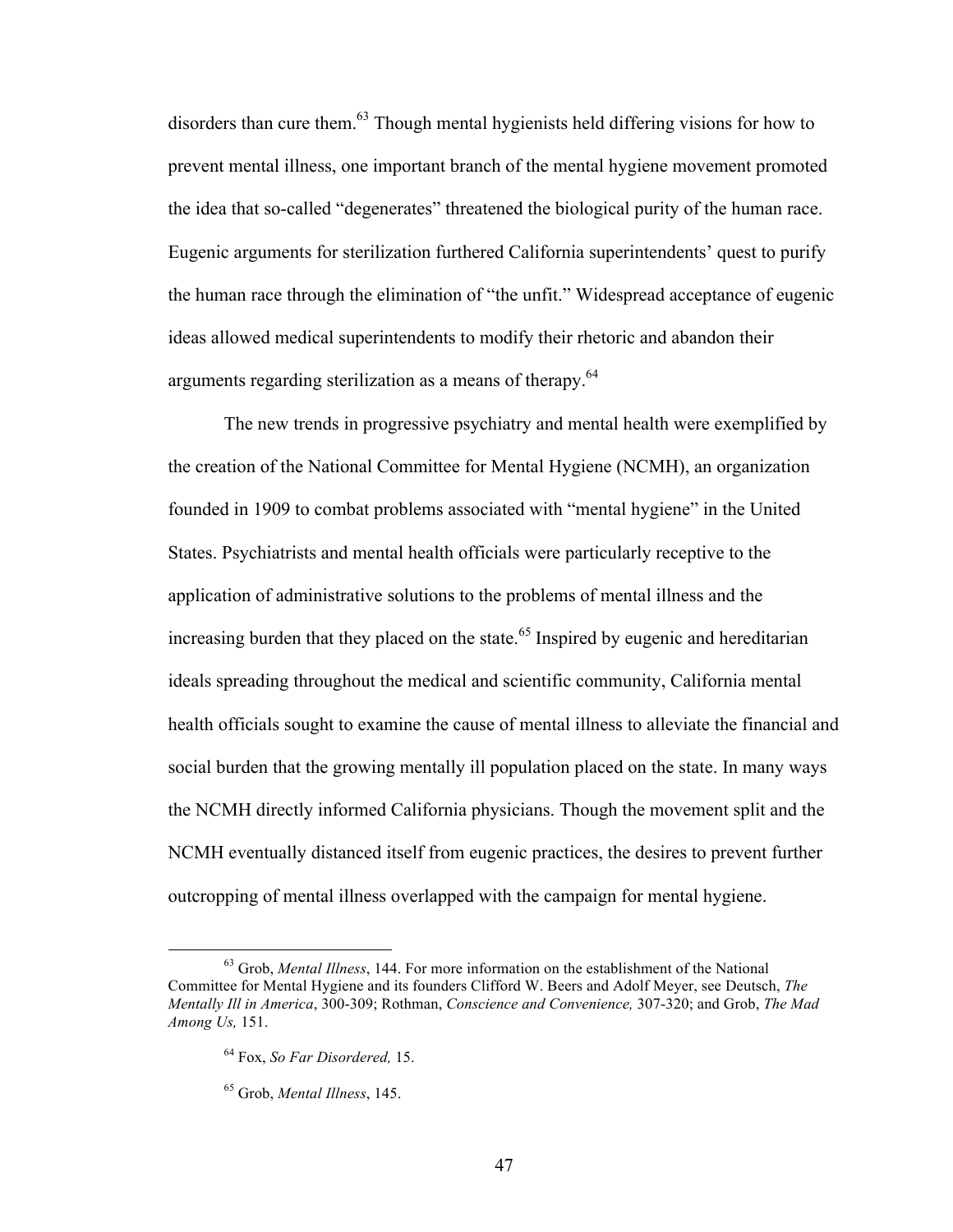To provide a scientific justification for their realignment with eugenic motives, in 1914 the Commission in Lunacy brought in a specialized professional from the Eugenics Record Office in New York. According to one Medical Superintendent, "A study of family histories … is being undertaken by a field worker sent out from the Eugenics Record Office … who is working under the direction of the Lunacy Commission of California."<sup>66</sup> The worker's name is not mentioned in official records, but he or she was likely trained in biometrics and constructed hereditarian family studies of California's feeble-minded patients. The field worker traced patient family records "as far back as possible," and superintendents agreed that "some very interesting data are being compiled" in the "careful and scientific study of the hereditary aspects of mental defect."<sup>67</sup> To General Superintendent Hatch, the data confirmed what he already believed, as he argued that, "we all recognize that inheritance or heredity is of the greatest importance in the transmission of human traits and California is fortunate in being able to have the services of a field worker."<sup>68</sup> The results of the 1914 family studies supported what many mental health officials already assumed—that hospital populations would continue rising if mentally ill patients continued having children.

In fact, hereditarian viewpoints appeared in publications of the Commission in Lunacy as early as 1898, when they listed heredity as one of the "most prolific causes of insanity."<sup>69</sup> The Commission proclaimed that "the feeble and desultory efforts which

 <sup>66</sup> *Sixth BR of Charities and Corrections to 1914,* 116.

<sup>67</sup> *Ninth BR of the Commission in Lunacy to 1914,* 8; *Sixth BR of Charities and Corrections to 1914,* 116.

<sup>68</sup> *Ninth BR of the Commission in Lunacy to 1914,* 9.

<sup>69</sup> *First BR of the Commission in Lunacy to 1898,* 26.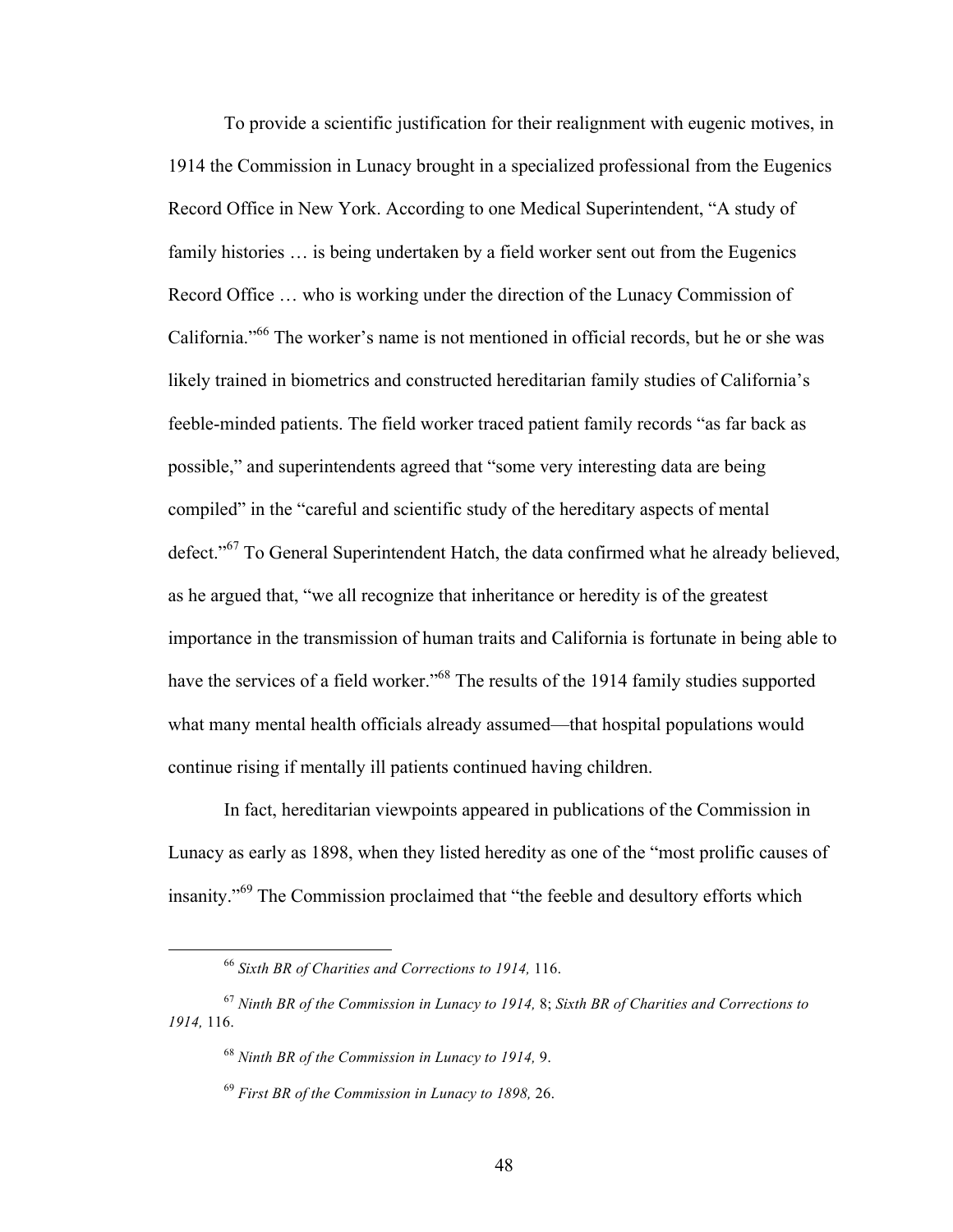have been put forth to correct these deplorable conditions have, as yet, proved unavailing."<sup>70</sup> Four years later the Commission in Lunacy wrote that mental illness "exists in the descendants as an inheritance or as an engrafted weakness."<sup>71</sup> California officials were quite familiar with such arguments by the 1910s, well after the state's sterilization program had begun in earnest.

Over time, California state officials increasingly cited hereditarian arguments as the primary source for the growing problem of mental illness in California. The SBCC claimed that data on heredity "reveals the fact that it is a determining factor with regard to feeble-mindedness" and "confirms the accepted theory of the relation between feeblemindedness and heredity."<sup>72</sup> Although physicians and officials from across the state were already quite familiar with such arguments, records indicate that officials became much more comfortable discussing eugenics as the mental hygiene movement picked up momentum during the 1910s. Superintendents across the state took a strong stance on hereditary science, and the belief that genetic defects were the primary cause for the overflow of California's institutions.

Even General Superintendent Hatch, the leading proponent for progressive mental-health reform, argued the case for hereditarian ideology, indicating that he was not fully convinced of the curability of mental illness. Over the course of his tenure as General Superintendent, Hatch's opinion on the efficacy of therapeutic sterilization evolved from humanitarian reform to eugenic necessity. By 1912 he was beginning to

 <sup>70</sup> *Second BR of the Commission in Lunacy to 1900,* 74.

<sup>71</sup> *Seventh BR of the Commission in Lunacy to 1910,* 21.

<sup>72</sup> *Eighth BR of Charities and Corrections to 1918,* 52.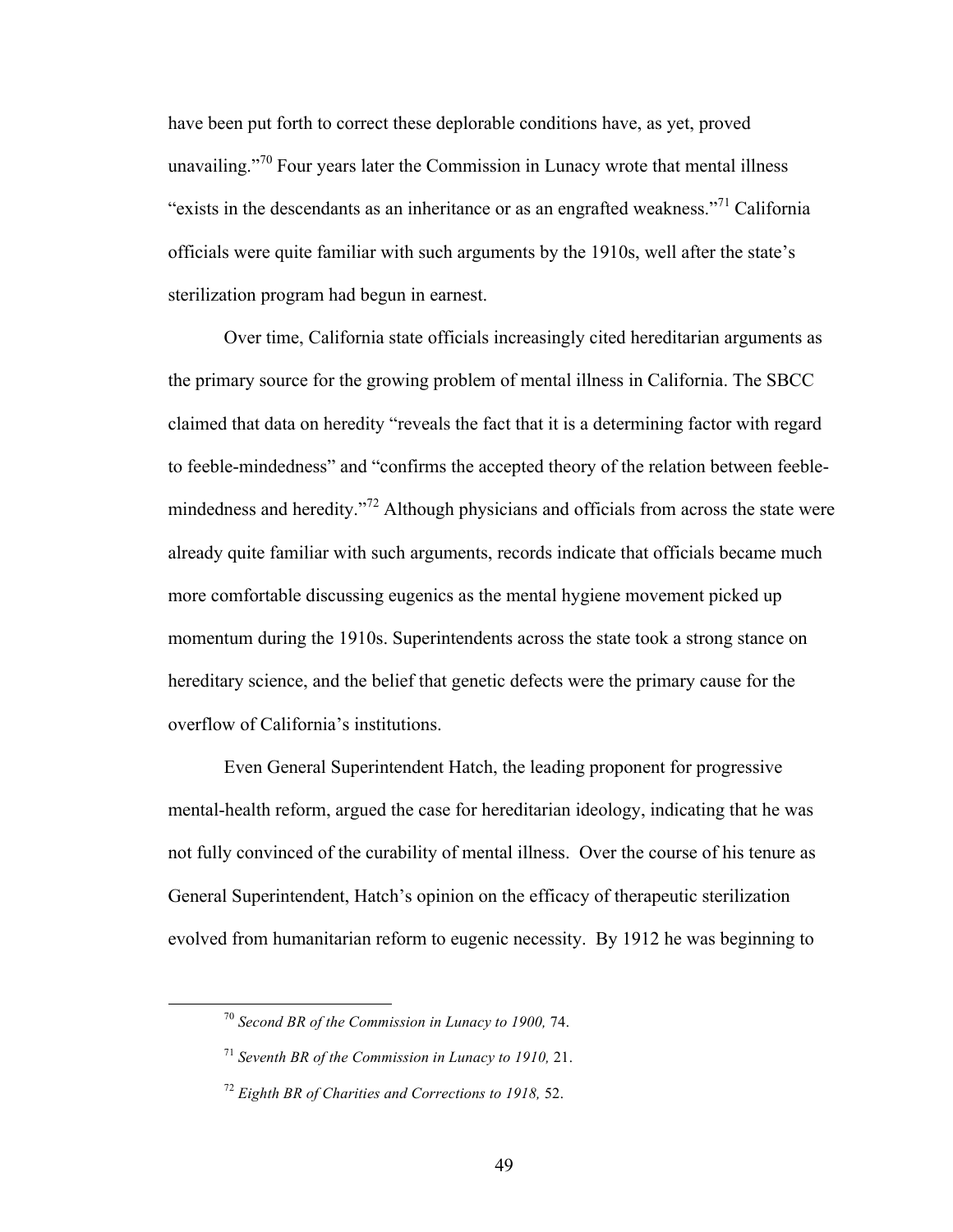have doubts about the use of sterilization for therapeutic means, and reported that "the question of asexualization is becoming more and generally discussed by those who look deeply into the influence of heredity."<sup>73</sup> In the same article he admitted that "heredity" plays an essential part in the causation of certain neuropathic conditions" and "there is nothing more certain in inheritance than the statement that feeble-minded will bring forth feeble-minded."<sup>74</sup> General Superintendent Hatch believed that mental defectiveness was the cause for "much of our crime and delinquency, much of the retrogression from sober, law-abiding citizens into shiftless ne'er-do-wells, into inebriety and dependency."<sup>75</sup> The state required drastic measures to address the perceived threat to society. The most practical solution was the expansion of California's comprehensive program of sterilization of the feeble-minded and mentally ill, Hatch believed, so they may be "protected and prevented from bringing forth their kind."<sup>76</sup>

In 1916, the SBCC recommended that California take aggressive action and advocated the strengthening of California's sterilization program. A more aggressive stance on eugenic sterilization, the board argued, would protect society "against the burden of additional defectives."<sup>77</sup> Hospital superintendents called for "a nation-wide awakening to the menace of the feeble-minded," which they considered "one of the most

<sup>76</sup> Ibid*.,* 18.

 <sup>73</sup> *Eighth BR of the Commission in Lunacy to 1912,* 21.

<sup>74</sup> *Eighth BR of the Commission in Lunacy to 1912,* 21; *Ninth BR of the Commission in Lunacy to 1914,* 18.

<sup>75</sup> *Ninth BR of the Commission in Lunacy to 1914,* 14.

<sup>77</sup> *Seventh BR of Charities and Corrections to 1916,* 39.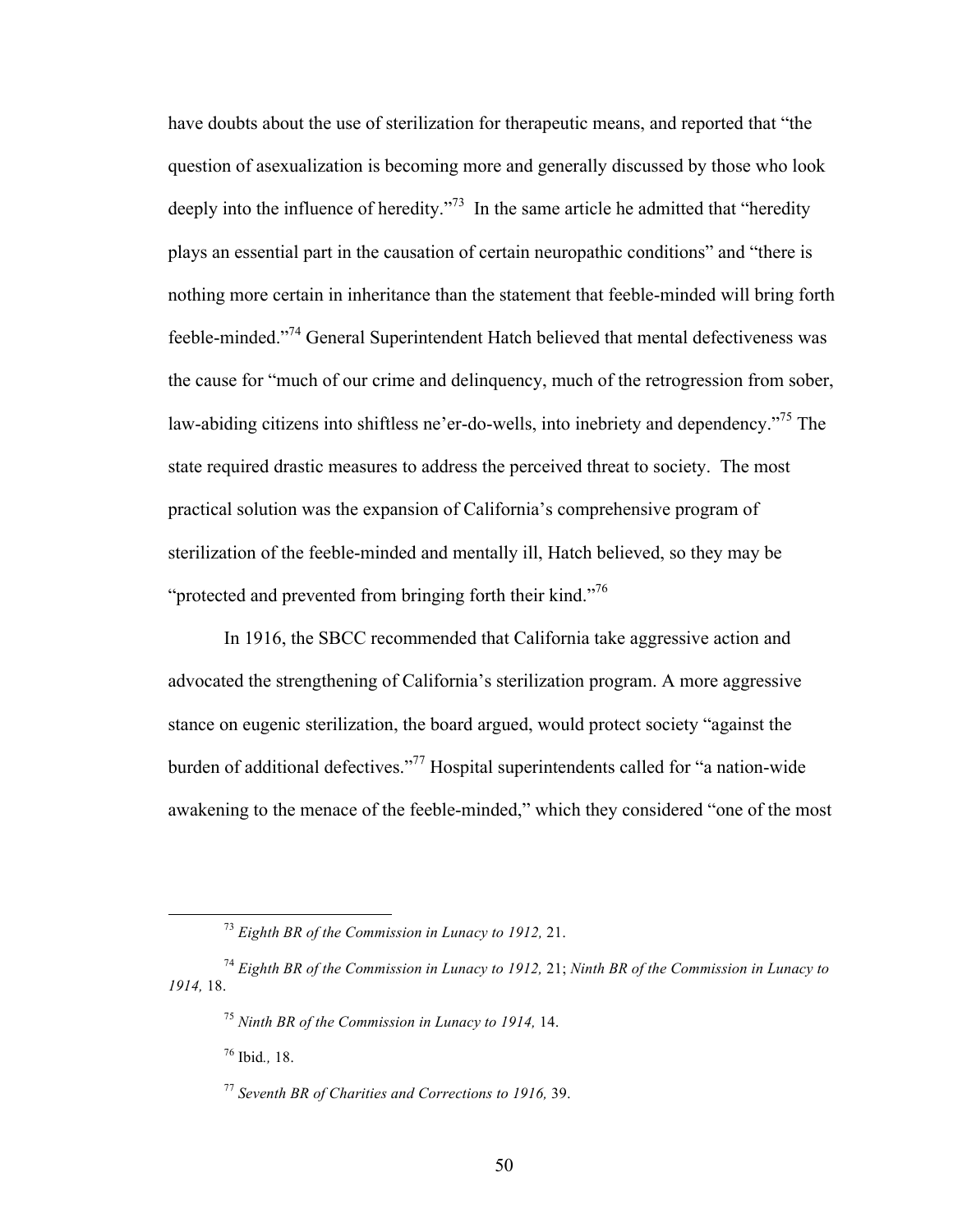noteworthy movements of public thought.<sup>"78</sup> Dissatisfied with the progress of experimental treatments, California officials called for specific improvements to the existing 1909 sterilization law, including the permitted sterilization of the feeble-minded, increased enforcement of sterilization in accordance with existing laws, and protection for physicians from legal liability.<sup>79</sup> Because "the offspring of insane persons are almost sure to be weak in some regard," the SBCC encouraged the state to adapt measures to permit increased sterilization of the unfit.<sup>80</sup> One year later, as a result of pressure from board superintendents, California legislators amended the 1909 law to allow physicians to sterilize patients without fear of legal repercussions. The new 1917 law permitted sterilizations to be conducted "with or without the consent of the patient," and stated that the state "shall not render…any person participating in the operation liable either civilly or criminally" (See Appendix D). $81$ 

After the law was amended to their liking, medical superintendents heightened their eugenic rhetoric in advocating sterilizations. Indeed, eugenic and hereditarian motives pervade the opinions of medical superintendents published in their biennial reports to state agencies. Sterilization measures were absolutely necessary, the SBCC argued in 1920, so that "defectives should leave behind them no progeny to carry on the

 <sup>78</sup> Ibid.*,* 29.

<sup>79</sup> *Eighth BR of Charities and Corrections to 1918,* 49; *Fifth BR of the Commission in Lunacy to 1906,* 25-27, report by John W. Stetson, Attorney for the State Commission in Lunacy.

<sup>80</sup> *Seventh BR of Charities and Corrections to 1916,* 39.

<sup>81</sup> "ACT 346 – Asexualization of Inmates of Certain Institutions." *The Internet Archive.* http://www.archive.org/stream/henningsgenerall01cali/henningsgenerall01cali\_djvu.txt (accessed September 12, 2013).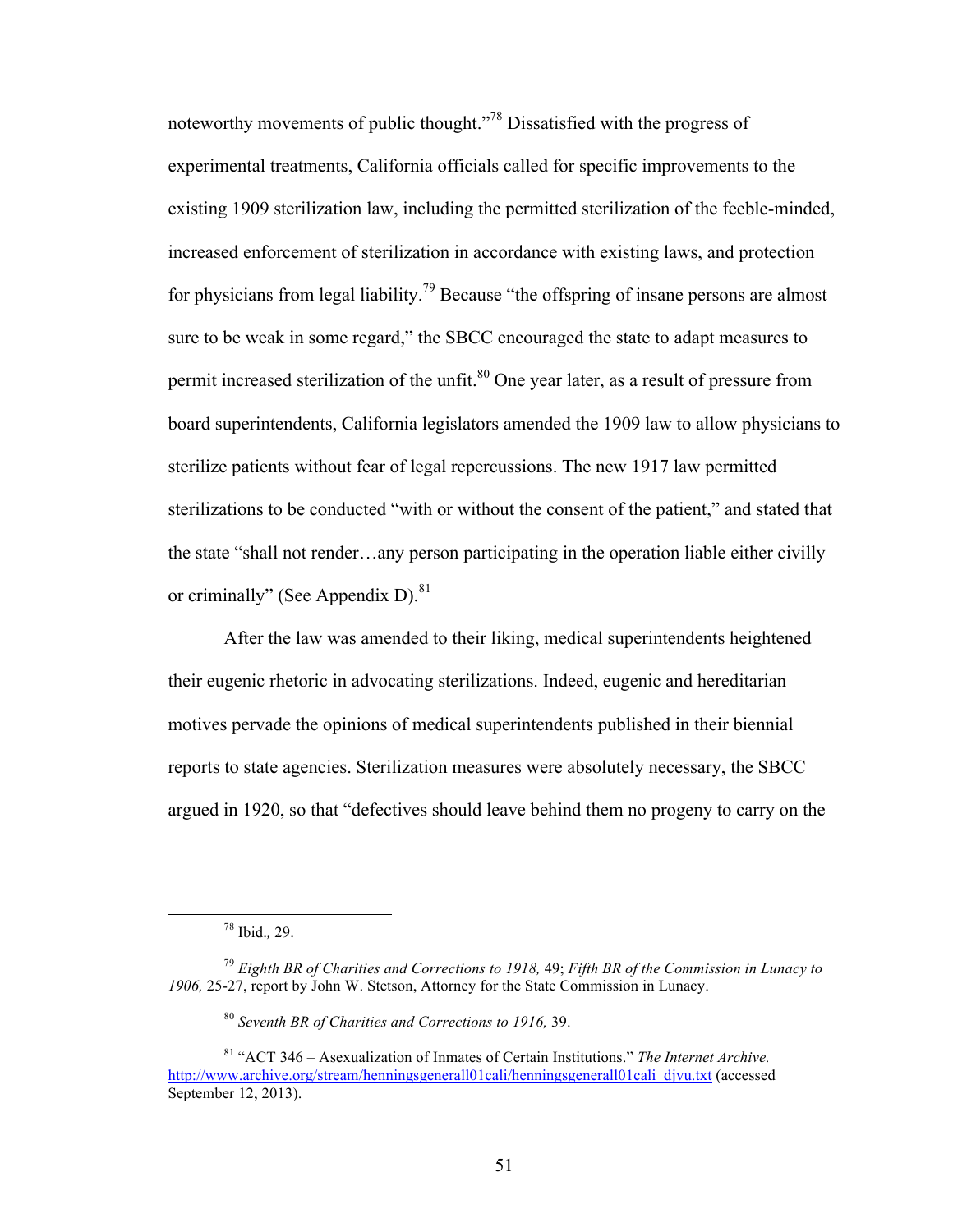tainted and unhappy stream of heredity."<sup>82</sup> Based on the increased understanding of heredity and the appeals of medical superintendents, in 1918 the SBCC recommended "the more general adoption of the practice of sterilization."83 Board superintendents appealed to their colleagues across the state:

We must make it our business to awaken the people to a realization of the fact that it is as foolish to permit human defectives to reproduce themselves as to permit defective domestic animals to beget offspring. The whole stream of human life is being constantly polluted by the admixture of the tainted blood of the extremely defective. If this source of contamination could be cut off, the beneficial effects would begin to show in a single generation.<sup>84</sup>

Officials believed that if insanity was genetically transmitted, then seeking out a treatment would be a futile attempt to stave off the problem.<sup>85</sup> The only logical solution, based on their knowledge and experience, was an accelerated program of sterilization for eugenic means.

California's mental health officials placed great faith in their belief in eugenics, and continued to promote sterilization for eugenic means even after many geneticists disputed eugenics as a faulty science. Though the science of eugenics was rising in popularity among educated elites during the 1910s, it never gained universal acceptance from the scientific community. Even some members of the SBCC doubted the validity of eugenics. In 1916 the board acknowledged the growing rift among hereditary scientists, admitting that "[w]hile insanity itself is probably not hereditary, the offspring of insane

 <sup>82</sup> *Ninth BR of Charities and Corrections to 1920,* 34.

<sup>83</sup> *Eighth BR of Charities and Corrections to 1918,* 59.

<sup>84</sup> Ibid.*,* 62.

<sup>85</sup> Grob, *The Mad Among Us,* 160.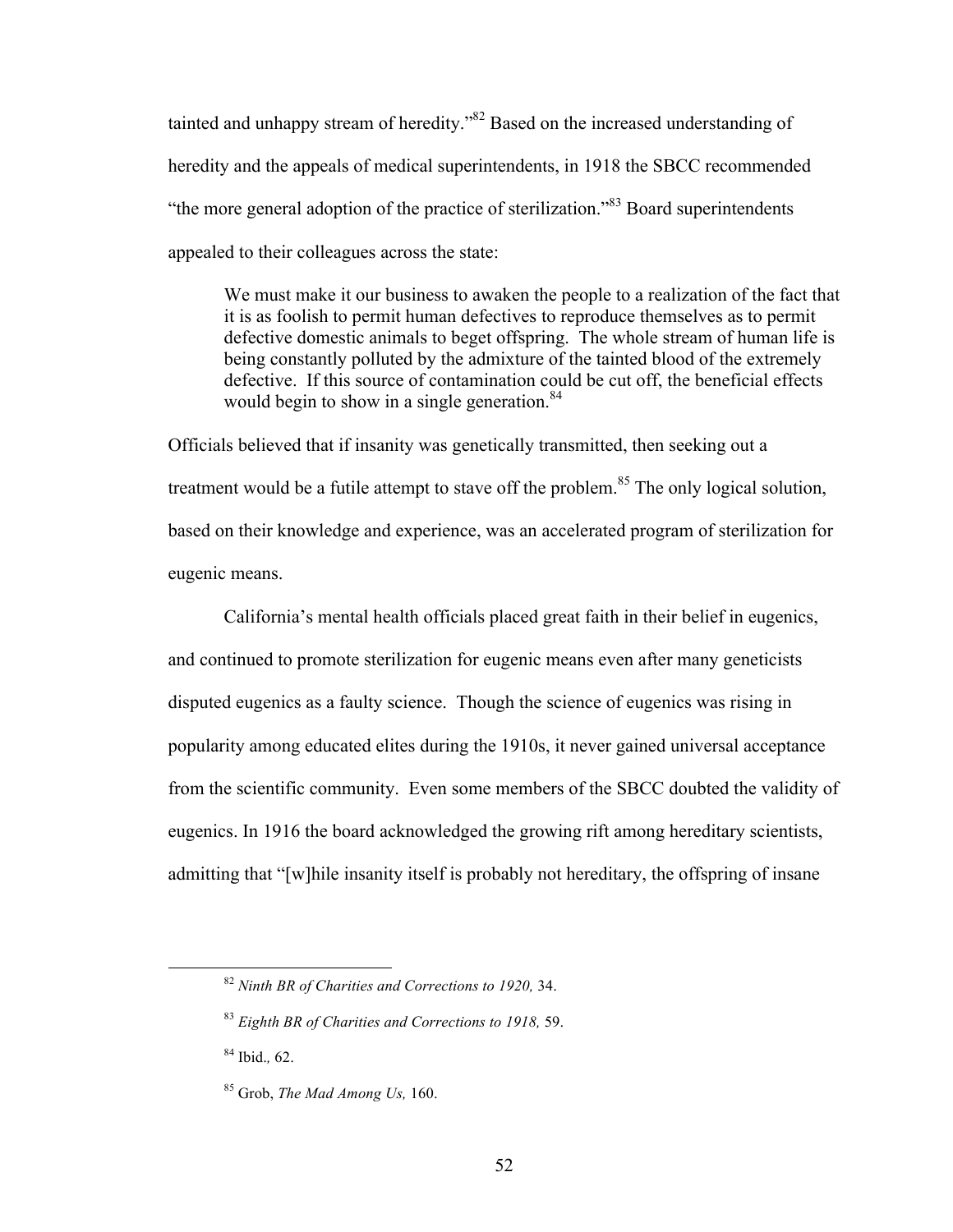persons are almost sure to be weak in some regard."<sup>86</sup> In the follow-up report two years later the board stated that although insanity "is not necessarily transmitted, the offspring of insane persons are very likely to be afflicted with some nervous or mental defect." Despite what skeptics believed, the SBCC urged physicians to continue prescribing sterilization as the most effective measure to stem the tide of degenerates in California.<sup>87</sup> The allocation of large funds to provide care and treatment of the mentally ill was a hopeless cause, mental health administrators believed, and the only rational policy to prevent the further rise of mental illness was to sterilize defective individuals to prevent them from passing mental illness to successive generations.<sup>88</sup>

F.O. Butler, Superintendent of the Sonoma State Home for the Feeble-Minded, took the program a step further and called for a policy requiring that all patients must "first be sterilized" before they could be discharged from Sonoma.<sup>89</sup> He felt that release of inmates after sterilization relieved the state and county of an enormous expense and boasted that his hospital was responsible for 220 sterilizations in the biennial period of 1919 to 1920.<sup>90</sup> He took great pride in the achievements of his hospital and proclaimed that the law permitting sterilization is "one of the best things that has been done to prevent the unfit from reproducing their kind and adding to the state's burden of caring"

 <sup>86</sup> *Seventh BR of Charities and Corrections to 1916,* 39.

<sup>87</sup> *Eighth BR of Charities and Corrections to 1918,* 59.

<sup>88</sup> Grob, *The Mad Among Us,* 160-1.

<sup>89</sup> *First BR of Department Institutions to 1922,* 80.

<sup>90</sup> *Twelfth BR of the Commission in Lunacy to 1920,* 59.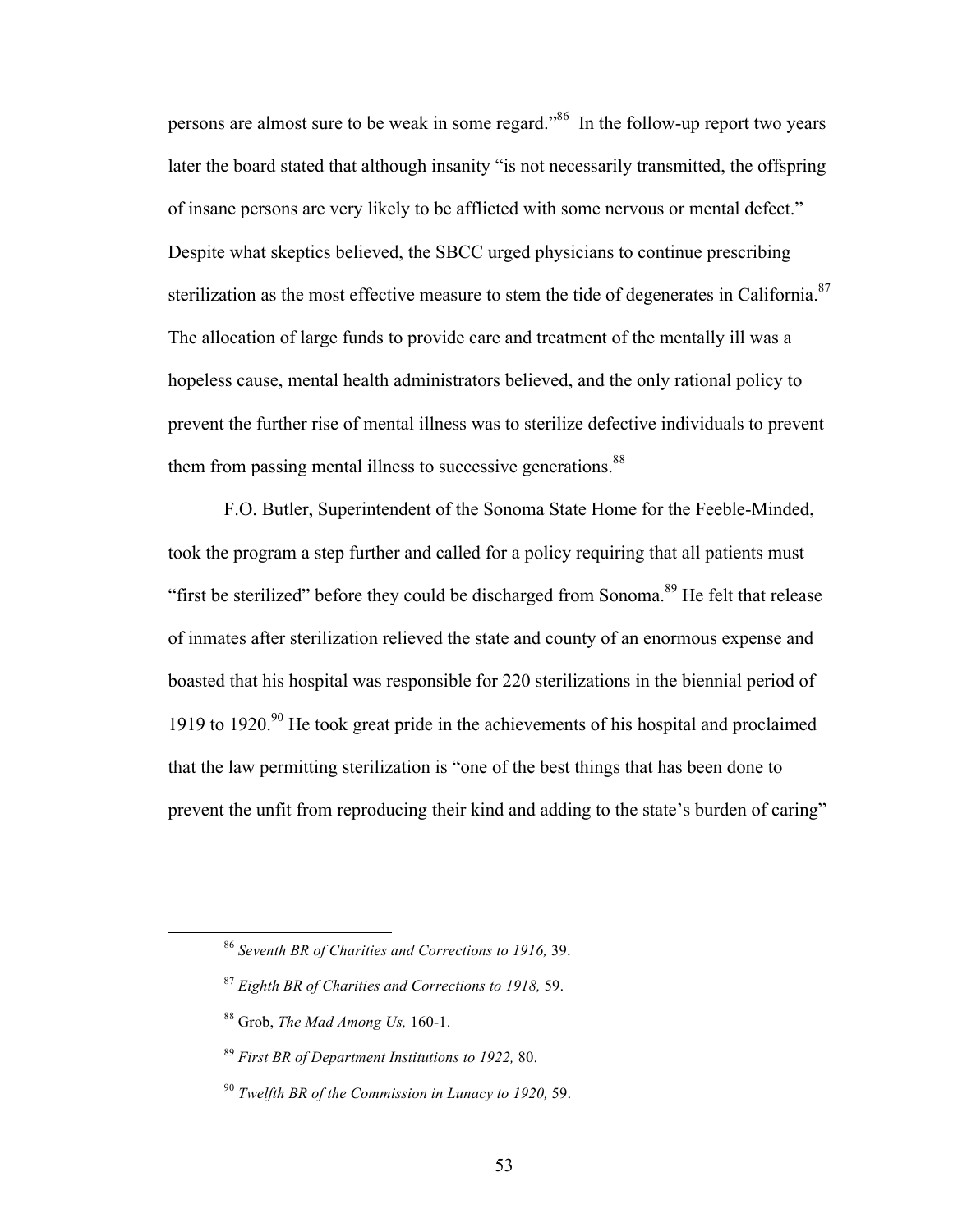for the insane. "It is only to be regretted that we cannot reach out further," he concluded. 91

The new impulse of sterilization for eugenic purposes marked a significant transition from the stated intentions of initial mental health reformers in California. An earlier generation of progressives, including Frederick W. Hatch, once supported sterilization as a cure for mental illness, but following the rise of the mental hygiene movement, mental health officials shifted their focus from cure to prevention. As they viewed the problem, the only way to prevent the propagation of future generations of degenerates was to sever genetic bloodlines through invasive surgical techniques. The logistical concerns of managing overcrowded state hospitals on such tight budgets caused officials to abandon their earlier humanitarian visions for more practical concerns. Hospital superintendents thereby encouraged the eugenic sterilization of the unfit, as failure to do so allowed for "the unchecked flow of new defectives which crowd our hospitals and render it difficult to give these unfortunates proper conditions of existence."<sup>92</sup>

California's mental health officials never faced a significant threat from the rising numbers of patients crowding their institutions. Such problems were purely logistical. From the perspective of the state boards, the only real danger posed by insane persons was their ability to "carry onward the tainted and unhappy stream of heredity."<sup>93</sup> The concern was not one of safety but of practicality. It had become clear that California's

 <sup>91</sup> *Third BR of Department Institutions to 1926,* 97.

<sup>92</sup> *Eighth BR of Charities and Corrections to 1918,* 64.

 $93$  Ibid.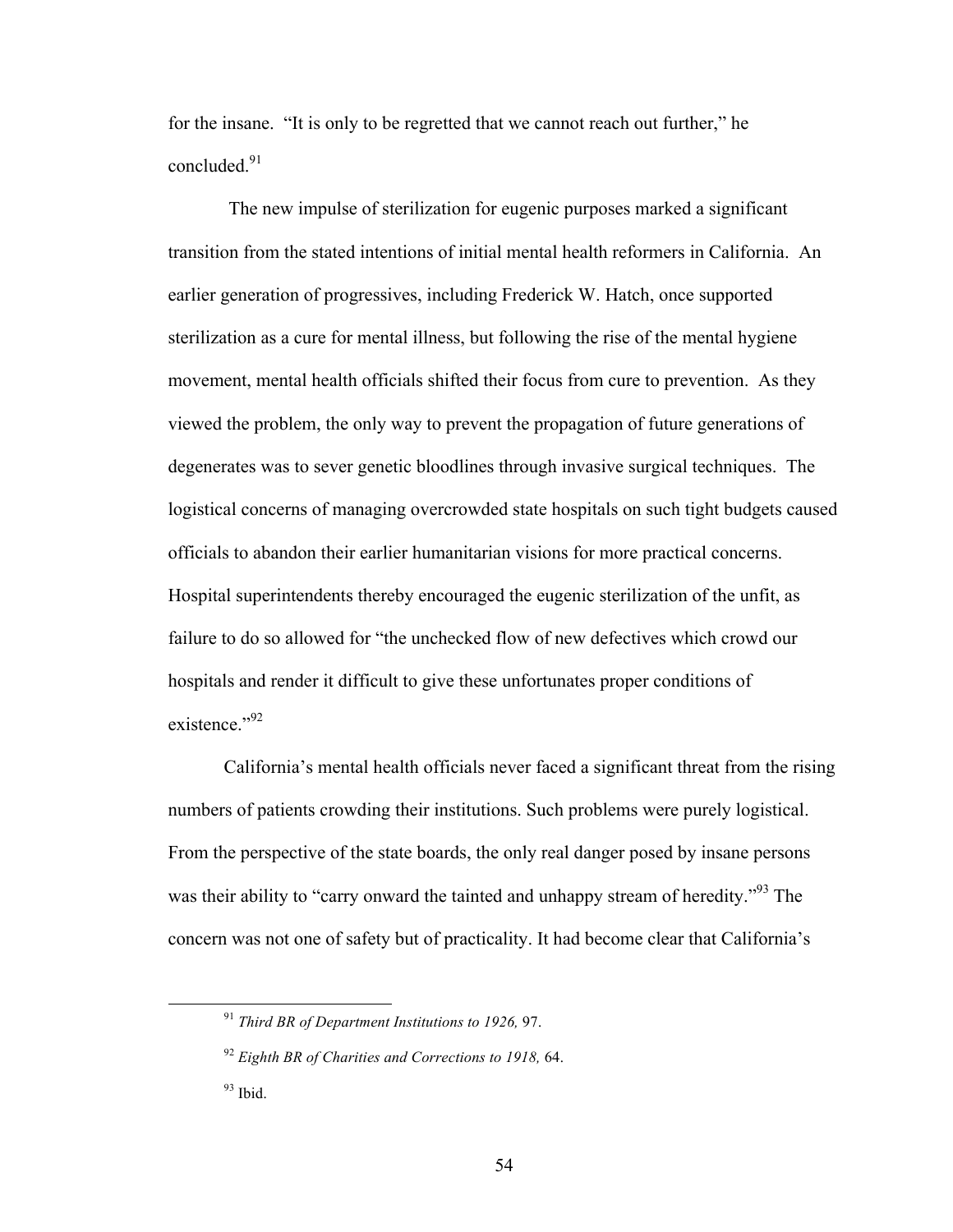hospitals were not capable of managing the large numbers of individuals committed to the state's hospitals and institutions, and medical superintendents increasingly called for eugenic sterilization as a means of reducing the strain that the mentally ill placed on state facilities.<sup>94</sup>

Ideological perceptions of mental health care in the early-twentieth century blinded physicians and officials from considering alternative solutions. Professionals in the field regarded mental illness as beyond the control of those afflicted—a departure from the common nineteenth century belief that mental illness was the "product of a morally irresponsible existence."<sup>95</sup> Ultimately, no one was to blame for the increasing psychological disturbance that plagued millions of Californians. Nonetheless, the state could not ethically refuse treatment to those in need, nor could it modify its commitment policy to reduce overcrowding. Patients needed treatment, and mental health officials tried to work within a debilitated system to provide adequate care.

After the implementation of sterilization in state hospitals, mental health care in California once again resembled the nineteenth-century model that progressive reformers worked so hard to destroy. The reformist impulse that aimed to eliminate the abuses of asylums and state institutions never forged a unified consensus on how to cure the mentally ill. There remained a variety of assumptions and beliefs about the nature and appropriate treatments for mental disease, and mental health professionals reinforced the

<sup>&</sup>lt;sup>94</sup> Historian David J. Rothman accurately summarizes the frustrations and responses of mental health professionals, and argues that "The failure to 'carry on the work satisfactorily,' as directors and superintendents were painfully aware, occasioned not only the institution's inability to do good, to care for its patients, but a propensity to do harm, to injure its patients." Rothman, *Conscience and Convenience*, 356.

<sup>95</sup> Fox, *So Far Disordered,* xiii.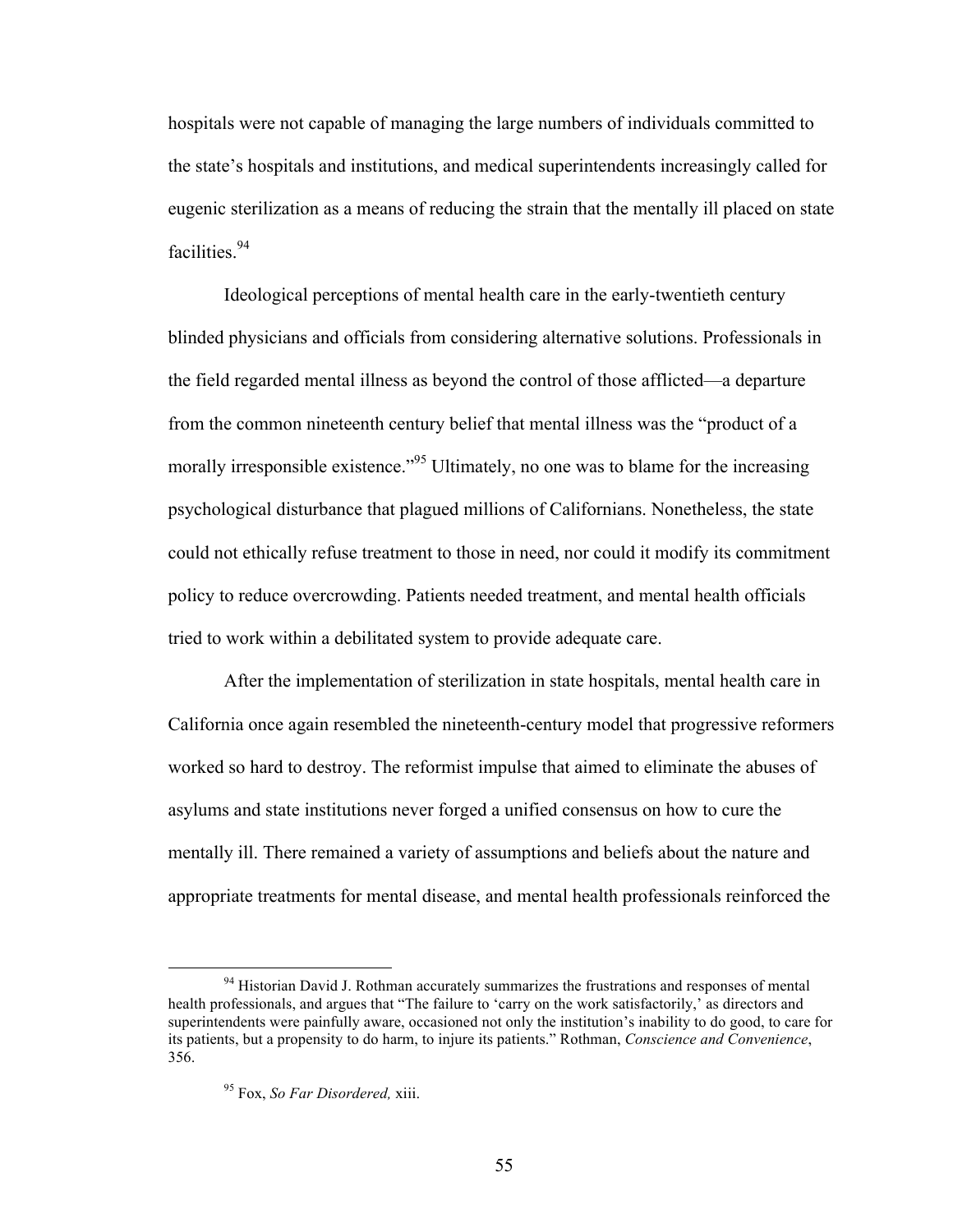tendency to overlook the needs of institutionalized patients.<sup>96</sup> Medical superintendents in California were so confined by the needs of their institutions that they could not appropriately heed the demands of progressive reformers at the state level.<sup>97</sup>

In shifting their concern to the needs of the institution as a whole, psychiatrists and mental health professionals also abandoned the caring function that formed the foundation of early nineteenth-century asylums.<sup>98</sup> Ultimately, according to one historian, many psychiatrists "ignored or lost sight of their institutionalized patients and the realities of the world."99 The ambitions and demands of progressive mental health reformers did not lead to improvements for the lives of thousands of mentally ill patients.<sup>100</sup> In fact, quite the opposite occurred. Medical superintendents' failure to meet the demands of progressive mental health reform prompted them to attempt new experimental treatments that did more harm than good for the well being of patients.<sup>101</sup> The new experimental treatments offered no therapies that seemed truly effective, but, in the words of historian David Rothman, psychiatrists opted to "Do more of the same so that the promise of these innovations would be realized."<sup>102</sup> California's sterilization program continued to gain momentum through the 1920s and 1930s, as physicians at California's state hospitals

- <sup>98</sup> Grob, *The Mad Among Us,* 130.
- <sup>99</sup> Grob, *Mental Illness*, 179.

 $100$  Ibid., 142.

101 Rothman, *Conscience and Convenience*, 356.

 $102$  Ibid., 9.

 <sup>96</sup> Grob, *Mental Illness*, 71, 110.

<sup>97</sup> Rothman, *Conscience and Convenience*, 371.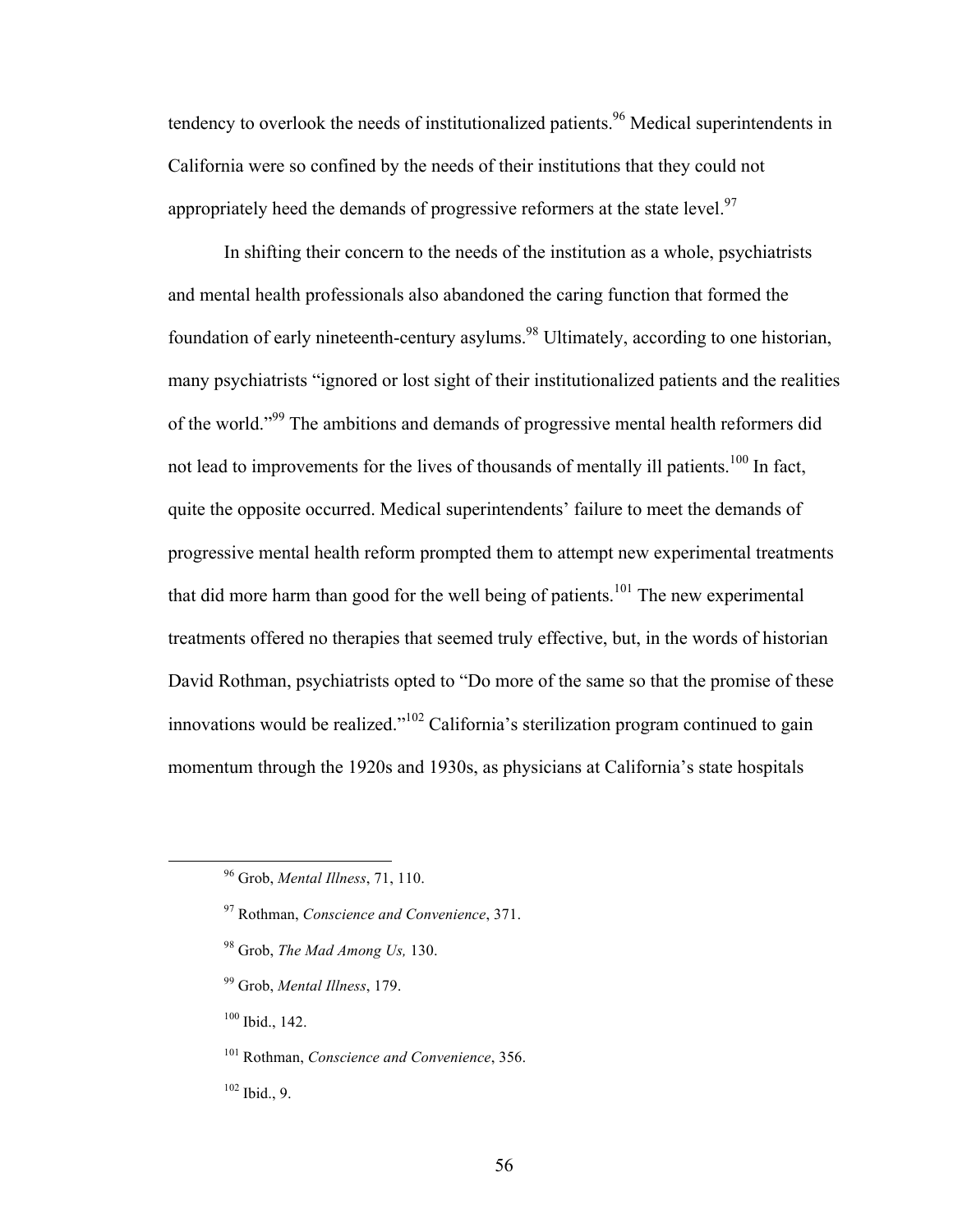inflicted further harm on the patients who could rely on no one else for treatment and care.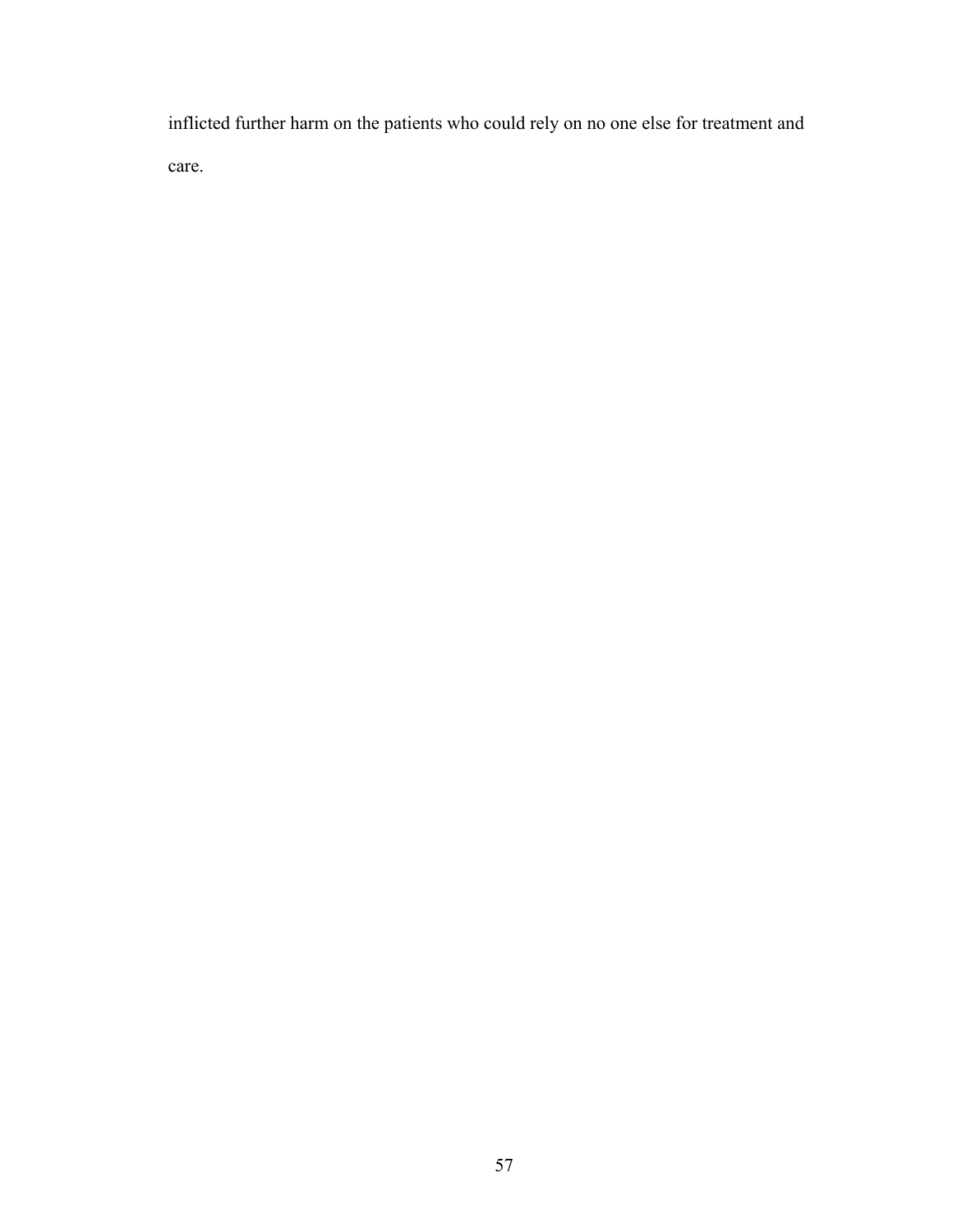## **CHAPTER 4**

## **The Human Betterment Foundation and the Preservation of Eugenics in California**

By the late 1920s, the so-called "mainline" eugenics movement was under attack.<sup>1</sup> Many prominent biologists in the United States and Europe, including scientists who formerly supported eugenic principles, turned against the movement after experiments proved that environmental factors could alter the mental and physical development of humans.<sup>2</sup> Such evidence threatened the central principles of eugenics, which emphasized that an offspring's mental abilities came entirely from the genes of his or her parents. Eugenics gained a strong following in the United States in the 1910s and 1920s, but amid rising opposition the movement failed to attract new followers and many prominent leaders abandoned the cause in the 1930s.

In spite of rising opposition against eugenics in most parts of the U.S., eugenicists in California launched an international education campaign in the late 1920s and 1930s to garner public support for eugenic laws and practices. Eugenicists from the Human Betterment Foundation (HBF) in Pasadena published books, pamphlets, and journals, and maintained close contacts with leading physicians, publishers, and scientists who clung to

 $\frac{1}{1}$ <sup>1</sup> The term "mainline" eugenics was first introduced by Daniel J. Kevles, who used the term to distinguish between what he considered the "old" and "new" phases of eugenics. The old guard of the movement clung to nineteenth century principles of heredity through the 1920s, while many other eugenicists modified their position to include new scientific arguments concerning environmental factors and heredity. See Kevles, *In the Name of Eugenics.*

 $2$  Scientists who challenged the eugenics movement in the 1920s and 1930s include Herbert S. Jennings, Raymond Pearl, Lionel Penrose, T.H. Morgan, William E. Castle, Edwin G. Conklin, J.B.S. Haldane, Lancelot Hogben, and Julian Huxley. Many of these men were formerly prominent supporters of eugenics. For more information on the nature-nurture debate in the early-twentieth century, see Hamilton Cravens, *The Triumph of Evolution: American Scientists and the Heredity-Environment Controversy, 1900- 1941* (Philadelphia: University of Pennsylvania Press, 1978); Kevles, *In the Name of Eugenics;* and Ludmerer, *Genetics and American Society*.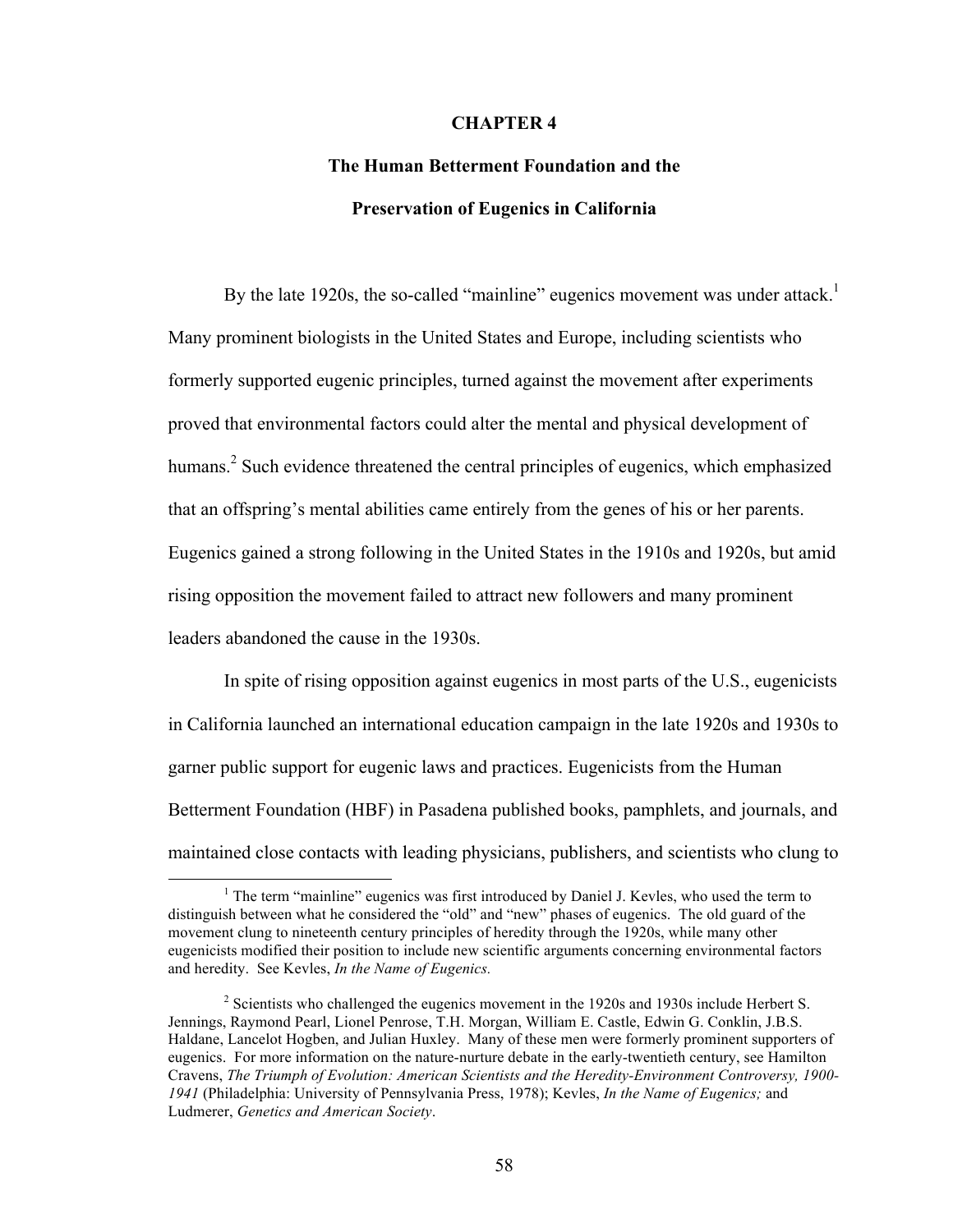old laws governing heredity. The HBF disseminated information on sterilizations throughout the state, nation, and the world, and made California among the last remaining champions of the movement. Numerous countries developed eugenics programs during the 1930s, including Denmark, Finland, Norway, Brazil, and India, among others. Many international eugenics movements took hold during a time of increased emphasis on national collectivity and a rejection of individual rights, and international eugenicists turned to the California model to guide their own sterilization programs.<sup>3</sup> The efforts and influence of eugenicists in California, led by Ezra S. Gosney and the HBF, enabled California to maintain its status as pioneer of the domestic and international eugenics movement until America's entry into World War II.

The social problems created by the Great Depression prompted California's eugenicists to press for increased sterilization of mental patients, and at the end of the decade the Golden State remained a leader in eugenic sterilization.<sup>4</sup> Between 1931 and 1934 over 300,000 people moved into California, most forced from their homes amid the turmoil of the Great Depression. The populations of many state hospitals grew beyond capacity, and state agencies scrambled to accommodate the arrival of migrants from eastern states. By June of 1934 some 1,225,000 Californians received some form of

 <sup>3</sup>  $3$  In many Scandinavian nations eugenics programs were implemented in the interest of collective improvement of the national body and were seen as a key to national survival, particularly during the rising threat of the Third Reich. Brazil as well developed a eugenic program as a means of national revival. Eugenics in these nations encountered little resistance from medical experts, government officials, and the general public. Dikötter, "Race Culture: Recent Perspectives on the History of Eugenics," 470-472. See also Alison Bashford and Philippa Levine, eds., *The Oxford Handbook of the History of Eugenics* (New York: Oxford University Press, 2012).

<sup>&</sup>lt;sup>4</sup> Alexandra Minna Stern, "From Legislation to Lived Experience: Eugenic Sterilization in California and Indiana, 1907-79," in *A Century of Eugenics in America: From the Indiana Experiment to the Human Genome Era*, ed. Paul Lombardo (Bloomington: Indiana University Press, 2011), 110.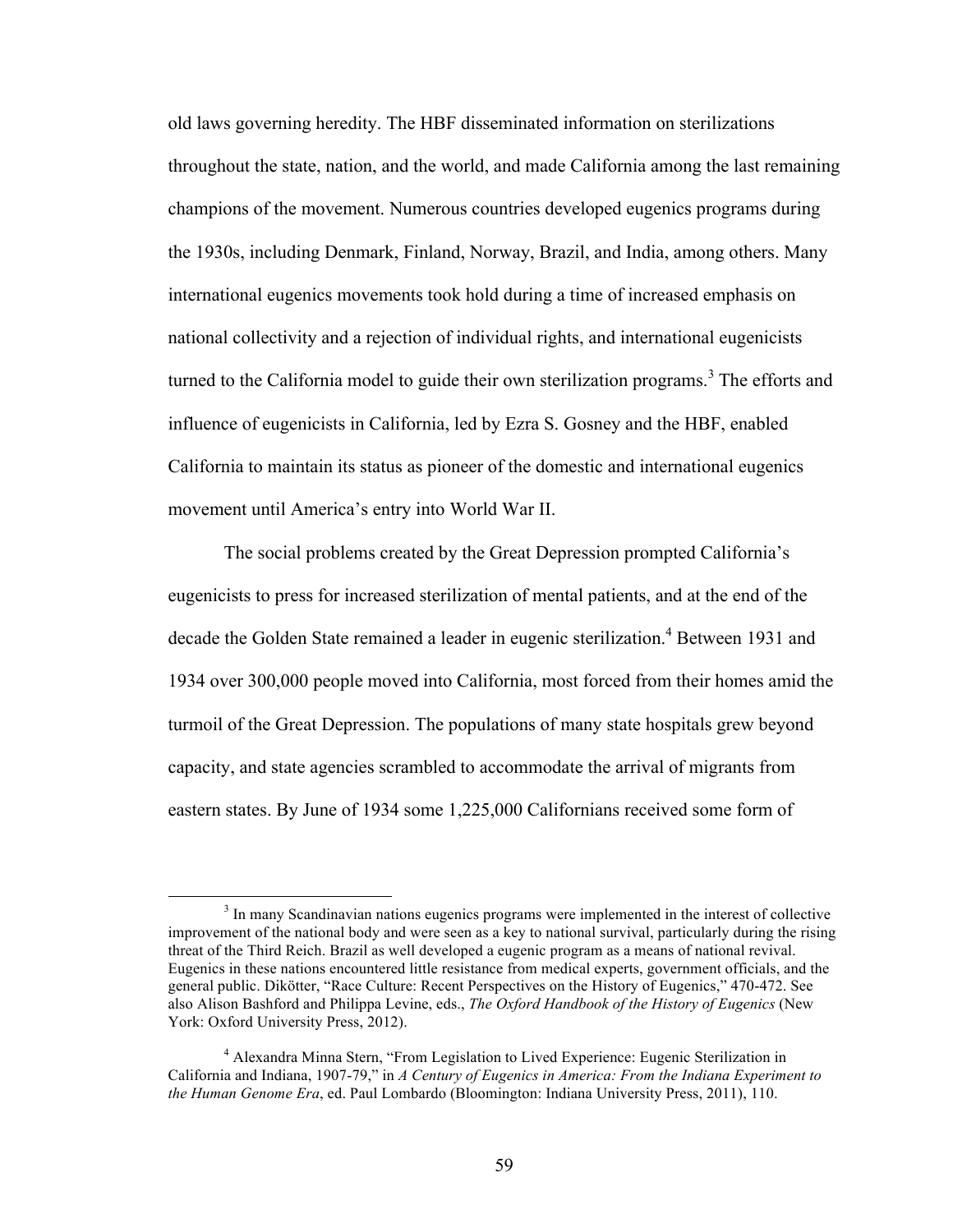public assistance.<sup>5</sup> A major case for the initial enactment of sterilization laws was to save state funds, and the argument gained influence in the 1930s as California faced severe budgetary limits.<sup>6</sup> Physicians managing the institutions increased the rate of procedures and often made patient sterilization a requirement for dismissal.<sup>7</sup> Between 1929 and 1941 the total number of procedures completed rose from 6,255 to 14,995—an increase in the annual sterilization rate from  $312$  to  $728$ .<sup>8</sup>

During the Depression, California's political climate was highly accommodating to eugenicists and created few obstacles to physicians in state hospitals that carried out sterilizations. A suburban, conservative, white-Protestant elite was on the rise, "whose paragon and political champion," according to historian Kevin Starr, "was the brilliant mining engineer from suburban Palo Alto, Herbert Hoover."<sup>9</sup> While members of Franklin D. Roosevelt's New Deal coalition occupied political seats in much of the country, state and federal officials in California overwhelmingly hailed from the G.O.P. The Republican Party maintained a "supermajority" in the California State Senate and never

 $\frac{1}{5}$ <sup>5</sup> Kevin Starr, *Endangered Dreams: The Great Depression in California* (New York: Oxford University Press, 1996), 227.

<sup>6</sup> Sterilization laws targeted the mentally disabled and the "feeble-minded," or individuals that scored particularly low on intelligence tests. Proponents of eugenics pressed for extension of sterilization laws to include criminals, epileptics, and sexual deviants.

<sup>&</sup>lt;sup>7</sup> Patton State Hospital in southern California was more than 50 percent over capacity by 1932, and Stockton State Hospital also had a long waiting list. See Stern, "From Legislation to Lived Experience," 110.

<sup>8</sup> E.S. Gosney and Paul Popenoe, *Sterilization for Human Betterment: A Summary of Results of 6,000 Operations in California, 1909-1929* (New York: MacMillan, 1929), ix; and Alexandra Minna Stern, "Sterilized in the Name of Public Health: Race, Immigration, and Reproductive Control in Modern California," *American Journal of Public Health* 95, no. 7 (July 2005): 1131.

<sup>9</sup> Starr, *Endangered Dreams,* 197-198.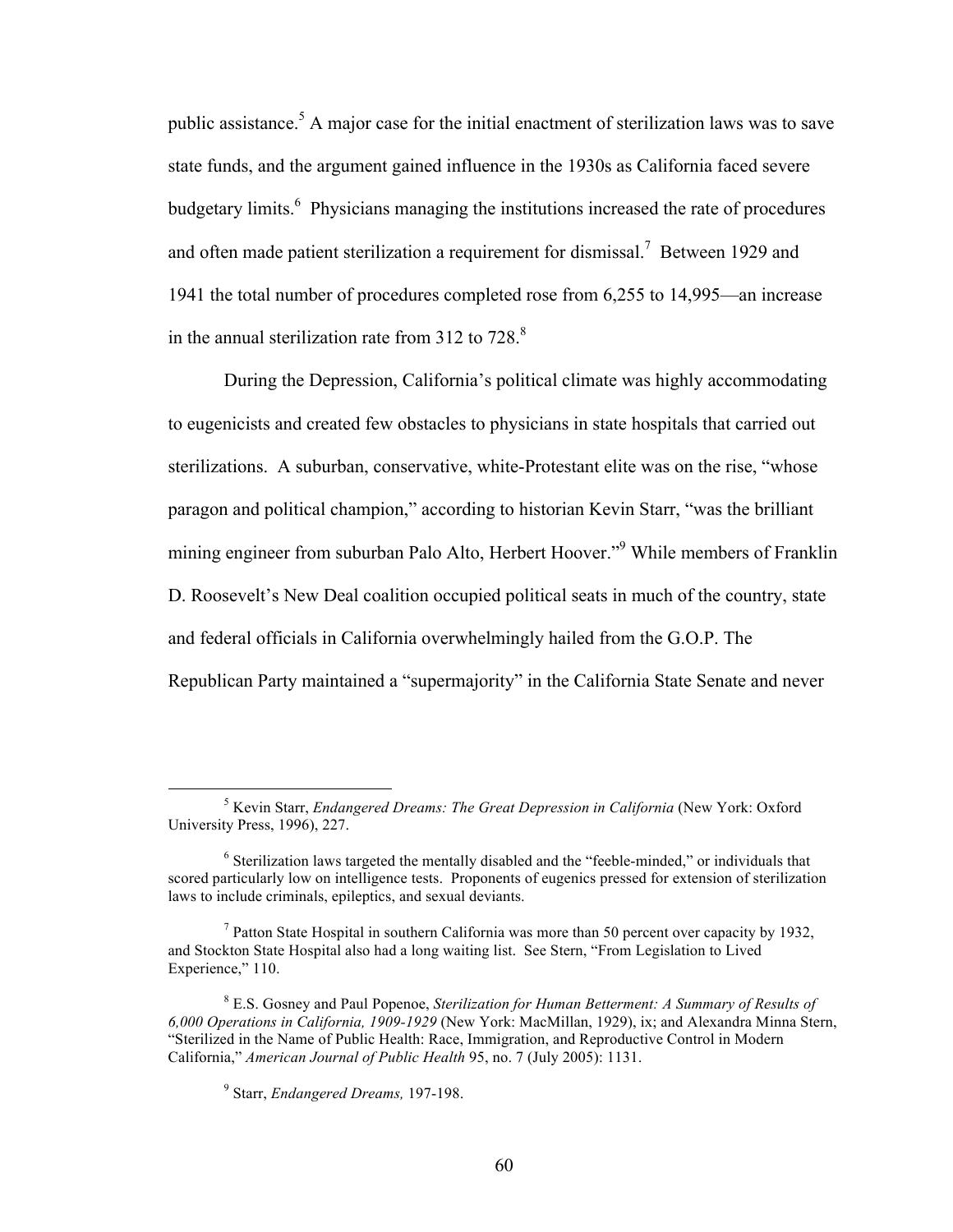occupied fewer than 80 percent of the senatorial seats from 1921 to 1937.<sup>10</sup> Additionally, the California State Board of Equalization, responsible for collecting and administering taxes, maintained a 100 percent Republican majority from 1927 to 1939. The overwhelming dominance of the Republican Party in California state politics ensured that hospital budgets remained constricted and prevented the establishment of the taxes and bureaucracies required to manage the influx of migrants to the state. The increasing strain that new migrants placed on state budgets prompted state mental institutions to increase sterilization programs in an attempt to alleviate costs and make room for new patients.

The continuation of eugenics in California into the 1930s complicates the existing historiographical periodization for the decline of the movement. Historians of eugenics fall into three distinct schools of thought regarding the condition of the movement in the 1930s. The first group of historians argues that eugenics fell into decline and disrepute in the 1930s due to increased opposition by geneticists and negative publicity surrounding the ethics of compulsory sterilization.<sup>11</sup> Such historians claim that "old" eugenic ideals based on racial superiority lost respectability and that eugenics suffered a decline in prestige as a result.<sup>12</sup> Contemporary geneticists, most notably Herbert S. Jennings, also

 $10$  A "supermajority" refers to a situation in which one group, especially a political party, controls a sufficient percentage of a legislative body to override any potential legislative opposition. From 1907 until 1937 the Republican Party maintained at least a 75 percent majority in the California State Senate, effectively neutralizing the voting power of their Democratic counterparts. Democrats needed to exceed one-third of the votes in order to override legislative veto of the Republicans. Not until 1937 did Democrats, while still a minority, win enough seats to average one-third of the vote. State Legislative Assembly of California, "Sessions of the California Legislature from 1849 – 2008," California State Assembly Archives. http://www.assembly.ca.gov/clerk/archive (accessed December 9, 2012).

 $11$  The first group of historians includes Mark Haller, Donald K. Pickens, Kenneth M. Ludmerer, Charles E. Rosenberg, Daniel J. Kevles, Bentley Glass, Carl N. Degler, Elazar Barkan, and Michael Mezzano.

 $12$  Specifically, "old" eugenics refers to an earlier phase of the eugenics movement popular through the 1920s in which proponents advocated eugenic-based reforms based on notions of Nordic superiority and sought to purify the human race through sterilization of individuals considered "inferior."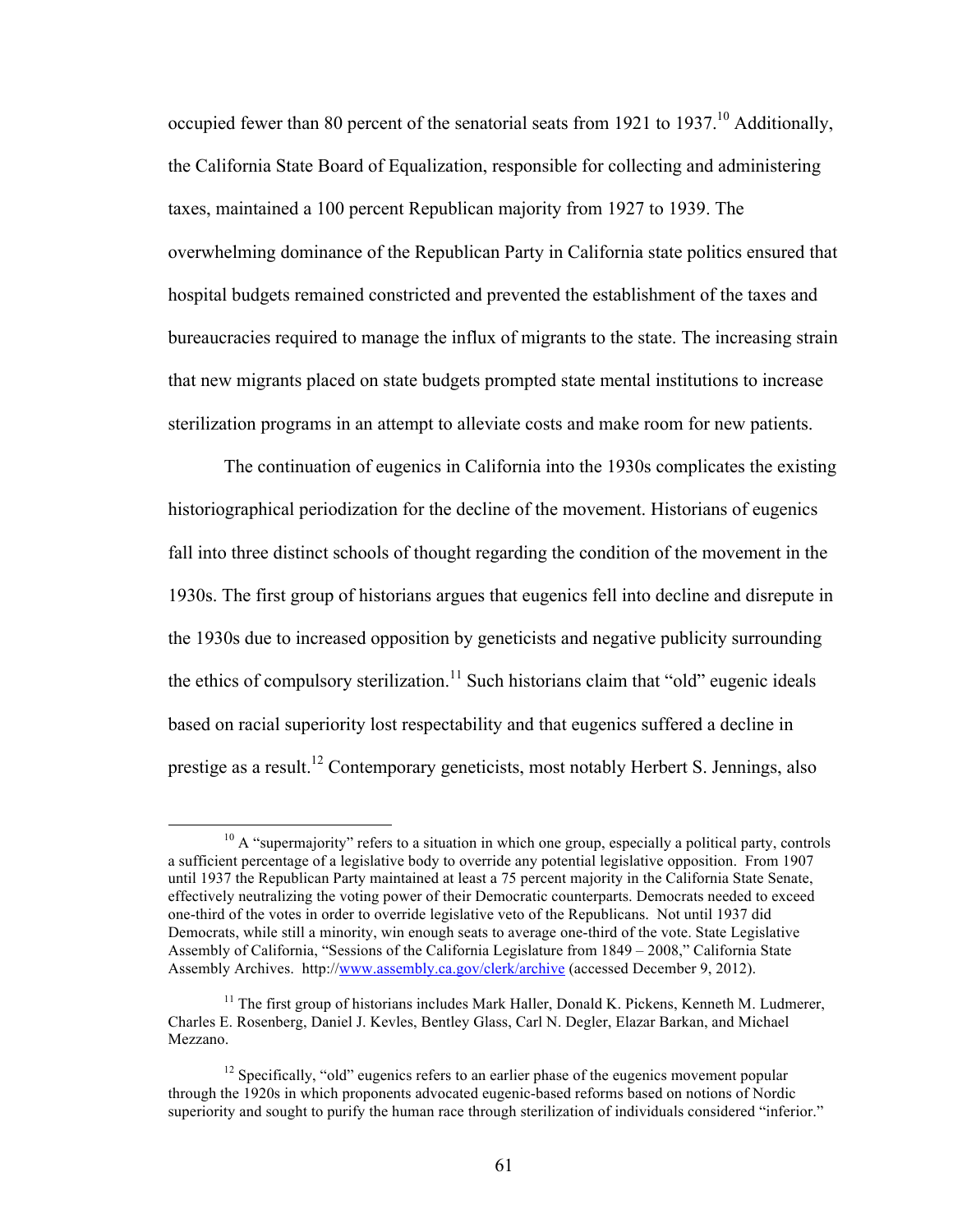contributed to the fall of eugenics, as their studies on the science of heredity left no doubt that environmental factors significantly shaped mental development.<sup>13</sup> The old eugenics movement, historians argue, collapsed under social and scientific pressure, leading philanthropists from the Carnegie Institution to the Rockefeller Foundation to withdraw financial support from the Eugenics Record Office and the American Eugenics Society.<sup>14</sup> Additionally, such historians argue that the excesses of Nazi eugenics programs undermined the appeal of the American eugenics movement in the late 1920s and 1930s. 15

A second group of historians claim that eugenicists in the 1930s altered their

rhetoric out of a necessity to keep the field alive amid rising opposition.<sup>16</sup> These

historians claim that sterilization advocates acknowledged the impact of environmental

factors on mental development in order to distance themselves from the blatantly racist

<sup>14</sup> Carl N. Degler, *In Search of Human Nature: The Decline and Revival of Darwinism in American Social Thought* (New York: Oxford University Press, 1991), 151; Kevles, *In the Name of Eugenics,* 169-170; Ludmerer, *Genetics and American Society,* 174; and Charles E. Rosenberg, *No Other Gods: On Science and American Social Thought* (Baltimore, MD: The Johns Hopkins University Press, 1976), 96.

<sup>15</sup> Michael Mezzano, "The Progressive Origins of Eugenics Critics: Raymond Pearl, Herbert S. Jennings, and the Defense of Scientific Inquiry," *The Journal of the Gilded Age and Progressive Era* 4, no. 1 (January 2005): 96.

<sup>16</sup> The second group of historians includes Philip R. Reilly, Wendy Kline, and Alexandra Minna Stern.

See Grant, *The Passsing of the Great Race;* Stoddard, *The Rising Tide of Color Against White World-Supremacy*; and Haller, *Eugenics,* 179-182.

<sup>&</sup>lt;sup>13</sup> Bentley Glass and Curt Stern, "Geneticists Embattled: Their Stand Against Rampant Eugenics and Racism in America During the 1920s and 1930s," *Proceedings of the American Philosophical Society* 130, no. 1 (March 1986): 147-152; and Elazar Barkan, "Reevaluating Progressive Eugenics: Herbert Spencer Jennings and the 1924 Immigration Legislation," *Journal of the History of Biology* 24, no. 1 (Spring 1991): 106. See also Herbert S. Jennings, *The Biological Basis of Human Nature* (New York: W.W. Norton & Company, 1930); and Herbert S. Jennings, *Prometheus, or Biology and the Advancement of Man* (New York: E.P. Dutton & Company, 1925).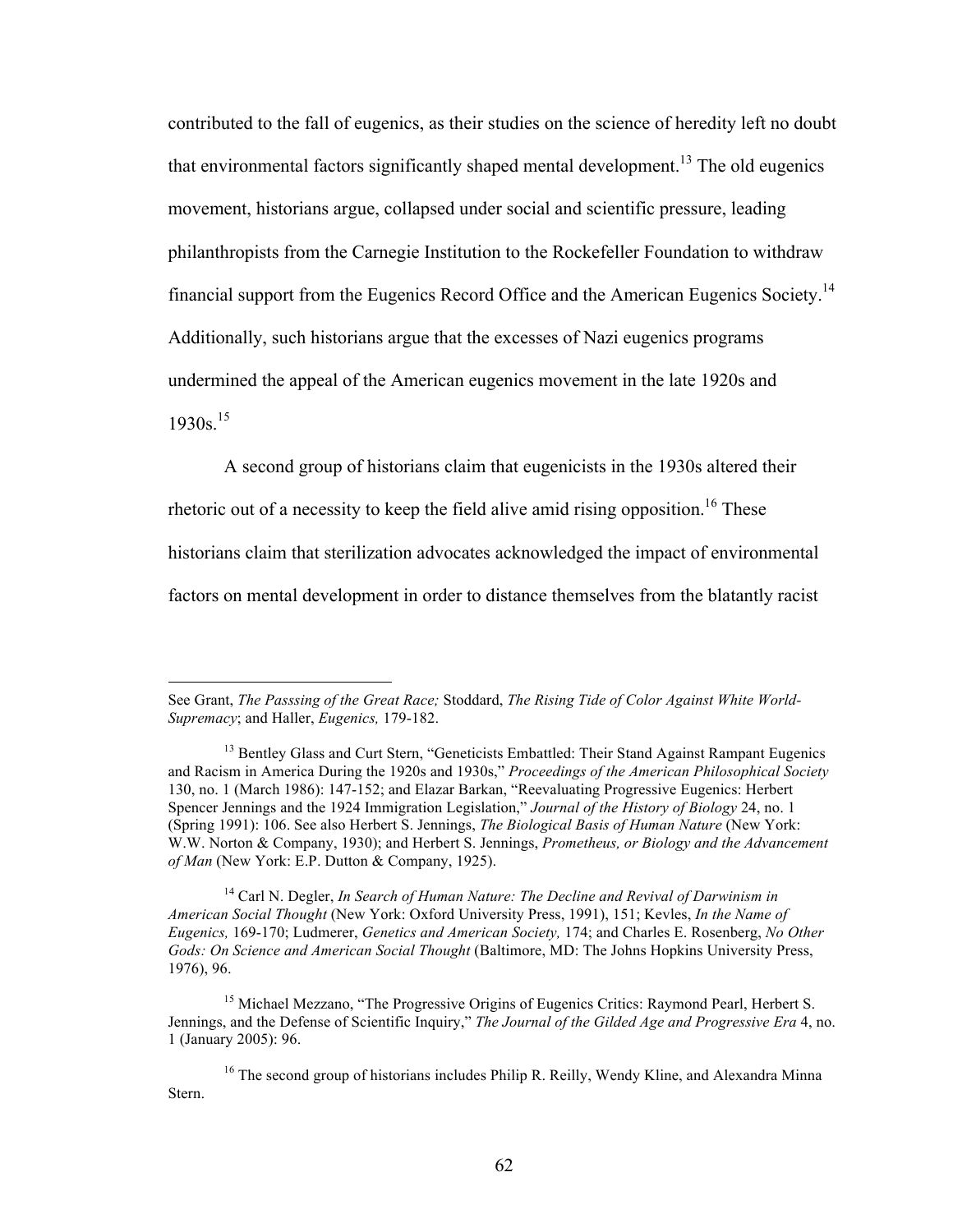rhetoric associated with eugenics in previous decades. <sup>17</sup> Such eugenicists began to emphasize "positive" forms of eugenics, including family planning and voluntary birth control as a means of regulating parenting rights for families considered unfit for raising children, a concern that became increasingly charged in the context of the Great Depression.<sup>18</sup>

Both of these historical perspectives are accurate to a degree. In the United States as a whole the mainline eugenics movement was in precipitous decline in the 1930s. Many leading eugenics organizations lost members and failed to attract younger generations to their cause. Additionally, many eugenicists did accept new genetic arguments regarding the impact of environment on development, a strategy that leads many historians to claim the defeat of the eugenic movement as it was then defined. The existing historical arguments cannot be dismissed as invalid, but historians fail to account for the continued references to old hereditarian arguments that persisted in many parts of the United States—particularly in California.

In more recent years, a third historical perspective has shown that many eugenicists did not fall into obscurity, but rather gained momentum in the 1930s.<sup>19</sup> Historian Philip Reilly argues that in many parts of the United States sterilization programs increased and that American advocates pointed to Germany as an example of

<sup>&</sup>lt;sup>17</sup> Wendy Kline, "A New Deal for the Child: Ann Cooper Hewitt and Sterilization in the 1930s," in *Popular Eugenics: National Efficiency and American Mass Culture in the 1930s*, ed. Susan Currell and Christina Cogdell (Athens: Ohio University Press, 2006), 19-23; and Stern, *Eugenic Nation,* 111.

 $18$  "Negative" eugenics, in contrast, includes restrictive marriage laws and compulsory sterilization. See Reilly, *The Surgical Solution,* 93-94.

 $19$  The third group of historians includes Philip R. Reilly, Susan Currell, Christina Cogdell, and Gregory Michael Dorr.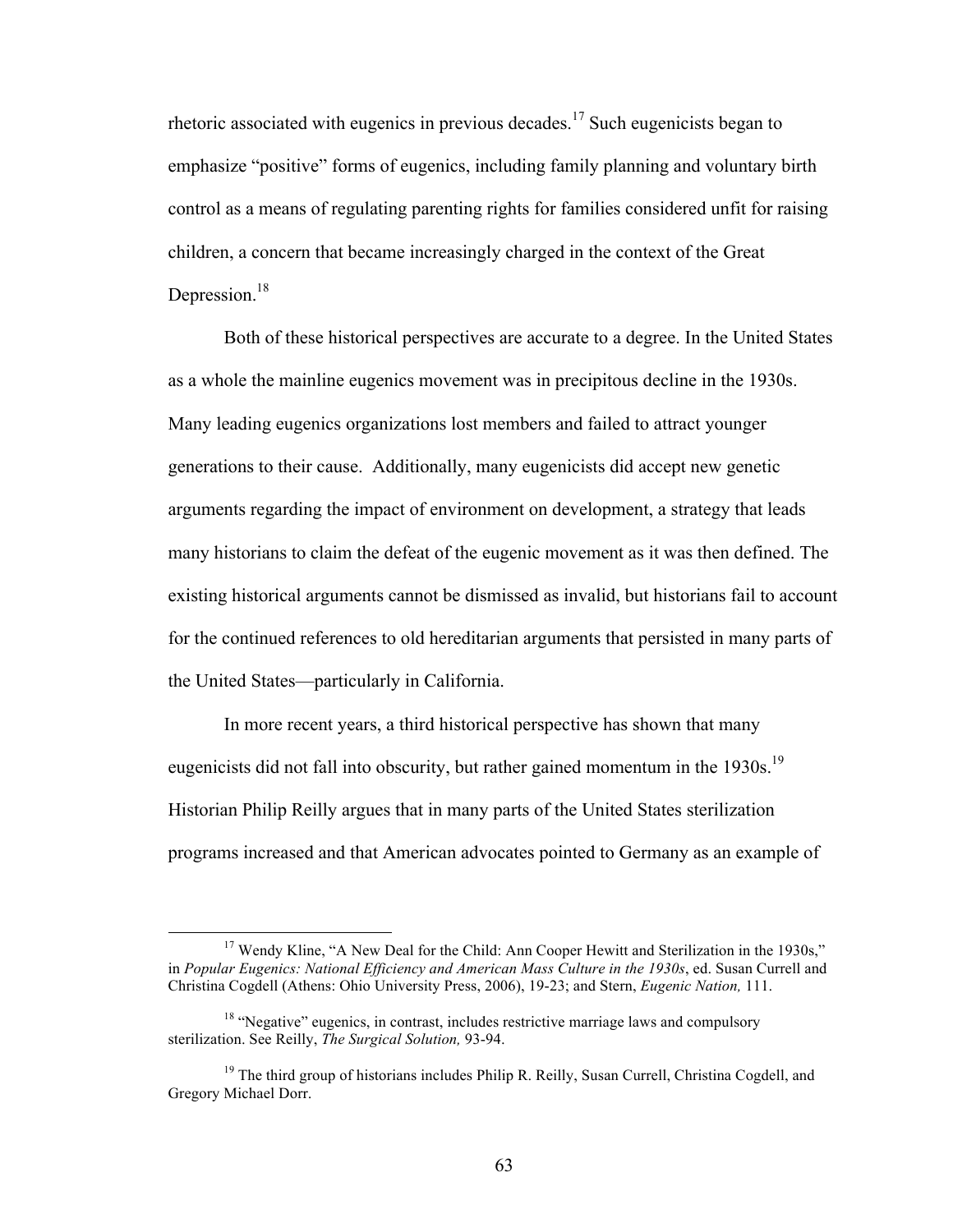how an accelerated sterilization program could rapidly improve American society.<sup>20</sup> Additionally, in 2008 Gregory Michael Dorr published a state-based study of eugenics in which he argues that the rise and fall of eugenics in Virginia did not parallel the rest of the nation. Dorr challenges the existing periodization of eugenics and writes: "while historians have claimed that the Great Depression [weakened U.S.] eugenic programs, evidence from Virginia refutes this conclusion."<sup>21</sup> Sterilization procedures in Virginia increased during the 1930s, and leading eugenicists from the state developed a close appreciation of Nazi racial doctrine. More sterilization procedures were performed in Virginia than in any other state except California, and Dorr challenges to the current historical assumption that eugenics declined in tandem with the rise of the Third Reich and the onset of the Great Depression.

A closer examination of eugenics in California reveals that the Golden State paralleled the path of Virginia in the 1930s. Not only did California's political structure allow eugenic programs to flourish, but California's eugenicists also worked at a grassroots level to promote their cause and gained tremendous momentum during the 1930s. Eugenicists in California did not silently turn inward as eugenicists did elsewhere, and instead actually increased their attacks against opponents.<sup>22</sup> Eugenicists continued to champion permanent eugenic legislation and preserved the rhetoric of the "old" mainline eugenic movement by emphasizing the need to increase sterilizations and restrictive

 <sup>20</sup> Reilly, *The Surgical Solution*, 94-95.

<sup>21</sup> Gregory Michael Dorr, *Segregation's Science: Eugenics and Society in Virginia* (New York: Oxford University Press, 2008), 168.

 $22$  Though Kenneth Ludmerer argues that eugenics went into decline in the 1930s, he acknowledges that, "The devotion of most eugenicists to the moral crusade of eugenics was limitless," and "the eugenics movement throughout its entire existence did not modify its basic goals or programs." See Ludmerer, *Genetics and American Society*, 18-19.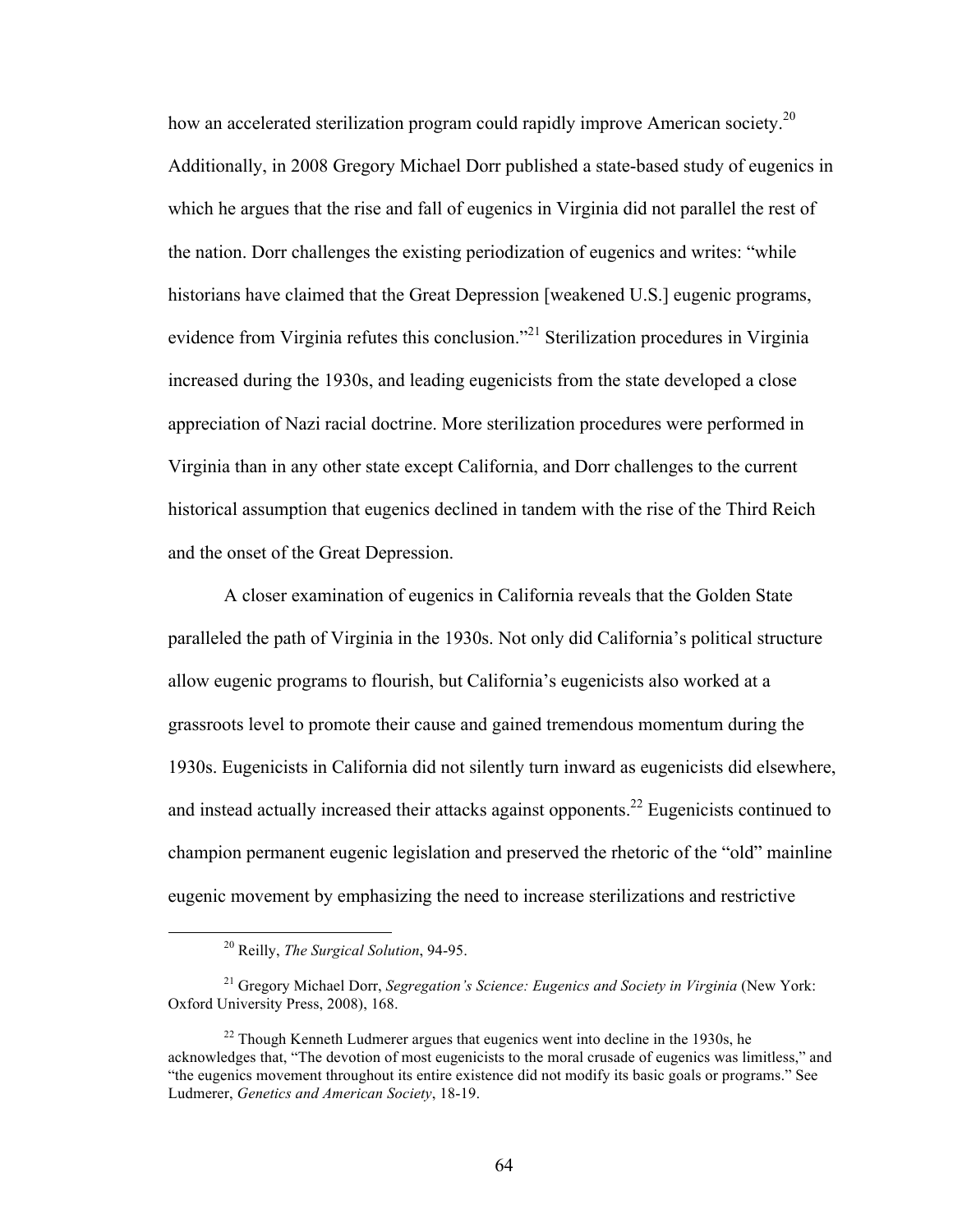marriage laws.<sup>23</sup> Even as the totalitarian Nazi regime in Germany adopted sterilization practices in the name of eugenics, activists in California touted German policies as a major stride for humanity and passionately argued for Californians to follow Germany's lead. Evidence reveals that California's old guard of the eugenics movement led a campaign to educate the American public, medical community, and students on the potential benefits of permanent eugenic reform. Eugenicists in California used a wide range of media to transmit ideas to the public, including biology textbooks, medical journals, newspapers, and pamphlets. The mouthpieces and applications of eugenic methods verify the continued prevalence of eugenic thought in California throughout the 1930s, and an analysis of these channels proves that eugenic ideals reached a wide audience. 24

California's eugenicists remained firm in their convictions well into the 1940s, long after geneticists had invalidated the principles of eugenics. In the 1930s leaders such as E.S. Gosney, Paul Popenoe, and other members of California's Human Betterment Foundation clung to nineteenth-century hereditary science long after it was proven obsolete. Eugenicists' refusal to acknowledge the scientific validity of genetic discoveries

<sup>&</sup>lt;sup>23</sup> Historian Wendy Kline argues that eugenicists in California changed their position to incorporate "positive" forms of eugenic reform. While she is partially correct, she downplays the fact that leaders in California did not abandon the movement to champion restrictive eugenic policies. She often misinterprets the stated goals of leaders of the Human Betterment Foundation, especially within the articles of Fred Hogue published in the *Los Angeles Times* from 1935 to 1941. See Wendy Kline, *Building a Better Race: Gender, Sexuality, and Eugenics from the Turn of the Century to the Baby Boom* (Berkeley: University of California Press, 2001), 100-106.

 $24$  What will not be discussed here is the degree to which society accepted eugenics as a mainstream social thought. Proving the degree to which eugenics ideals were accepted and appreciated in society is beyond the scope of this examination; such a quest would be a fool's errand and nearly impossible to accomplish. The challenge of demonstrating the popular acceptance of eugenics in the 1930s has been undertaken by a group of historians to mixed degrees of success. See Susan Currell and Christina Cogdell, eds., *Popular Eugenics: National Efficiency and American Mass Culture in the 1930s* (Athens: Ohio University Press, 2006).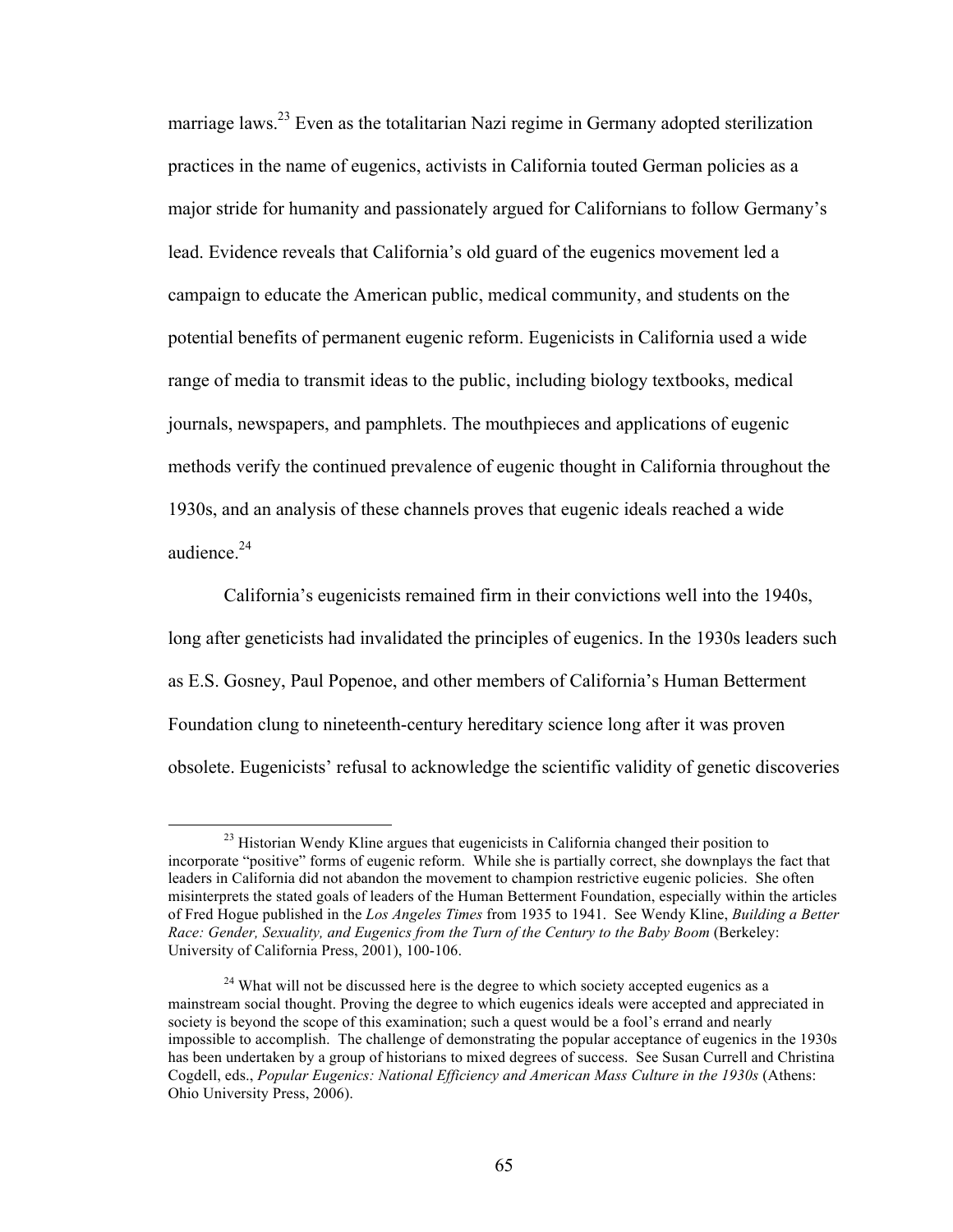did not stem from malice. Mainline eugenicists' stubbornness stemmed in part from a lack of common understanding of the changing nature of experimental science. The role of experimentation in the fields of medicine and genetic understanding was new to the scientific world and not yet part of mainline eugenicists' social vocabulary. They lumped social and physical evolution into one category and assumed that challenges to hereditary science were ultimately doomed to fail. Eugenicists were thus reluctant to accept challenges to what they perceived as hard science. In most cases eugenicists disputed and sometimes ignored—challenges to their accepted beliefs about heredity.<sup>25</sup>

The organization most responsible for the perpetuation of eugenics in California during the 1930s was the Human Betterment Foundation, based out of Pasadena. Active from 1928 to 1941, the HBF drew members from the upper tiers of California social circles, and a surface glimpse of the HBF roster reveals that eugenics was far more than just a fringe movement in California. Members of the organization included agricultural and industrial magnates, media tycoons, university presidents, professors, physicians, attorneys, bankers, philanthropists, politicians, federal government officials, and religious leaders (see Appendix E). Until its demise in 1942, the HBF served as a nonprofit eugenic educational corporation and promoted eugenic methods domestically and internationally. The stated goal of the HBF was to "foster and aid constructive and educational efforts for the advancement and betterment of the human family in body,

<sup>&</sup>lt;sup>25</sup> The nature-nurture debate in the field of genetics during the 1920s represents a significant break between what eugenicists and experimental scientists considered "progressive." Historian Michael Mezzano contends that geneticists of the 1920s were progressive in their belief that existing scientific principles of science could be proven or disproven through rigorous experimentation. Conversely, many mainline eugenicists clung to nineteenth-century scientific dogma in order to promote a progressive ideal of their own—that the human race could be improved through restrictive legislation. See Mezzano, "The Progressive Origins of Eugenics Critics," 83-86.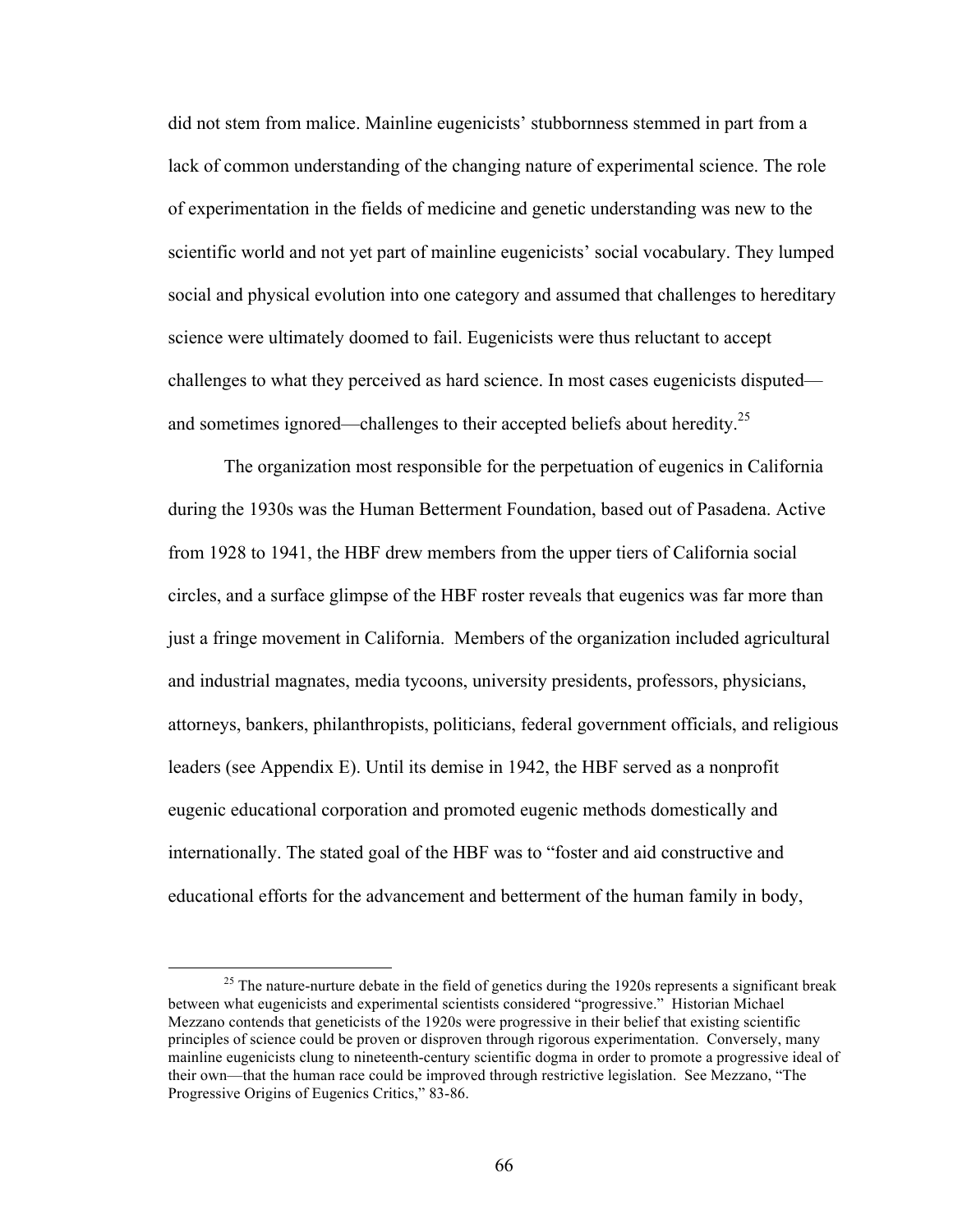mind, character, and citizenship."<sup>26</sup> The group pressed for compulsory state sterilization laws, promoted voluntary birth control practices, and disseminated information concerning eugenic methods to renowned doctors and attorneys.

Ezra S. Gosney, a wealthy philanthropist and agriculture tycoon, played the leading role in organizing the Human Betterment Foundation. Born in Kentucky in 1855, Gosney grew up an orphan on a small farm. After moving to California he involved himself in banking and invested in California's growing citrus industry, which proved highly profitable for him. Through correspondence with Charles Davenport, founder of the Eugenics Record Office and unofficial leader of eugenics in the United States, Gosney became involved in a cause that would dominate his interests for the remainder of his life.<sup>27</sup>

As early as 1926 Gosney recognized the threat facing the eugenics movement and wrote to Harry Laughlin of the Eugenic Record Office: "The whole project of sterilization is continually under attack, and is certain to be attacked still more vehemently if we proceed with an educational campaign on its behalf."<sup>28</sup> Gosney saw an imperative need to preserve the movement and to anticipate any potential responses from the public. Gosney wanted to see mankind fulfill its utmost potential and perceived the rising challenges from geneticists as a hindrance to the improvement of humanity.

Another major impetus for the origination of the HBF was the landmark 1927 decision *Buck v. Bell*, in which the Supreme Court upheld the legitimacy of state

 <sup>26</sup> Gosney and Popenoe, *Sterilization for Human Betterment,* 192.

<sup>27</sup> Pickens, *Eugenics and the Progressives,* 94.

<sup>28</sup> Reilly, *The Surgical Solution,* 80.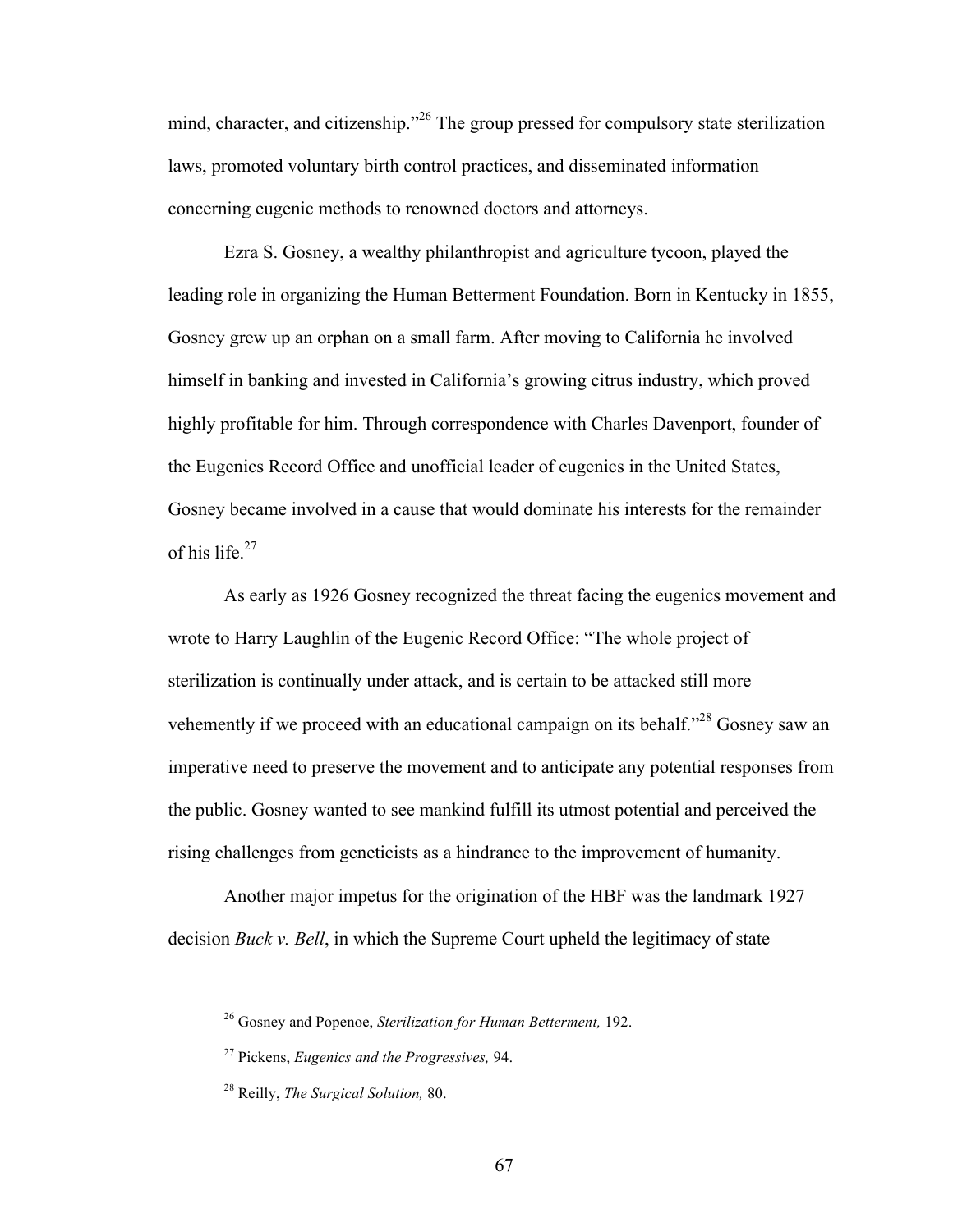compulsory sterilization laws. Responding to persistent challenges by the scientific community, eugenicists on the east coast—including Harry Laughlin and Charles Davenport—recognized the need for a judicial victory to uphold sterilization practices and launched a campaign to obtain a court ruling at the federal level. The case involved Carrie Buck, a seventeen-year-old woman, and her mother and newborn daughter. Plaintiffs successfully proved to the Supreme Court that all three family members were "feeble-minded" and won the case, resulting in Carrie Buck's sterilization. In an oft-cited passage Justice Oliver Wendell Holmes provided the majority opinion of the court: "Three generations of imbeciles is enough."<sup>29</sup> The case upheld sterilization laws across the nation and breathed new life into the eugenics movement in California.<sup>30</sup>

Emboldened by the judicial victory of *Buck v. Bell*, Gosney organized a council of advisors in Pasadena in 1927 to help undertake an extensive study of California's sterilization program. This group formed the backbone of the HBF and included David Starr Jordan, chancellor of Stanford University, Lewis Terman, Stanford professor and internationally-renowned psychometrician, real estate mogul Charles M. Goethe, and University of California, Berkeley, scientists Samuel J. Holmes and Herbert M. Evans. Together, the HBF consultants represented an elite group of financiers and professionals among southern California socialites. Gosney served as leader of the organization and underwrote a series of annual surveys on sterilization in California.<sup>31</sup>

 <sup>29</sup> *Buck v. Bell*, 274 U.S. 200 (1927).

<sup>&</sup>lt;sup>30</sup> Paul A. Lombardo, *Three Generations, No Imbeciles: Eugenics, the Supreme Court, and Buck* v. Bell (Baltimore, MD: The Johns Hopkins University Press, 2008), 190.

<sup>31</sup> Gosney and Popenoe, *Sterilization for Human Betterment,* 193-194; and Reilly, *The Surgical Solution,* 94.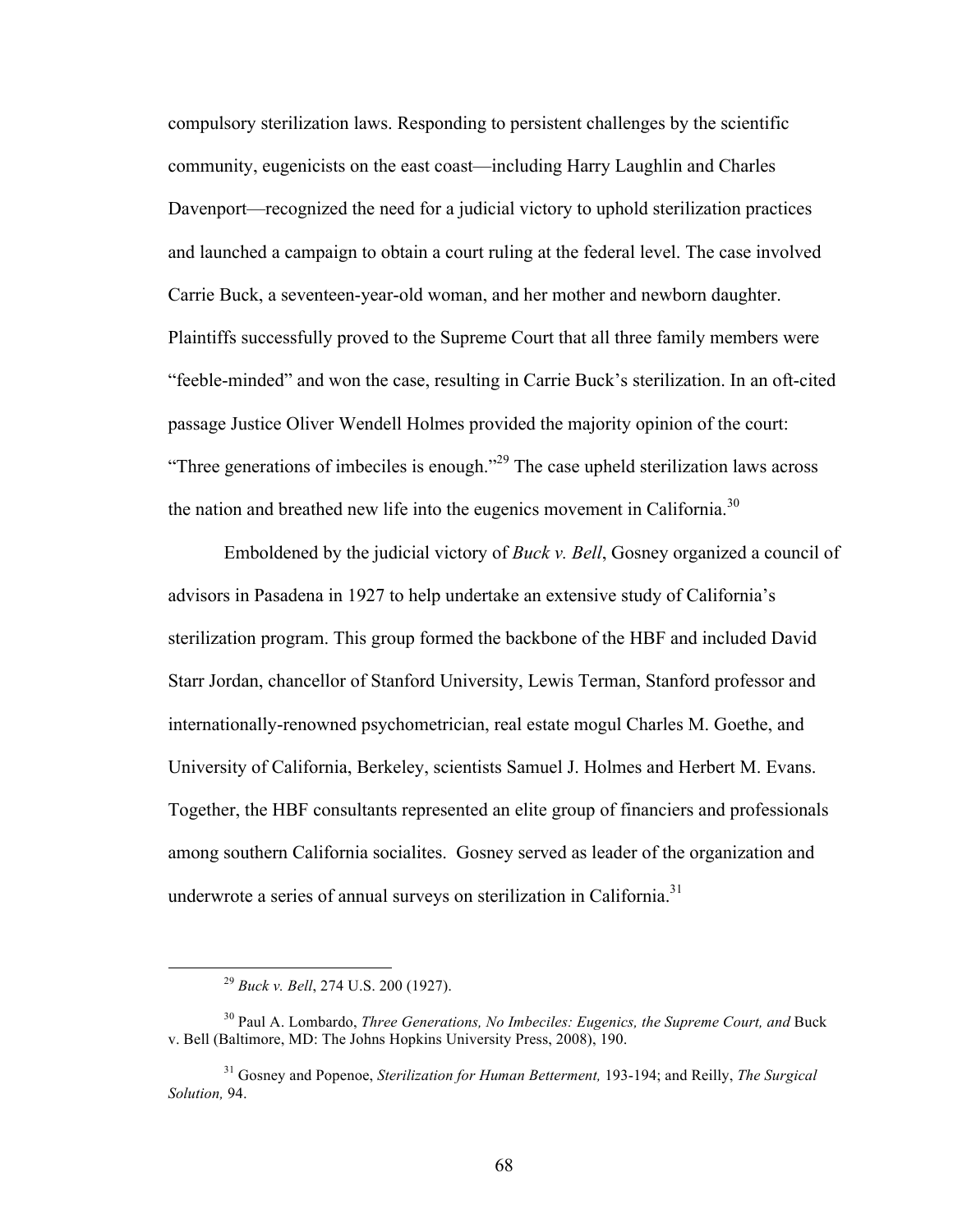For the first such survey, Gosney recruited Paul Popenoe, a "recognized authority in the field of eugenics."<sup>32</sup> Popenoe developed a fascination with eugenics after taking a course at Stanford University with future-HBF colleague David Starr Jordan in 1907. Popenoe later served as editor of *The Journal of Heredity*, a leading voice for eugenic science, but in 1917 he gave up his position to join the war effort as a lieutenant and surgeon general in the army. After returning from the war in 1918, he published *Applied Eugenics*, a thick volume that became a major textbook in the field of eugenics and earned Popenoe national recognition in the hereditarian community.<sup>33</sup>

In 1926 Popenoe attracted the attention of E.S. Gosney, who commissioned Popenoe to lead an investigation into the successes and failures of California's sterilization program. The end result of Gosney's and Popenoe's labor was the 1929 book *Sterilization for Human Betterment: A Summary of 6,000 Operations in California, 1909- 1929*. Gosney funded the project to document that sterilizations were not only safe, but also beneficial to patients' health. According to the authors sterilized patients lived healthier lives, and patients' families provided "unanimous testimony" that sterilization kept families together. 34 Written in layman's terms for the average reader, *Sterilization* was distributed to libraries across the country and around the world. Gosney and Popenoe sought to prove to the world that sterilizations were harmless in order to garner

 <sup>32</sup> Otis H. Castle, "The Law and Human Sterilization," *Proceedings of the fifty-first annual meeting of the American Bar Association* (1928), repr., in E.S. Gosney, ed., *Collected Papers on Eugenic Sterilization in California: A Critical Study of Results in 6,000 Cases* (Pasadena, CA: Human Betterment Foundation, 1930), 568.

<sup>&</sup>lt;sup>33</sup> *Applied Eugenics* outlines the eugenic principles of racial superiority, methods of restrictive sterilization, and the need for immigration reform. Paul Popenoe and Roswell Hill Johnson, *Applied Eugenics* (1918; repr., New York: The MacMillan Company, 1927); for more information on the connection between eugenics, physical anthropology, and racial doctrine, see Grant, *The Passing of the Great Race,* 42-51*.*

<sup>34</sup> Gosney and Popenoe. *Sterilization for Human Betterment,* 43.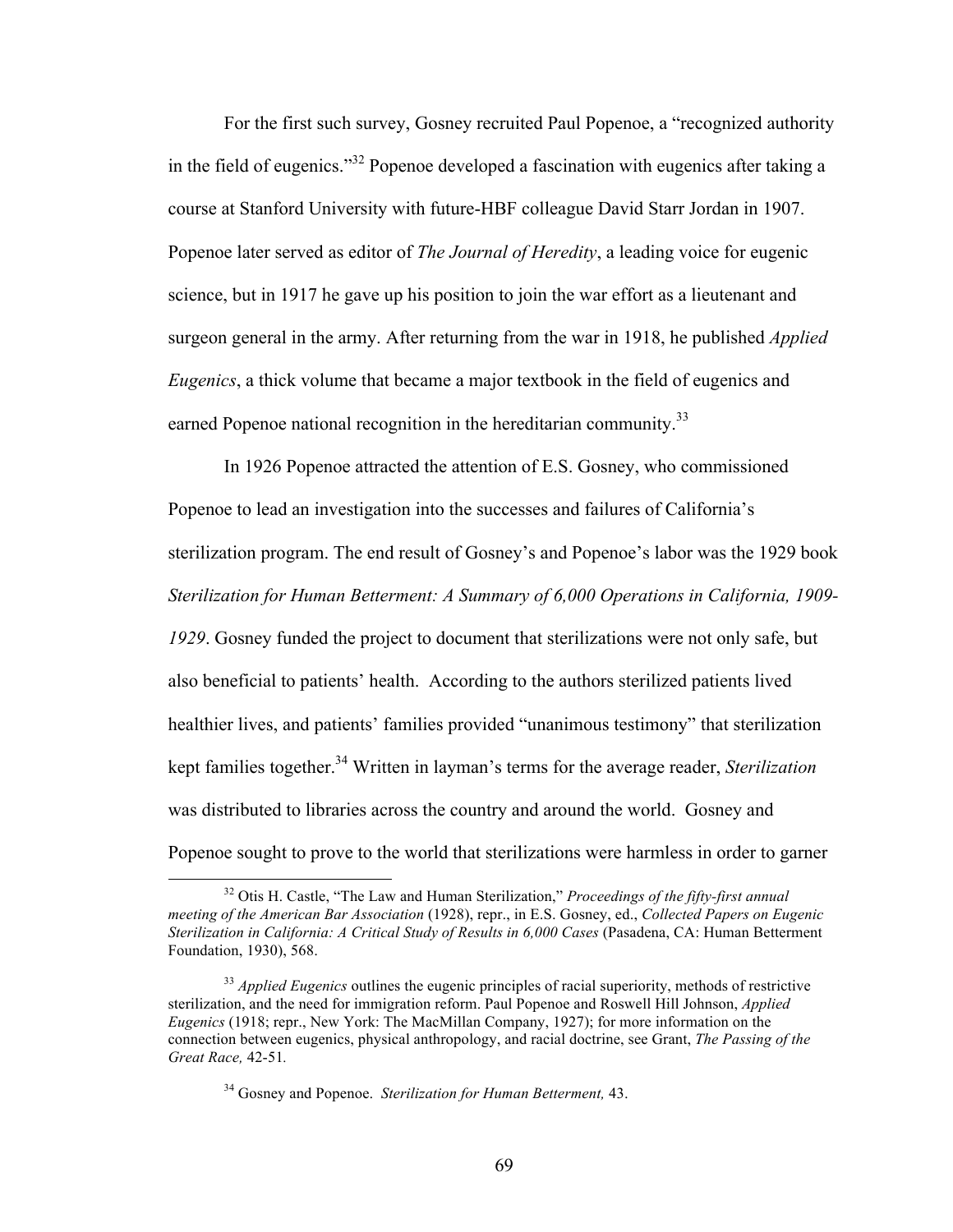support for sterilization laws and to make such operations mandatory for patients' release from state mental institutions.<sup>35</sup>

In *Sterilization*, Gosney and Popenoe rejected the relevance of any scientific objections to the hereditary tenets of nineteenth-century eugenics. Far more important than getting the science correct, they believed, was devoting faith and attention to the social effects of eugenics, a campaign that could be quantitatively measured by hard data and proven statistics. "It is certainly not necessary to wait until science says the last word, in order to begin a eugenic movement," the authors wrote. "Science will never say the last word. Action must always be based on the current state of progress."<sup>36</sup> Whereas earlier eugenicists lauded the scientific proof that their doctrine was indisputable, Gosney and Popenoe dismissed science as irrelevant to the progress of eugenics.

A year later Gosney compiled *Collected Papers on Eugenical Sterilization in California: A Critical Study of 6,000 Cases*, a collection that also received widespread international distribution. Most of the contributions were written by Popenoe between 1927 and 1930 and had previously appeared in eugenic journals such as the *Journal of Heredity*, the *Journal of Social Hygiene*, and *Eugenics*. His articles included extensive compilations of data on patients who underwent sterilization operations and documented patients' lives before and after the procedures. Popenoe included details on marriage rates, criminality, sexual life, nativity, and successes of parole before and after patients underwent sterilization procedures. He endorsed and encouraged compulsory

 <sup>35</sup> Distribution statistics on *Sterilization for Human Betterment* are unknown, but the Human Betterment Foundation later claimed to have distributed one of their pamphlets, "Human Sterilization Today," to nearly 500,000 academic institutions, governments, and physicians throughout the world. In 1935, the HBF mailed 40,000 pamphlets to professors at 436 colleges. Many of these pamphlets still inhabit the shelves of the nation's collegiate libraries.

<sup>36</sup> Gosney and Popenoe, *Sterilization for Human Betterment,* 119.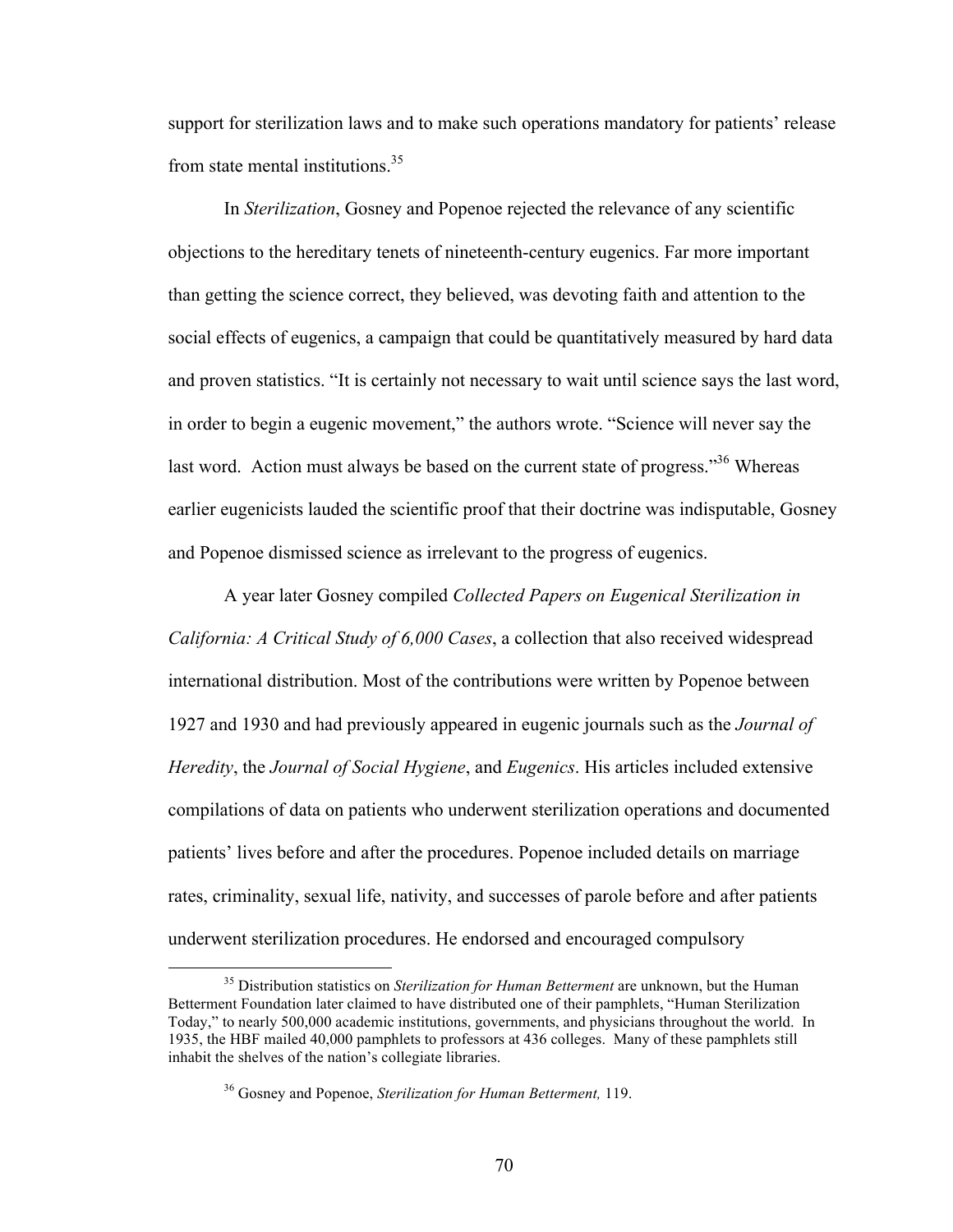sterilization, preferring to entrust reproductive decisions to the expertise of professionals rather than the general goodwill of democratic society.<sup>37</sup>

Also included in *Collected Papers* are several articles written by attorneys of the HBF to address liability concerns of physicians in private practice. One such article was written by HBF trustee Justin Miller and was initially published in the *American Bar Association Journal*. Miller, then a professor and dean of the University of Southern California Law School, was later nominated by Franklin D. Roosevelt to serve as judge of the United States Court of Appeals for the District of Columbia Circuit, a position he held until 1945. In the article Miller warned practicing physicians of the liability concerns that doctors should be aware of, particularly regarding parental consent when operating upon institutionalized patients. <sup>38</sup> Another legal article included in *Collected Papers* was written by Otis H. Castle, also an initial trustee of the HBF. He outlined the various state eugenic laws piece by piece to assure the legal community that the laws are "properly within the police power."<sup>39</sup>

The articles by Castle and Miller demonstrate that the HBF displayed a concern for legal repercussions for physicians throughout the United States, and sought to inform practicing attorneys of all legal aspects of eugenic laws. Emergency surgeries based on medical imperative—amputations or appendectomies, for example—did not require the same sort of legal assurances but were instead based on the competence of the physician.

 <sup>37</sup> Pickens, *Eugenics and the Progressives,* 95-96; and Gosney and Popenoe, *Sterilization for Human Betterment,* xi.

<sup>&</sup>lt;sup>38</sup> Justin Miller and Gordon Dean, "Civil and Criminal Liability of Physicians for Sterilization Operations," American Bar Association Journal 16, no. 3 (March 1930), repr. in E.S. Gosney, ed., *Collected Papers on Eugenic Sterilization in California: A Critical Study of Results in 6,000 Cases* (Pasadena, CA: Human Betterment Foundation, 1930), 3-12.

<sup>&</sup>lt;sup>39</sup> Castle, "The Law and Human Sterilization," 567.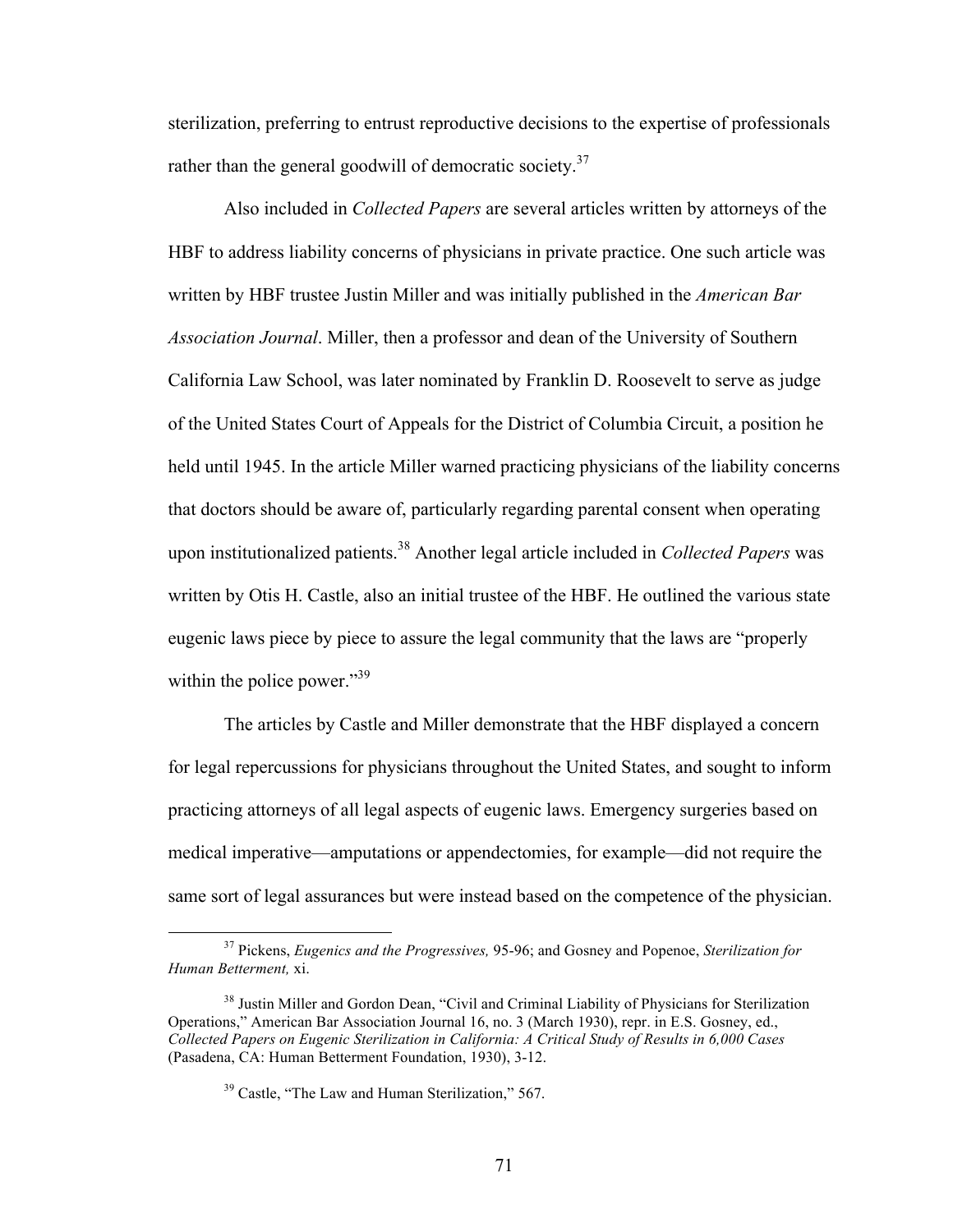Sterilizations were considered "elective" surgeries in that they were non-life-threatening and required patient or family approval. The attorneys' concern for liability issues implies that sterilizations were controversial and fell outside of standard ethical medical practice. The HBF thus foresaw a need to inform physicians of the liability risks associated with performing nonessential operations without patient consent.

Medical professionals in California also played a key role in disseminating information about sterilizations. Leading physicians at mental hospitals and state institutions wrote articles for publication in California medical journals, particularly the state medical journal *California and Western Medicine* (*CWM*). The *CWM* was a reputable medical journal read by prominent physicians across California, yet the journal regularly included information promoting eugenic sterilizations. When viewed as a whole, the journal did not merely serve as a mouthpiece for eugenic propaganda but represented the best in current medical practices and procedures, often publishing stateof-the-art medical information for distribution to California's top medical professionals. In the 1930s, however, numerous articles appeared within the pages of the *CWM* that together reveal the scope and influence of eugenics upon California's medical community. Within the journal's pages many physicians expressed disregard for existing challenges to hereditary science and dismissed such claims as irrelevant to the perpetuation of superior stocks. Most of the articles contained practical information on the benefits of sterilizations and in-depth instructions on operative procedures, but the journal also gave medical writers a voice to channel their own opinions on society and eugenics.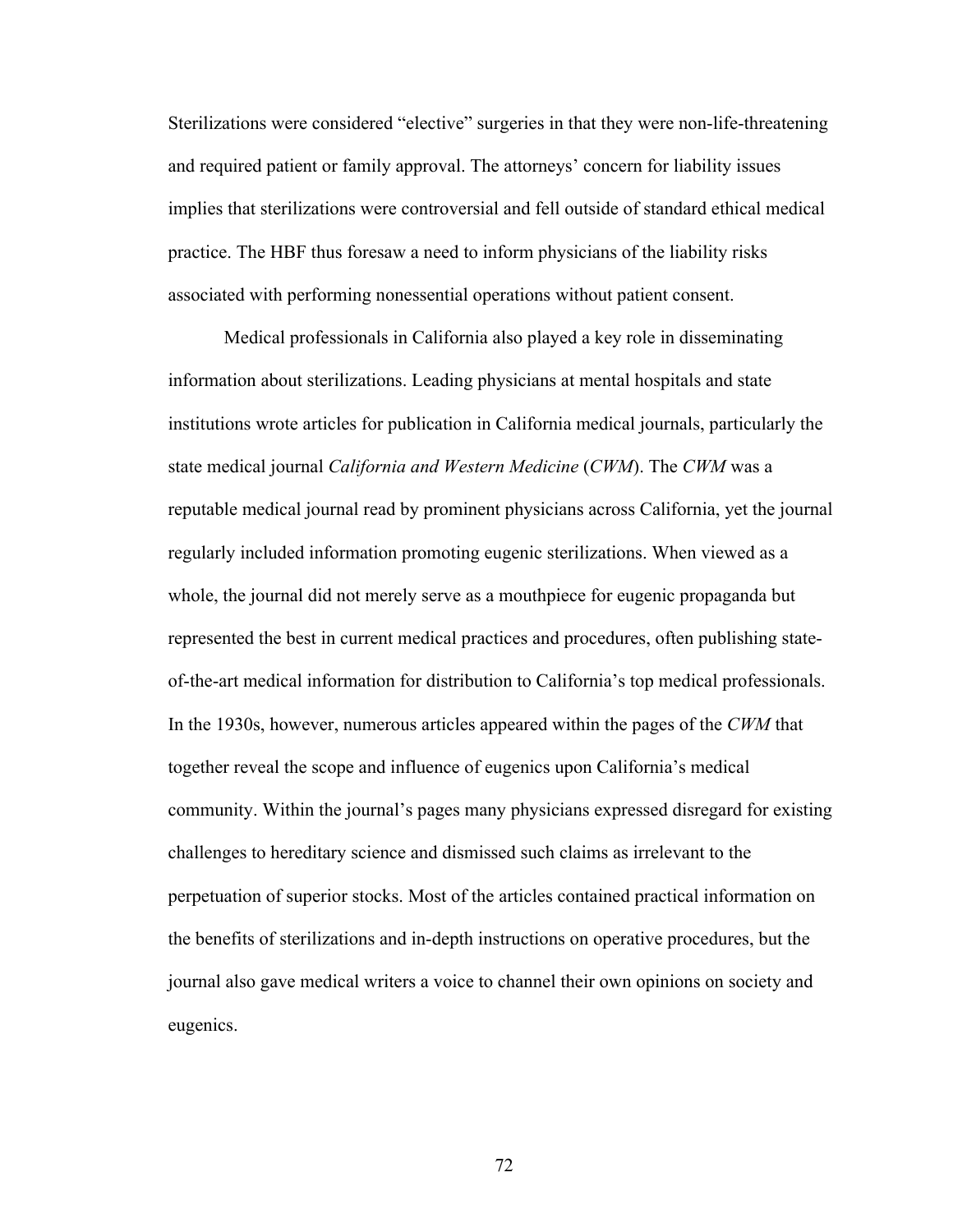Throughout the eugenic-based articles published in esteemed medical journals during the 1930s, the Human Betterment Foundation either received mention or was granted the final word on the matter at hand. This trend suggests that the Human Betterment Foundation strongly influenced the articles' publication or at the very least funded the studies. The HBF's board of trustees included numerous medical professionals who had access to an extensive network of physicians, which enabled the HBF to spread eugenic principles to doctors and nurses throughout the 1930s and 1940s (see Appendix E). In fact, Gosney and Popenoe made it a primary goal of the HBF to direct their efforts toward doctors and to extend its influence upon the medical community.<sup>40</sup>

Among the earliest of articles to appear in medical journals was one written by Suren Babington, a licensed physician and instructor at the University of California, Berkeley. In the article, published in a 1928 issue of *CWM*, Babington detailed the intricacies of sterilization procedures for both male and female patients, complete with step-by-step checklists and diagrams that showed where and how to make incisions and sutures. He described the surgical methods as "simple and safe," and a far cry from more primitive sterilization procedures practiced in earlier decades. Sterilization, in Babington's view, was justifiable for the welfare of the human race and was a means of improving not only society, but patients as well. He also encouraged physicians to veer from perceiving mental defectives as "harmless" and assured doctors that the insane were "a menace to race betterment, because they [went] on propagating their own kind in large

 <sup>40</sup> Gosney and Popenoe, *Sterilization for Human Betterment,* 193-194; Popenoe and Gosney, *Twenty-Eight Years of Sterilization,* 39-40.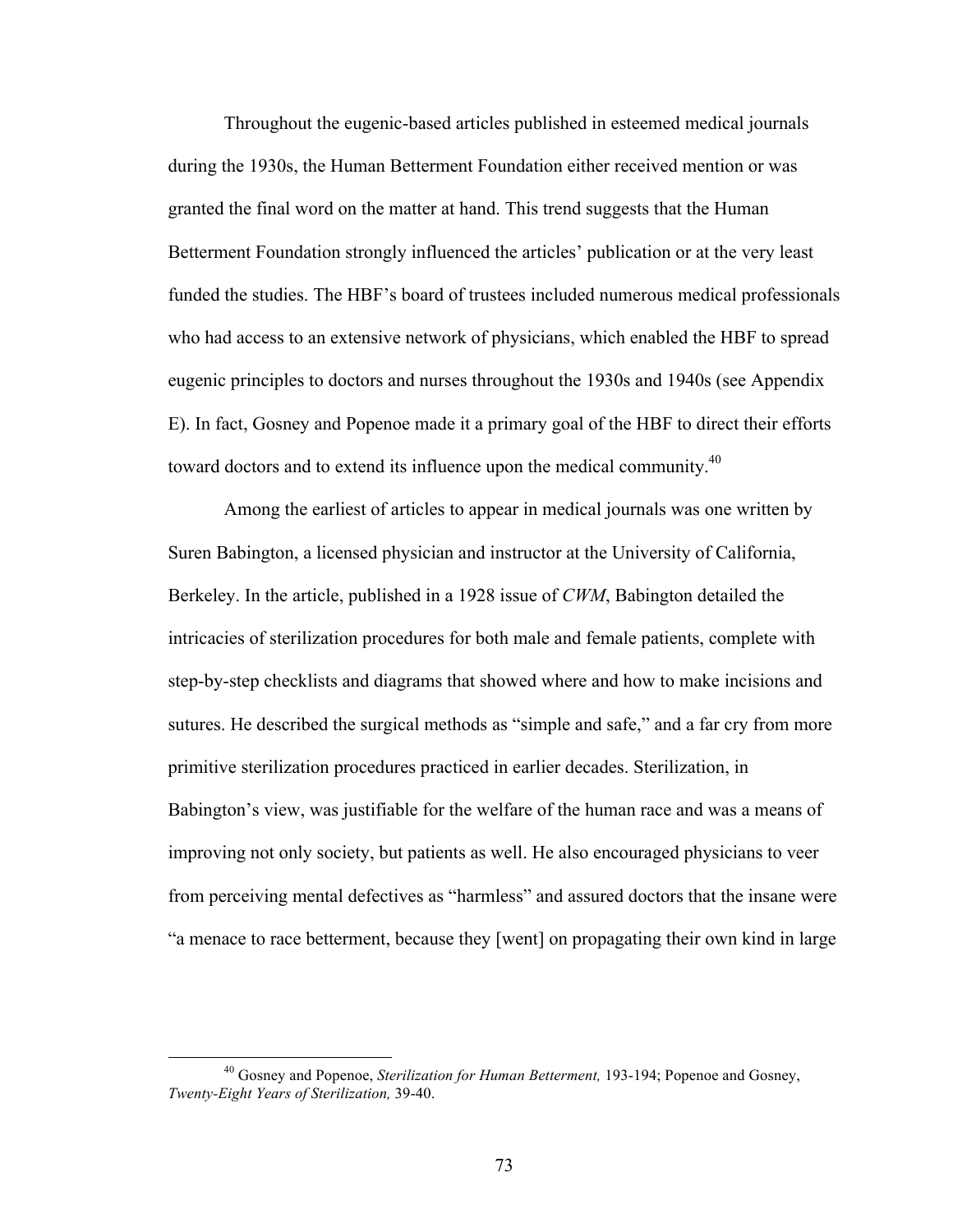numbers.<sup>341</sup> In terms of benefit for the human race, he perceived an increase in sterilizations as wholly necessary "for curtailing the number of unhappy unfortunates being born into the world."<sup>42</sup>

Another medical professional who championed sterilizations in California was Fred O. Butler, who ran the Sonoma Home for the Care and Training of Feebleminded Children from 1918 to 1949. Butler performed over 4,000 surgeries, more than any other doctor in the United States, and in the 1930s Butler mandated sterilization as a requirement for patient dismissal. Noting the increasing strain of overpopulated institutions, Butler went to great lengths to ensure that teenage girls from across the state identified as promiscuous were temporarily sent to Sonoma for sterilization.<sup>43</sup> Although the operations technically slowed the departure process, physicians justified the new policy by arguing that discharged patients could no longer produce offspring and would thereby reduce successive generations of mental defectives.<sup>44</sup>

Butler also contributed several articles on sterilization methods to *California and Western Medicine*. In a 1933 article titled "Bedside Medicine for Bedside Doctors" Butler provided charts and data to demonstrate that sterilized patients had little difficulty adjusting to life outside of the institution. He praised the work of Gosney and Popenoe in spreading the message of eugenics to states and countries without compulsory sterilization laws and encouraged the further education of principles "for the protection of

<sup>&</sup>lt;sup>41</sup> Suren H. Babington, "Human Sexual Sterilization: A Contribution to the Study of the Problem," *California and Western Medicine* 29, no. 6 (December 1928): 370.

 $42$  Ibid., 372.

<sup>&</sup>lt;sup>43</sup> Stern, "From Legislation to Lived Experience," 110.

<sup>44</sup> Ibid., 108-109.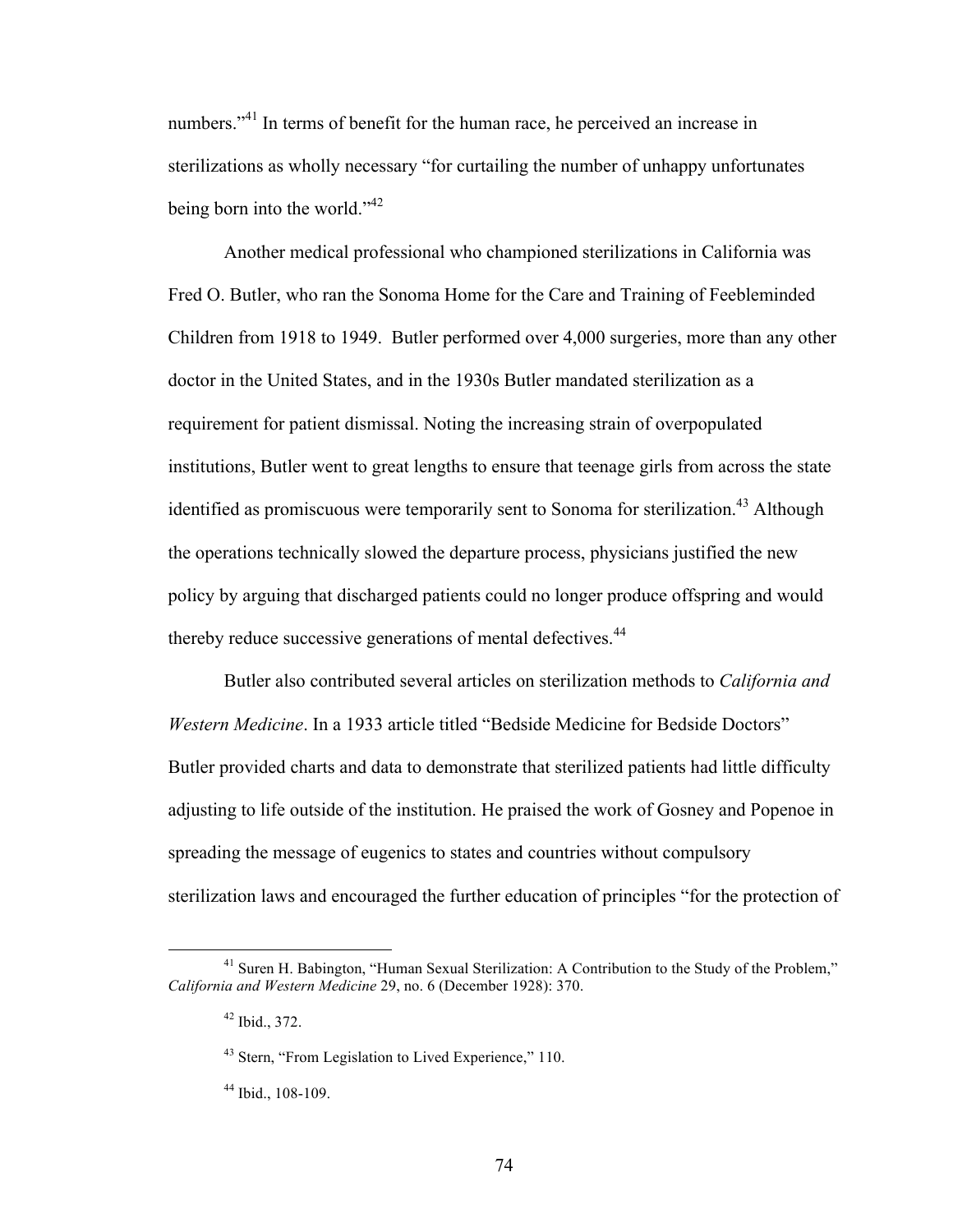society and the furtherance of human betterment."<sup>45</sup> Published beside Butler's column was a reprint of a pamphlet distributed by the Human Betterment Foundation, followed by a segment from the *Journal of the American Medical Association* that outlined the promises of the upcoming sterilization law in Germany. In the segment the writer praised Germany's efforts to enact such a law as "no other way is left than the elimination of [incompetents'] procreative power."<sup>46</sup>

Butler published a follow-up article in *CWM* two years later in which he repeated his earlier claims that sterilization was a benign operation that mutually benefited patients and society. However, by 1935 Butler admitted that sterilization could not serve as a "panacea" for the problem of overcrowding of institutions, but he believed that with increased education and proactive birth control methods, results could become visible "sooner or later." Again, the article included a follow-up discussion by Gosney and Popenoe in which they refuted challenges to eugenic science. Gosney and Popenoe emphasized that operations were safe, legal, and necessary for society, and lauded the impact that they were making within the medical community as evidence of their success in getting the word out.<sup>47</sup>

In 1937 Gosney published an article of his own in the *CWM*, which reveals the depth of the relationship and collaboration between the HBF and the *CWM*. While most contributors to *CWM* possessed advanced medical degrees, Gosney was not a licensed medical professional. He had no credentials to qualify him for writing for a medical

 <sup>45</sup> F.O. Butler, "Human Sterilization," *California and Western Medicine* 39, no. 3 (September 1933): 200.

<sup>46 &</sup>quot;Berlin News Letter," *Journal of the American Medical Association* 100, no. 13 (August 1932), repr. in *California and Western Medicine* 39, no. 3 (September 1933): 203.

<sup>47</sup> Butler, "Sterilization," 26.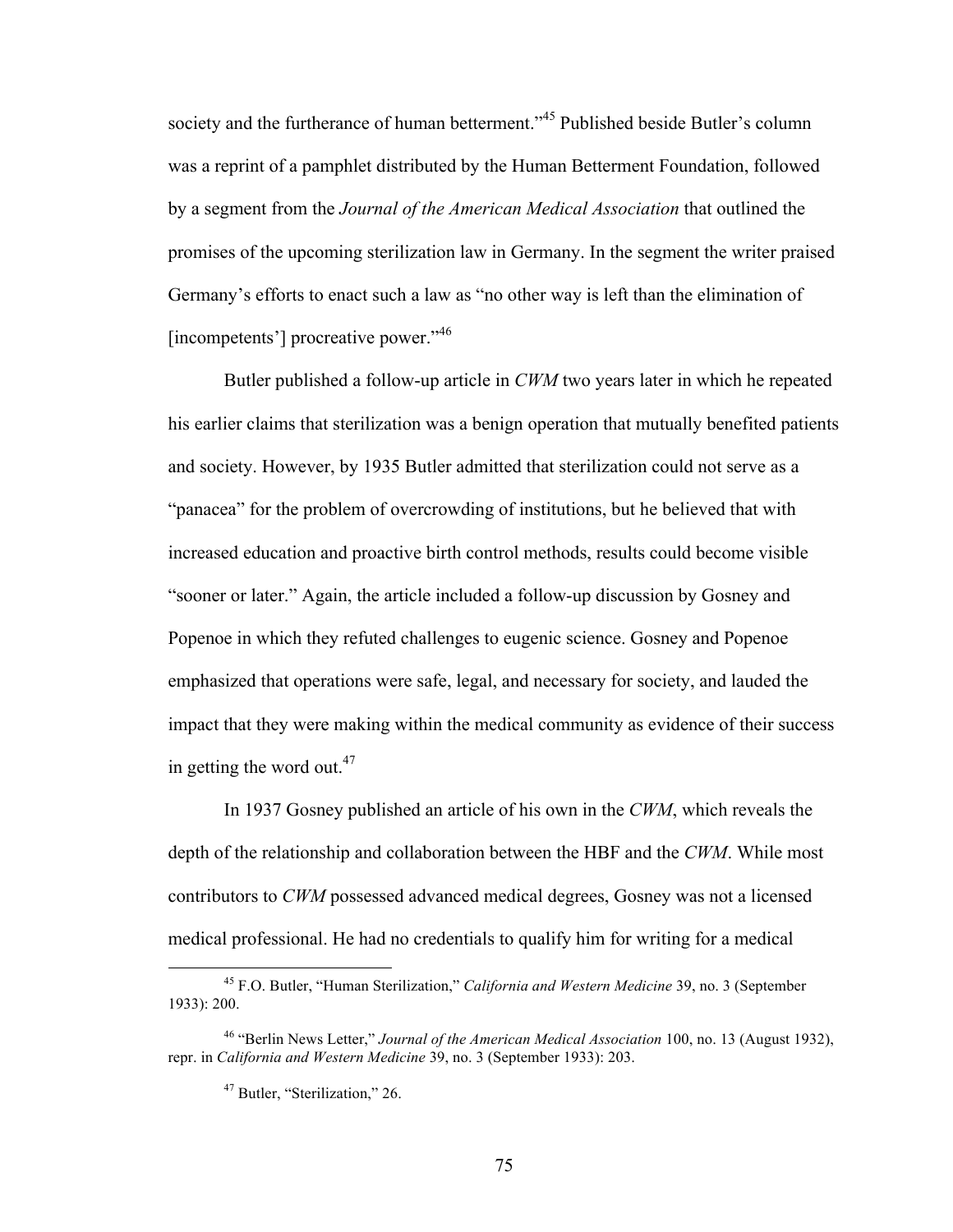journal, and the article's curious publication suggests that a partnership existed between the HBF and the *CWM*. Historian David Valone writes, "While neither Gosney nor Popenoe had any medical training, the efforts of the Human Betterment Foundation were especially directed toward doctors."<sup>48</sup> In his article, titled "Human Sterilization Today," Gosney boasted of the HBF's influence on sterilization laws and listed the states and countries that had adopted eugenic legislation. 49 Gosney offered no medical insight but instead provided statistical information on the successes of California's sterilization program to encourage physicians to continue operations.

The influence of eugenics extended deeply into the upper echelons of California's medical community, as evidenced by a lengthy diatribe by Edward M. Pallette, published upon his retirement as president of the California Medical Association in 1937. As a final farewell to the medical profession in 1937, Pallette penned an article titled, "Human Betterment," for publication in *CWM*. In the article Pallette pressed for continued study and enforcement of eugenic practices, including marriage laws, sterilization of defectives, and intelligence tests as a means to restrict voting rights and immigration quotas. He feared for the fate of civilization, as he perceived the increased breeding of degenerate classes as a threat to the improvement of the human race. In order to combat the trend of racial degradation Pallette demanded that "all permanent elements of religion must rest

 <sup>48</sup> David A. Valone, "Foundations, Eugenic Sterilizations, and the Emergence of the World Population Control Movement," *Rockefeller Archive Center* (November 2003), under "Philanthropic Foundations and the Globalization of Scientific Medicine and Public Health," http://www.rockarch.org/publications/conferences/valone.pdf (accessed November 19, 2012).

<sup>49</sup> E.S. Gosney, "Human Sterilization Today," *California and Western Medicine* 46, no. 6 (June 1937): 396.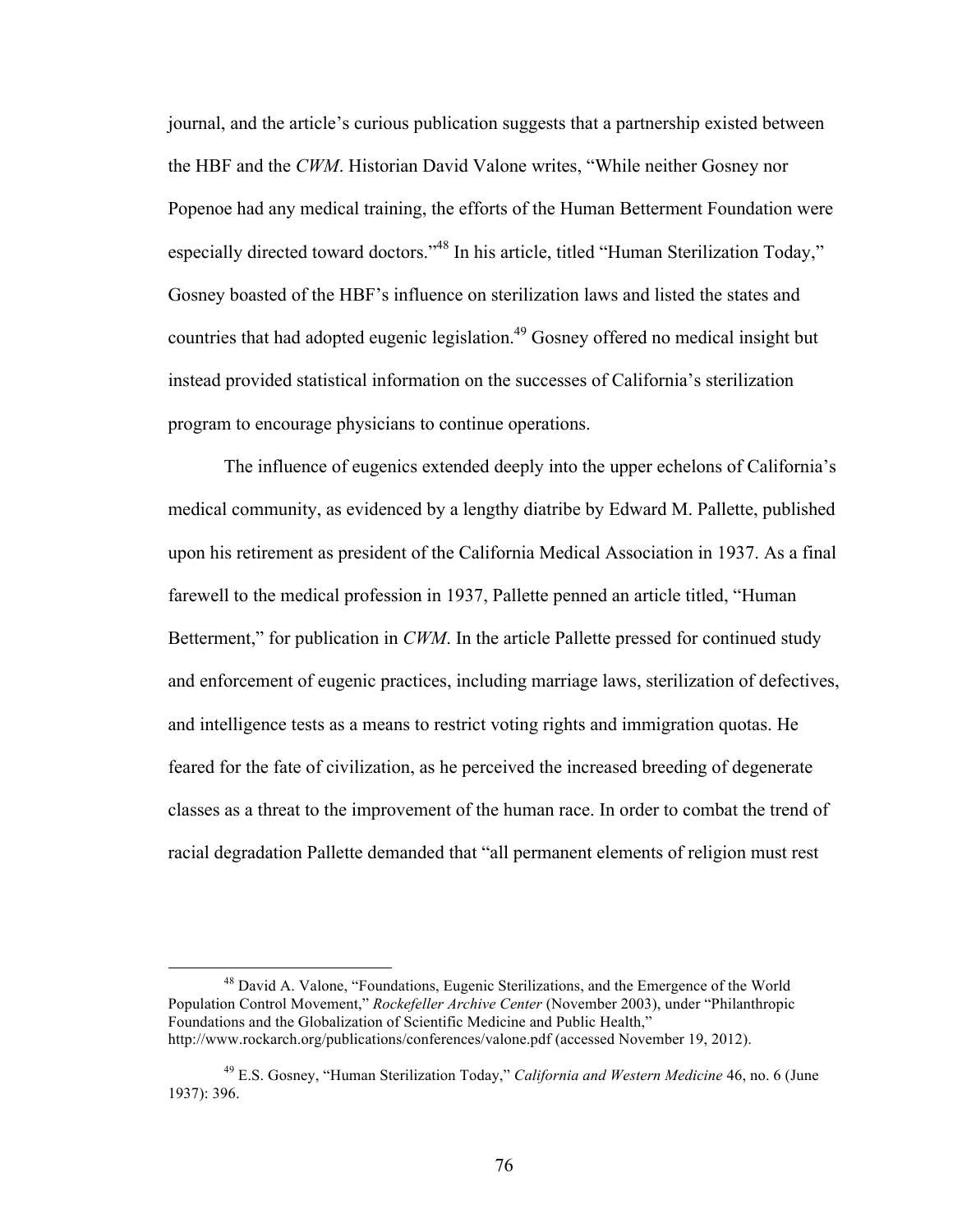upon" race betterment, and he called for a realignment of ethical standards toward acceptance of eugenic merits.<sup>50</sup>

HBF member Samuel J. Holmes achieved recognition among the scientific community in 1939 when his article, "The Opposition to Eugenics," was published in the national journal *Science*. Holmes, a professor of zoology at the University of California, Berkeley, seized the opportunity to address a national audience and to refute existing challenges to eugenic principles, including those from biologists, civil rights advocates, and religious leaders. Scientific opposition, Holmes insisted, came from "self-appointed inquisitors obsessed by the dubious theories of an infant science."<sup>51</sup> He attacked "widespread prejudice in favor of egalitarianism" as based purely on emotion, and described challenges to eugenics as "based on misunderstanding or ill-grounded fears, and some of it is simply silly."<sup>52</sup> Holmes and the HBF not only shaped medical opinions in California, but also successfully reached out to the national scientific community in the late 1930s. Publication of eugenic articles continued well into the decade as the medical community spread eugenic ideals to licensed physicians throughout California and beyond. The belief in eugenics ran deep in California's medical professional network well into the 1930s..

The Human Betterment Foundation's reach extended well beyond California to strongly influence governments and physicians on an international level (see Appendix F).<sup>53</sup> The HBF played a leading role in educating the international medical community

 <sup>50</sup> Edward M. Pallette, "Human Betterment," *California and Western Medicine* 46, no. 5 (May 1937): 300.

<sup>51</sup> S.J. Holmes, "The Opposition to Eugenics," *Science* 89, no. 2312 (April 21, 1939): 354.

<sup>52</sup> Ibid., 352.

<sup>&</sup>lt;sup>53</sup> The Human Betterment Foundation distributed information to academic institutions and governments throughout the world to promote the ideals and benefits of eugenic sterilization methods. In a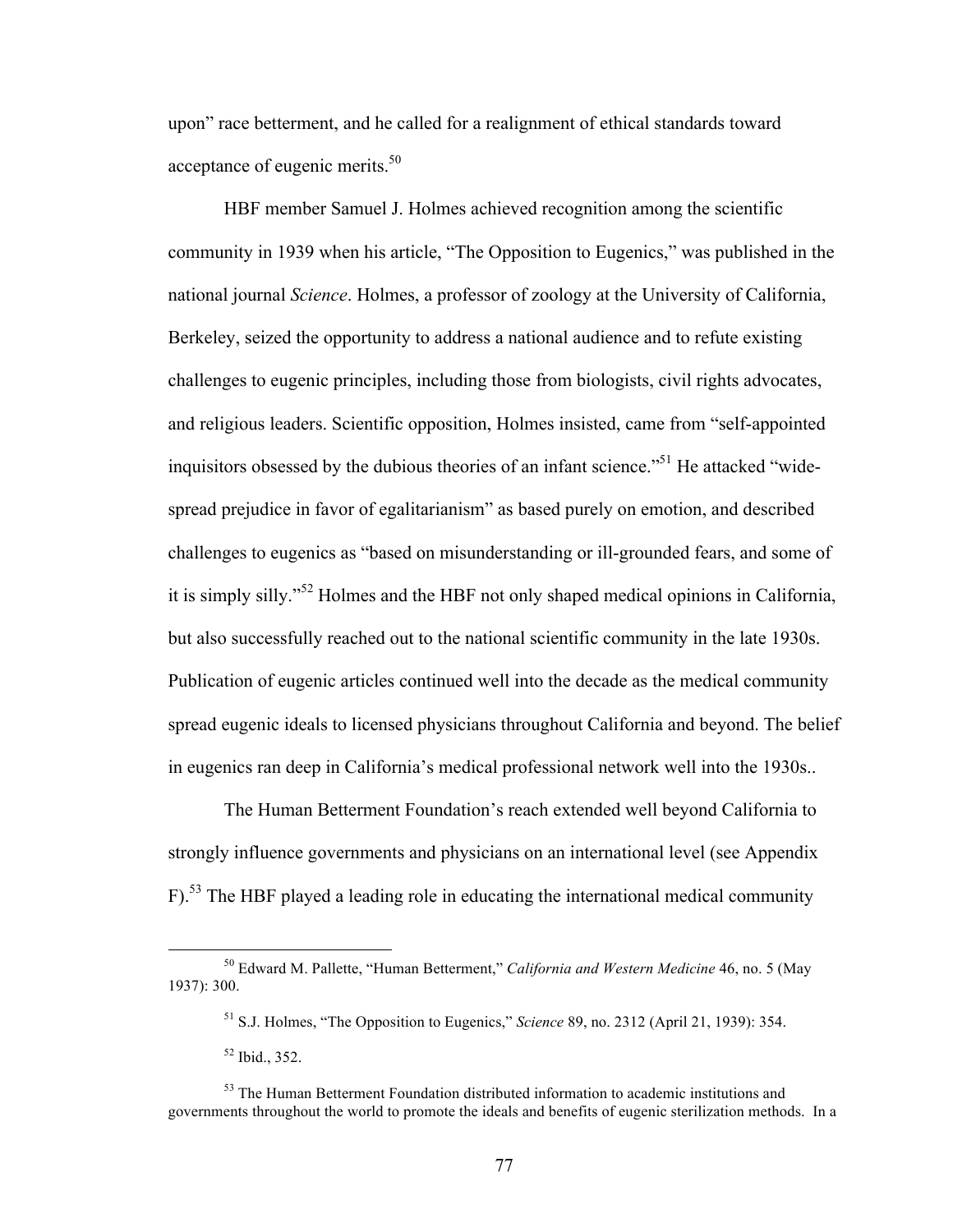about the benefits of sterilization by touting results from California's own program, as Gosney and the HBF distributed pamphlets about California sterilizations to nations throughout all six inhabited continents. International medical journals, including the *Canadian Medical Association Journal* and the *British Medical Journal*, published information provided by the HBF. As late as 1939, H.E. MacDermot of the *Canadian Medical Association Journal* acknowledged the importance of sterilization practices for improving society and argued that "sterilization must be included as indispensable in the struggle against mental disease, deficiency, and dependency."<sup>54</sup> German scientists and doctors frequently corresponded with eugenicists in California to guarantee that the German sterilization programs followed the right track. California's eugenicists offered scientific evidence for the efficacy of sterilization programs, particularly through the publications of the HBF.

Sacramento real estate tycoon and HBF member Charles M. Goethe was among the most active members in spreading eugenics internationally. Goethe possessed impressive credentials as president of the Eugenics Research Association, trustee of the Human Betterment Foundation in Pasadena, and founder of the Eugenics Society of Northern California. He funded eugenics organizations throughout the United States and extended his work to Latin American and Europe in the 1920s and 1930s. As a leader of eugenics in California and an anti-immigration activist, Goethe urged the establishment

 $\overline{a}$ 

forthcoming book, historian Philippa Levine addresses the influence of California and the United States on international sterilization laws. Eugenics shaped state policies in China, Japan, India, Iran, Kenya, South Africa, and numerous European nations. From Philippa Levine. "Improving the Human Race One Gene at a Time: The Curious History of Eugenics in the Twentieth Century" (lecture, AT&T Executive Education and Conference Center, University of Texas at Austin, November 1, 2012). See also Bashford and Levine, eds., *The Oxford Handbook of the History of Eugenics*.

<sup>54</sup> H.E. MacDermot. "Sterilization in California," *Canadian Medical Association Journal* 40, no. 3 (March 1939): 279.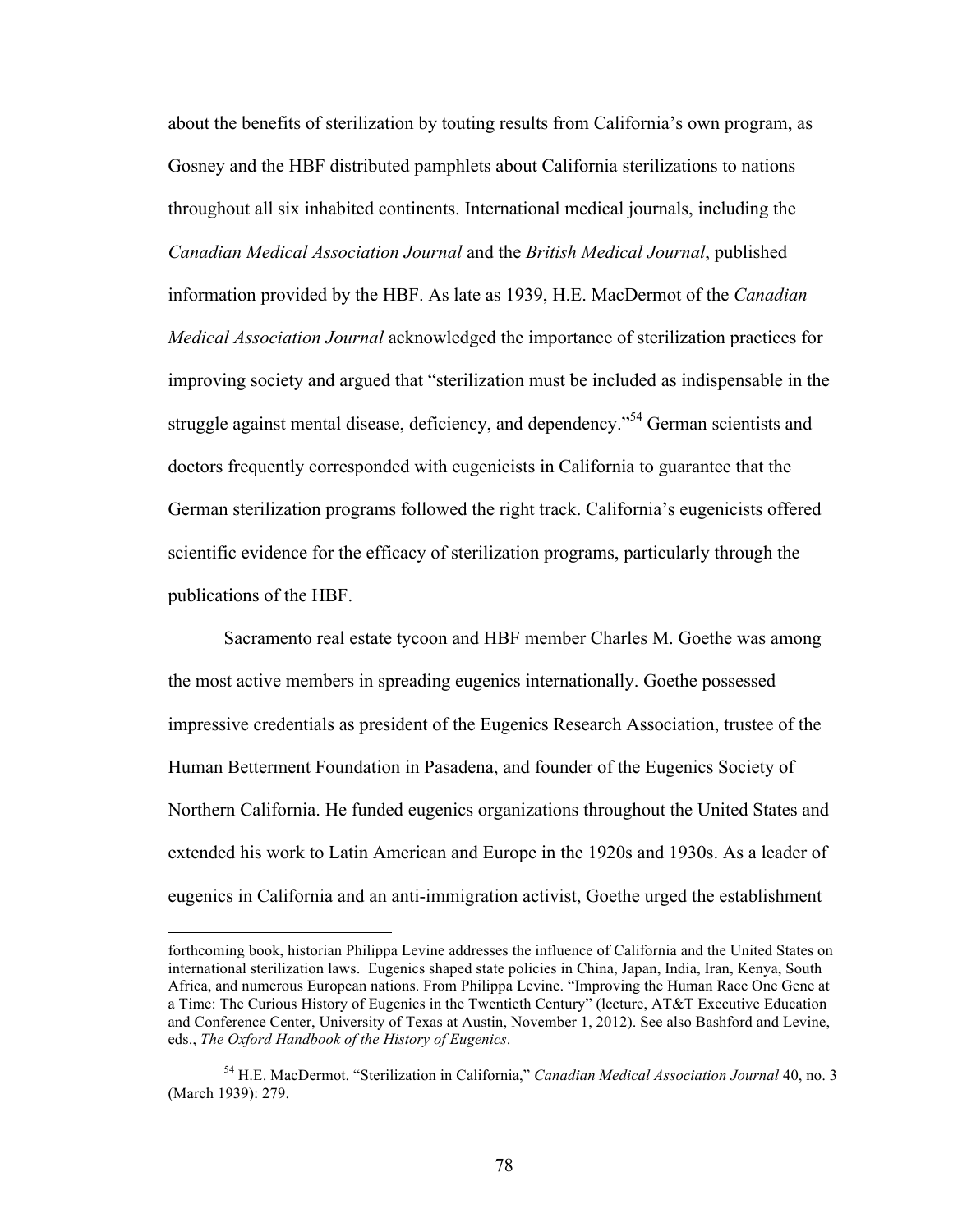of racial eugenic policies abroad and eventually worked closely with the Nazi regime. He visited Germany on several occasions, and played an instrumental role in the enactment of German sterilization laws. 55

The Nazi regime enacted a number of restrictive laws in the early 1930s, two of which have direct links to the Californian eugenics program and the HBF. One act, titled "The Law on Preventing Hereditarily Ill Progeny," was passed on July 14, 1933, less than six months after Hitler rose to power. The law mandated sterilization of persons displaying mental and physical handicaps and prompted the sterilization of more than 400,000 persons. The second act, "The Law Against Dangerous Habitual Criminals," was passed on November 24, 1933 and allowed the sterilization and castration of criminals.<sup>56</sup> After a visit to Germany in 1934, Goethe wrote to Gosney in Pasadena to congratulate him for the role he played in shaping sterilization laws in the Third Reich:

You will be interested to know that your work has played a powerful part in shaping the opinions of the group of intellectuals who are behind Hitler in this epoch-making program. Everywhere I sensed that their opinions have been tremendously stimulated by American thought, and particularly by the work of the Human Betterment Foundation. I want you, my dear friend, to carry this thought with you for the rest of your life, that you have really jolted into action a great government of 60 million people. 57

To prove the legitimacy of Germany's sterilization laws, German scientists often cited developments from the California eugenics movement. California's extensive sterilization program, as evidenced in the patient histories published by the HBF, stood to German scientists as doctrinal proof of the potential success and benign nature of

 $56$ Ibid., 29.

<sup>57</sup> Ibid., 58.

 <sup>55</sup> Stefan Kühl, *The Nazi Connection: Eugenics, American Racism, and German National Socialism* (New York: Oxford University Press, 1994).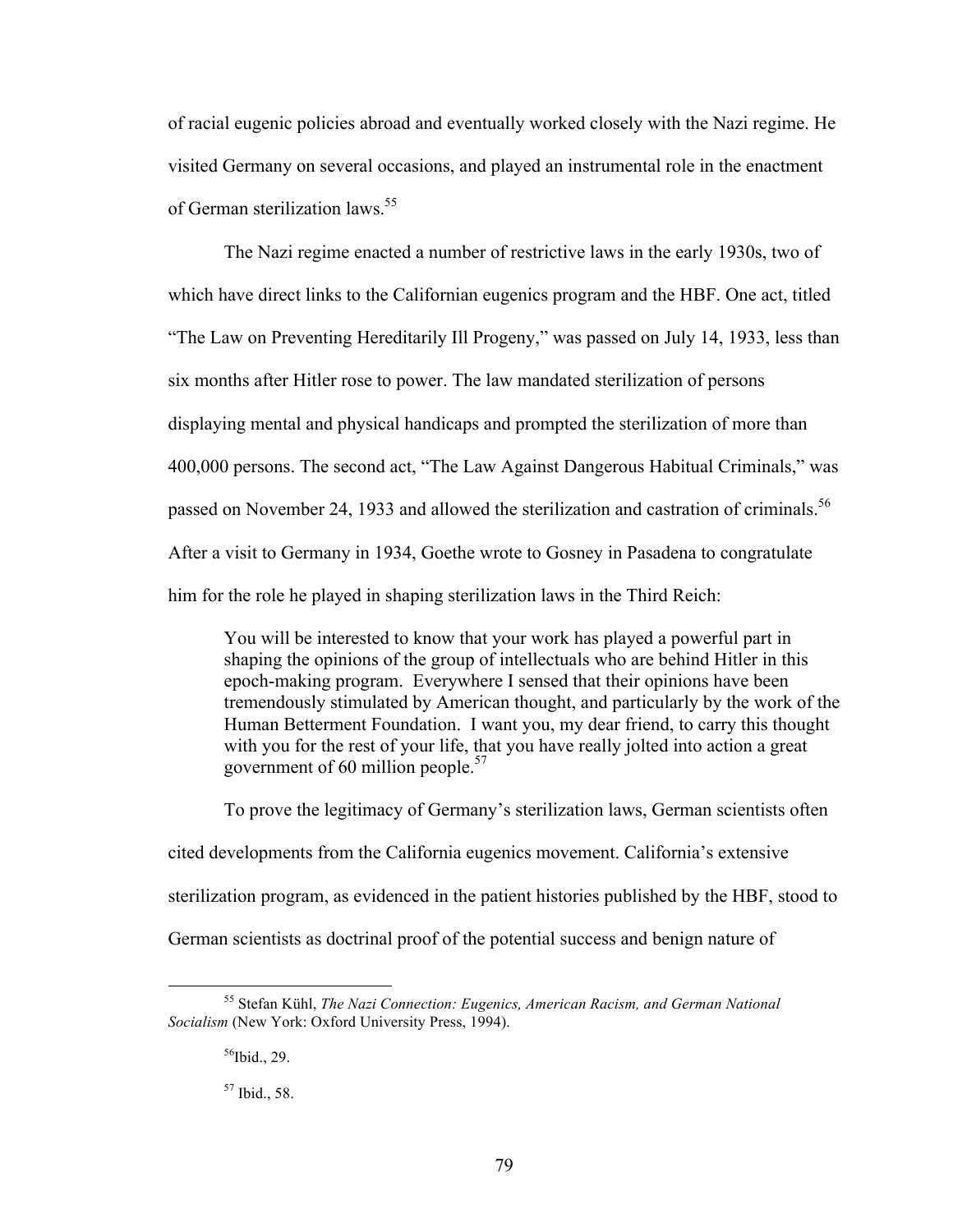sterilization procedures. They frequently portrayed Popenoe as a "eugenicist of international stature" and the Human Betterment Foundation as highly influential in the United States.<sup>58</sup> An American woman working for the American Committee on Maternal Health conducted a study of the 1933 German sterilization law and concluded that Gosney and Popenoe were highly influential in Germany, especially after *Sterilization for Human Betterment* was translated into German in 1930. She wrote in 1936, "The leaders in the sterilization movement in Germany tell one over and over again that their sterilization legislation was formulated after careful study of the California experiment under Mr. Gosney and Dr. Popenoe's leadership."<sup>59</sup> Popenoe himself noted the quality of the German sterilization law and commented that Germany was "proceeding toward a policy that will accord with the best thought of eugenicists in all civilized countries."<sup>60</sup>

A traveling eugenics exhibit from Germany further reveals the relationship between Nazi Germany and California. In 1934 Pasadena, home of the Human Betterment Foundation headquarters, hosted a traveling Nazi exhibit titled "Eugenics in New Germany." The exhibit was brought to California based on a desire among some public officials to implement an economic alternative to the social welfare programs of Franklin D. Roosevelt. Harold Doolittle of Southern California Edison and Ernest Carroll Moore, formerly of UCLA, told an audience in 1936 that California needed a

 <sup>58</sup> Ibid., 44.

<sup>59</sup> Reilly, *The Surgical Solution,* 106

<sup>60</sup> Paul Popenoe, "The German Sterilization Law," *The Journal of Heredity* 25, no. 7 (July 1934): 260.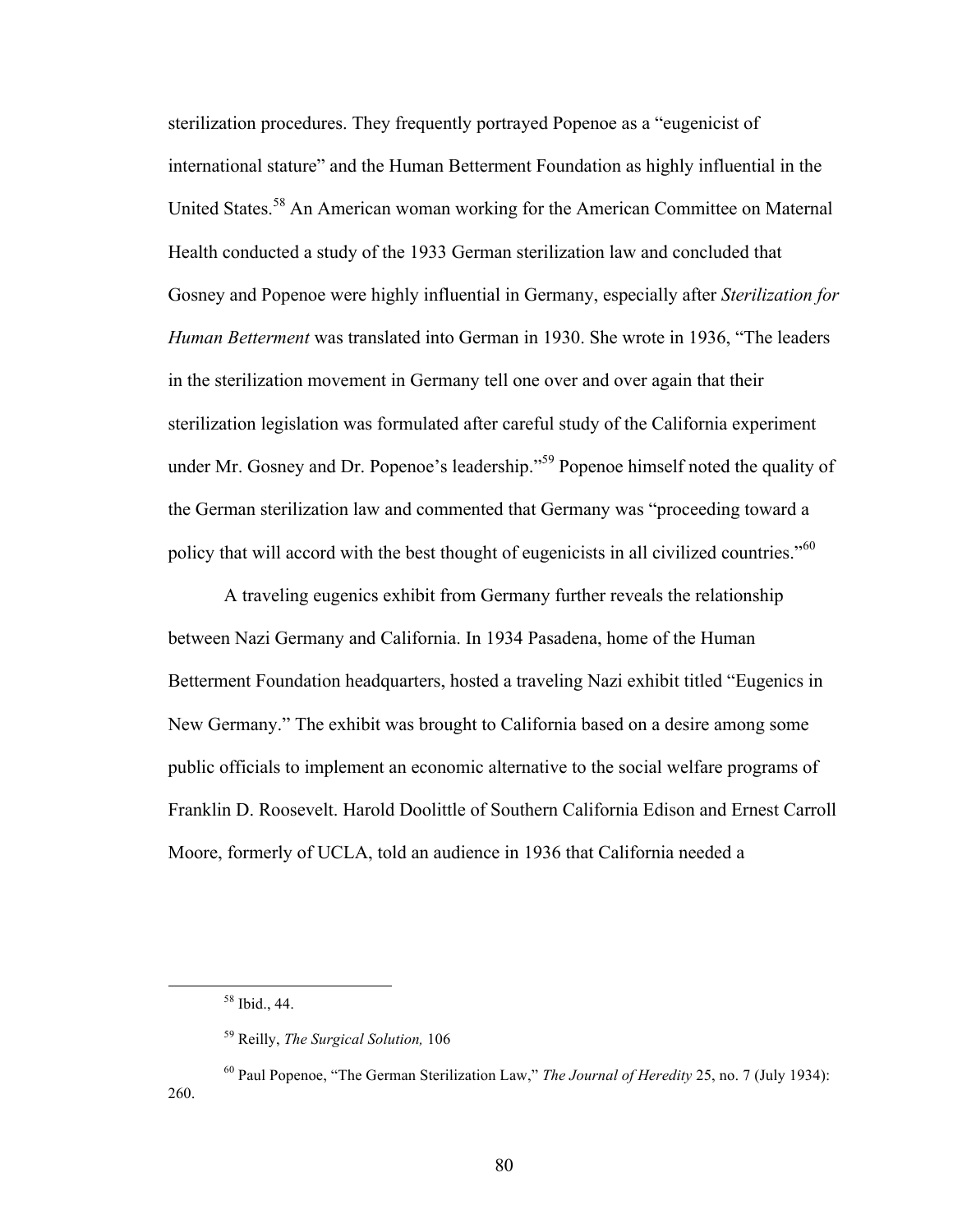"Republican New Deal" that should include "forcible expulsion of unemployed from relief roles, sterilization of the unfit, and war on radicals."<sup>61</sup>

The exhibit was brought to California in an attempt to popularize eugenics in the United States by demonstrating the success of Nazi health and hygiene programs. Funding for the exhibit came almost entirely from the Oberlaender Trust, which offered travel funding for Americans interested in German eugenics and promoted cultural exchanges between the United States and Germany in the 1930s. The Oberlaender Trust provided an initial stipend of \$25,000 for Eben Carey, an exhibition curator at the American Medical Association exhibit at Chicago's Century-of-Progress Exposition of 1933 and 1934, to travel to Dresden and meet with creators of the Nazi exhibit. The Oberlaender Trust later provided funds to the American Public Health Association to bring the exhibit to the United States.<sup>62</sup> The exhibit opened in Pasadena in 1934 to widespread interest by Pasadena residents. Presence of the exhibit in California, according to historians Rydell, Cogdell, and Largent, "gave *de facto* approval to mainline hereditarian views of eugenics."<sup>63</sup>

Of particular note is the difficulty that the exhibit sponsors had in finding host cities on the East Coast. Few cities outside of California agreed to welcome the exhibit, so California and Oregon were the only stops on the tour. The exhibit moved from Pasadena to Stockton, to the Los Angeles County Museum, and then to Sacramento before moving on to Salem, Oregon, in February 1935. Later that year, exhibit curator

 <sup>61</sup> Robert Rydell, Christina Cogdell, and Mark Largent, "The Nazi Eugenics Exhibit in the United States," in *Popular Eugenics,* 361.

 $62$  Officials from the APHA included Homer Calver, William W. Peter, Haven Emerson, and Louis Dublin. See Rydell, Cogdell, and Largent, "The Nazi Eugenics Exhibit in the United States," 361.

<sup>63</sup> Rydell, Cogdell, and Largent, "The Nazi Eugenics Exhibit in the United States," 359.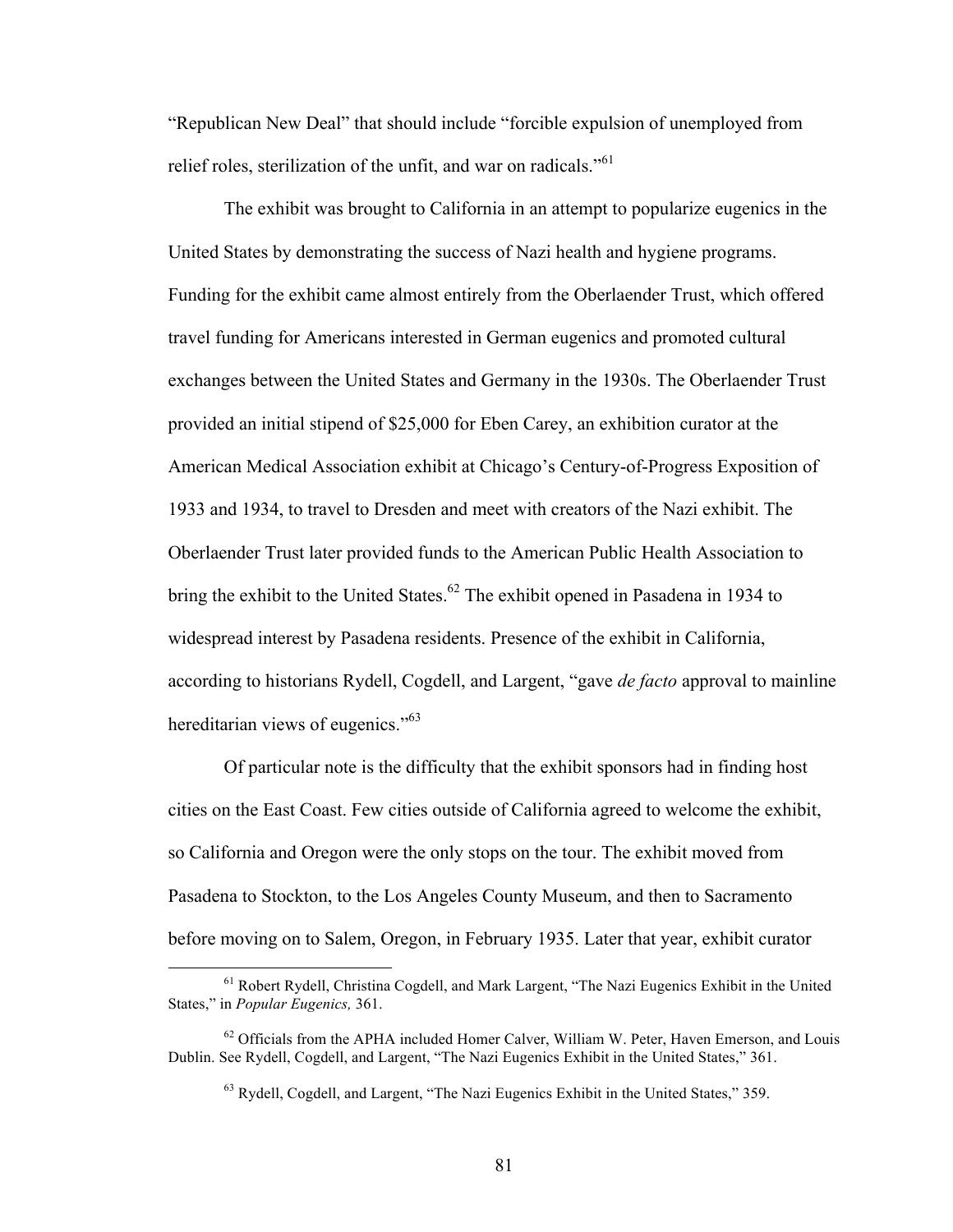Bruno Gebhard sought to make a permanent home for the exhibit in the New York Academy of Medicine, but the academy's directors declined after reading unfavorable reviews of the exhibit's merit. The exhibit eventually found a permanent home at the Buffalo Museum of Science until 1942, when America's involvement in the war against Germany caused curators to consider the exhibit a liability. The exhibit was destroyed in 1943 and most of its associated records were incinerated.<sup>64</sup>

The international and domestic reach of the HBF continued to grow in the 1930s and won its greatest influence in the pages of the most prominent daily newspaper in the state, the *Los Angeles Times*. Throughout the decade the *LA Times* informed readers of the benefits of eugenic practices through published references to the HBF efforts to affect sterilization policies around the world. Much of this work was a result of HBF collaboration with *LA Times* publisher Harry Chandler, "the man most responsible for molding the distinctive character of Los Angeles."<sup>65</sup> Chandler was a member of the HBF and a highly successful investor who turned the *LA Times* into an outlet for his own values. According to historian Robert Gottlieb, "Political or social objectives were either extensions of, or subservient to, Chandler's goals of creating an economic empire."<sup>66</sup> From the time he joined the *LA Times* staff as a clerk in the 1880s, Chandler established a reputation as an ambitious and ruthless business investor and he eventually became a dominant economic force in southern California real estate. By the 1930s, Chandler was

<sup>&</sup>lt;sup>64</sup> Ibid., 359-384.

<sup>65</sup> Robert Gottlieb and Irene Wolt, *Thinking Big: The Story of the Los Angeles Times and Their Influence on Southern California* (New York: G.P. Putnam's Sons, 1977), 126.

<sup>66</sup> Ibid., 124.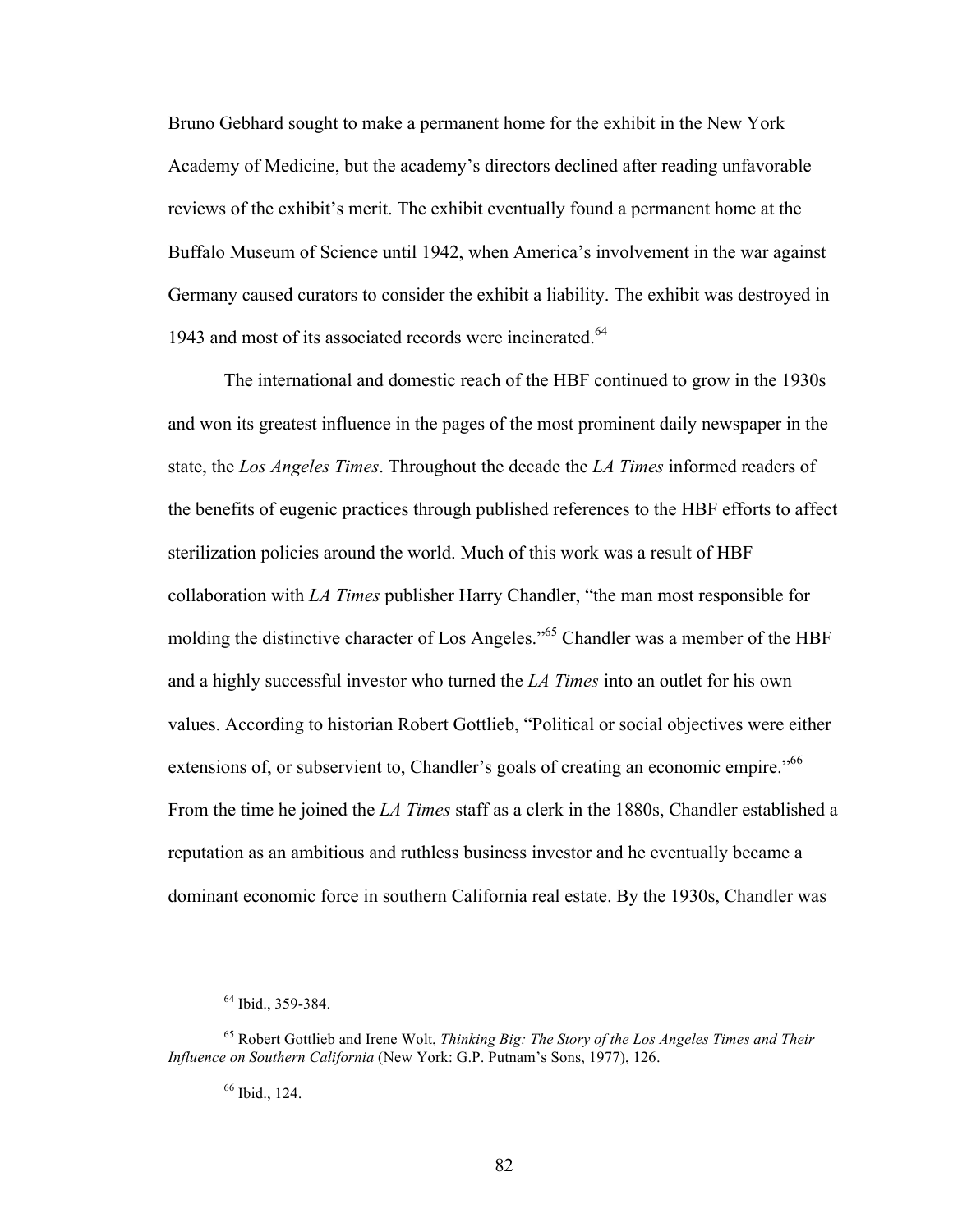estimated to be the eleventh richest man in the world, and, according to Senator Hiram Johnson, "probably the richest man in Southern California, perhaps in all the West."<sup>67</sup>

In 1935 Chandler asked veteran *Times* reporter Fred S. Hogue to write a weekly column on eugenics, and for six years Hogue discussed the major points of eugenic thought in his weekly column, "Social Eugenics." A thorough examination of all 283 of his articles reveals that the *Los Angeles Times* blatantly promoted mainline eugenics throughout the late 1930s and early 1940s. Additionally, the influence of the HBF on Hogue's writing is immediately apparent; Hogue referenced the HBF on average once every two months and frequently cited material written by Popenoe and Gosney. In numerous articles he attacked current genetic research that contradicted the basic tenets of eugenics. He also challenged opponents of eugenic practices, including critics from the Catholic Church and others associated with the highly publicized case of Ann Cooper Hewitt.<sup>68</sup>

The Hewitt case illustrates the declining influence of eugenics in California, and Hogue fought the negative attention with a publicity campaign of his own. The famous 1936 trial involved a woman from San Francisco named Ann Cooper Hewitt, age 21, who sued her mother for consenting to a sterilization operation while receiving an appendectomy. She accused her mother of ordering the operation in order to prevent Hewitt from receiving an inheritance, as a stipulation of her mother's will dictated that Hewitt did not qualify for the inheritance if she did not produce any children. Her mother

 $67$  Ibid., 94-120.

<sup>68</sup> Fred S. Hogue, "Social Eugenics," *Los Angeles Times,* September 1, 1935; Hogue, "Social Eugenics," *Los Angeles Times,* September 6, 1936; Hogue, "Social Eugenics," *Los Angeles Times,* June 19, 1938. Hogue, "Social Eugenics," July 21, 1935; and Hogue, "Social Eugenics," February 2, 1936.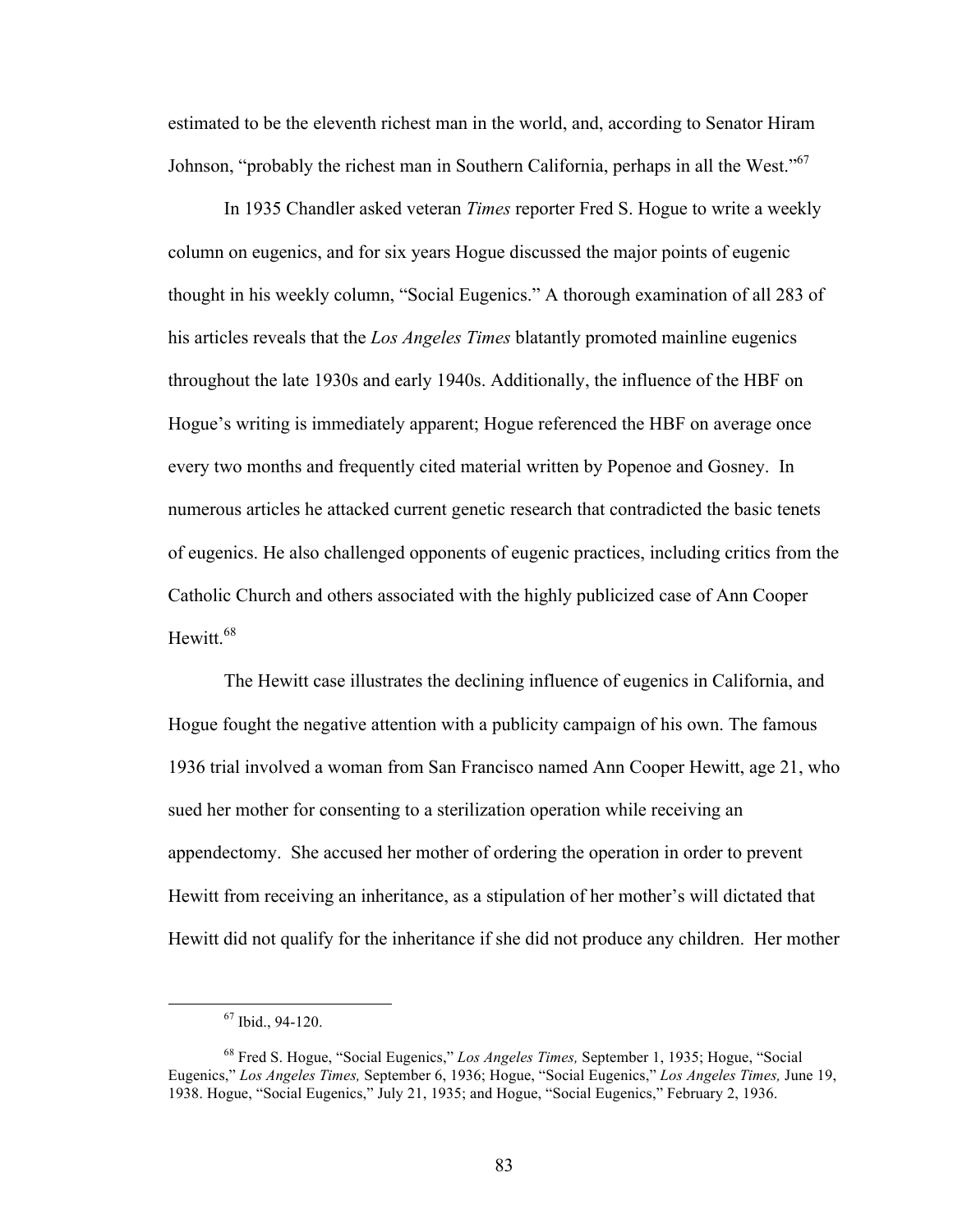also disapproved of Hewitt's current suitor. Hewitt was not considered "feeble- minded." Her upper-class social status brought intense media attention, from the *New York Times* in particular. The case attracted national attention and very negative publicity for the eugenics movement in California, and Hogue used his weekly column to challenge the validity of the case.<sup>69</sup>

Hogue also touted the German sterilization law as a successful model for American eugenic reform and maintained his support for accelerated German sterilization practices.<sup>70</sup> While the atrocities committed by Hitler were unfortunate, Hogue admitted, "the movement he has inaugurated for human betterment will live when all his follies are forgotten."<sup>71</sup> As late as 1940 Hogue called for increased sterilizations in order to compete with Germany: "Shall we coddle our physical and mental defectives and permit them to continue to breed until Germany shall be able to face us with armed forces that are physically our superiors?"<sup>72</sup> Hogue in effect used the threat posed by Germany to call for increased eugenic reforms for nationalistic purposes.

As an employee of the *LA Times,* Hogue could not have stated his extreme views without the approval of Chandler, nor would Chandler have approved the column if he did not support its content. It is possible that Hogue did in fact believe everything that he wrote in the weekly column, but more than likely he served as a pawn in a grander

<sup>&</sup>lt;sup>69</sup> For more information on the trial, see Wendy Kline, "A New Deal for the Child: Ann Cooper Hewitt and Sterilization in the 1930s," in *Popular Eugenics,* 17-43.

 $\frac{70}{10}$  Estimates indicate that the number of persons sterilized under the German eugenic law exceeded 250,000 between January 1, 1934, and January 1, 1937. See Hogue, "Social Eugenics," July 11, 1937.

<sup>71</sup> Hogue, "Social Eugenics," February 9, 1936.

<sup>71</sup> Hogue, "Social Eugenics," July 14, 1940.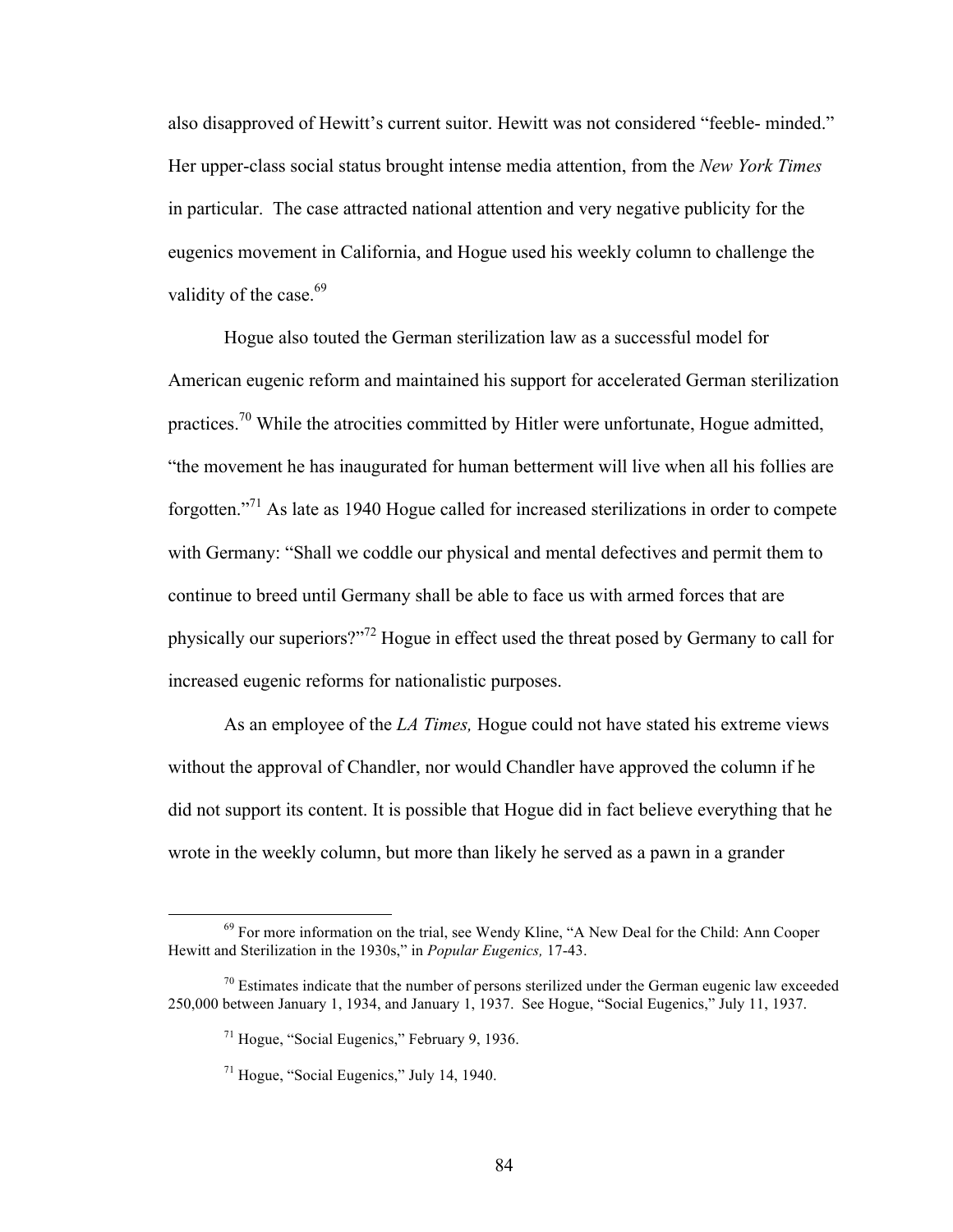scheme conceived by his boss. Chandler was very secretive about his personal life, but throughout his career as publisher of the *LA Times* he used his newspaper to improve the public perception of Los Angeles, a tactic known as "boosterism." Eugenics fit neatly into his agenda to heighten the character of the population. Chandler's involvement in the HBF was merely an extension of his own dream of a pristine southern California.<sup>73</sup> Hogue worked to promote that dream until the column was discontinued in 1941. Reasons for the termination of the "Social Eugenics" column remain unclear, but the acceptance of eugenic thought in America was in substantial decline by 1941. What is impressive is the fact that the column existed in the late 1930s, as many other leading eugenic organizations had fallen into obscurity.

While adults in southern California read "Social Eugenics" in the *LA Times*, students in California learned about eugenics in the public school setting. Leading American eugenic organizations such as the HBF listed education as an explicit goal in their mission statements and ensured that eugenics was included in the high school curriculum. In a quantitative analysis of 41 high school biology textbooks used in classrooms from 1914 to 1948, historian Steven Selden reports that over 87 percent of textbooks included information on eugenics and more than 70 percent of them recommended eugenics as a legitimate science.<sup>74</sup> These textbooks became the guiding source of curriculum development for educators throughout the United States, and classrooms in California were no exception. Teachers relied on texts to structure their courses, and the prevalence of eugenics in the classroom attested that students learned the

 <sup>73</sup> Starr, *Material Dreams,* 102-103.

<sup>74</sup> Steven Selden, *Inheriting Shame: The Story of Eugenics and Racism in America* (New York: Teachers College Press, Columbia University, 1999), 64.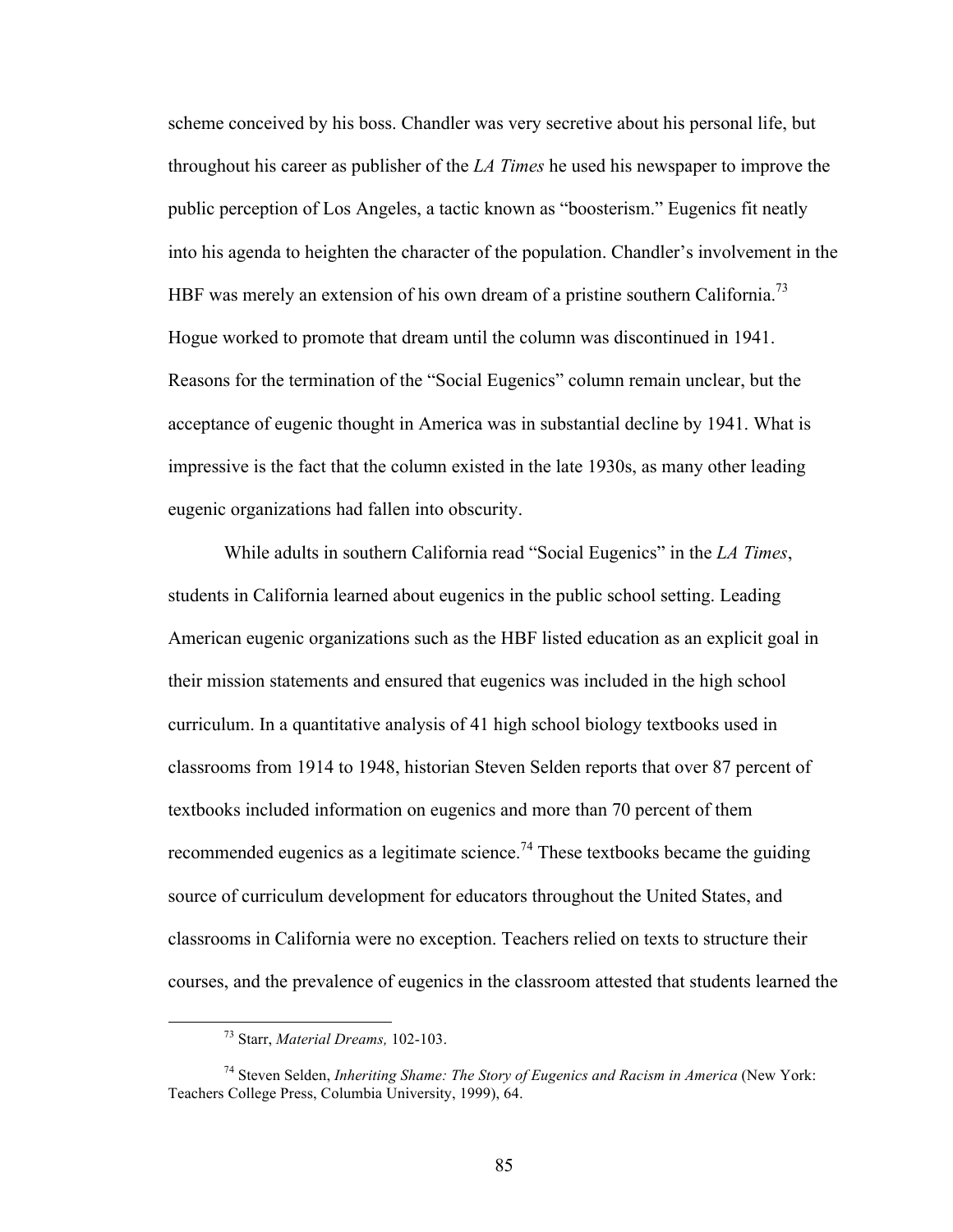guiding tenets of eugenic thought.<sup>75</sup> The California high school curriculum during the 1930s reinforced the eugenics idea that lower-class whites were degenerates who could transmit inferior genes to successive generations. In textbooks for biology, sociology, and home management, students learned that mental defectives passed on defects to their children and that the best methods to prevent such breeding habits were sterilization and proper marriage practices. Classroom discussions on family, crime, and poverty often involved mention of heredity and eugenics.<sup>76</sup>

Eugenicists also pushed forward measures to increase the segregation of California public schools based on principles of intellectual superiority. The leading developer of the Stanford-Binet IQ test, Lewis Terman, was a prominent psychometrician at Stanford University and a founding member of the Human Betterment Foundation. He and his disciples at Stanford University began to test students at California public schools in the early 1920s, a process that led to the establishment of vocational schools for migrant students.<sup>77</sup> Most affected by the intelligence tests were Mexican immigrants, whom California officials channeled into alternative schools based on intelligence test results. IQ tests verified to school board officials in a scientific manner that Mexicans were intellectually inferior.<sup>78</sup> Segregation of perceived inferiors was another goal of

 $<sup>75</sup>$  Prior to the establishment of textbook adoption measures in the 1970s, most school districts</sup> purchased textbooks based on popularity or affordability. Though California would eventually become the standard in textbook selection and would guide curriculum standards throughout the nation, textbooks in the 1930s remained highly diverse.

<sup>76</sup> Peter LaChapelle, *Proud to Be an Okie: Cultural Politics, Country Music, and Migration to Southern California* (Berkeley: University of California Press, 2007), 34; on the relegation of poor whites to "white trash" status, see Goddard, *The Kallikak Family;* and Rafter, *White Trash.*

<sup>77</sup> For more on Terman and the foundations of IQ testing, see Henry L. Minton, *Lewis M. Terman: Pioneer in Psychological Testing* (New York: New York University Press, 1988), 38-126.

<sup>78</sup> Stern, *Eugenic Nation,* 95-97.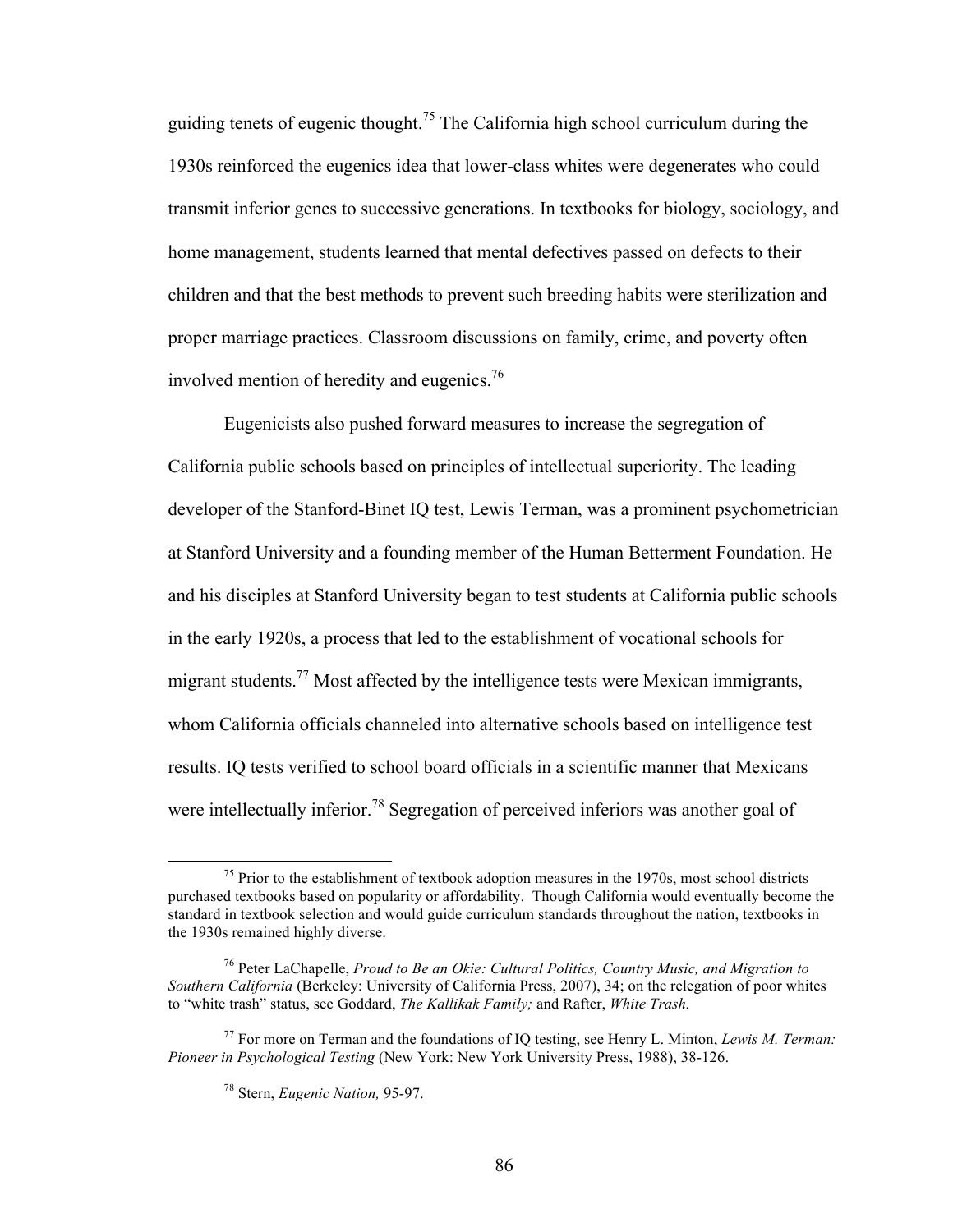eugenicists, and the efforts of Lewis Terman demonstrate the effectiveness of the HBF in implementing policies at the educational level.

Many college and university students in California also received thorough instruction on the principles of eugenics. Professors of biology and sociology often incorporated eugenics textbooks into their curriculum.<sup>79</sup> This comes as little surprise, considering that the membership of the Human Betterment Foundation included professors, deans, and presidents of most major California universities. Institutions represented by HBF members included the University of California, Los Angeles, the University of California, Berkeley, Stanford University, the University of Southern California, the California Institute of Technology (CalTech), as well as Harvard University.<sup>80</sup> HBF member Samuel J. Holmes taught courses with eugenic content at the University of California, Berkeley from 1919 well into the 1930s, and even authored a textbook entitled *The Trend of the Race.* Paul Popenoe published a revised edition of *Applied Eugenics* in 1933 to stay current with the times. Lewis Terman conducted extensive research on the genetics of genius at Stanford. Nobel prize-winning physicist Robert Millikan, also a member of the HBF, joined the faculty of CalTech in Pasadena and served as president of the university from 1921 to 1945. Presidents of these major institutions lured prominent hereditarians to their facilities during the early decades of the

 <sup>79</sup> Examples of textbooks used in California universities include F.G. Crookshank, *A Mongol in Our Midst: The Study of Man and His Three Faces* (New York: E.P. Dutton & Company, 1924); Major Leonard Darwin, *What Is Eugenics?* (London: Watts & Co., 1928); Michael F. Guyer, *Being Well-Born: An Introduction to Heredity and Eugenics* (Indianapolis, IN: The Bobbs-Merrill Company, 1916); Samuel J. Holmes, *The Trend of the Race: A Study of Present Tendencies in the Biological Development of Civilized Humankind* (New York: Harcourt and Brace, 1921); Samuel J. Holmes, *The Eugenic Predicament* (New York: Harcourt and Brace, 1933); Thomas Hunt Morgan, *The Physical Basis of Heredity* (Philadelphia, PA: J.B. Lippincott Co., 1919); Thomas Hunt Morgan, *Evolution and Genetics* (Princeton, NJ: Princeton University Press, 1925); and Popenoe and Johnson, *Applied Eugenics*.

<sup>80</sup> See Appendix E.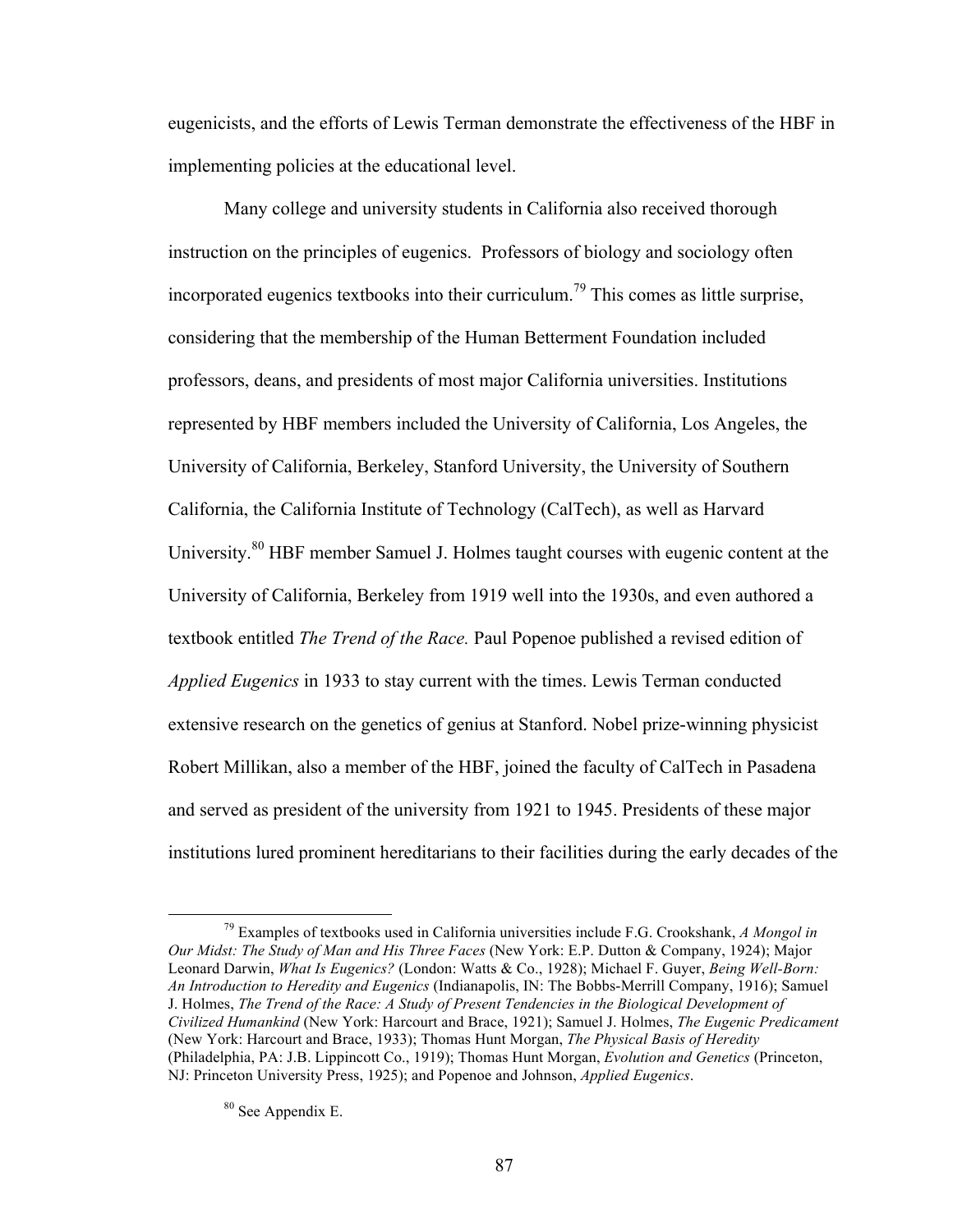twentieth century and helped to make California major academic institutions a bastion of hereditarian thought and eugenics.<sup>81</sup>

In 1938 the Human Betterment Foundation had not diminished in size, as east coast eugenic organizations had during the 1930s, and it continued to champion the cause of compulsory sterilization of the insane and feeble-minded. Despite the national decline in scientific and popular support for eugenics, Gosney and Popenoe in California believed that sterilization and segregation methods were the most potent public policy to prevent the increased propagation of the mentally and physically unfit. As listed in the mission statement of the HBF, the "first major problem is to investigate the possibilities for race betterment by eugenic sterilization, and to publish the results."<sup>82</sup> Such was the stated purpose of the final major publication of the organization, titled *Twenty-Eight Years of Sterilization in California*. In the pamphlet Popenoe called for the continuation of existing operations, but also extended the scope of the HBF's agenda by calling for extension of sterilization laws to include epileptics, criminals, and the handicapped.<sup>83</sup> He also argued for the increased application of intelligence tests to determine individuals who should be sterilized. Rather than silencing their rhetoric in the face of increased opposition, the HBF turned up the volume. Popenoe concluded *28 Years* with a call to service: "all evidence justifies sterilization as one of the indispensable measures that must be included in any fundamental and humanitarian program."<sup>84</sup>

 <sup>81</sup> Biller, "Defending the Frontier," 35-40.

<sup>82</sup> Popenoe and Gosney, *Twenty-Eight Years of Sterilization in California,* 40.

<sup>83</sup> Ibid., 14-25.

<sup>84</sup> Ibid., 37-38.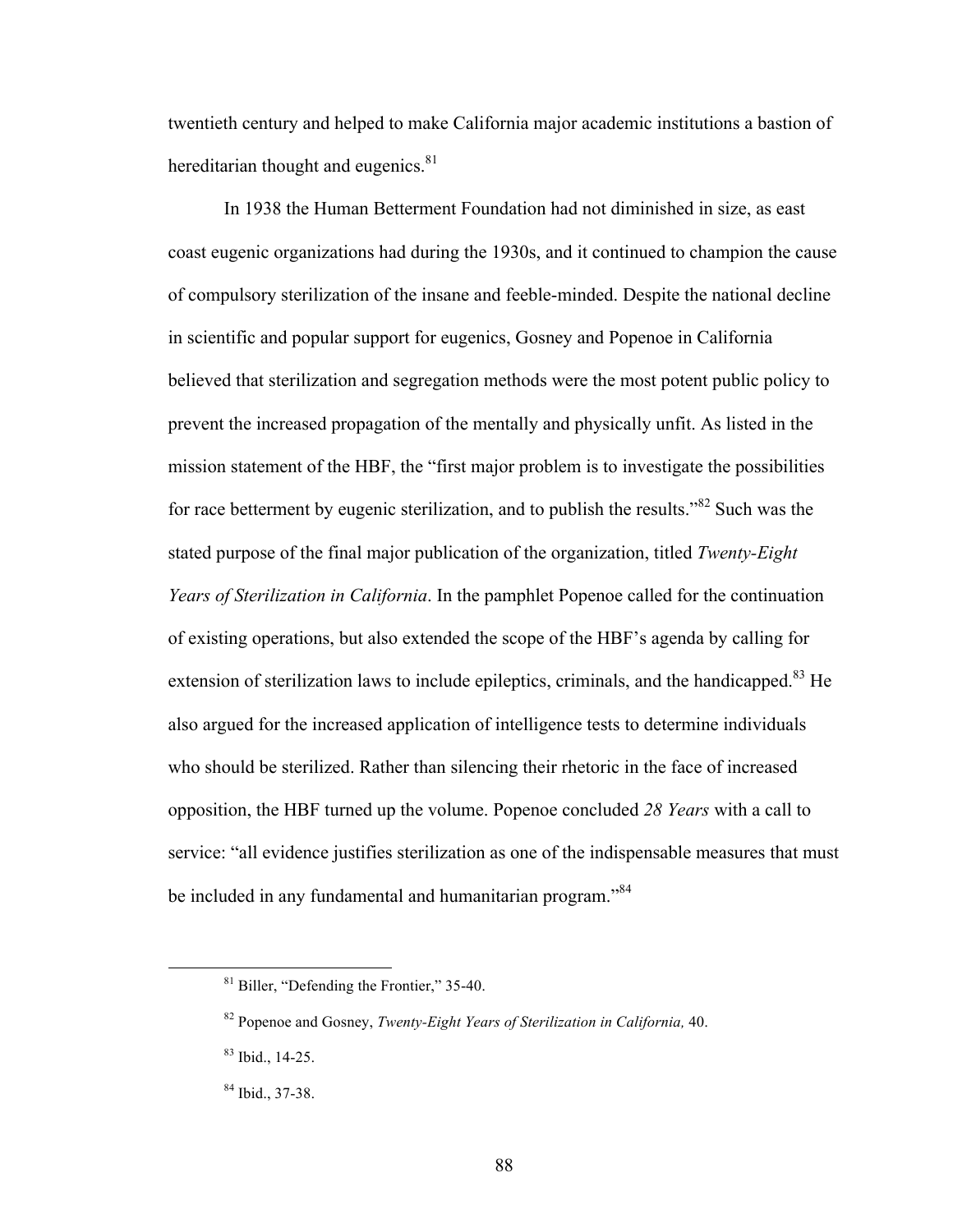Throughout the 1930s leading eugenicists in California continued to spread the word of the potential benefits of a nationwide eugenic program. Far from backing down or adapting their rhetoric to align with contemporary genetic thought, the Human Betterment Foundation, medical professionals, and state officials perpetuated the language of mainline eugenic thought. They emphasized the need for increased sterilization laws and encouraged doctors in state hospitals, as well as private physicians, to proceed with the eugenic campaign. To eugenicists in California the potential importance of restrictive eugenic practices trumped any potential risks and transcended any challenges from the scientific community.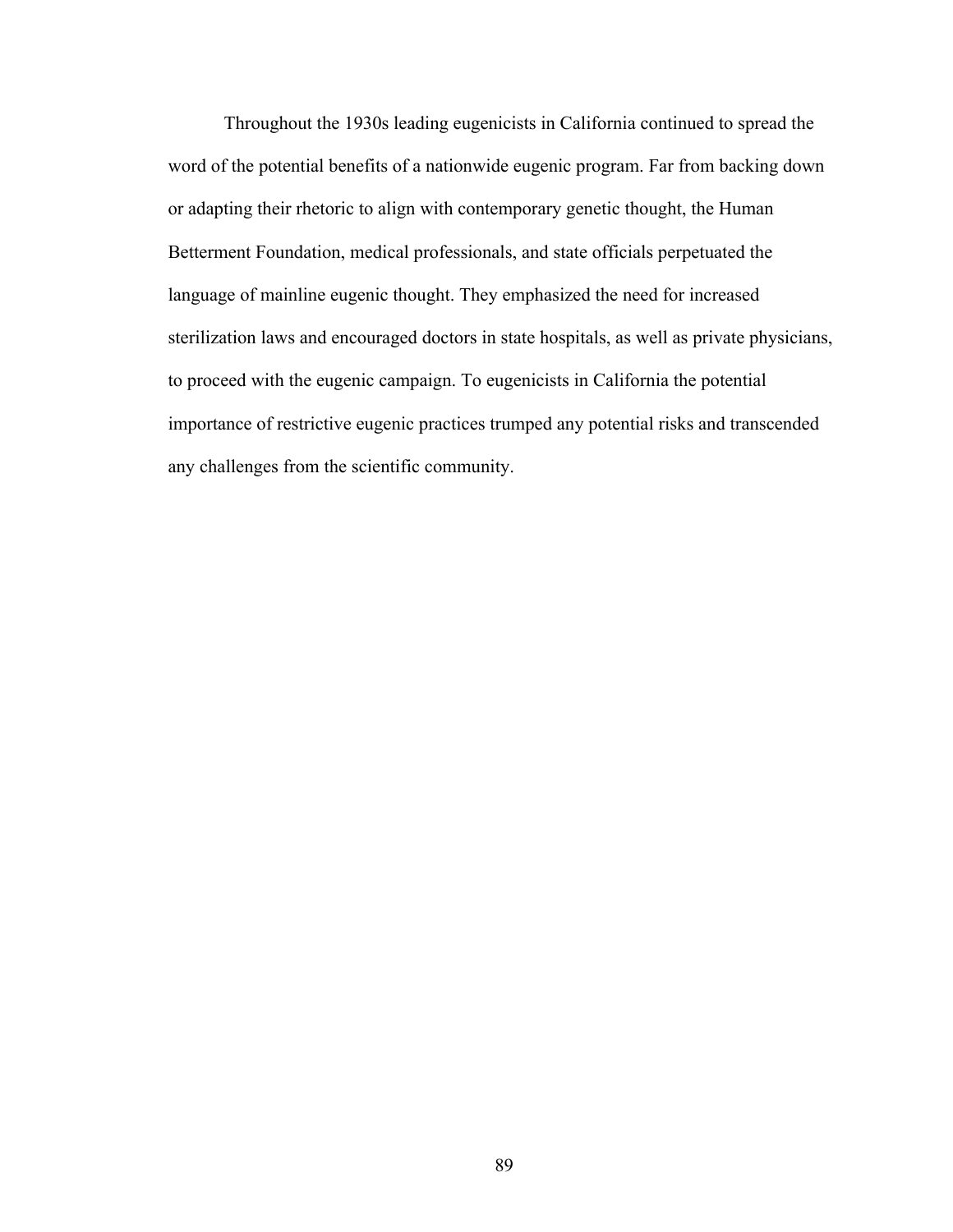#### **CHAPTER 5**

#### **Conclusion**

After Gosney's death in 1942, the Human Betterment Foundation closed its doors and Gosney's family reallocated the organization's funds toward the Gosney research fund at CalTech. Involvement in the war against Germany resulted in the decline of eugenic sterilizations in California, although the practice continued through the 1970s.<sup>1</sup> While the rest of the nation witnessed the gradual decline in the momentum of eugenics, California's leaders of the eugenics movement remained convinced that they were on the right side of history. As early as 1915 Paul Popenoe wrote, "We eugenists have a stronger faith, because it is based on things that can be seen, and that can even be measured. We think that we can prove that it is man who makes the environment, not the environment which makes man."<sup>2</sup>

The movement in California slowed down after the Second World War and eugenicists in the state shifted their rhetoric towards family planning and "positive" eugenic practices of better breeding. Ultimately, California's program of sterilization resulted in the restriction of the fundamental right of reproduction of more than 20,000 men and women caught up in the institutional system. It is highly likely that the official number of sterilizations is far lower than the actual total, as historian Alexandra Minna Stern emphasizes. She argues that there are five reasons to suspect inaccurate record keeping: first, regulations surrounding the confidentiality of patients may have led to the loss or destruction of documents; second, the number of operations reported by state

<sup>&</sup>lt;u>1</u> <sup>1</sup> Reilly, *The Surgical Solution*, 101; and Stern, "Sterilized in the Name of Public Health," 1128.

<sup>2</sup> Paul Popenoe, "Nature or Nurture?," *Journal of Heredity* 6 (May 1915): 227.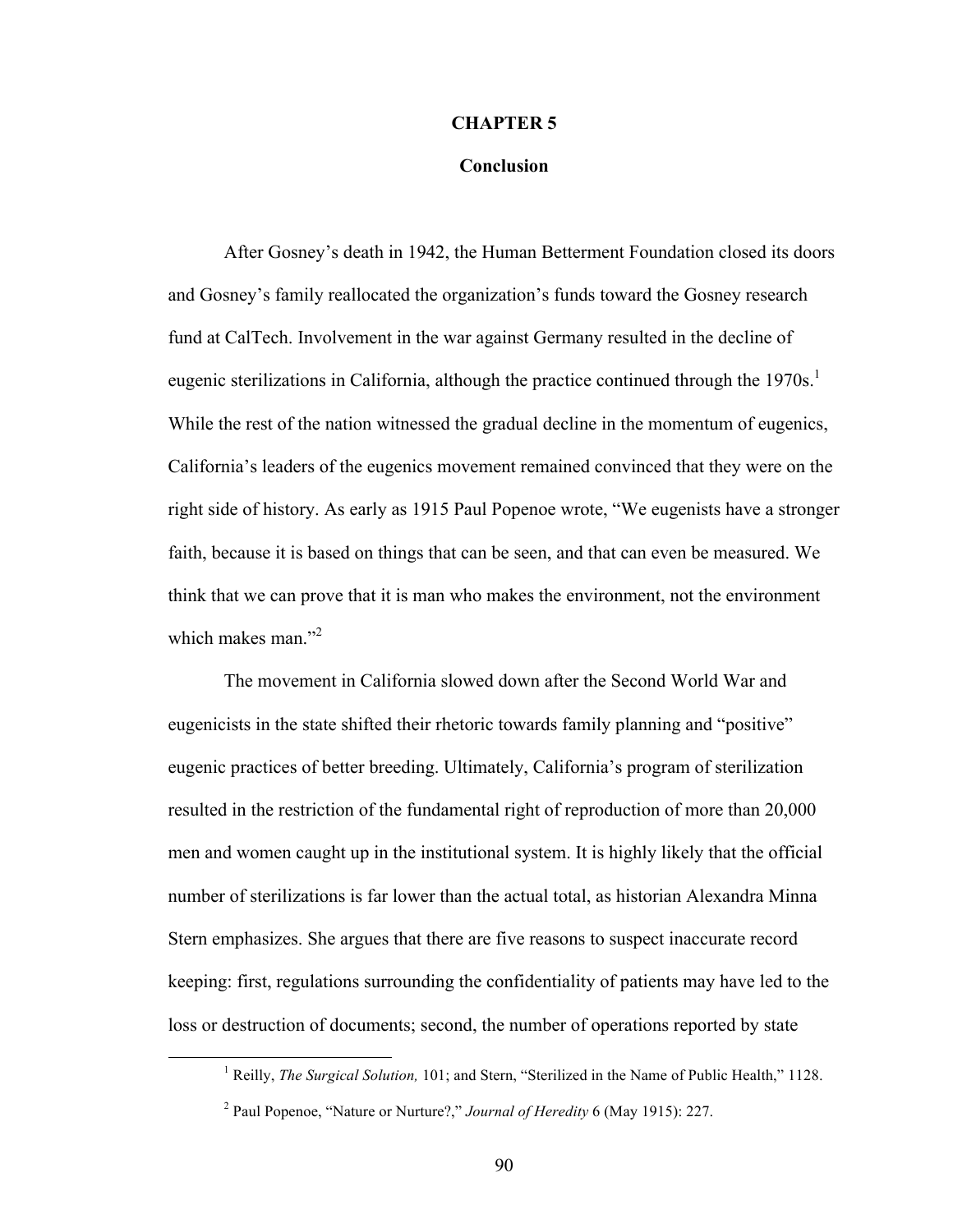prisons is extremely low, suggesting that surgeries conducted illegally in state prisons may have gone unreported; third, there exist many cases of female delinquents sent to institutions "for sterilization only;" fourth, Paul Popenoe himself stated that physicians in county facilities and in private practice performed salpingectomies in numbers comparable to the Department of Institutions; and fifth, the distinction between choice and coercion is typically vague, particularly because patients and their families were often convinced that sterilization possessed therapeutic benefits and was mandatory for dismissal.<sup>3</sup>

Eugenics remains part of American society even in the twenty-first century, and many of the socioeconomic factors that shaped the eugenics movement in the earlynineteenth century still affect Americans today. Taxpayers worry about the improper allocation of their hard-earned dollars towards welfare to support the poor, disabled, and mentally ill. The ongoing debate regarding immigration reform raises concerns about immigrants penetrating America's border to the south. In 1994 the controversial bestselling publication of Herrnstein and Murray, *The Bell Curve: Intelligence and Class Structure in American Life,* reintroduced arguments concerning the inherent limitations of the abilities of minority groups in American society. Reminiscent of similar sociological methods among early eugenicists, the authors provided statistical charts and graphs to demonstrate the intelligence capacity of various demographic groups and the relationship of IQ to crime, poverty, race, welfare, and unemployment.<sup>4</sup>

 <sup>3</sup>  $3$  Stern, Eugenic Nation, 109-110.

<sup>4</sup> Herrnstein and Murray, *The Bell Curve.*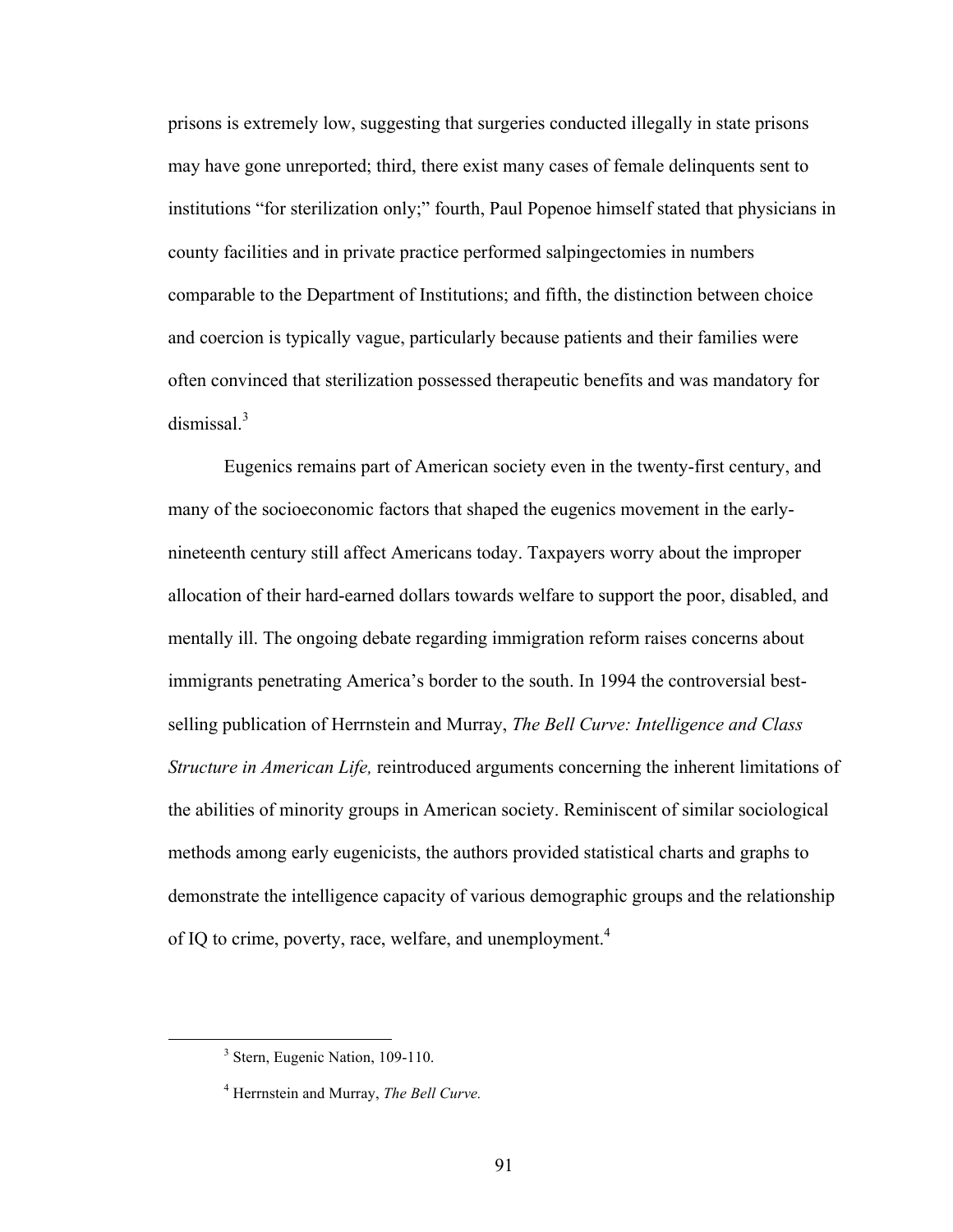Principles of eugenics are often subtly concealed in modern birthing practices. Examinations seemingly as benign as genetic counseling and prenatal screening reflect notions of "positive" eugenics, in which families seek to produce a genetically sound offspring. Modern practices of selective reproduction are now associated with the conceptual terms of "newgenics," "designer babies," and "procreative beneficence." The rise of new technologies makes eugenics more accessible for couples who want to provide themselves and their offspring with the most convenient life possible. Many such technologies have been commercialized for widespread public access—such as preimplantation genetic diagnosis and in-vitro fertilization—that allow parents to screen each other's DNA for predisposition to certain genetic conditions. The state of California now offers state funding for prenatal screening and works to ensure the screens are available to all pregnant women in the state.<sup>5</sup> Additionally, the Human Genome Project reignites feelings of genetic predestination by prompting individuals to question their ability to shape their own future. Linda and Edward McCabe argue that "the Human Genome Project often contain[s] genetic deterministic meanings, implying a reduction of an individual's identity, future, and fate to that person's genes."<sup>6</sup>

Eugenic campaigns continue to emerge in isolated pockets in California, of which the 148 documented cases of sterilizations from 2006 to 2010 are only the most recent chapter. Another particularly alarming public eugenic campaign comes from a family planning organization called Project Prevention (formerly known as CRACK, or Children

 $rac{1}{5}$ <sup>5</sup> California Department of Public Health. "California Prenatal Screening Program." State of California, 2013. http://www.cdph.ca.gov/programs/pns/Pages/default.aspx

<sup>&</sup>lt;sup>6</sup> Linda L. McCabe and Edward R.B. McCabe. "Are We Entering a 'Perfect Storm' for a Resurgence of Eugenics? Science, Medicine, and Their Social Context." From Lombardo, ed. *A Century of Eugenics in America.* 193-218.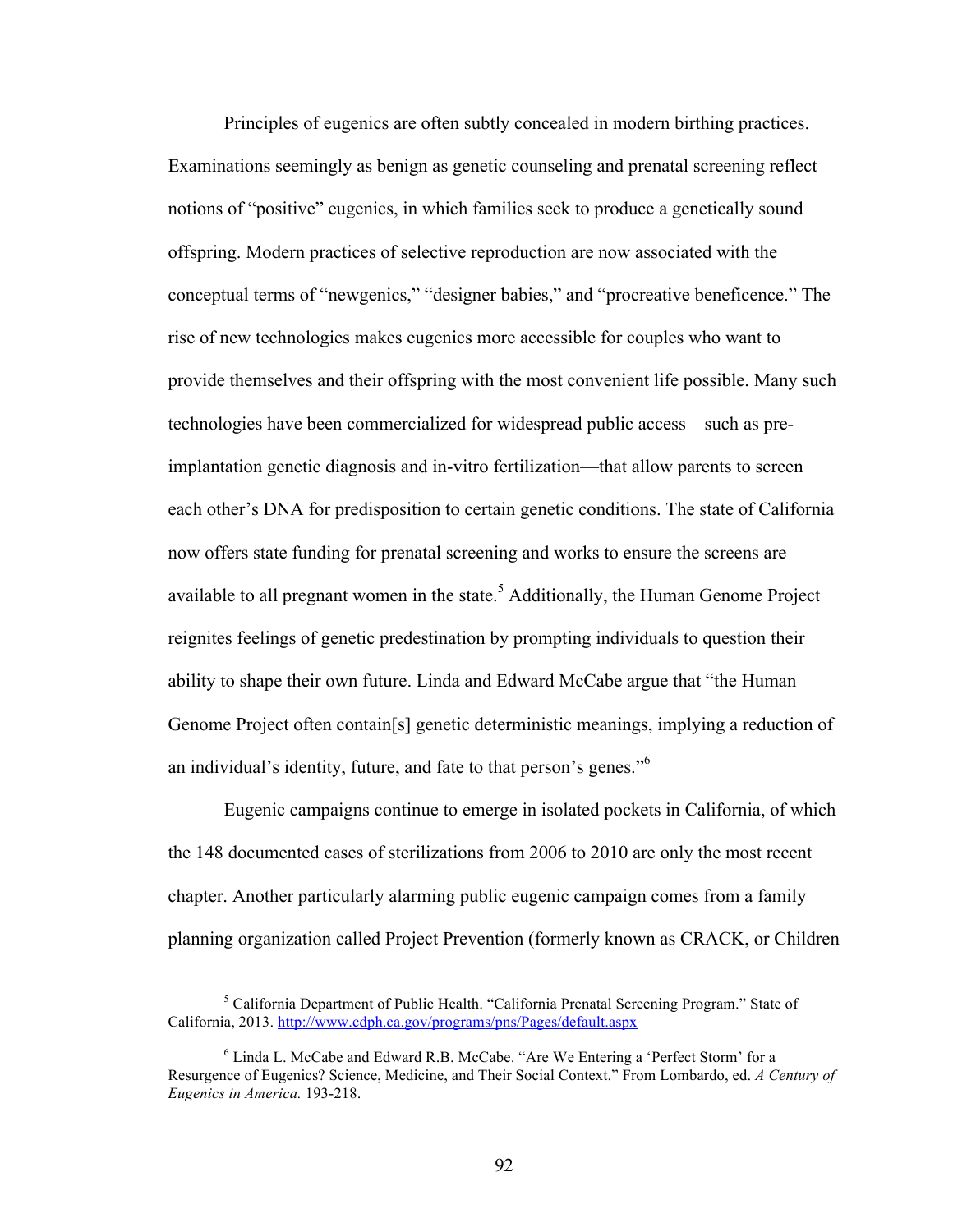Requiring a Caring Kommunity), which was founded by Barbara Harris in California in 1997. The non-profit organization, now based in North Carolina, offers \$300 to drug addicts for sterilizations or access to long-term birth control. As of December 2012, the organization claimed to have provided 4,348 addicts and alcoholics with financial aid.<sup>7</sup> Under the guise of humanitarian assistance, Project Prevention has advertised their program with billboards in low-income neighborhoods using eugenic slogans such as "She has her Daddy's eyes and her Mommy's heroin addiction."<sup>8</sup> The group remains active in the United States and the United Kingdom, as no federal or state laws prohibit their activity.<sup>9</sup>

An examination of the history of eugenics provides insight into the uses and misuses of genetics in society today.<sup>10</sup> The historical efforts to deprive individuals of full rights to citizenship informs the debate surrounding ethical practices of modern eugenic campaigns. Much of the evidence used today to support eugenic claims remains highly contested. Even in situations associated with modern "newgenics," men and women are entitled to reproductive freedom, privacy, and autonomy. It is imperative that physicians learn of the historical and dystopian implications of eugenics and appropriately educate their patients. Failure to do so could result in further stratification of society, or at the most extreme, a community reminiscent of *Brave New World,* Aldous Huxley's

 $\frac{1}{7}$ Project Prevention. http://www.ProjectPrevention.org

<sup>8</sup> Jon Swaine. "Drug Addict Sterilized for Cash – But Can Barbara Harris Save Our Babies?" *The Telegraph UK.* 19 October 2010.

 $9$  Linda L. McCabe and Edward R.B. McCabe. "Are We Entering a 'Perfect Storm' for a Resurgence of Eugenics? Science, Medicine, and Their Social Context." From Lombardo, ed. *A Century of Eugenics in America,* 224.

 $10$  For more on the modern effects of eugenics, see Garland E. Allen, "Is a New Eugenics Afoot?" *Science* 294, no. 5540 (5 October 2001): 59-61.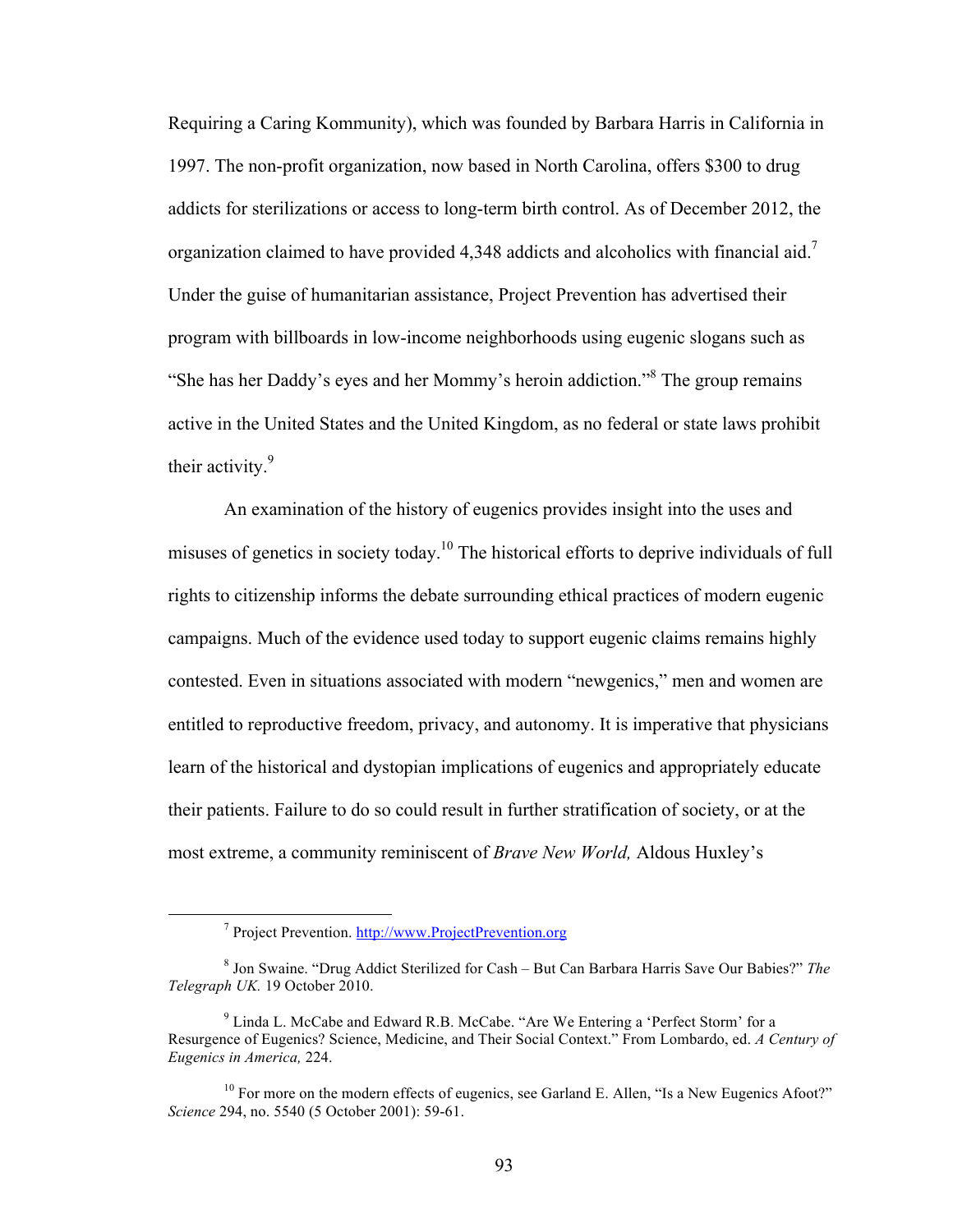dystopian novel on the potential misuses of genetic engineering*.* Additionally, a system of checks and balances ought to be in place to prevent operating physicians from attaining too much authority over patients' reproductive rights, particularly in state and federal institutions. Sterilization is a practice that inherently violates the freedom of patients, as women and men alike deserve the right to make their own reproductive decisions. Adequate education on the ramifications of such procedures must be provided to patients when they are fully lucid and sober—not under the coercive duress of childbirth or as a prerequisite for readmission to society.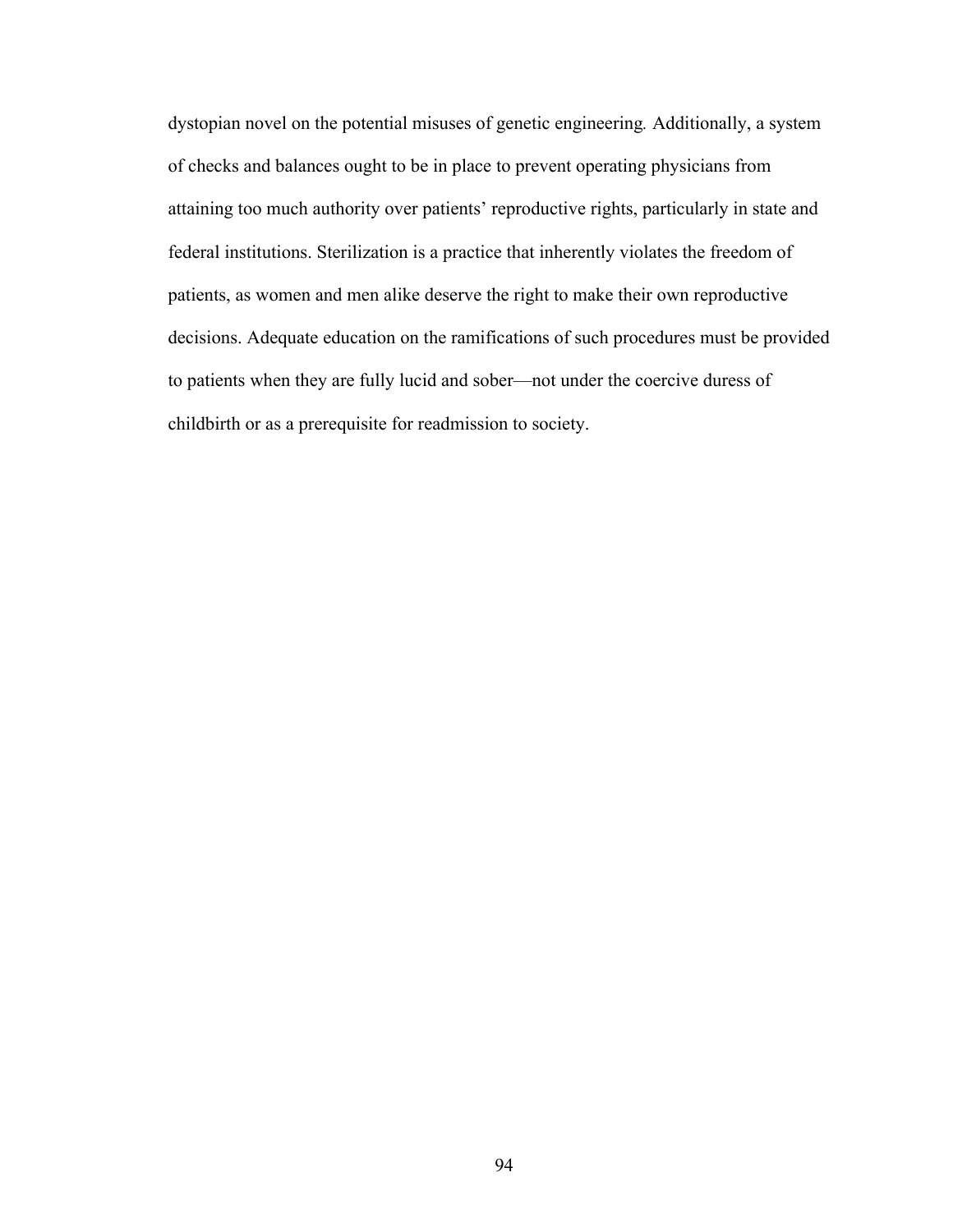# **APPENDIX SECTION**

|                                                   | Page |
|---------------------------------------------------|------|
|                                                   |      |
|                                                   |      |
|                                                   |      |
|                                                   |      |
| E. HUMAN BETTERMENT FOUNDATION MEMBERSHIP         |      |
| F. INTERNATIONAL CONTACTS OF THE HUMAN BETTERMENT |      |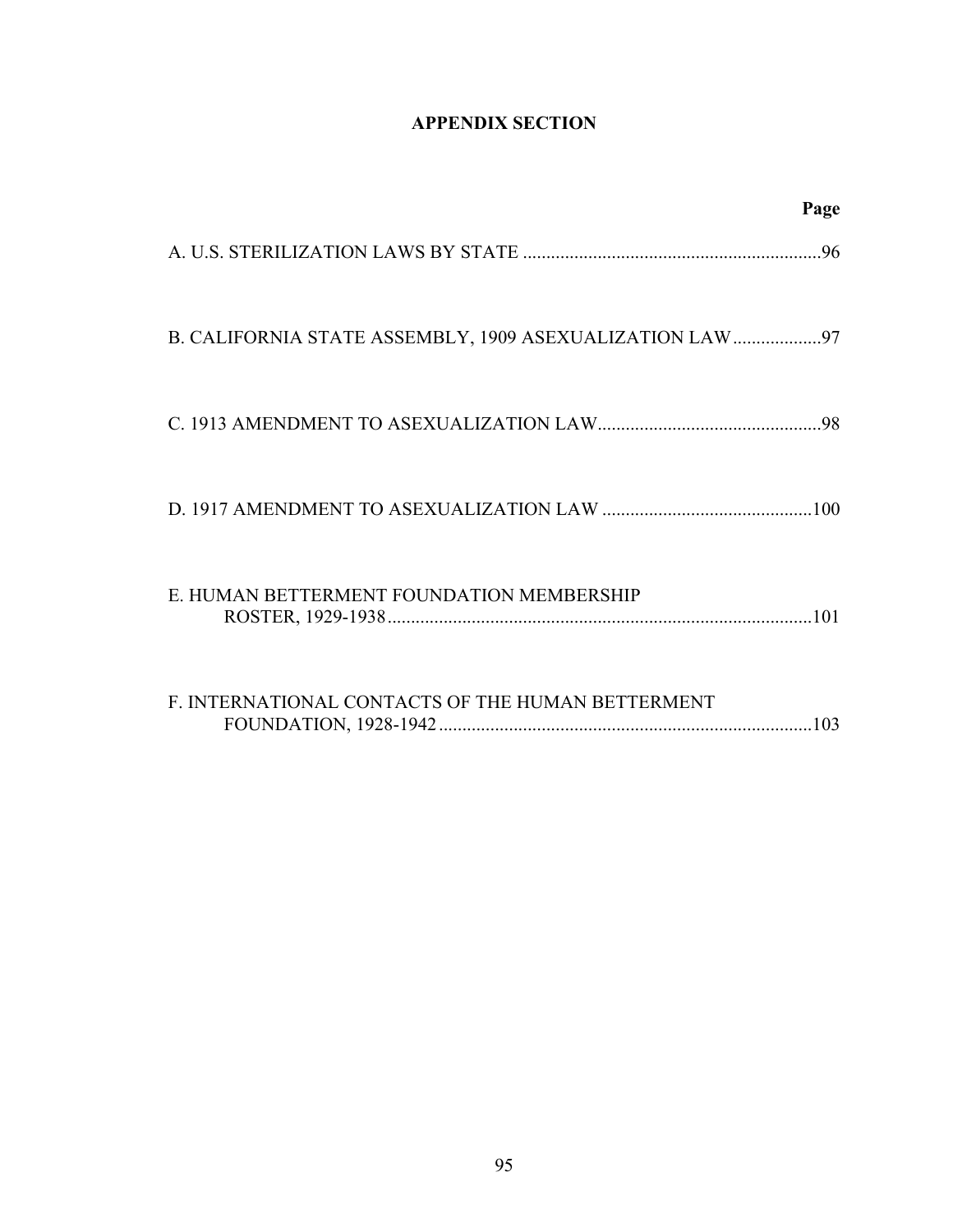# APPENDIX A: U.S. STERILIZATION LAWS BY STATE **<sup>1</sup>**

|                |                |          | Number of                |
|----------------|----------------|----------|--------------------------|
| <b>State</b>   | <b>Adopted</b> | Repealed | <i><b>Operations</b></i> |
| Indiana        | 1907           | 1974     | 2,424                    |
| Washington     | 1909           |          | 685                      |
| California     | 1909           | 1979     | 20,108                   |
| Connecticut    | 1909           | 1986     | 557                      |
| Nevada         | 1911           | 1961     | $\boldsymbol{0}$         |
| Iowa           | 1911           | 1977     | 1,910                    |
| New Jersey     | 1911           | 1920     | $\boldsymbol{0}$         |
| New York       | 1912           | 1920     | 42                       |
| Oregon         | 1917           | 1983     | 2,341                    |
| North Dakota   | 1913           | 1965     | 1,049                    |
| Kansas         | 1913           | 1965     | 3,032                    |
| Michigan       | 1913           | 1974     | 3,786                    |
| Wisconsin      | 1913           | 1977     | 1,823                    |
| Nebraska       | 1915           | 1969     | 902                      |
| South Dakota   | 1918           | 1974     | 789                      |
| New Hampshire  | 1918           | 1975     | 679                      |
| North Carolina | 1919           | 2003     | 6,851                    |
| Alabama        | 1919           | 1974     | 224                      |
| Montana        | 1923           | 1981     | 256                      |
| Delaware       | 1923           | 1985     | 945                      |
| Virginia       | 1924           | 1979     | 8,300                    |
| Idaho          | 1925           | 1971     | 38                       |
| Utah           | 1925           | 1988     | 772                      |
| Minnesota      | 1925           | 1974     | 2,350                    |
| Maine          | 1925           | 1981     | 326                      |
| Mississippi    | 1928           | 2008     | 683                      |
| West Virginia  | 1929           | 2013     | 98                       |
| Arizona        | 1929           | 1974     | 30                       |
| Vermont        | 1931           | 1967     | 253                      |
| Oklahoma       | 1931           | 1983     | 556                      |
| South Carolina | 1935           | 1985     | 277                      |
| Georgia        | 1937           | 1970     | 3,284                    |

 $\frac{1}{1}$ Lombardo, *Three Generations,* 294.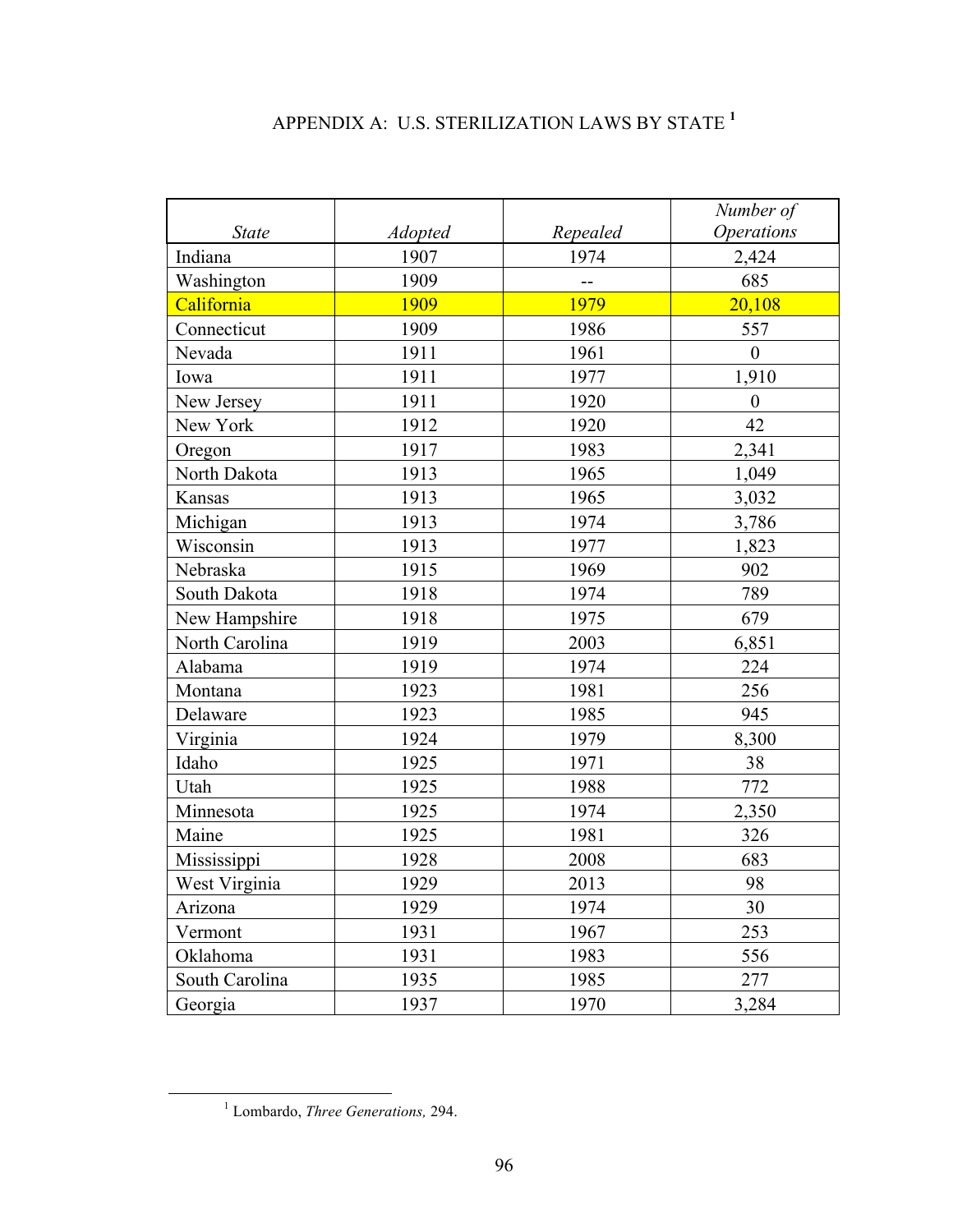# APPENDIX B: CALIFORNIA STATE ASSEMBLY, 1909 ASEXUALIZATION LAW <sup>2</sup>

# ASEXUALIZATION. ACT 247.

# *An act to permit asexualization of inmates of the state hospitals and the California Home for the Care and Training of Feeble-minded Children, and of convicts in the state prisons.*

[Approved April 26, 1909. Stats. 1909, p. 1093.]

SECTION 1. Whenever in the opinion of the medical superintendent of any state hospital, or the superintendent of the California Home for the Care and Training of Feeble-minded Children, or of the resident physician in any state prison, it would be beneficial and conducive to the benefit of the physical, mental or moral condition of any inmate of said state hospital, home, or state prison, to be asexualized, then such superintendent or resident physician shall call in consultation the general superintendent of state hospitals and the secretary of the state board of health, and they shall jointly examine into all the particulars of the case with the said superintendent or resident physician, and if in their opinion, or in the opinion of any two of them, asexualization will be beneficial to such inmate, patient or convict, they may perform the same; provided, that in the case of an inmate or convict confined in any of the state prisons of this state, such operation shall not be performed unless the said inmate or convict has been committed to a state prison in this or in some other state or country at least two times for some sexual offense, or at least three times for any other crime, and shall have given evidence while an inmate in a state prison in this state that he is a moral and sexual pervert; and provided further, that in the case of convicts sentenced to state prison for life who exhibit continued evidence of moral and sexual depravity, the right to asexualize them, as provided in this act, shall apply, whether they have been inmates of a state prison either in this or any other state or country more than one time.

<sup>&</sup>lt;sup>2</sup> "An Act to Permit Asexualization of Inmates of the State Hospitals and the Home for Feeble-Minded Children, and Convicts in State Prisons," *The Statues of California and Amendments to the Codes Passed at the Extra Session of the Thirty-Seventh Legislature* (Sacramento, 1909), 1093-1094. From *The Internet Archive.*

*http://www.archive.org/stream/generallawsofsta00calirich/generallawsofsta00calirich\_djvu.txt* (accessed September 10, 2013).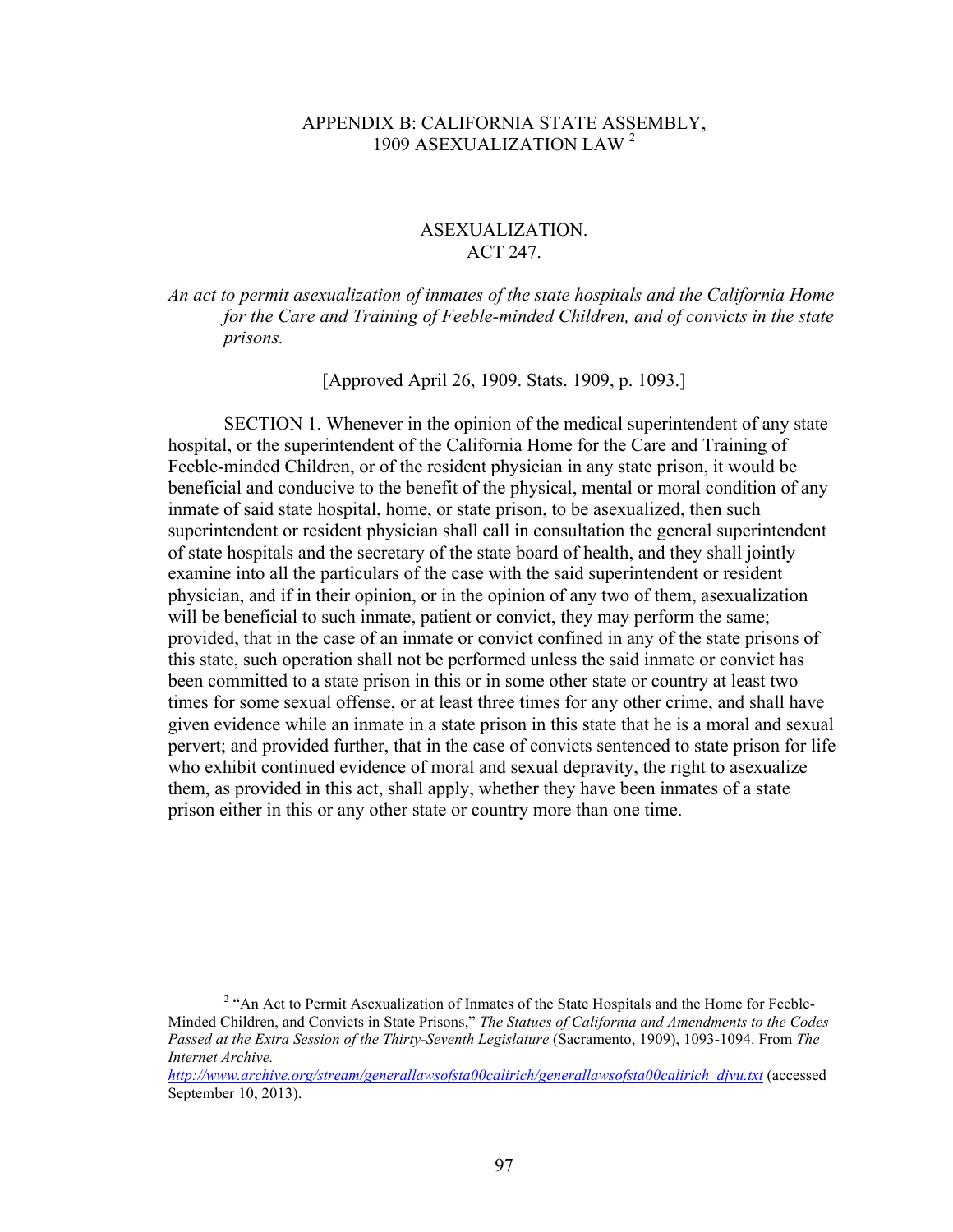# APPENDIX C: 1913 AMENDMENT TO ASEXUALIZATION LAW <sup>3</sup>

*Asexualization of Idiots and Inmates of Certain State Institutions — When Authorized.* 

[Chap. 363, Act June 13, 1913.]

SECTION 1. Before any person who has been lawfully committed to any State hospital for the insane, or who has been an inmate of the Sonoma State Home, and who is afflicted with hereditary insanity or incurable chronic mania or dementia shall be released or discharged therefrom, the State Commission in Lunacy may, in its discretion, after a careful investigation of all the circumstances of the case, cause such person to be asexualized, and such asexualization whether with or without the consent of the patient shall be lawful and shall not render the said commission, its members, or any person participating in the operation, liable either civilly or criminally.

SECTION 2. Whenever, in the opinion of the resident physician of any state prison, it will be beneficial and conducive to the benefit of the physical, mental, or moral condition of any recidivist lawfully confined in such state prison, to be asexualized, then such physician shall call in consultation the general superintendent of state hospitals and the secretary of the state board of health, and they shall jointly examine into the particulars of the case with the said resident physician, and if, in their opinion, or the opinion of any two of them, asexualization will be beneficial to such recidivist, they may perform the same; provided, that such operation shall not be performed unless the said recidivist has been committed to a state prison in this or some other state or country at least two times for rape, assault with intent to commit rape, or seduction, or at least three times for any other crime or crimes, and shall have given evidence while an inmate of a state prison in this state that he is a moral or sexual degenerate or pervert; And provided, further, That in the case of convicts sentenced to state prison for life, who exhibit continued evidence of moral and sexual depravity, the right to asexualize them, as provided in this section, shall apply whether they shall have been inmates of a state prison in this or any other country or state more than one time or not; provided, further, that nothing in this act shall apply to or refer to any voluntary patient confined or kept in any state hospital of this state.

SECTION 3. Any idiot, if a minor, may be asexualized by or under the direction of the medical superintendent of any State hospital, with the written consent of his or her parent or guardian, and if an adult, then with the written consent of his or her lawfully appointed guardian, and upon the written request of the parent or guardian of any such

 <sup>3</sup> <sup>3</sup> "An act to provide for the asexualization of inmates of state hospitals for the insane, the Sonoma State Home, of convicts in the state prisons, and of idiots, and repealing an act entitled 'An act to permit asexualization of inmates of the state hospitals and the California Home for the Care and Training of Feeble-Minded Children and of convicts in the state prisons,' approved April 26, 1909." From James H. Deering, *Supplement to the Codes and General Laws of the State of California of 1915* (San Francisco: Bancroft-Whitney Company, 1917), 558.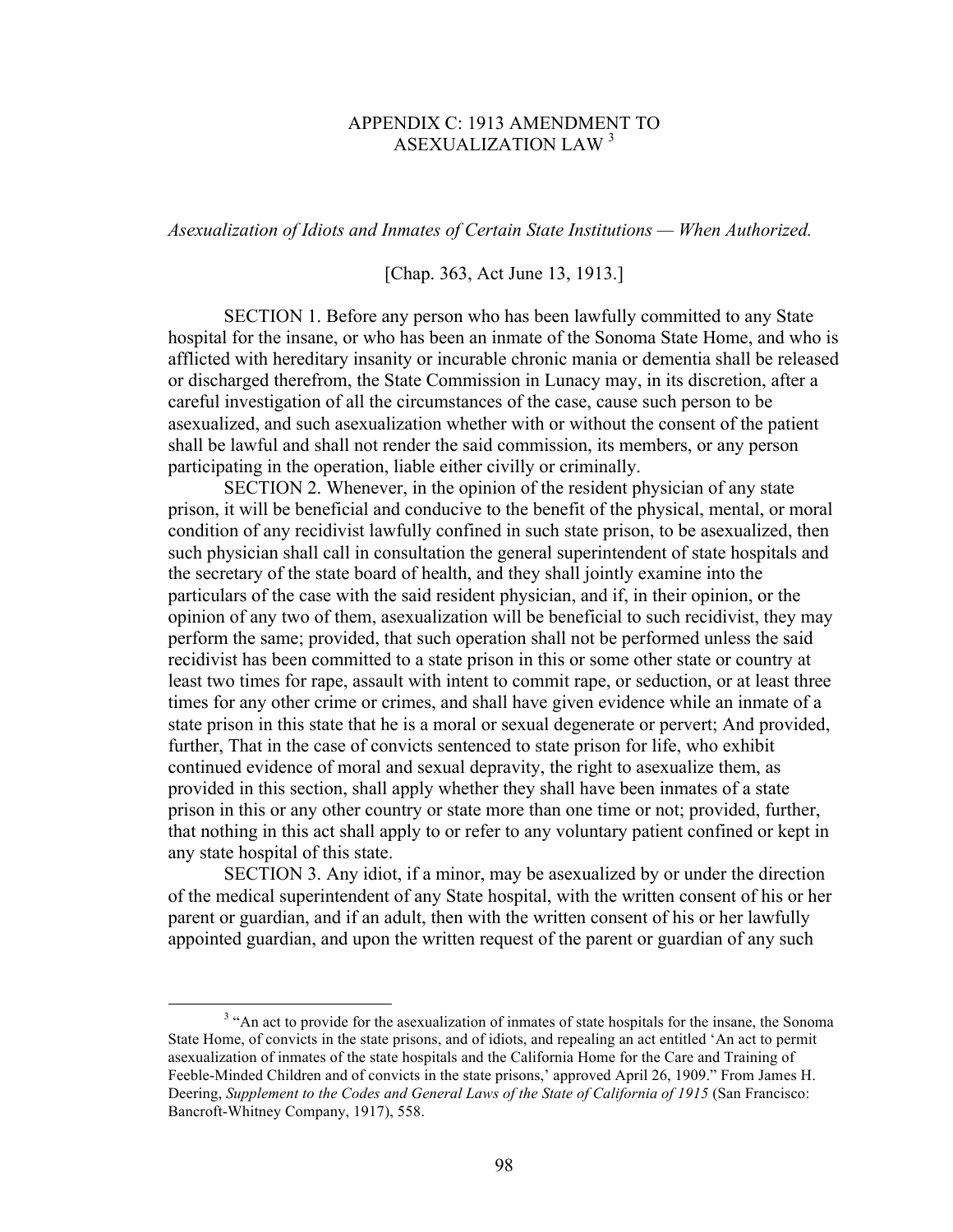idiot or fool, the superintendent of any State hospital shall perform such operation or cause the same to be performed without charge therefor.

SECTION 4. An act entitled "An act to permit asexualization of inmates of the State hospitals and the California Home for the Care and Training of Feeble Minded Children, and of convicts in the State prison," approved April 26, 1909, is hereby repealed.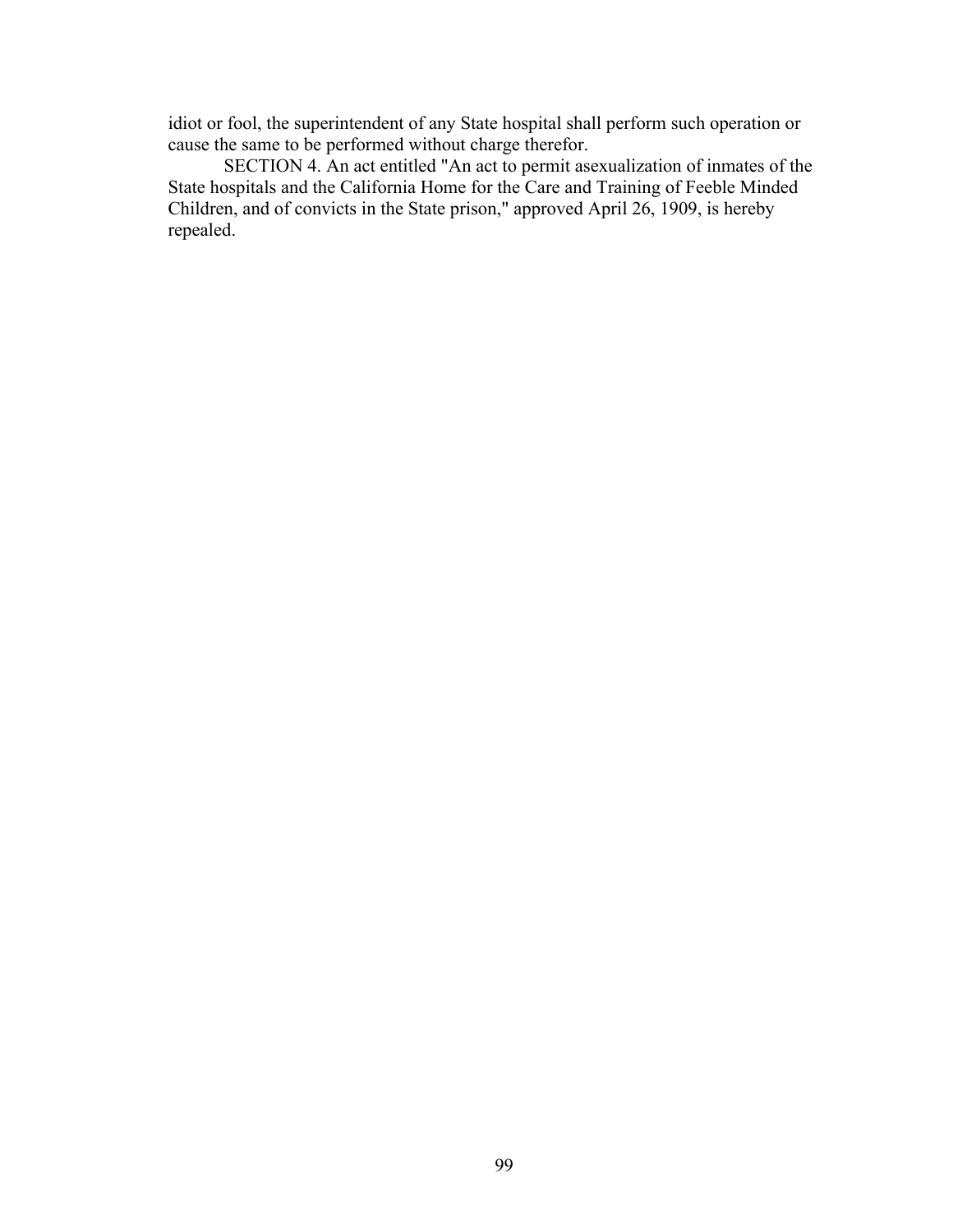# APPENDIX D: 1917 AMENDMENT TO ASEXUALIZATION LAW <sup>4</sup>

#### CHAPTER 489

*An act to amend section one of an act entitled "An act to provide for the asexualization of inmates of state hospitals for the insane, the Sonoma State Home, of convicts in the state prisons, and of idiots, and repealing an act entitled 'An act to permit asexualization of inmates of the state hospitals and the California Home for the Care and Training of Feeble-minded Children, and of convicts in the state prisons,' approved April 26, 1909," approved June 13, 1913.*

[Approved May 17, 1917. In effect July 27, 1917.]

*The People of the State of California do enact as follows:*

SECTION 1. Section one of the act entitled "An act to provide for the asexualization of inmates of state hospitals for the insane, the Sonoma State Home, of convicts in the state prisons, and of idiots, and repealing an act entitled 'An act to permit asexualization of inmates of the state hospitals and the California Home for the Care and Training of Feeble-minded Children, and of convicts in the state prisons,' approved April 26, 1909," approved June 13, 1913, is hereby to read as follows:

SECTION 1. Before any person who has been lawfully committed to any state hospital for the insane, or who has been an inmate of the Sonoma State Home, and who is afflicted with mental disease which may have been inherited and is likely to be transmitted to descendants, the various grades of feeble-mindedness, those suffering from perversion or marked departures from normal mentality or from disease of a syphilitic nature, shall be released or discharged therefrom, the state commission in lunacy may in its discretion, after a careful investigation of all the circumstances of the case, cause such person to be asexualized, and such asexualization whether with or without the consent of the patient shall be lawful and shall not render the said commission, its members or any person participating in the operation liable either civilly or criminally.

 <sup>4</sup> "ACT 346 – Asexualization of Inmates of Certain Institutions." *The Internet Archive.* http://www.archive.org/stream/henningsgenerall01cali/henningsgenerall01cali\_divu.txt (accessed September 12, 2013).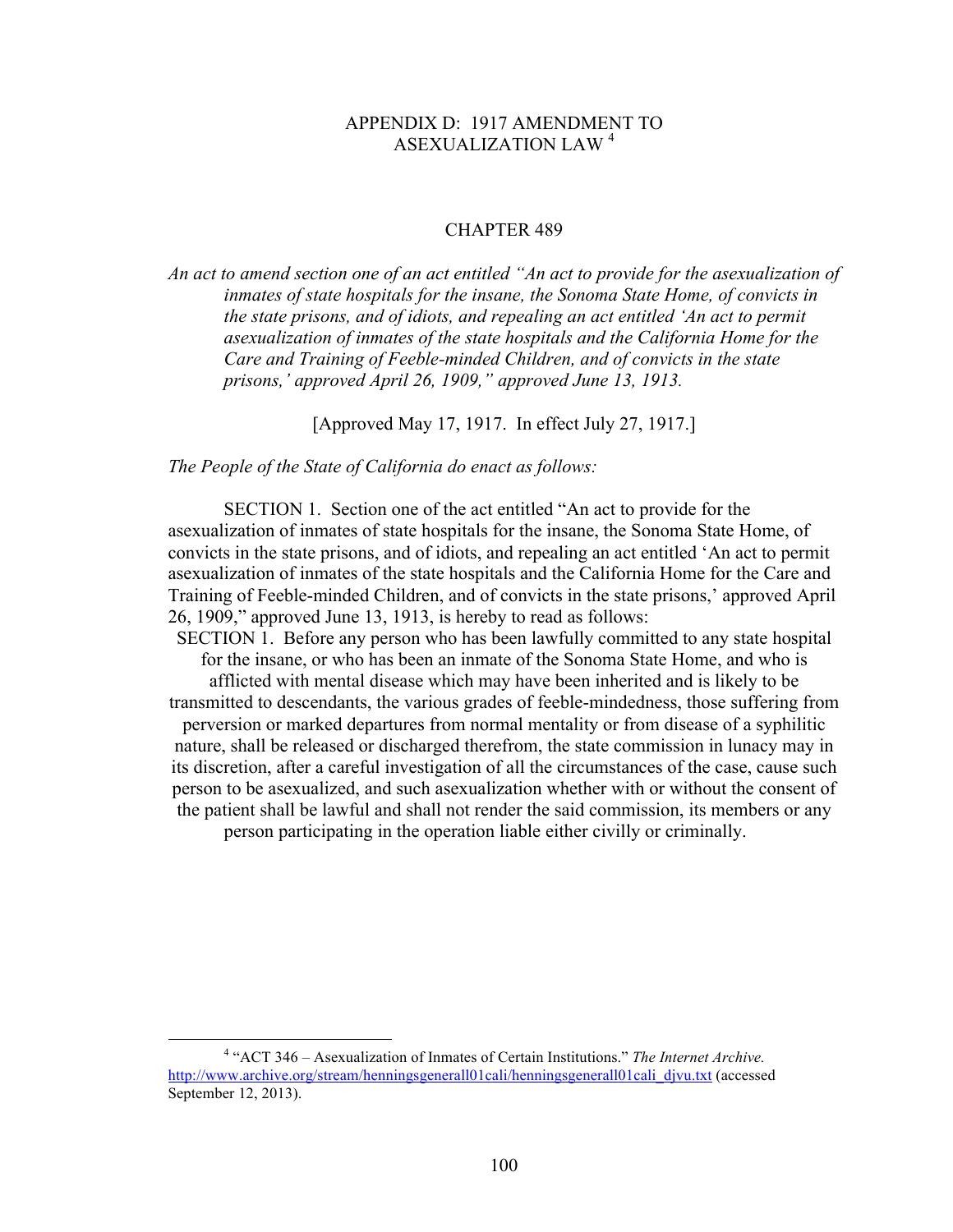# APPENDIX E: HUMAN BETTERMENT FOUNDATION MEMBERSHIP ROSTER, 1929-1938<sup>5</sup>

Board of Trustees

| E.S. Gosney                                                                      |
|----------------------------------------------------------------------------------|
| Philanthropist, Pasadena                                                         |
| Henry M. Robinson                                                                |
| Banker, Los Angeles                                                              |
| George Dock, M.D.                                                                |
| Pasadena                                                                         |
| David Starr Jordan                                                               |
| Chancellor of Stanford University                                                |
| Charles M. Goethe                                                                |
| Philanthropist, Sacramento                                                       |
| Otis H. Castle                                                                   |
| Attorney, Pasadena and Los Angeles                                               |
| Joe G. Crick                                                                     |
| Horticulturist, Pasadena                                                         |
| *Rev. Robert R Freeman                                                           |
| Pastor, First Presbyterian Church, Pasadena                                      |
| *A.B. Ruddock                                                                    |
| Philanthropist, Pasadena                                                         |
| *William B. Munro                                                                |
| Professor of science and government, California Institute of Technology (at      |
| Harvard by 1938), Pasadena                                                       |
| **Justin Miller                                                                  |
| Justice, United States Court of Appeals for the District of Columbia Circuit     |
| (former dean of University of Southern California Law School, 1928 – 1930, dean  |
| of Duke University School of Law, 1930 – 1935)                                   |
| ***Herbert L. Hahn                                                               |
| Attorney, Pasadena                                                               |
| ***Robert Millikan                                                               |
| President and Chair of the Executive Council, California Institute of Technology |
| Awarded Nobel Prize in Physics, 1923                                             |
|                                                                                  |

 $\frac{1}{5}$  Gosney and Popenoe, *Sterilization for Human Betterment,* 193-194; and Popenoe and Gosney, *Twenty-Eight Years of Sterilization in California*, 39-40.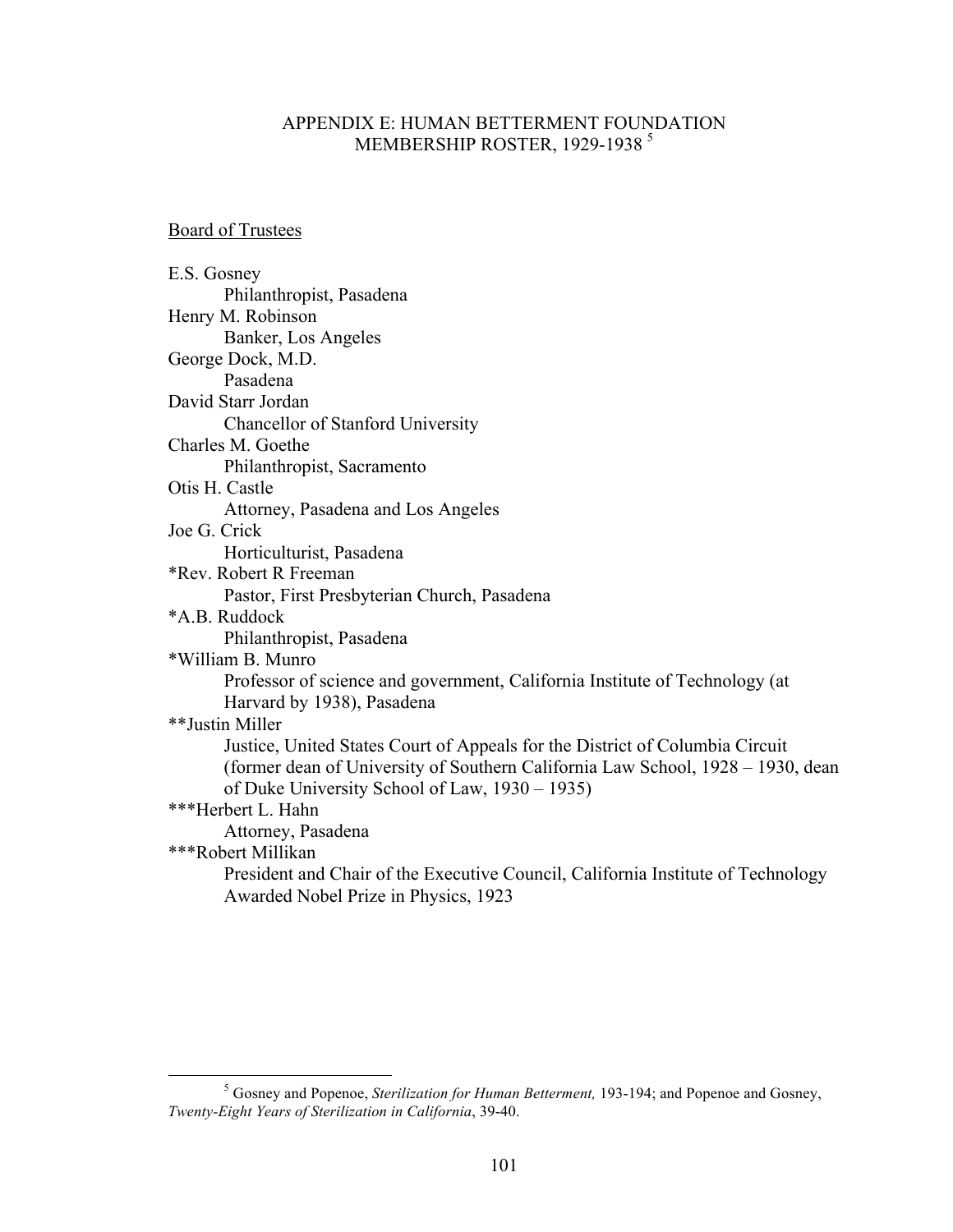## Additional Members

Harry Chandler President, *Los Angeles Times* Corp. R.B. Von Klein Smid President, University of Southern California, Los Angeles Charles H Prisk Publisher of Pasadena *The Star News* and *Post* Oscar Ford Former mayor of Riverside CA Herbert M. Evans Professor of Anatomy, University of California, Berkeley Samuel J. Holmes Professor of Zoology, University of California, Berkeley Lewis M. Terman Professor of Psychology, Stanford University AD Shamel U.S. Department of Agriculture, Bureau of Plant Industry, Physiologist, Riverside, CA Paul McBride Perigord Professor of French Civilization, University of California at Los Angeles Jonh Vruwink, M.D. Los Angeles Paul Popenoe Biologist, Pasadena Rabbi Rudolph I Coffee Oakland Rev. Robert R. Freeman Pastor, First Presbyterian Church, Pasadena Rev. Merle N. Smith Pastor, First Methodist Church, Pasadena Mrs. E.S. Gosney Pasadena Mrs. Otis H. Castle Mrs. Joe G. Crick

\* Member of Foundation in 1929, added to Board of Trustees by 1938 \*\* - Still member of Foundation in 1938, but no longer on Board of Trustees in 1938

\*\*\* Joined Foundation between 1929 and 1938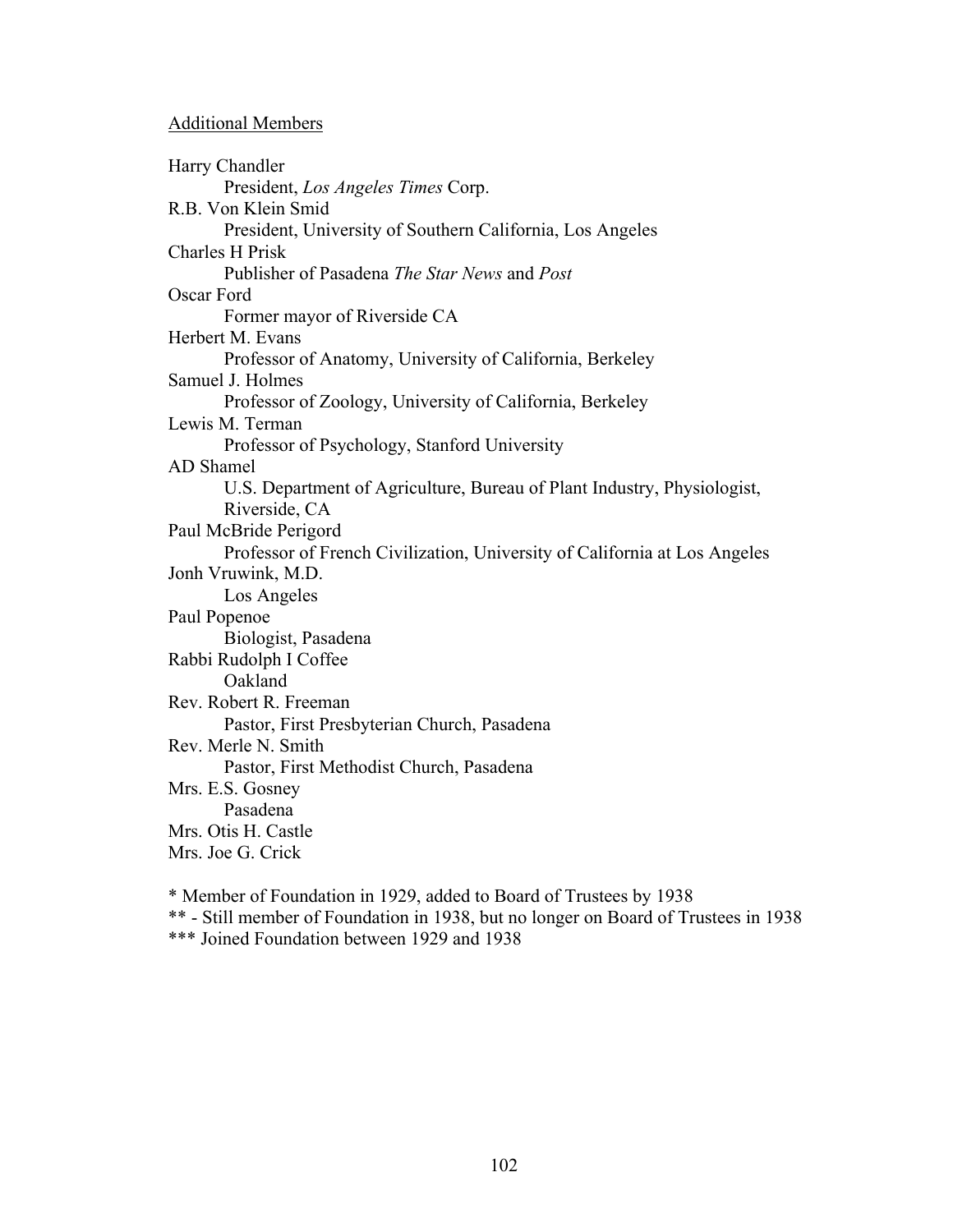# APPENDIX F: INTERNATIONAL CONTACTS OF THE HUMAN BETTERMENT FOUNDATION, 1928-1942 <sup>6</sup>

| Hungary     |
|-------------|
| Iceland     |
| Italy       |
| Japan       |
| Korea       |
| Mexico      |
| New Zealan  |
| Norway      |
| Philippines |
| Poland      |
| Puerto Rico |
| Russia      |
| South Amer  |
| Sweden      |
| Switzerland |
| Turkey      |
| Yugoslavia  |
|             |

Hungary Iceland Mexico New Zealand Norway Philippines<br>Poland Puerto Rico South America (countries unknown) Sweden Switzerland Turkey

 <sup>6</sup> Container List, "Register of the E.S. Gosney Papers and Records Of The Human Betterment Foundation, 1880-1945," Online Archive of California. http://www.oac.cdlib.org/findaid/ark:/13030/tf2h4n98gb/entire\_text/ (accessed November 19, 2012).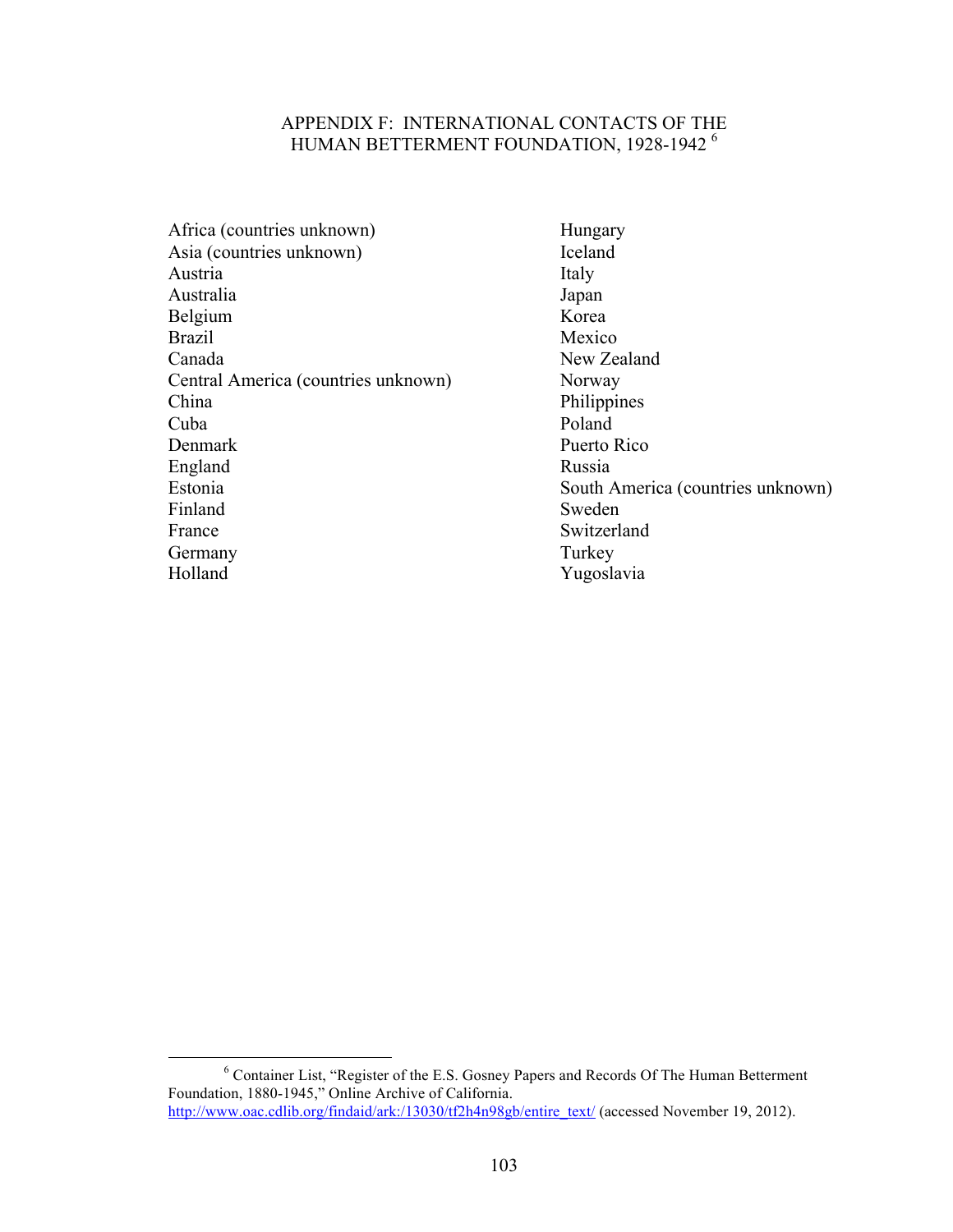## **REFERENCES**

## **PRIMARY SOURCE COLLECTIONS**

- California State Board of Charities and Corrections. *Biennial Reports.* Sacramento: California State Printing Office, 1903-1922.
- California State Commission in Lunacy. *Biennial Reports.* Sacramento: California State Printing Office, 1896-1920.
- California State Department of Institutions. *Biennial Reports* and *Statistical Reports.* Sacramento: California State Printing Office, 1920-1945.

The Eugenics Archive

*Internet Archive*

*Los Angeles Times*

The National Committee for Mental Hygiene. *State Hospitals in the Depression: A Survey of the Effects of the Economic Crisis on the Operation of Institutions for the Mentally Ill in the United States*. New York: The National Committee for Mental Hygiene, Inc., 1934. Repr. New York: Arno Press, 1980.

The Rockefeller Archive Center

*The Telegraph UK*

### **JOURNALS**

*American Bar Association Journal*

*American Journal of Psychiatry*

*American Journal of Public Health*

*The British Medical Journal*

*California and Western Medicine*

*The Canadian Medical Association Journal*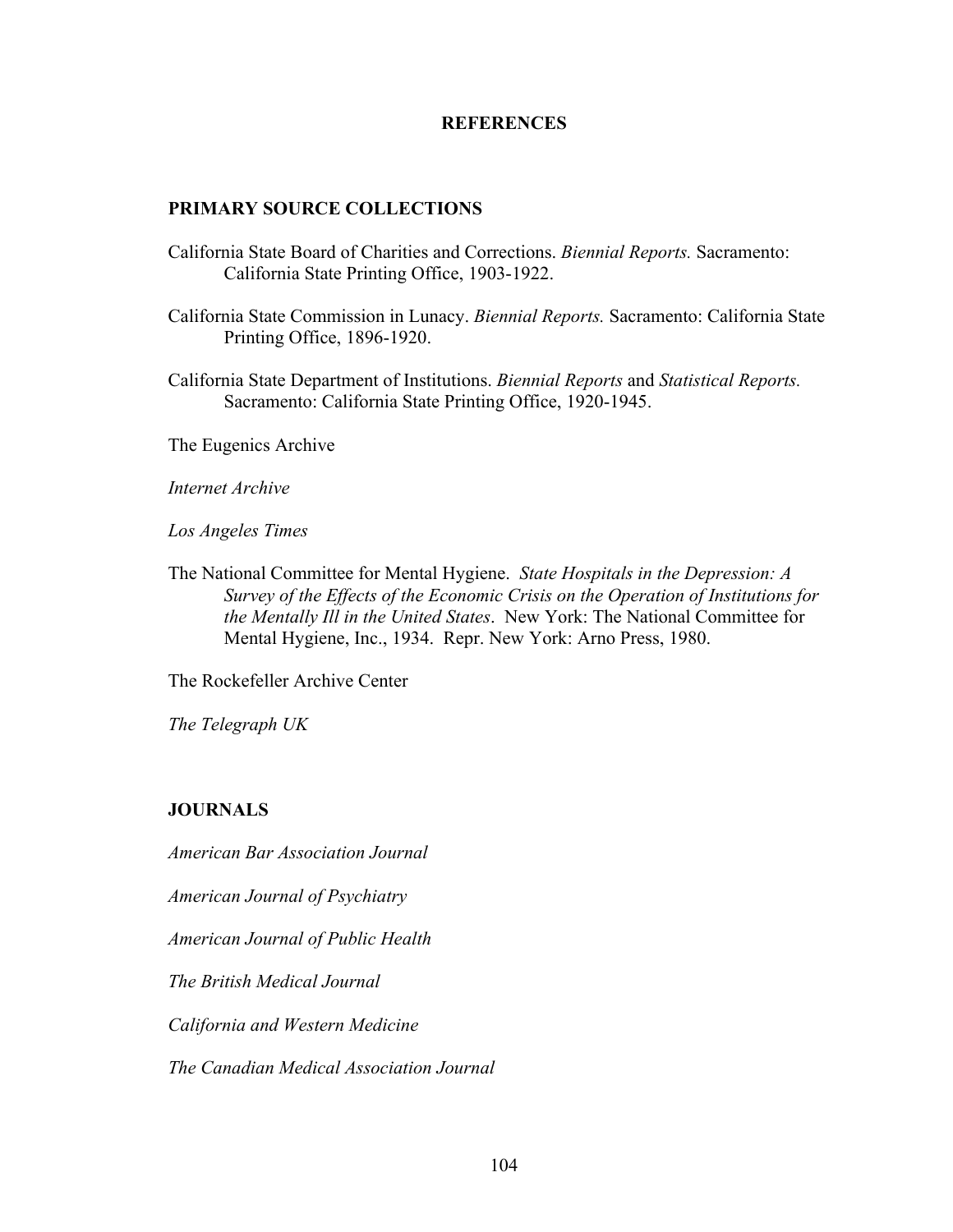*Center for Investigative Reporting Eugenics Journal of Abnormal and Social Psychology Journal of the American Medical Association Journal of Applied Psychology Journal of Genetic Psychology Journal of Heredity Journal of Nervous and Mental Diseases Journal of Obstetrics and Gynecology Journal of Social Hygiene Science*

### **PUBLISHED PRIMARY SOURCES**

- *Buck v. Bell*, 274 U.S. 200 (1927).
- Crookshank, F.G. *The Mongol in Our Midst: A Study of Man and his Three Faces.* New York: E.P. Dutton & Company, 1924.
- Darwin, Major Leonard. *What is Eugenics?* London: Watts & Co., 1928.
- Deering, James H. *Supplement to the Codes and General Laws of the State of California of 1915.* San Francisco: Bancroft-Whitney Company, 1917.
- Dugdale, Richard L. *The Jukes: A Study in Crime, Pauperism, Disease and Heredity.* New York: G.P. Putnam's Sons, 1877.
- Fisher, R.A. "The Social Selection of Human Fertility." From *The Herbert Spencer Lecture: Delivered at Oxford, June 8, 1932*. Oxford: The Clarendon Press, 1932.
- Galton, Francis. "Eugenics: Its Definition, Scope, and Aims." *American Journal of Sociology* 10, no. 1 (July 1904): 1-25.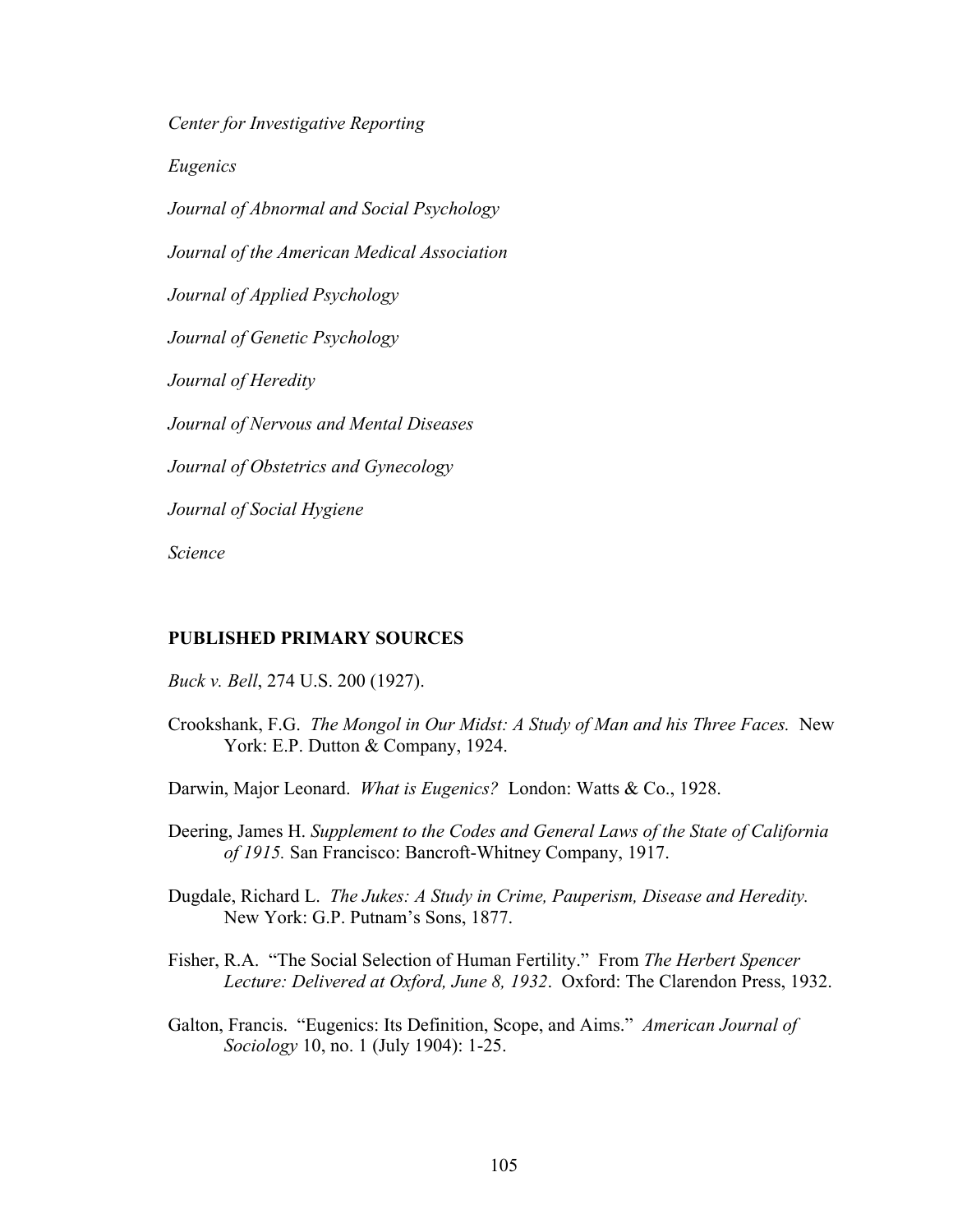- Goddard, Henry H. *The Kallikak Family: A Study in the Heredity of Feeble-Mindedness.*  New York: MacMillan, 1912.
- Gosney, E.S., and Paul Popenoe. *Sterilization for Human Betterment: A Summary of Results of 6,000 Operations in California, 1909-1929.* New York: The MacMillan Company, 1929.
- Gosney, E.S., ed. *Collected Papers on Eugenic Sterilization in California: A Critical Study of Results in 6,000 Cases.* Pasadena, CA: The Human Betterment Foundation, 1930.
- Grant, Madison. *The Passing of the Great Race, or The Racial Basis of European History.* New York: Charles Scribner's Sons, 1916.
- Guyer, Michael F. *Being Well-Born: An Introduction to Heredity and Eugenics.* Indianapolis, IN: The Bobbs-Merrill Company, 1916.
- Holmes, Samuel J. *The Eugenic Predicament*. New York: Harcourt and Brace, 1933.
- ———. *Human Genetics and its Social Import.* New York: McGraw-Hill, 1936.

———. *The Trend of the Race: A Study of Present Tendencies in the Biological Development of Civilized Humankind.* New York: Harcourt and Brace, 1921.

- Jennings, H.S. *Prometheus, or Biology and the Advancement of Man.* New York: E.P. Dutton & Company, 1925.
- ———. *The Biological Basis of Human Nature.* New York: W.W. Norton & Company, Inc., 1930.
- Laughlin, Harry Hamilton. *Eugenical Sterilization in the United States.* Chicago, IL: Psychopathic Laboratory of the Municipal Court of Chicago, 1922.
- Morgan, Thomas Hunt. *The Physical Basis of Heredity*. Philadelphia, PA: J.B. Lippincott Co., 1919.
	- ———. *Evolution and Genetics.* Princeton, NJ: Princeton University Press, 1925.
- Pearl, Raymond. "The Biology of Superiority." *The American Mercury* XII, no. 47 (November 1927): 257-266.
- Popenoe, Paul. "Eugenic Sterilization in California." *Canadian Medical Association Journal* 18, No. 4 (April 1928): 467-468.
- ———. "The German Sterilization Law." *The Journal of Heredity* 25, no. 7 (July 1934): 257-260.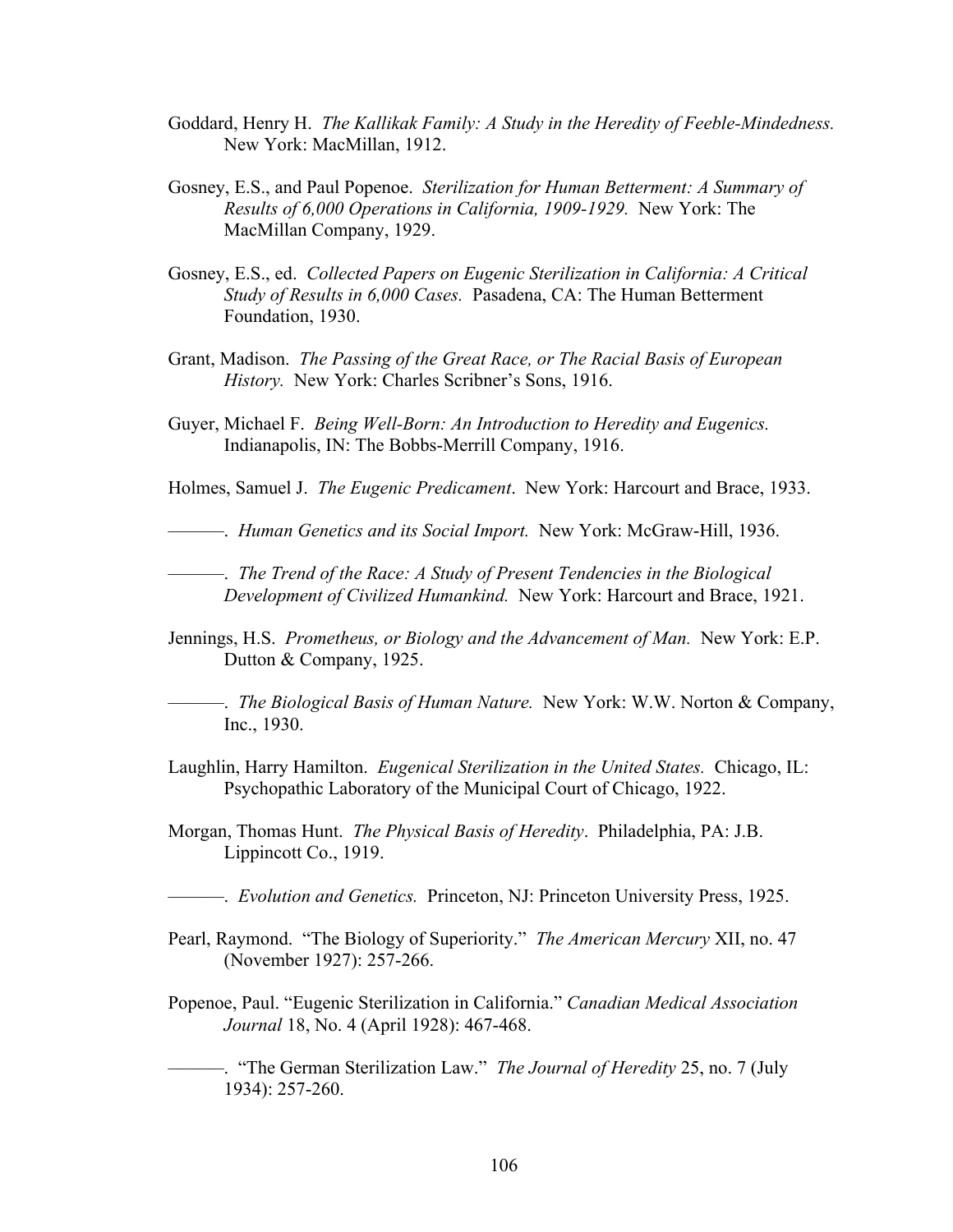- ———. "The Progress of Eugenic Sterilization." *The Journal of Heredity* 25, no. 1 (January 1934): 19-25.
- Popenoe, Paul, and E.S. Gosney. *Twenty-Eight Years of Sterilization in California*. Pasadena, CA: The Human Betterment Foundation, 1938.
- Popenoe, Paul, and Roswell Hill Johnson. *Applied Eugenics.* New York: The Macmillan Company, 1927.
- Robertson, John W. "Prevalence of Insanity in California," *American Journal of Psychiatry* 60, no. 1 (July 1903): 75-77.
- Stoddard, Lothrop. *The Rising Tide of Color Against White World-Supremacy*. New York: Charles Scribner's Sons, 1920.
- Weinstein, Alexander. "Palamedes." *The American Naturalist* 67, no. 710 (May-June 1933): 222-253. Published by The University of Chicago Press for The American Society of Naturalists.
- Wright, Willard Huntington. "Los Angeles: The Chemically Pure." From Rascoe, Burton and Graff Conklin, eds. *The Smart Set Anthology.* New York: Reynal & Hitchcock, 1934: 90-102.

#### **PUBLISHED SECONDARY SOURCES**

- Allen, Garland E. "Is a New Eugenics Afoot?" *Science* 294, no. 5540 (5 October 2001): 59-61.
- Allen, Garland E. and Barry Mehler. "Sources in the Study of Eugenics #1: Inventory of the American Eugenics Society Papers. *Mendel Newsletter, Archival Resources for the History of Genetics and Allied Sciences*, 14 (June 1977): 9-15.
- Barkan, Elazar. "Reevaluating Progressive Eugenics: Herbert Spencer Jennings and the 1924 Immigration Legislation." *Journal of the History of Biology* 24, no. 1 (Spring 1991): 91-112.
- Bashford, Alison, and Philippa Levine, eds. *The Oxford Handbook of the History of Eugenics*. New York: Oxford University Press, 2012.
- Biller, Robert William. "Defending the Last Frontier: Eugenic Thought and Action in the State of California, 1890 – 1941." Master's Thesis, Simon Fraser University, 1993.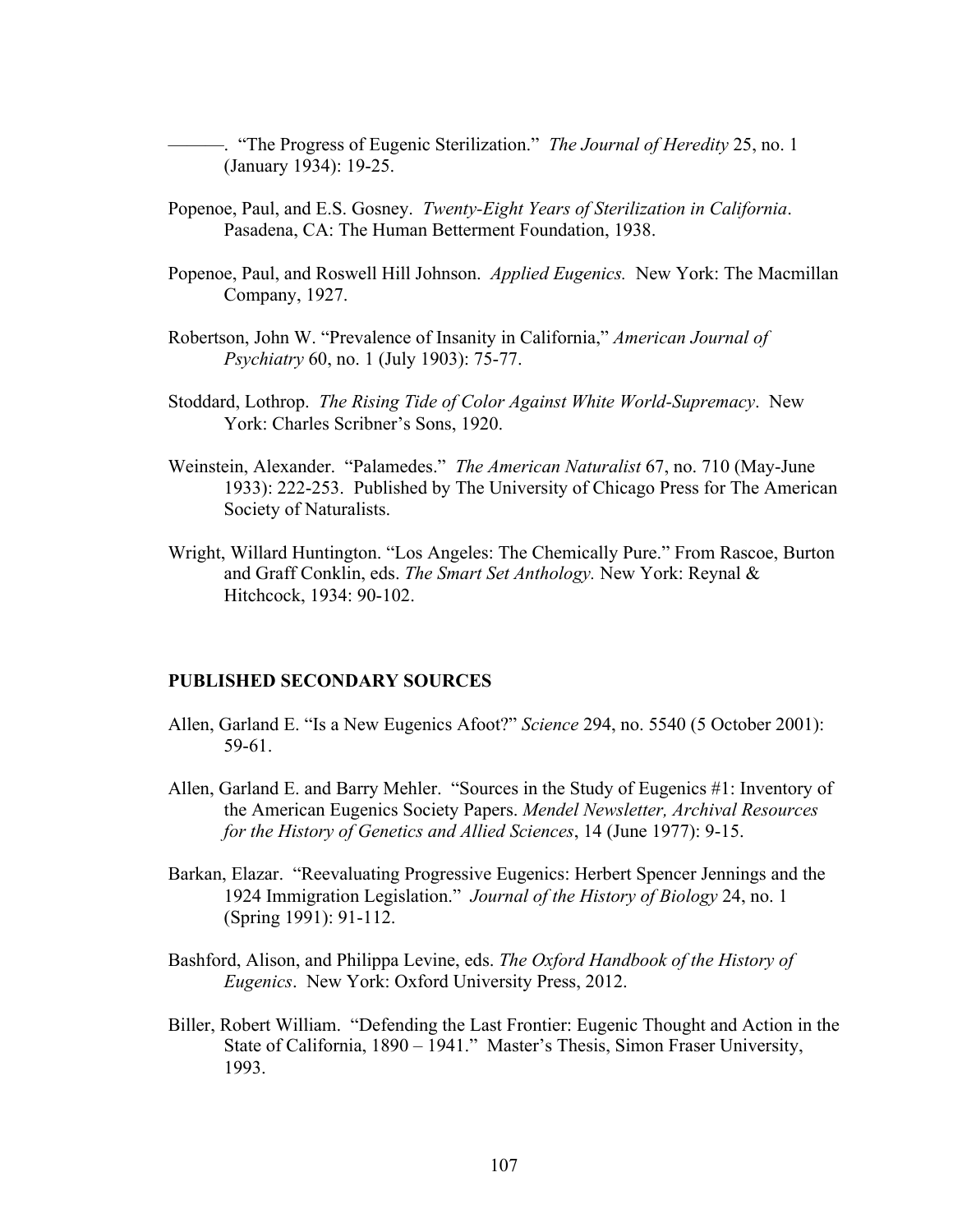- Black, Edwin. *War Against the Weak: Eugenics and America's Campaign to Create a Master Race.* New York: Thunder's Mouth Press, 2003.
- Burke, Robert E. *Olson's New Deal for California.* Berkeley: University of California Press, 1953.
- Cogdell, Christina. *Eugenic Design: Streamlining America in the 1930s.* Philadelphia: University of Pennsylvania Press, 2004.
- Cravens, Hamilton. *The Triumph of Evolution: American Scientists and the Heredity-Environment Controversy, 1900-1941.* Philadelphia: University of Pennsylvania Press, 1978.
- Currell, Susan, and Christina Cogdell, eds. *Popular Eugenics: National Efficiency and American Mass Culture in the 1930s.* Athens: Ohio University Press, 2006.
- Daniel, Cletus E. *Bitter Harvest: A History of California Farmworkers, 1870-1941.* Ithaca, NY: Cornell University Press, 1981.
- Dawley, Alan. *Struggles for Justice: Social Responsibility and the Liberal State.* Cambridge, MA: The Belknap Press of the Harvard University Press, 1991.
- Degler, Carl N. *In Search of Human Nature: The Decline and Revival of Darwinism in American Social Thought.* New York: Oxford University Press, 1991.
- Deutsch, Albert. *The Mentally Ill in America: A History of their Care and Treatment from Colonial Times.* Garden City, NY: Doubleday, Doran & Company, Inc., 1937.
- Dikötter, Frank D. "Race Culture: Recent Perspectives on the History of Eugenics." *The American Historical Review* 103, no. 2 (April 1998): 467-478.
- Dorr, Gregory Michael. *Segregation's Science: Eugenics and Society in Virginia.* Charlottesville: University of Virginia Press, 2008.
- Dubofsky, Melvin. *We Shall Be All: A History of the Industrial Workers of the World.* Urbana: University of Illinois Press, 1969.
- Foucault, Michel. *The History of Sexuality: An Introduction, Volume I.* New York: Vintage Books, 1990.
- ———. *History of Madness.* New York: Routledge, 2009.
- ———. *Madness and Civilization: A History of Insanity in the Age of Reason.* New York: Vintage Books, 1988.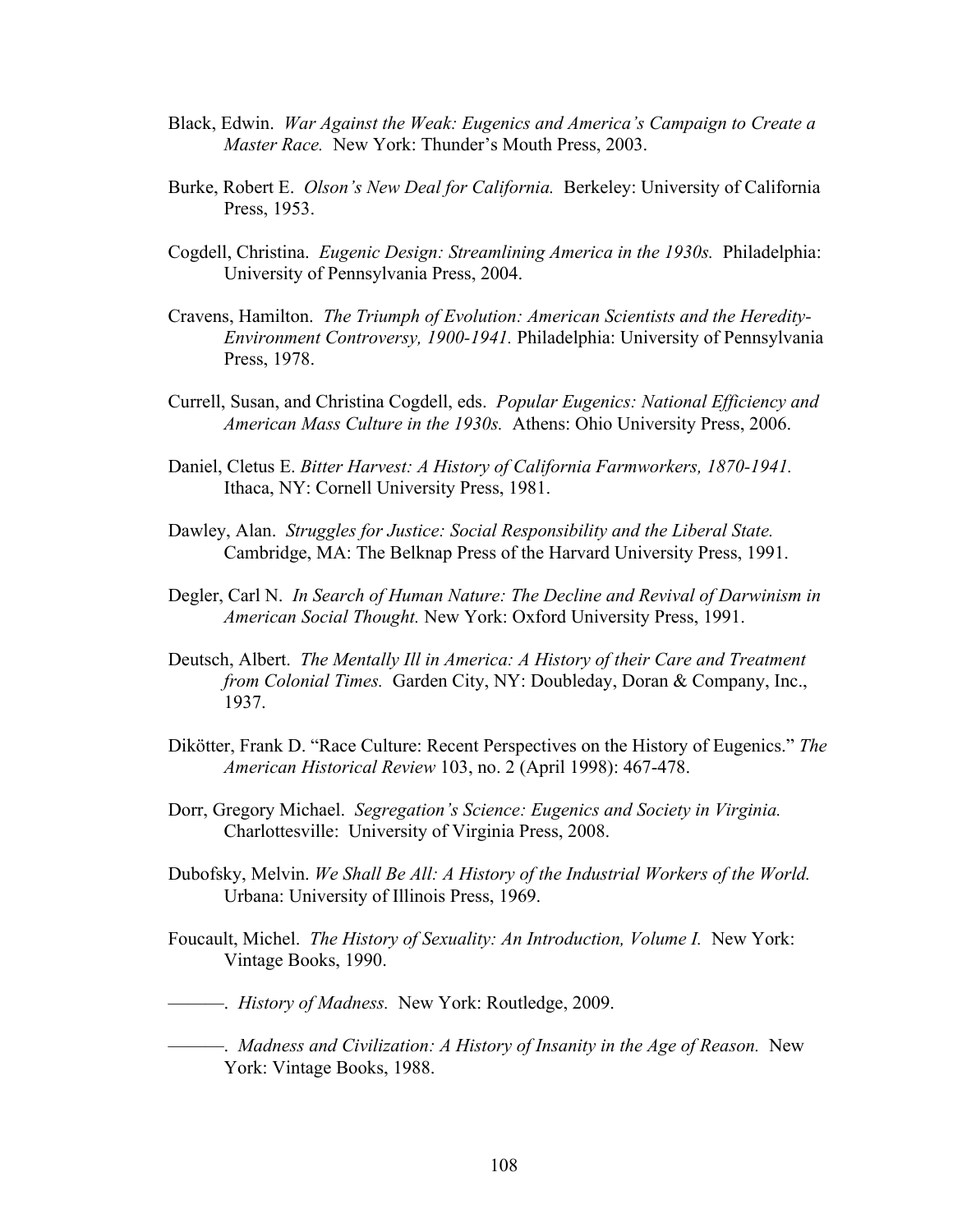- Fox, Richard W. *So Far Disordered in Mind: Insanity in California, 1870-1930.* Berkeley: University of California Press, 1978.
- Freeden, Michael. "Eugenics and Progressive Thought: A Study in Ideological Affinity." *The Historical Journal* 22, no. 3 (September 1979): 645-671.
- Gillette, Aaron. *Eugenics and the Nature-Nurture Debate in the Twentieth Century.* New York: Palgrave-Macmillan, 2007.
- Gilmore, Glenda. *Who Were the Progressives?* Boston, MA: Bedford/St. Martin's, 2002.
- Glass, Bentley, and Curt Stern. "Geneticists Embattled: Their Stand Against Rampant Eugenics and Racism in America During the 1920s and 1930s." *Proceedings of the American Philosophical Society* 130, no. 1 (March 1986): 130-154.
- Glenn, Evelyn Nakano. *Unequal Freedom: How Race and Gender Shaped American Citizenship and Labor.* Cambridge, MA: Harvard University Press, 2002.
- Gottlieb, Robert, and Irene Wolt. *Thinking Big: The Story of the Los Angeles Times and Their Influence on Southern California.* New York: G.P. Putnam's Sons, 1977.
- Grey-Turner, Elston, and F.M. Sutherland. *History of the British Medical Association, Volume II, 1932-1981.* London: British Medical Association, 1982.
- Grob, Gerald N. *Mental Institutions in America: Social Policy to 1875.* New York: The Free Press, 1973.

———. *Mental Illness and American Society, 1875-1940.* Princeton, NJ: Princeton University Press, 1983.

———. *The Mad Among Us: A History of the Care of America's Mentally Ill*. New York: The Free Press, 1994.

- Grodin, Joseph R., Calvin R. Massey, and Richard B. Cunningham. *The California State Constitution: A Reference Guide.* Westport, CT: Greenwood Press, 1993.
- Halberstam, David. *The Powers That Be.* New York: Alfred A. Knopf, 1979.
- Haller, Mark H. *Eugenics: Hereditarian Attitudes in American Thought*. New Brunswick, NJ: Rutgers University Press, 1963.
- Herrnstein, Richard J., and Charles Murray. *The Bell Curve: Intelligence and Class Structure in American Life.* New York: Simon & Schuster, 1994.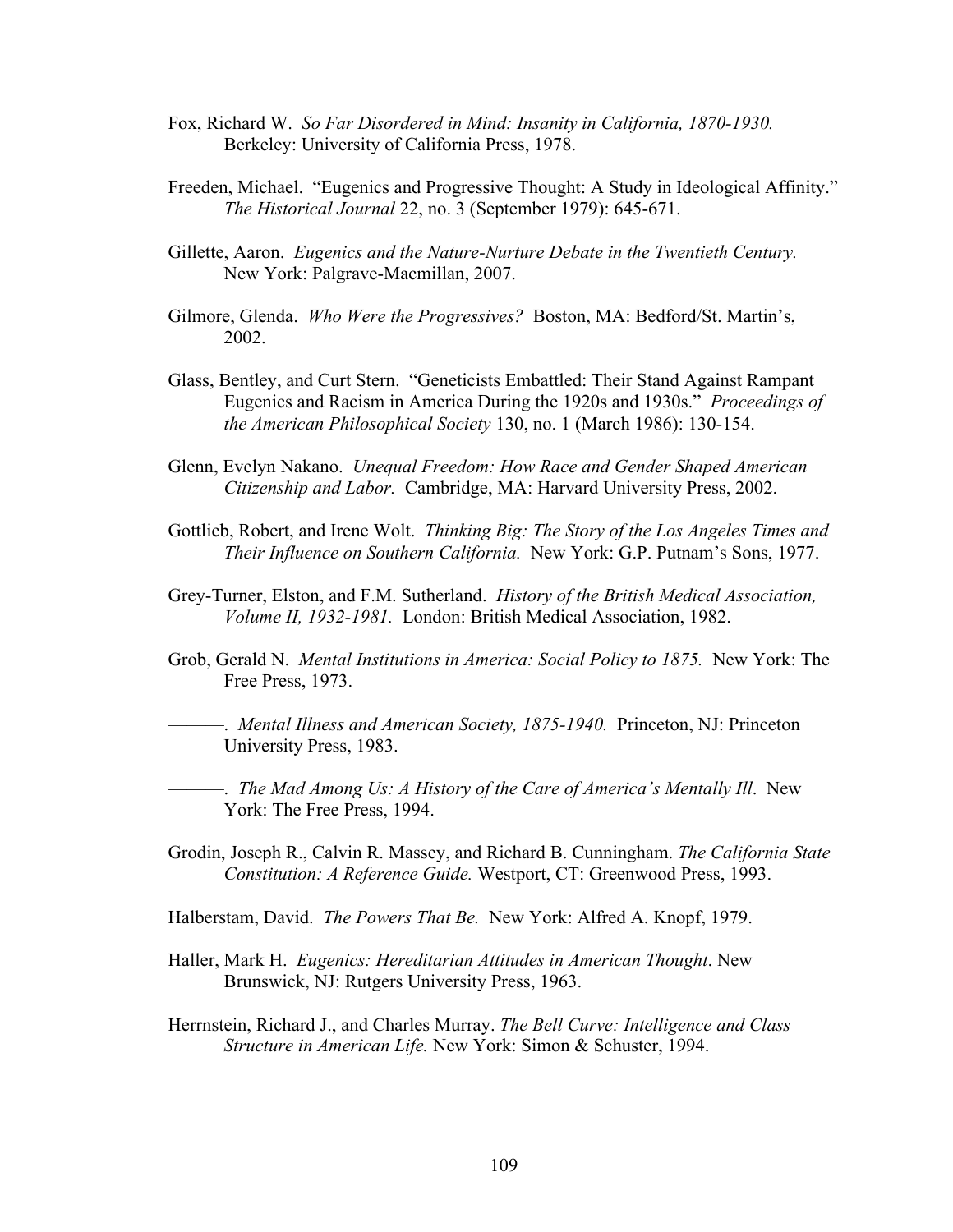- Higham, John. *Strangers in the Land: Patterns of American Nativism, 1860-1925.* New Brunswick, NJ: Rutgers University Press, 1955.
- Hofstadter, Richard. *The Age of Reform: From Bryan to F.D.R.* New York: Alfred A. Knopf, 1955.

———. *Anti-Intellectualism in American Life.* New York: Vintage Books, 1962.

- ———. *Social Darwinism in American Thought.* 2nd ed. Boston, MA: The Beacon Press, 1955.
- Jones, Greta. "Eugenics and Social Policy Between the Wars." *The Historical Journal* 25, no. 3 (September 1982): 717-728.
- Kevles, Daniel J. *In the Name of Eugenics: Genetics and the Uses of Human Heredity.* Berkeley: University of California Press, 1985.
- Kline, Wendy. *Building a Better Race: Gender, Sexuality, and Eugenics from the Turn of the Century to the Baby Boom.* Berkeley: University of California Press, 2001.
- Kühl, Stefan. *The Nazi Connection: Eugenics, American Racism, and German National Socialism.* New York: Oxford University Press, 1994.
- La Chapelle, Peter. *Proud to Be an Okie: Cultural Politics, Country Music, and Migration to Southern California.* Berkeley: University of California Press, 2007.
- Larson, Edward. *Sex, Race, and Science: Eugenics in the Deep South.* Baltimore: The Johns Hopkins University Press, 1995.
- Link, William A. *The Paradox of Southern Progressivism, 1880-1930.* Chapel Hill: University of North Carolina Press, 1992.
- Lombardo, Paul A. *Three Generations, No Imbeciles: Eugenics, the Supreme Court, and*  Buck v. Bell. Baltimore, MD: The Johns Hopkins University Press, 2008.

———, ed. *A Century of Eugenics in America: From the Indiana Experiment to the Human Genome Era.* Bloomington: Indiana University Press, 2011.

- Ludmerer, Kenneth M. *Genetics and American Society.* Baltimore, MD: The Johns Hopkins University Press, 1972.
- Massey, Douglas S. *Categorically Unequal: The American Stratification System.* New York: Russell Sage Foundation, 2007.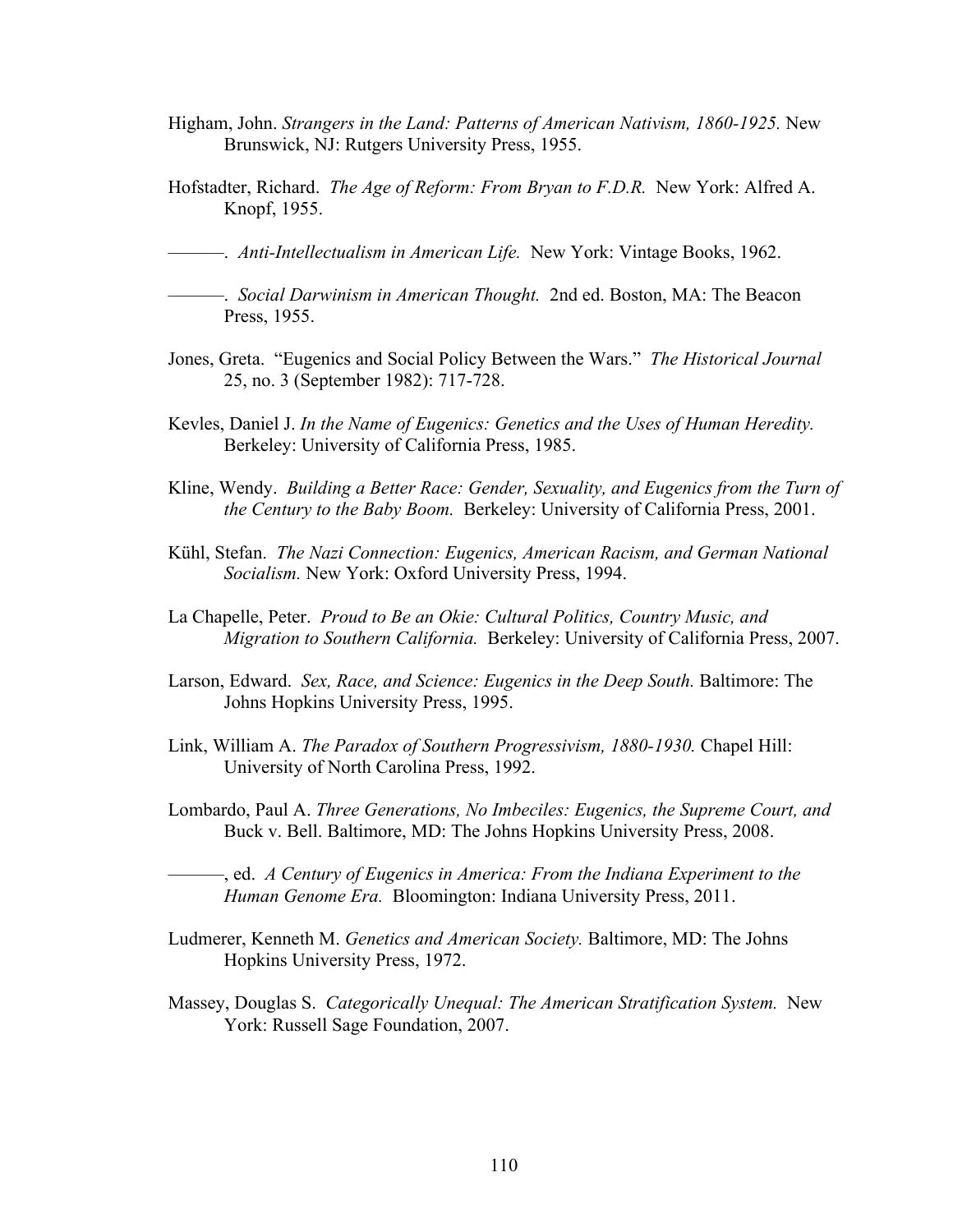- McCormick, Richard L. "The Discovery that Business Corrupts Politics: A Reappraisal of the Origins of Progressivism." *The American Historical Review* 86, no. 2 (April 1981): 247-274.
- Mezzano, Michael. "The Progressive Origins of Eugenics Critics: Raymond Pearl, Herbert S. Jennings, and the Defense of Scientific Inquiry." *The Journal of the Gilded Age and Progressive Era* 4, no. 1 (January 2005): 83-97.
- Minton, Henry L. *Lewis M. Terman: Pioneer in Psychological Testing.* New York: New York University Press, 1988.
- Mowry, George E. *The California Progressives.* Berkeley: University of California Press, 1951.
- Noble, David W. *The Paradox of Progressive Thought.* Minneapolis: University of Minnesota Press, 1958.

———. *The Progressive Mind, 1890-1917.* Chicago, IL: Rand McNally & Company, 1970.

- Olin, Jr., Spencer C. *California's Prodigal Sons: Hiram Johnson and the Progressives, 1911-1917.* Berkeley: University of California Press, 1968.
- Ordover, Nancy. *American Eugenics: Race, Queer Anatomy, and the Science of Nationalism.* Minneapolis: University of Minnesota Press, 2003.
- Pickens, Donald K. *Eugenics and the Progressives.* Nashville, TN: Vanderbilt University Press, 1968.
- Rafter, Nicole Hahn. *White Trash: The Eugenic Family Studies, 1877-1919.* Boston, MA: Northeastern University Press, 1988.
- Reilly, Philip R. *The Surgical Solution: A History of Involuntary Sterilization in the United States.* Baltimore, MD: The Johns Hopkins University Press, 1991.
- Reingold, Nathan. *Science, American Style.* New Brunswick, NJ: Rutgers University Press, 1991.
- Rogin, Michael Paul, and John L. Shover. *Political Change in California: Critical Elections and Social Movements, 1890-1966.* Westport, CT: Greenwood Publishing Corporation, 1970.
- Rolle, Andrew F. *California: A History.* New York: Thomas Y. Crowell Company, 1963.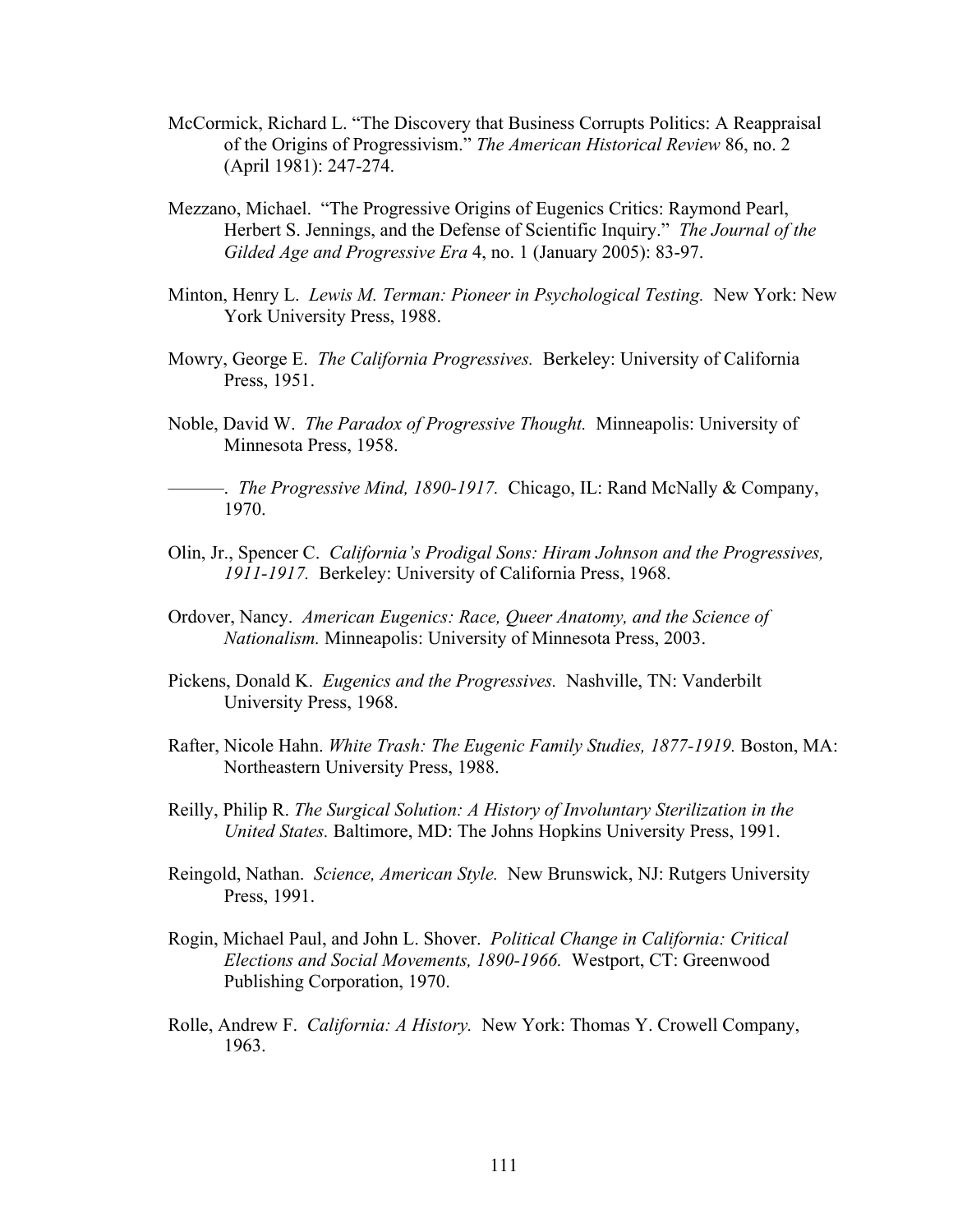- Rosen, Christine. *Preaching Eugenics: Religious Leaders and the American Eugenics Movement*. New York: Oxford University Press, 2004.
- Rosenberg, Charles E. *No Other Gods: On Science and American Social Thought*. Baltimore, MD: The Johns Hopkins University Press, 1976.
- Ross, Dorothy. *The Origins of American Social Science.* New York: Cambridge University Press, 1991.
- Rothman, David J. *Conscience and Convenience: The Asylum and its Alternatives in Progressive America.* Boston, MA: Little, Brown and Company, 1980.

———. *The Discovery of the Asylum: Social Order and Disorder in the New Republic.* 2nd ed. New York: Walter de Gruyter, Inc., 2002. Orig. Publ. 1978.

Selden, Steven. *Inheriting Shame: The Story of Eugenics and Racism in America.* New York: Teachers College Press, Columbia University, 1999.

———. "Transforming Better Babies into Fitter Families: Archival Resources and the History of the American Eugenics Movement, 1908-1930." *American Philosophical Society* 14, no. 2 (June 2005): 199-225.

- Smith, Rogers M. *Civic Ideals: Conflicting Visions of Citizenship in U.S. History.* New Haven, CT: Yale University Press, 1997.
- Soloway, Richard A. "The 'Perfect Contraceptive': Eugenics and Birth Control Research in Britain and American in the Interwar Years." *Journal of Contemporary History* 30, no. 4 (October 1995): 637-664.
- Starr, Kevin. *Americans and the California Dream, 1850-1915.* New York: Oxford University Press, 1973.

———. *Endangered Dreams: The Great Depression in California.* New York: Oxford University Press, 1996.

———. *Inventing the Dream: California Through the Progressive Era.* New York: Oxford University Press, 1985.

———. *Material Dreams: Southern California Through the 1920s.* New York: Oxford University Press, 1990.

- Stepan, Nancy Leys. *"The Hour of Eugenics": Race, Gender, and Nation in Latin America.* Ithaca, NY: Cornell University Press, 1991.
- Stern, Alexandra Minna. *Eugenic Nation: Faults and Frontiers of Better Breeding in Modern America.* Berkeley: University of California Press, 2005.